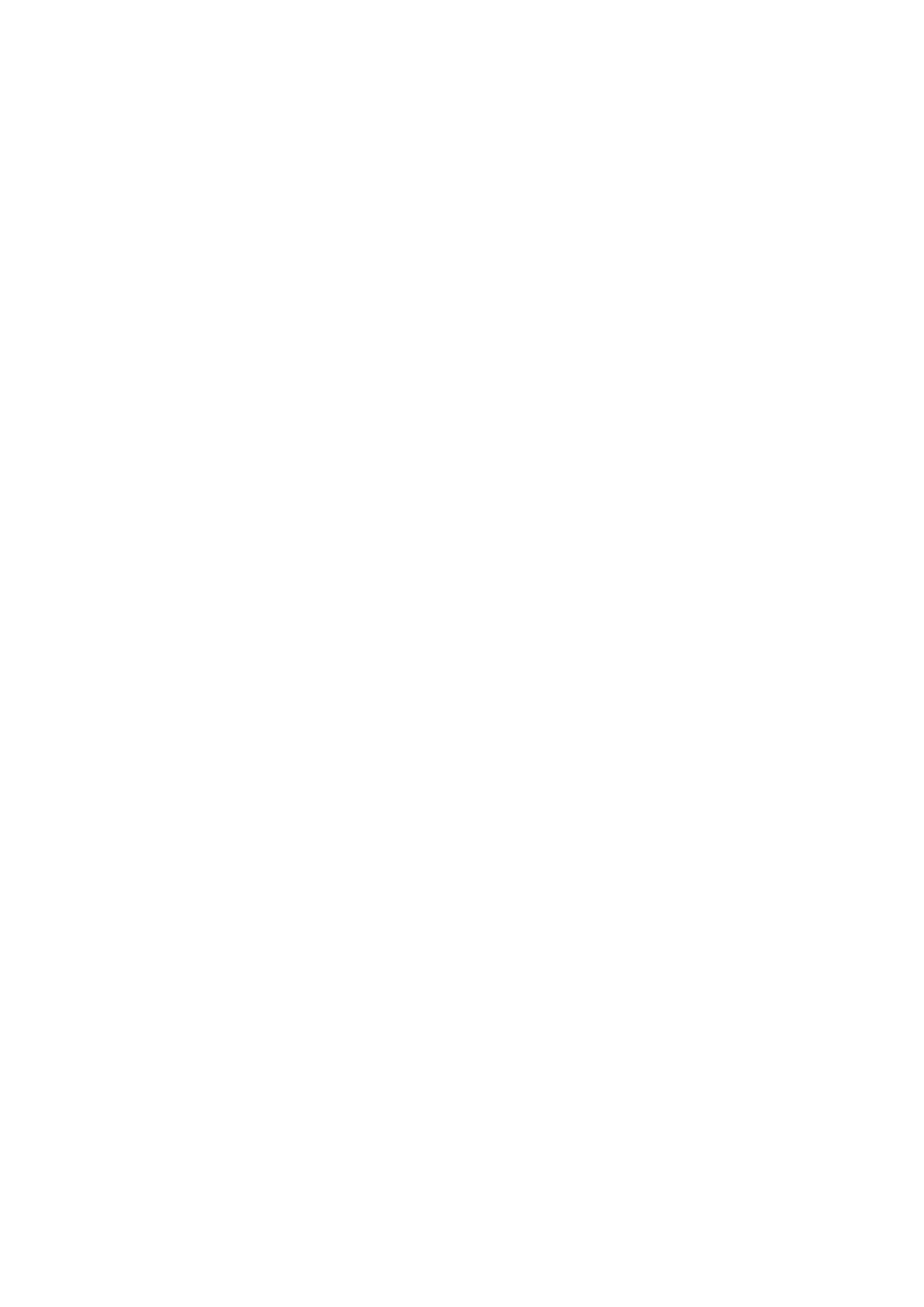# **International Trade Centre** Executive Forum





*Innovations in Export Strategy*

*A strategic approach to the quality assurance challenge*

Geneva 2005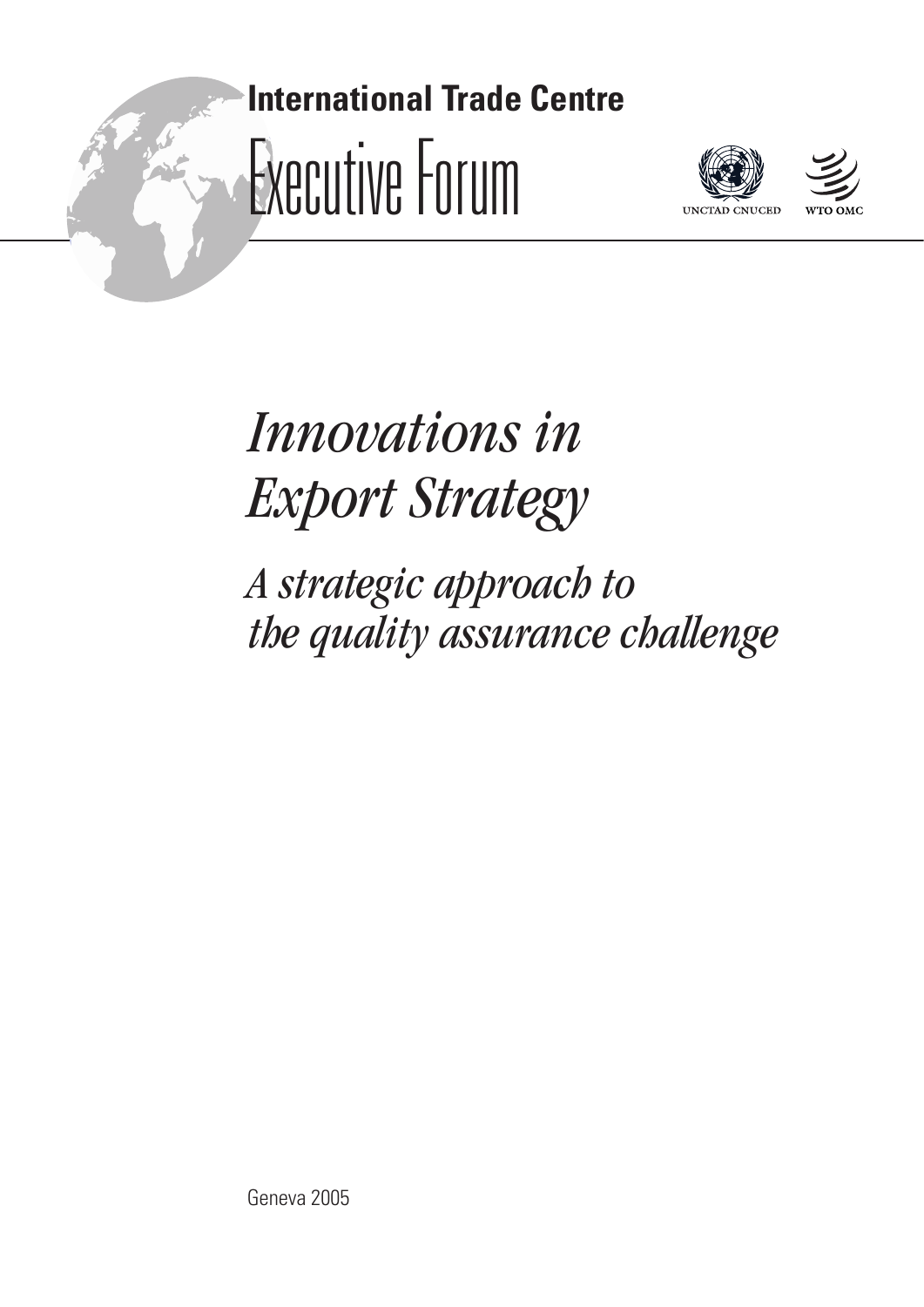#### **ABSTRACT FOR TRADE INFORMATION SERVICES**

2005 F-09.03 STR

#### INTERNATIONAL TRADE CENTRE UNCTAD/WTO

Innovations in Export Strategy: A strategic approach to the quality assurance challenge Geneva: ITC, 2005. x, 85 p.

Paper dealing with quality infrastructure issues – defines the concept of quality infrastructure; addresses key challenges related to development of a successful quality infrastructure; outlines a practical, structured approach to establishing an export-oriented quality infrastructure, tailored to specific circumstances; presents experience of selected countries in their innovative strategic approach to quality assurance; includes bibliography (p. 85).

#### Descriptors: **Quality assurance, Quality management**.

English

Palais des Nations, 1211 Geneva 10, Switzerland

The designations employed and the presentation of material in this publication do not imply the expression of any opinion whatsoever on the part of the International Trade Centre UNCTAD/WTO concerning the legal status of any country, territory, city or area or of its authorities, or concerning the delimitation of its frontiers or boundaries.

Digital image on the cover: © Physikalisch-Technische Bundesanstalt, Promotion of economic development in Technical Cooperation: Quality infrastructure, Braunschweig, May 2005

© International Trade Centre UNCTAD/WTO 2005

All rights reserved. No part of this publication may be reproduced, stored in a retrieval system or transmitted in any form or by any means, electronic, electrostatic, magnetic tape, mechanical, photocopying or otherwise, without prior permission in writing from the International Trade Centre.

**ITC/P192.E/OED/05-IX ISBN 92-9137-309-5**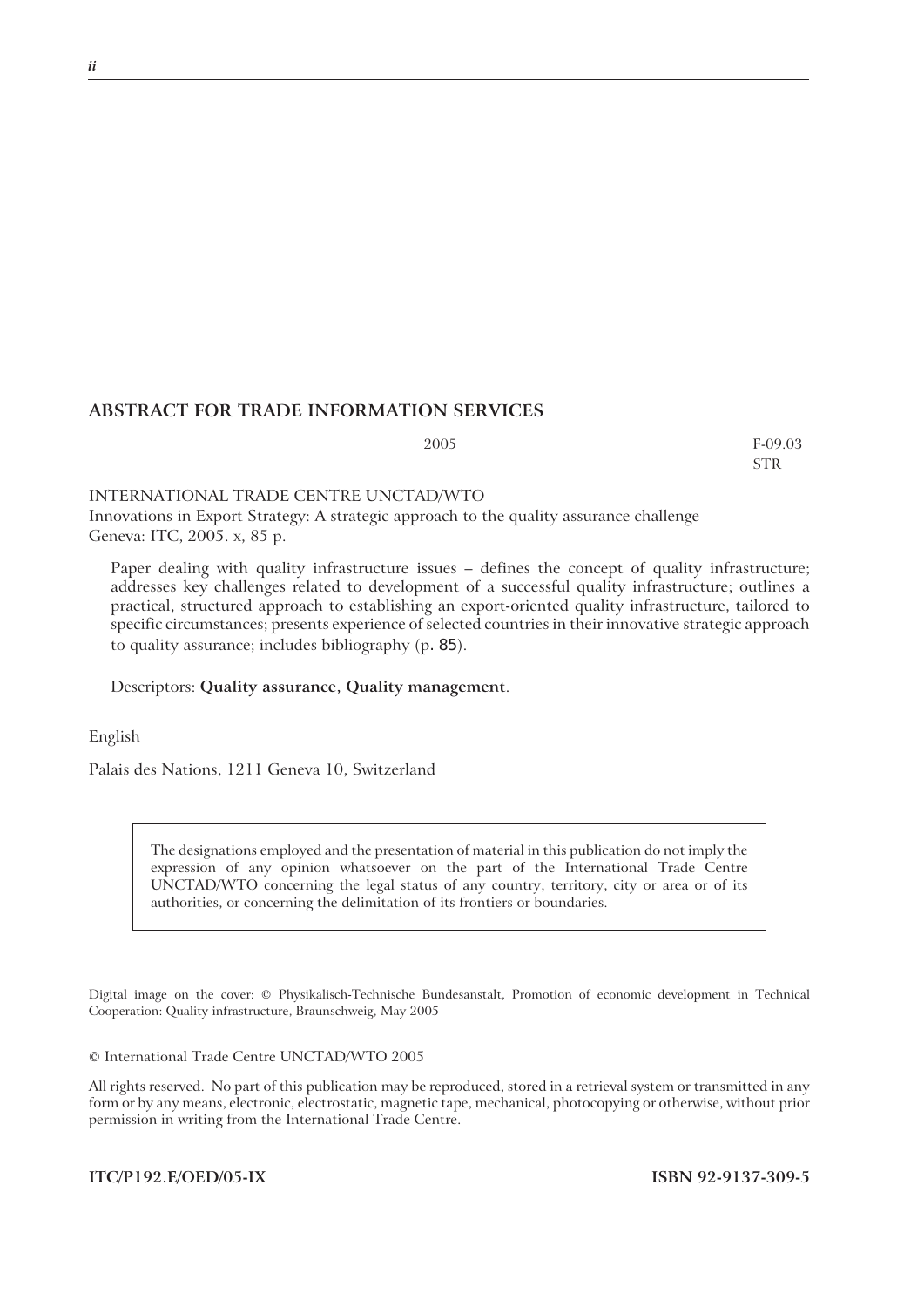# **Acknowledgements**

The consultation on 'A Strategic Approach to the Quality Assurance Challenge' was organized in partnership with SIRIM Berhad. SIRIM Berhad, located in Shah Alam, Malaysia, is the national research organization of Malaysia; together with its various subsidiaries it is also responsible for the development of Malaysian Standards, the maintenance of national measurement standards and provides a multitude of conformity assessment services to authorities and industry.

All the presenters and panellists, moderators and participants in the consultation provided ideas and advice. Special thanks go to Lalith Goonatilake (UNIDO), Ulrich Diekmann and Wolfgang Schmid (PTB, Germany), Juan María González Vásquez (SEYMA, Costa Rica), Henri Jean-Claude Gouthon (Benin), Teruo Kawamura (JSA, Japan), Kaliannan Palasuberniam (Department of Agriculture, Malaysia), Mariani Mohammad (Department of Standards Malaysia), A. Aziz Mat, Rajinder Raj Sud and Khalida Mustafa (SIRIM Berhad), Abdul Aziz Long, Norafiza Saim and Parama Iswara Subramaniam (SIRIM QAS International), Ariffudin Aizuddin (National Information and Emergency Response Centre, Malaysia) and Nah Soo Hoe (National Computer Federation, Malaysia).

ITC thanks SIRIM Berhad and its staff for hosting this event and acknowledges the financial support of the Norwegian Ministry of Foreign Affairs, the Commonwealth Secretariat and the German Physikalisch-Technische Bundesanstalt.

ITC is also grateful to the many participants in the e-discussion that was held prior to the Malaysia consultation.

This conclusion paper was researched and written by Martin Kellermann, South Africa (*kellermg@mweb.co.za*) in cooperation with Natascha Weisert, Shyam K. Gujadhur and Ludovica Ghizzoni of ITC.

The consultation was conceptualized and managed by Natascha Weisert of the ITC Executive Forum Team.

This paper was edited by Alison Southby. Layout was done by Carmelita Endaya.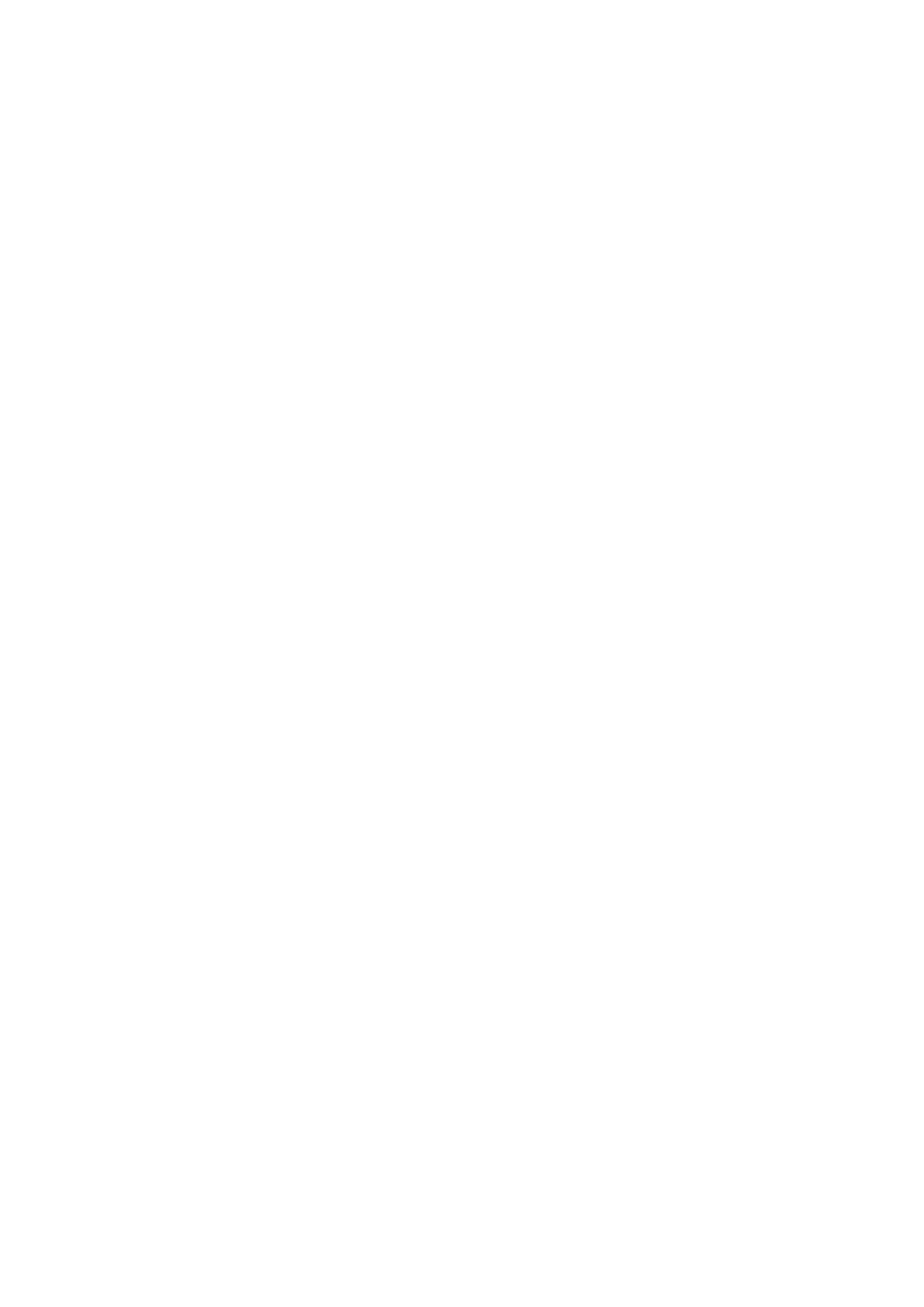# **Contents**

| iii            |
|----------------|
| ix             |
|                |
| 1              |
| 3              |
|                |
| 5              |
| 6              |
| $\overline{7}$ |
| 9              |
| 9              |
| 10             |
| 10             |
| 11             |
| 11             |
| 12<br>12       |
|                |
| 14             |
| 15<br>16       |
| 17             |
|                |

### **Part 2**

# **Developing a quality infrastructure – key challenges for developing countries <sup>18</sup>**

| 19 |
|----|
| 19 |
|    |
| 20 |
| 22 |
| 23 |
| 24 |
|    |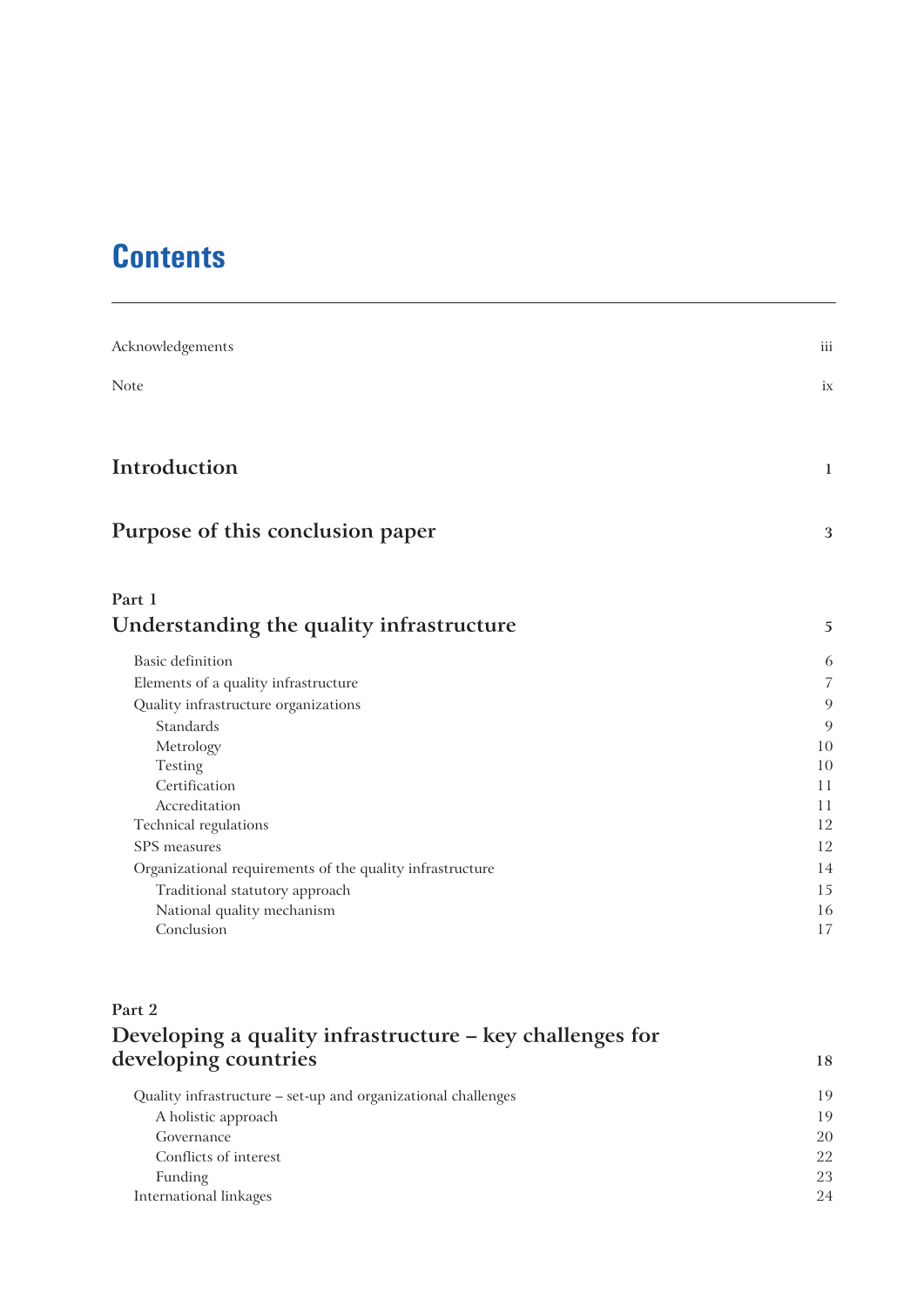| Regionalization                          | 26 |
|------------------------------------------|----|
| Practical considerations                 | 26 |
| Political and other difficulties         | 26 |
| Practical regional structures            | 27 |
| The information gap                      | 30 |
| Technical regulation and SPS information | 30 |
| Market information                       | 31 |
| Standards development                    | 32 |
| Dissemination of information             | 34 |
| Confirming and enabling compliance       | 35 |
| Accreditation organizations              | 35 |
| Regulatory authorities                   | 36 |
| Foreign certification services           | 37 |
| Enabling compliance for the SME sector   | 38 |
| Self-declaration of conformity           | 39 |

### **Part 3 Emerging issues in the quality realm**  $41$

| Conformity assessment                       | 41 |
|---------------------------------------------|----|
| Proliferation of quality management systems | 41 |
| Certification body problems                 | 42 |
| Auditor training                            | 43 |
| Consultants                                 | 43 |
| Occupational health and safety              | 43 |
| Review of ISO 9001                          | 44 |
| Quality management in the services sector   | 44 |
| Quality and security                        | 46 |
|                                             |    |

# **Part 4 Building an export-oriented quality infrastructure – a practical approach <sup>48</sup>**

| Review process considerations                                                      | 49 |
|------------------------------------------------------------------------------------|----|
| Determining the optimum national quality infrastructure                            | 50 |
| Identify the needs of the country                                                  | 50 |
| Assess the national quality environment                                            | 51 |
| Assess the international quality environment                                       | 51 |
| Develop a best practice model for the national context                             | 51 |
| Identify the shortcomings of the existing system and opportunities for improvement | 52 |
| Identify resources                                                                 | 53 |
| Implementing the plan of action – the great re-engineering                         | 53 |
| Prioritization                                                                     | 53 |
| Sectoral initiatives                                                               | 54 |
| Implementation of the changes                                                      | 55 |
| The regulatory domain                                                              | 55 |
| Technical regulations                                                              | 55 |
| SPS measures                                                                       | 56 |
| Generate action, but focus and align this action across all the players            | 58 |
| Extend and sustain                                                                 | 58 |
|                                                                                    |    |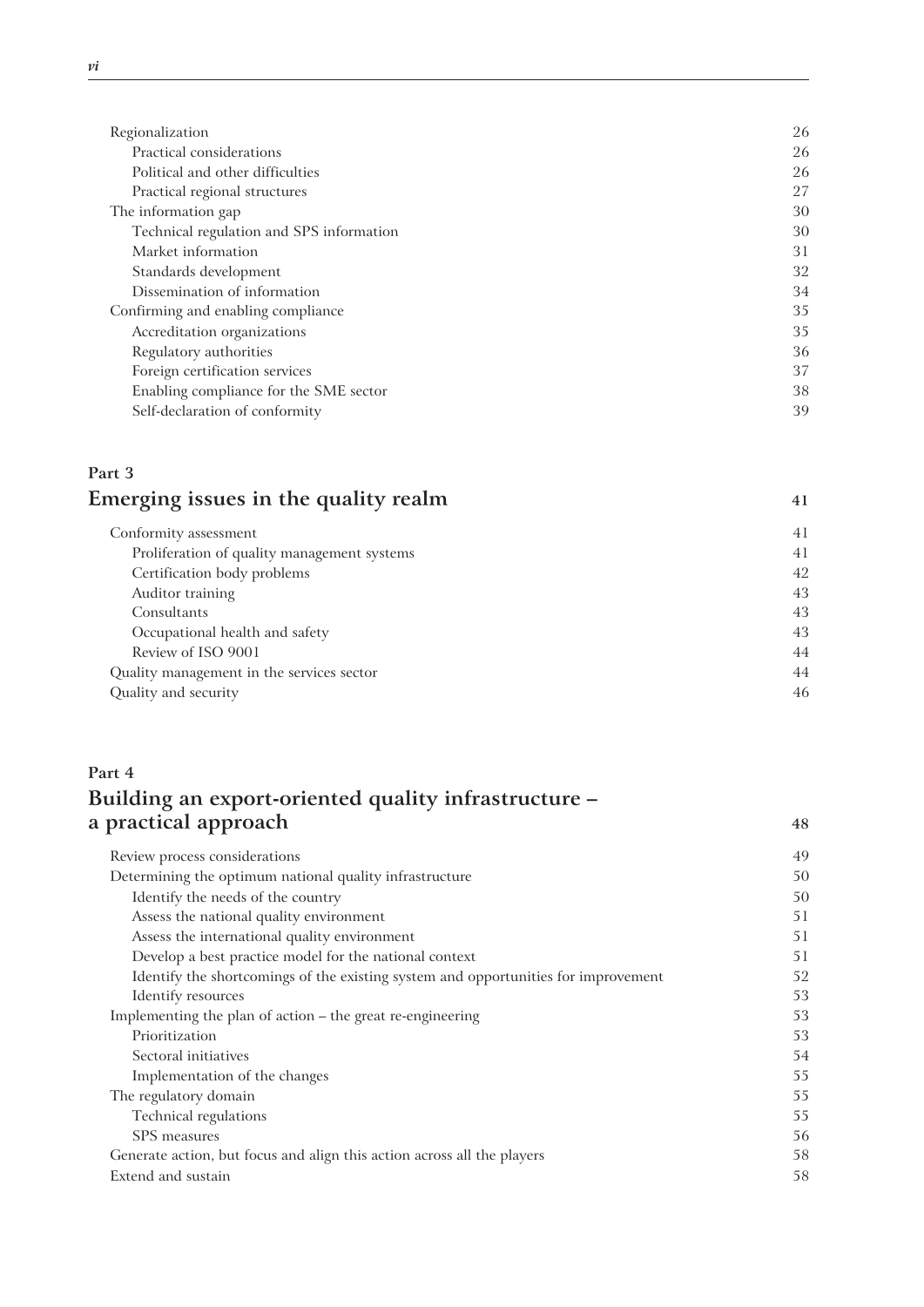| Innovative strategies in selected country approaches | 59 |
|------------------------------------------------------|----|
| South Africa                                         | 59 |
| Malaysia                                             | 60 |
| Costa Rica                                           | 62 |
| Benin                                                | 63 |
| Conclusion                                           | 64 |
|                                                      |    |

# **Appendices**

| I. The Lake Victoria fish exports                  | 67 |
|----------------------------------------------------|----|
| II. The cost and return of compliance              | 70 |
| III. The Executive Forum's Consultative Cycle 2005 | 72 |
| IV. List of participants                           | 77 |
|                                                    |    |

# **Selected bibliography <sup>85</sup>**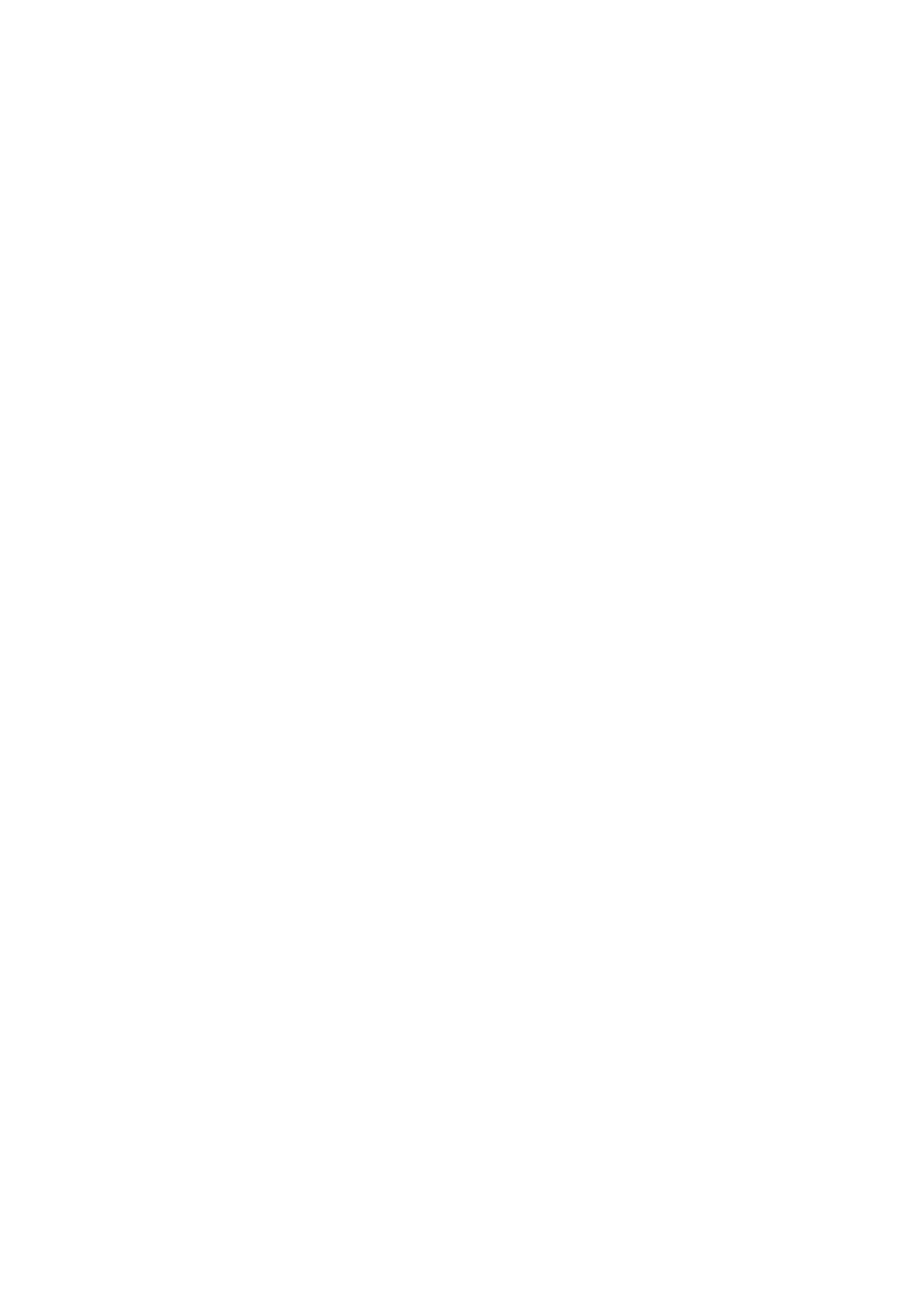# **Note**

Unless otherwise specified, all references to dollars (\$) are to United States dollars. The term 'billion' denotes 1 thousand million.

|                | The following abbreviations are used:                             |
|----------------|-------------------------------------------------------------------|
| <b>ACP</b>     | Asian, Caribbean and Pacific States                               |
| <b>BIPM</b>    | Bureau international des poids et mesures                         |
| <b>BRC</b>     | <b>British Retail Council</b>                                     |
| CAC            | <b>Codex Alimentarius Commission</b>                              |
| <b>CARICOM</b> | Caribbean Community and Common Market                             |
| <b>CEHI</b>    | Caribbean Environmental Health Institute                          |
| <b>CSA</b>     | Canadian Standards Association                                    |
| <b>DfID</b>    | United Kingdom Department for International Development           |
| <b>CIPM</b>    | Comité internationale des poids et mesures                        |
| <b>DSM</b>     | Department of Standards Malaysia                                  |
| EA             | European co-operation for Accreditation                           |
| EAC            | East African Community                                            |
| EС             | <b>European Commission</b>                                        |
| EurepGAP       | Euro-Retailer Produce Working Group - Good Agricultural Practices |
| <b>EUROMET</b> | European Collaboration in Measurement Standards                   |
| FAO            | Food and Agricultural Organization of the United Nations          |
| <b>FSC</b>     | Forest Stewardship Council                                        |
| <b>GATS</b>    | General Agreement on Trade in Services                            |
| <b>GTZ</b>     | Deutsche Gesellschaft für Technische Zusammenarbeit GmbH          |
| <b>HACCP</b>   | Hazard analysis critical control point                            |
| IAF            | <b>International Accreditation Forum</b>                          |
| <b>IEC</b>     | International Electrotechnical Commission                         |
| ILAC           | International Laboratory Accreditation Cooperation                |
| <b>ILO</b>     | International Labour Organization                                 |
| <b>IPPC</b>    | <b>International Plant Protection Convention</b>                  |
| <b>ISO</b>     | International Organization for Standardization                    |
| IТ             | Information technology                                            |
| <b>ITC</b>     | <b>International Trade Centre</b>                                 |
| <b>ITU</b>     | <b>International Telecommunication Union</b>                      |
| <b>MLA</b>     | Multilateral recognition arrangement                              |

The following abbreviations are used: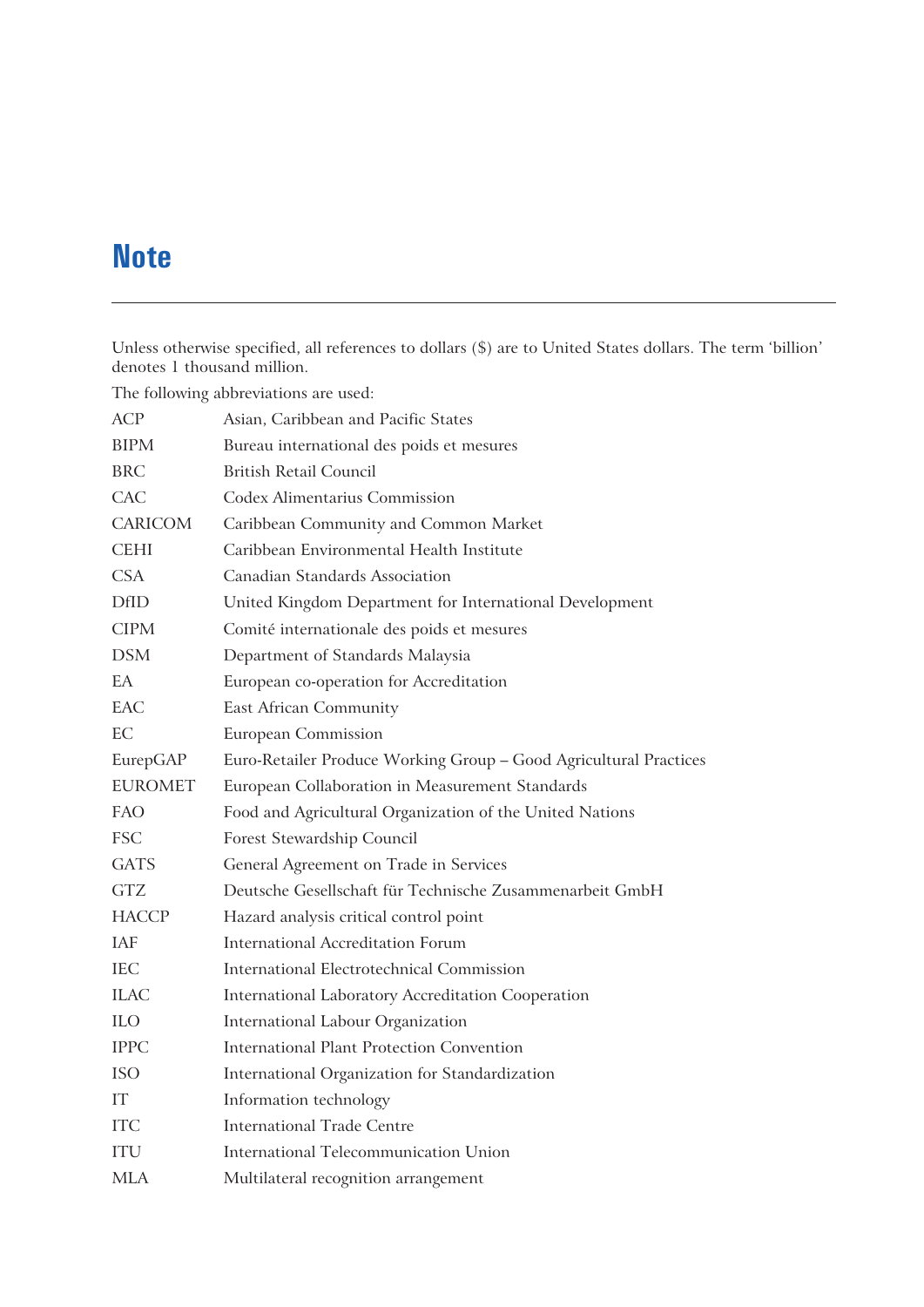| MoU           | Memorandum of understanding                                                |
|---------------|----------------------------------------------------------------------------|
| <b>MRA</b>    | Mutual recognition agreement                                               |
| <b>MSTQ</b>   | Metrology, standards, testing and quality assurance                        |
| <b>NMI</b>    | National metrology institute                                               |
| <b>NML</b>    | National Metrology Laboratory (South Africa)                               |
| <b>NSB</b>    | National standards body                                                    |
| <b>OIE</b>    | Office international des epizooties (World Organisation for Animal Health) |
| <b>OIML</b>   | International Organization of Legal Metrology                              |
| <b>PTB</b>    | Physikalisch-Technische Bundesanstalt (Germany)                            |
| <b>SABS</b>   | South African Bureau of Standards                                          |
| <b>SADC</b>   | Southern African Development Community                                     |
| <b>SANAS</b>  | South African National Accreditation System                                |
| <b>SCAM</b>   | Standards, certification, accreditation and metrology                      |
| Sida          | Swedish International Development Cooperation Agency                       |
| <b>SIRIM</b>  | Standards and Industrial Research Institute of Malaysia                    |
| <b>SMEs</b>   | Small and medium-sized enterprises                                         |
| <b>SPS</b>    | Sanitary and phytosanitary (measures)                                      |
| <b>SQAM</b>   | Standards, quality assurance, accreditation and metrology                  |
| <b>StanSA</b> | <b>Standards South Africa</b>                                              |
| <b>STDF</b>   | Standards and Trade Development Facility                                   |
| <b>TBT</b>    | Technical barriers to trade                                                |
| <b>TQM</b>    | Total quality management                                                   |
| <b>UNIDO</b>  | United Nations Industrial Development Organization                         |
| <b>USAID</b>  | United States Agency for International Development                         |
| <b>WHO</b>    | World Health Organization                                                  |
| <b>WTO</b>    | World Trade Organization                                                   |

<u> 1980 - Johann Barbara, martin a</u>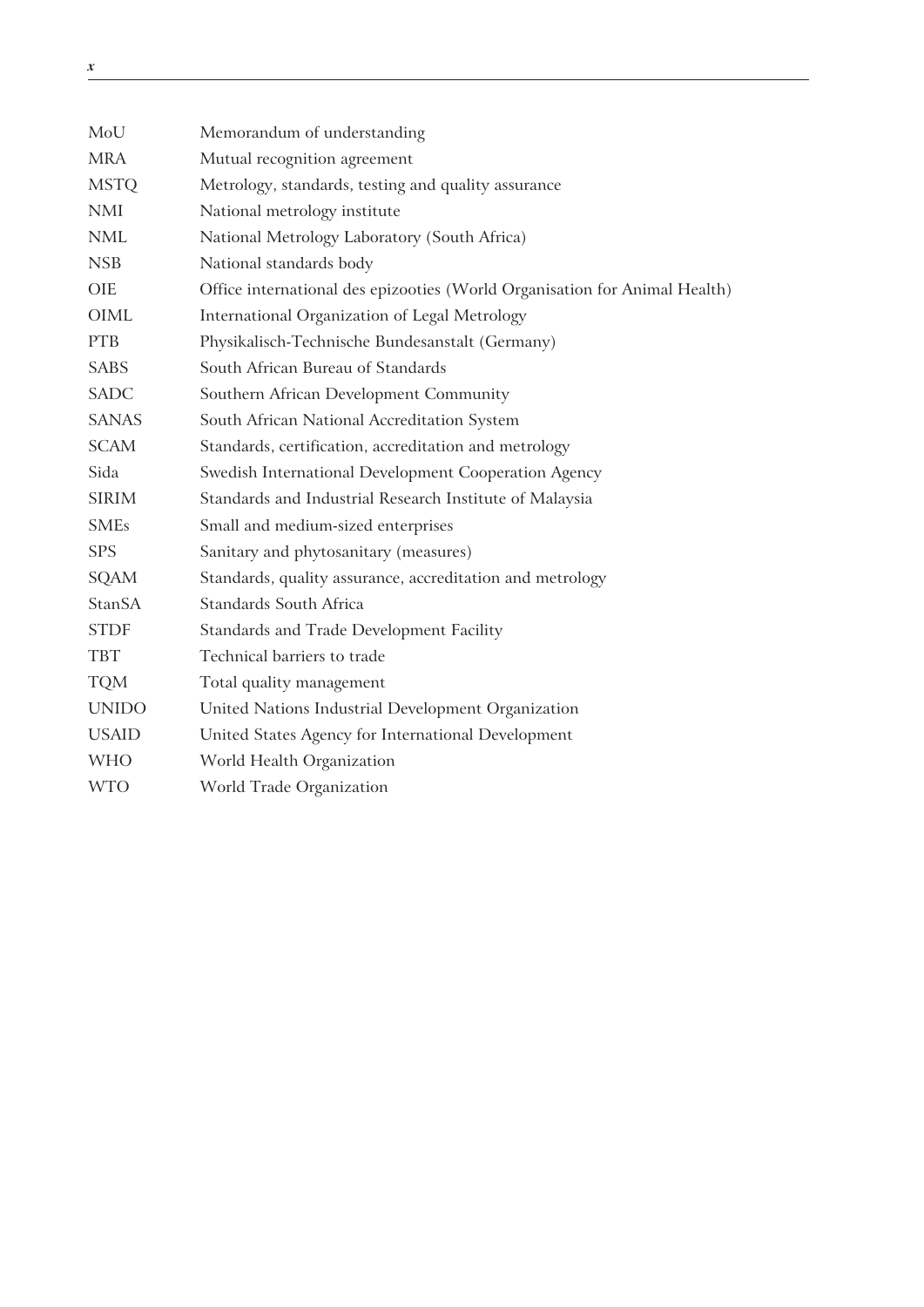# **Introduction**

While tariff barriers have gradually come down, non-tariff barriers in the form of quality requirements (both official/mandatory and commercial/voluntary) increasingly affect the ability of developing countries and transition economies to compete in the global market. Nowadays, product quality and the capacity to confirm that required standards are being met largely determine a country's export performance. At the same time, quality and confirmation of compliance are the two areas where developing countries and transition economies are weakest.

Given their limited resources, the challenge for strategy-makers in these countries is to find the best approach to quality assurance through the creation of an appropriate infrastructure.

To explore how best to approach these challenges, ITC's Executive Forum organized the discussion 'A Strategic Approach to the Quality Assurance Challenge' under its 2005 Consultative Cycle on Innovations in Export Strategy. The specific objectives of this discussion were to:

- $\Box$  Provide a forum for strategy-makers and decision-makers to share experiences and lessons learned, and to discuss common challenges and policy implications with regard to developing an adequate quality infrastructure in developing countries and transition economies;
- $\square$  Enable participants to understand the elements of, and programmes crucial to, an export-oriented quality infrastructure, and to discuss and debate best practice cases as well as emerging issues in the quality realm; and
- $\Box$  Publish a conclusion paper that, building on the consultation discussions, would provide a practical, structured approach to establishing an appropriate, export-oriented national quality infrastructure.

The consultation consisted of a preparatory e-discussion on the topic, conducted during June 2005, and the 27 to 30 June debate among participants from various developing and developed countries and facilitators in Shah Alam, Malaysia.

*'New standards coming up put a lot of constraints on developing countries and transition economies. We have to prepare ourselves to meet all the requirements by aiming to develop new capabilities and training human resources to the extent possible.'*

Khalida Mustafa, Principal Consultant, SIRIM Berhad, Malaysia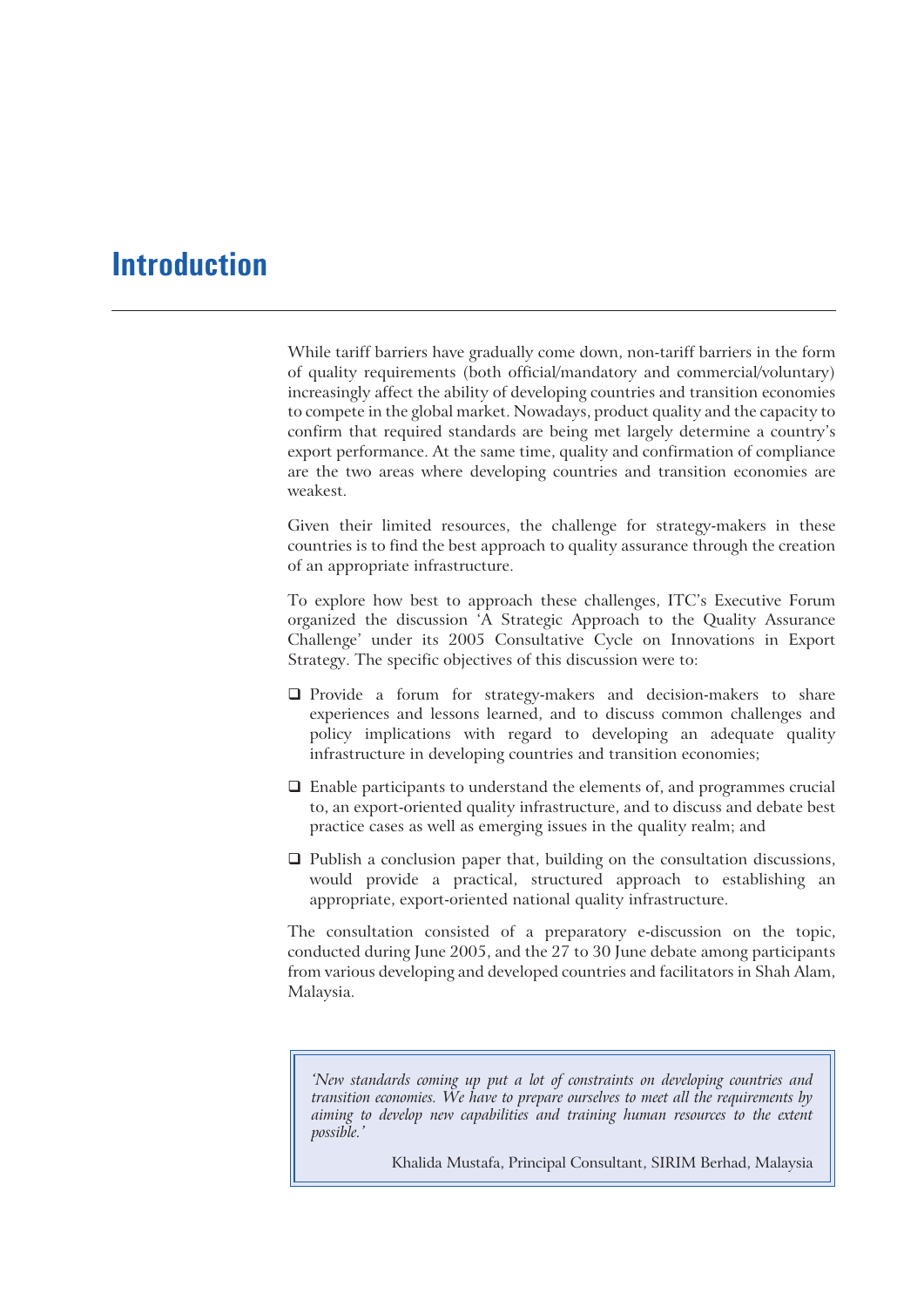The documentation supporting the consultation included a number of ITC pre-discussion papers, and a variety of papers provided by members of the Executive Forum network. All can be accessed through the Executive Forum website dedicated to the Malaysia consultation (*www.intracen.org/execforum/ef2005/quality\_assurance\_challenge.htm*).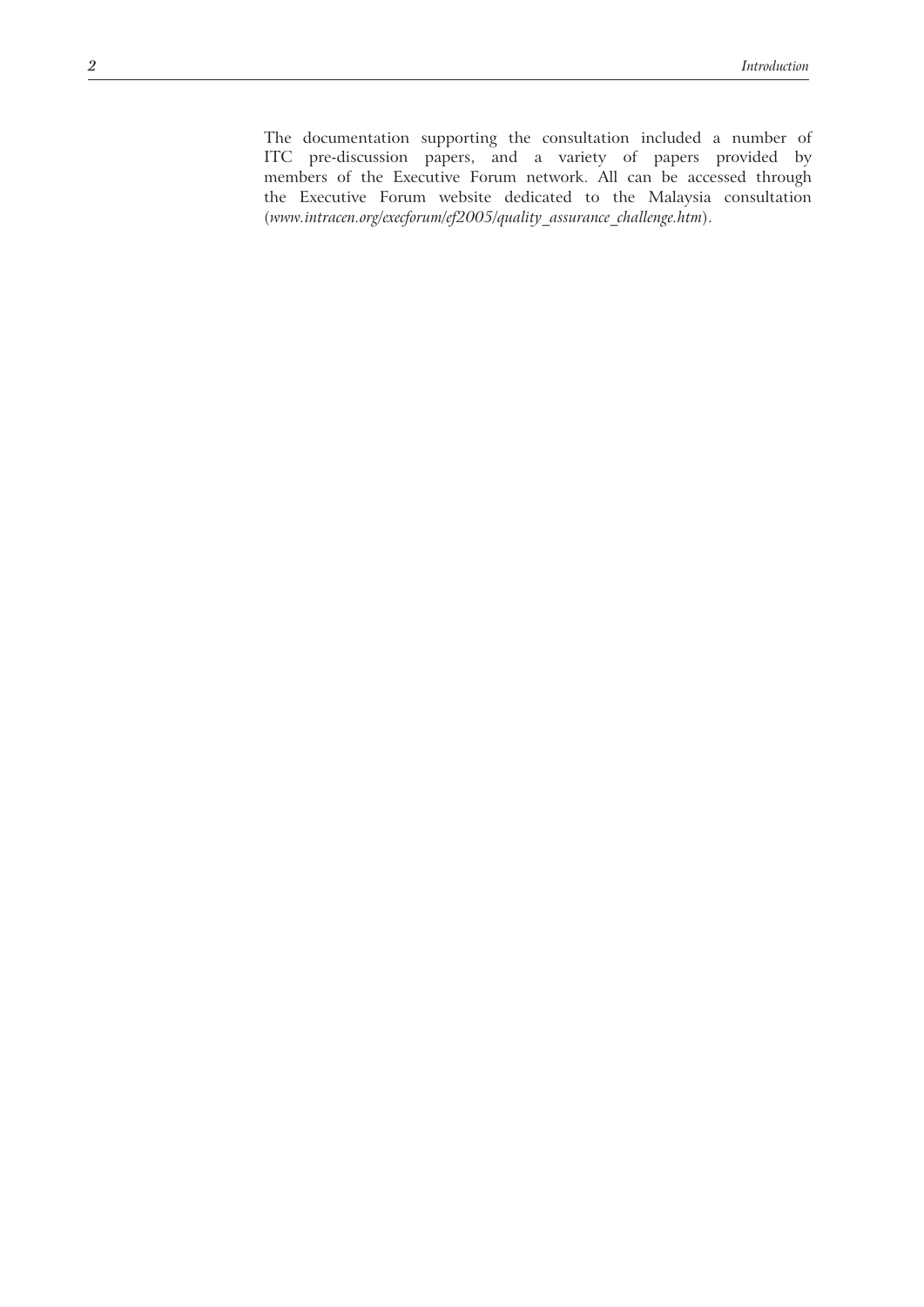# **Purpose of this conclusion paper**

With the aim of providing a practical approach to setting up an appropriate quality infrastructure in developing countries, and based on the salient points raised during the consultation, this conclusion paper is structured in four parts.

- The first part provides an overview defining a quality infrastructure for better understanding of the topic. Rather than repeating the extensive and sometimes conflicting literature on the topic, it focuses on providing a brief summary of a quality infrastructure as presented graphically in a number of papers and the subsequent understanding generated during the consultations in Shah Alam.
- $\Box$  The second part of the paper addresses the key challenges related to the development of a successful quality infrastructure. The objective is to alert policy-makers and decision-makers from the public and private sectors in developing countries to these challenges, and to assist them in discussing and finding custom-tailored solutions to the fundamental questions of how the quality infrastructure should be designed, and how public–private partnerships can most effectively establish and maintain this infrastructure in view of significant resource and capacity constraints.
- $\Box$  The third part presents emerging quality issues relating to conformity assessment, quality assurance in the services sector and security-related quality requirements, all of which are likely to have serious implications for the quality infrastructure in the near future.
- The final part outlines a practical, structured approach to establishing a quality infrastructure tailored to specific circumstances, i.e. one which supports a country's competitiveness and realization of its export potential in line with its needs and existing resources. Examples of innovative thinking and associated country experiences are also presented.

Establishing and maintaining a quality infrastructure is an expensive and long-term business. Developing countries experience significant resource constraints and thus often get frustrated when trying to emulate the quality infrastructure of developed economies. But this is not always necessary, nor is it even desirable. Instead, innovative and more affordable solutions have to be found.

This conclusion paper seeks to provide strategy-makers and decision-makers in developing countries and transition economies with a comprehensive overview of crucial quality infrastructure issues, and also seeks to assist in establishing an enabling national quality infrastructure. Yet standardization and other conformity assessment issues are evolving rapidly and will continue to challenge developed and developing countries alike.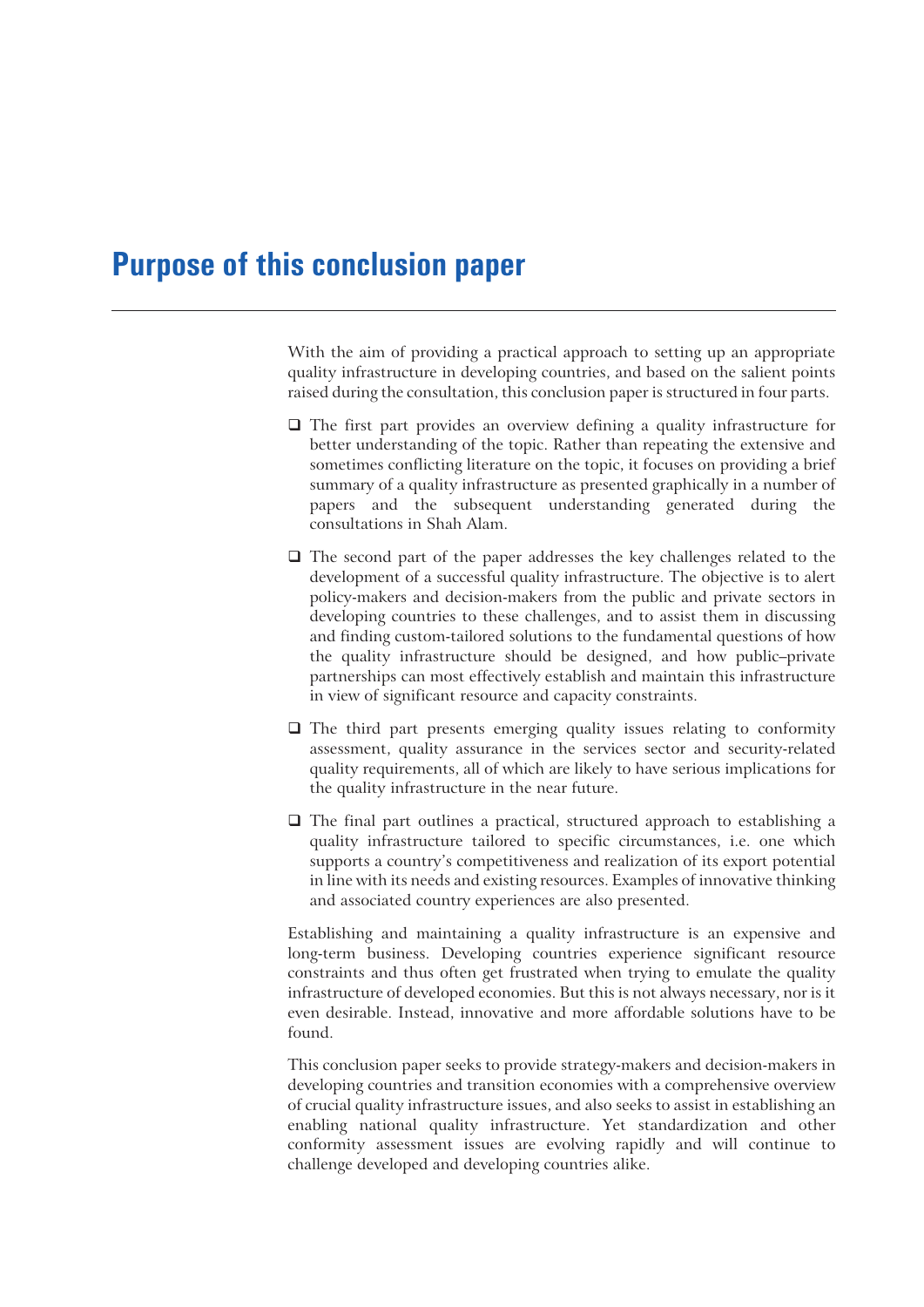*'While the price of your export is negotiable, its quality is not.'*

Henri Jean-Claude Gouthon, Entrepreneur, Benin

Ideally, the exchange of views and experiences on quality infrastructure design, development and maintenance, as an integral part of national export and import strategies, should continue through the Executive Forum and its members. It is through such ongoing dialogue that the old and established patterns can be challenged, and new and more effective or efficient ideas and 'best practices' can be generated and implemented for the benefit of all.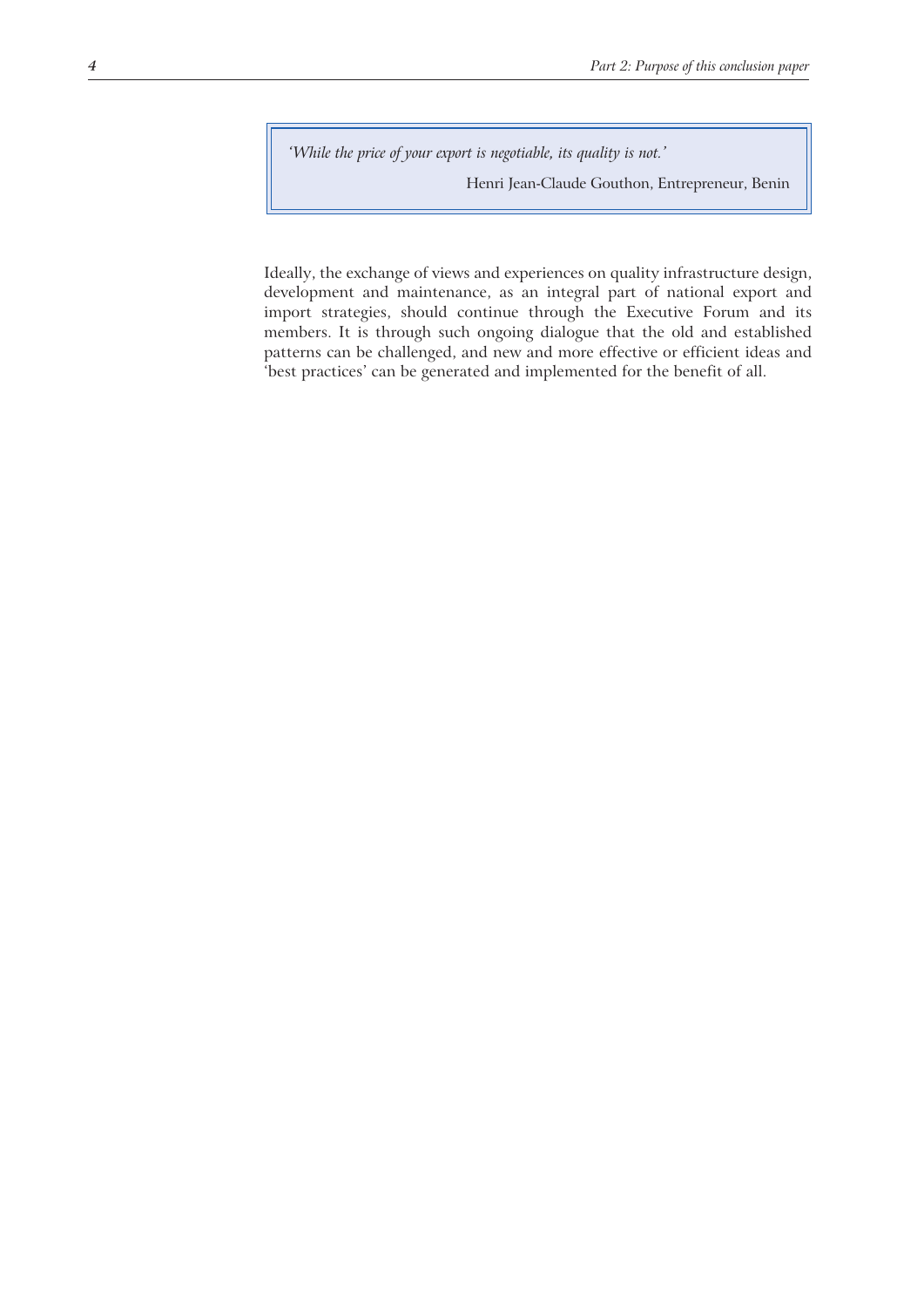# **Understanding the quality infrastructure**

Standards, standardization and quality have been part of human society since ancient times.<sup>1</sup> Not only are they likely to stay, but experience also shows that they increasingly shape commercial prospects for developing and transition economies.

In one form or another, they have always underpinned trade and business. Standards support compatibility and can drive down costs through use of common parts, specifications and methods. They can create new industries and allow the potential of new technologies to be exploited. They are also crucial to realizing and maintaining market access.

Over the past decades, these concepts have gained in importance and have become subject to more and more scientific and technological scrutiny and definitions. At the same time, the business world and society are changing rapidly. Global trade means that many of today's products are built with components sourced from around the world, which must fit together and perform as expected. Product life cycles are becoming shorter and the pace of technological development is accelerating. Consumers are demanding ever-higher levels of safety, performance, reliability and sustainability. All of this has to be facilitated by standardization and an appropriate underlying institutional framework.

This does not happen by itself. At company, national, regional or international level, a whole host of organizations are involved in the process of developing standards and especially in the verification that standards have been implemented, that compatibility is being achieved. These organizations interlink in many ways, require funding and have to be given the appropriate authority.

This part of the report endeavours to provide insight into – to 'unpack' so to speak – a complex web of organizational structures and activities to facilitate a better understanding of the strategic decision-making processes described in later parts.

**Part 1**

**<sup>1</sup>** An early account dealing with sanctions that apply when standards were not upheld is found in *The Code of Hammurabi* of Babylon (2067 to 2025 BC), which promised death to builders of houses that collapse on their inhabitants. To ensure fair trade, religious writings such as the Bible and the Koran included references to measurement standards as early as 1500 BC.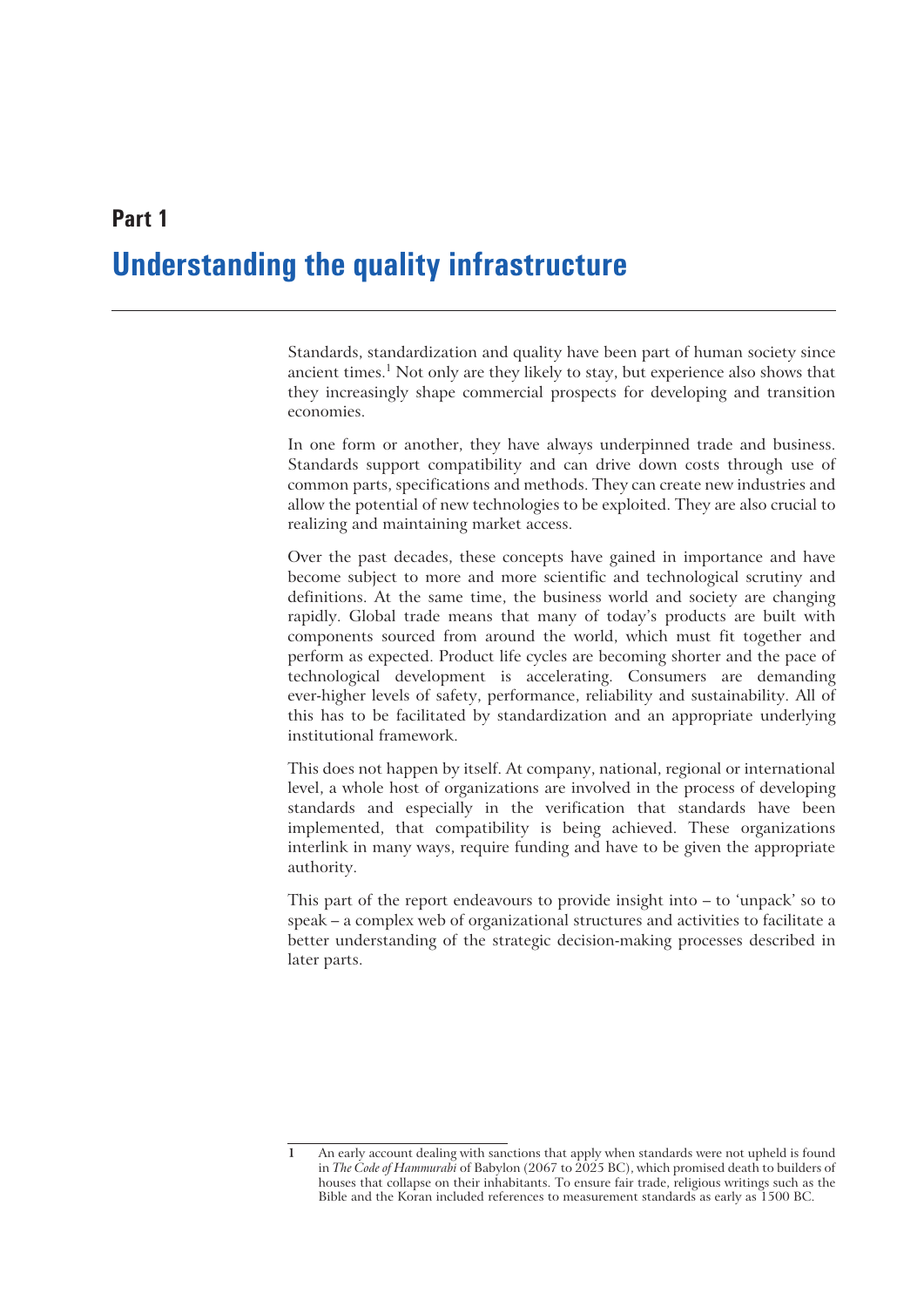## **Basic definition**

Acronyms such as SQAM, MSTQ and SCAM are used all around the world identifying various combinations and permutations of standards, metrology, quality assurance, accreditation, testing and certification. These acronyms add confusion, are limited in application or are restricted to a specific area of the world. Hence, it is much more useful to coin a new collective phrase that can be used more universally, namely 'quality infrastructure'.

*A quality infrastructure can be understood as the totality of the institutional framework, whether public or private, the output of which includes the process of formulating, issuing and implementing standards (i.e. to establish with regard to actual or potential problems, provisions for common and repeated use, aimed at the achievement of the optimum degree of order in a given context) and the associated evidence of compliance (i.e. the relevant mix of inspection, testing, certification, metrology and accreditation), in order to improve the suitability of products, processes and services for their intended purposes, prevent barriers to trade and facilitate technological cooperation.<sup>2</sup>*

A useful picture of the tripartite arrangement that the quality infrastructure has to 'keep afloat' can be seen in figure 1. Three main constituents of the quality infrastructure are particularly crucial at the national and international level, namely the requirements of:

- □ Market and consumers;
- $\Box$  Regulatory authorities; and
- $\Box$  International or regional agreements (e.g. the WTO Agreements).

In the process of satisfying these three constituents, the quality infrastructure supports the activities of suppliers, and therefore facilitates trade.



**<sup>2</sup>** Derived from the definition of *Standardization* in ISO/IEC Guide 2:2004, International Organization for Standardization, Geneva.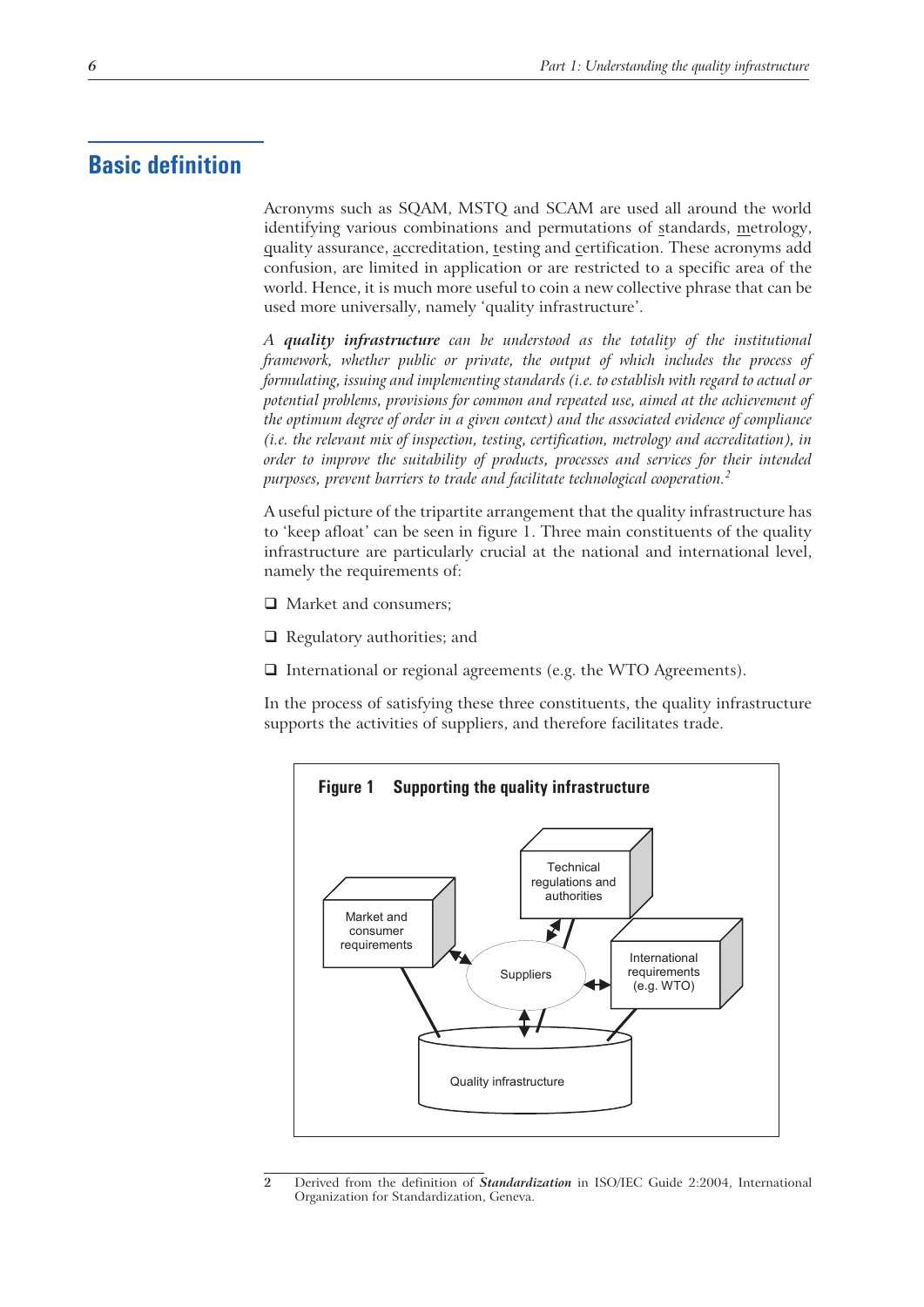# **Elements of a quality infrastructure**

Suppliers and purchasers agree on the quality requirements a product or service needs to comply with before a successful trade transaction can be initiated. Once such an agreement has been reached, the purchaser needs to have the assurance that the product or service supplied will in fact meet the stated requirements. In more technical terms, the chain of evidence facilitating this exchange starts with standards, completed by evidence of compliance. But the evidence of compliance (conformity assessment) will be trusted only if the technical capability of those that provide such services is above reproach. Within the last century the output and services necessary to provide this have crystallized in developed economies, and the organizations providing them can be considered to make up the quality infrastructure. Therefore, the organizations that make up a quality infrastructure should individually or collectively provide the following output:

- □ *Standards* the formal documentation containing the requirements that a product, process or service should comply with. Standards are considered essentially to be voluntary in nature. It is only once they are called up in a contract, for example, that compliance becomes a binding requirement.
- *Metrology* the technology or science of measurement. Metrology can be subdivided into scientific metrology (the organization and development of the highest level of measurement standards), legal metrology (the accuracy of measurements where these have an influence on the transparency of economical transactions, health and safety) and industrial metrology (the adequate functioning of measurement instruments used in industry, production and testing).
- *Testing* the determination of product characteristics against the requirements of the standard. Testing can vary from a non-destructive evaluation (e.g. X-ray or pressure testing after which the product can still be used) to a total destructive analysis (e.g. chemical, mechanical, physical or metallurgical tests after which the product can no longer be used), or be any combination thereof.
- *Accreditation* the activity of providing independent attestation as to the competency of an individual or organization to provide specified services (e.g. testing, certification).
- *Certification* the formal substantiation that a product, service, organization or individual meets the requirements of a standard.

These elements are all interrelated and to some extent all are required to provide the purchaser, user or authorities with the appropriate confidence that the product, process or service meets expectations. Figure 2 illustrates the relationships between the quality infrastructure organizations.

Everything starts with 'Standards' in the middle of figure 2. The standard contains the requirements for the product or service. The standard can be a national or international standard, or even a company-specific standard. Once the product has been manufactured it has to be tested by a testing laboratory. The certification organization assesses the supplier and the products or service and issues a certificate stating compliance with the standard. Through metrology the testing laboratory can ensure that its measuring equipment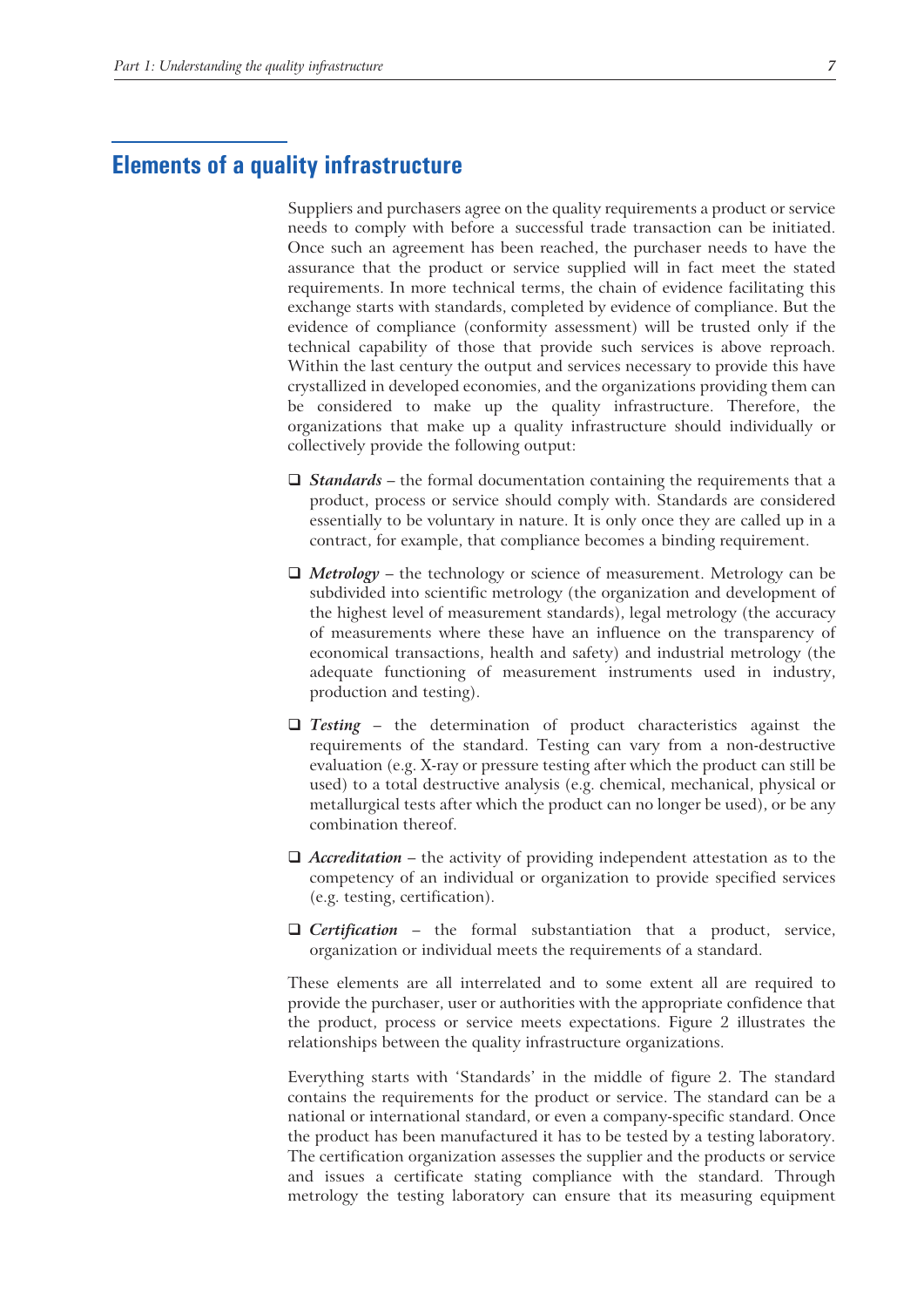

meets standards, and through accreditation the technical competency of the laboratory and the certification organization is assessed and assured. At the international level various organizations (e.g. ISO, ILAC, IAF, OIML, BIPM) have evolved over the years, having as their members the national organizations. This is to foster a common understanding and mutual recognition of the outputs of the quality system throughout the world in these domains.

Given the complexity of organizations, linkages and national and international relationships decision-makers in developing countries have to make important strategic choices. Because of their limited resources, the following questions will have to be answered with a view to establishing a quality infrastructure conducive to maintaining and enhancing competitiveness:

- $\Box$  How are these various elements and organizations structured in the international domain?
- $\Box$  Is it essential to have all of these organizations in a developing country, or are some more important than others?
- Which ones should be established first, and can some be established at regional level?
- $\Box$  Which type of organizational structure is best suited to provide the various outputs? Should the organization be in the public domain? Or could private organizations be used?
- □ Who should fund such organizations, the State or industry or both?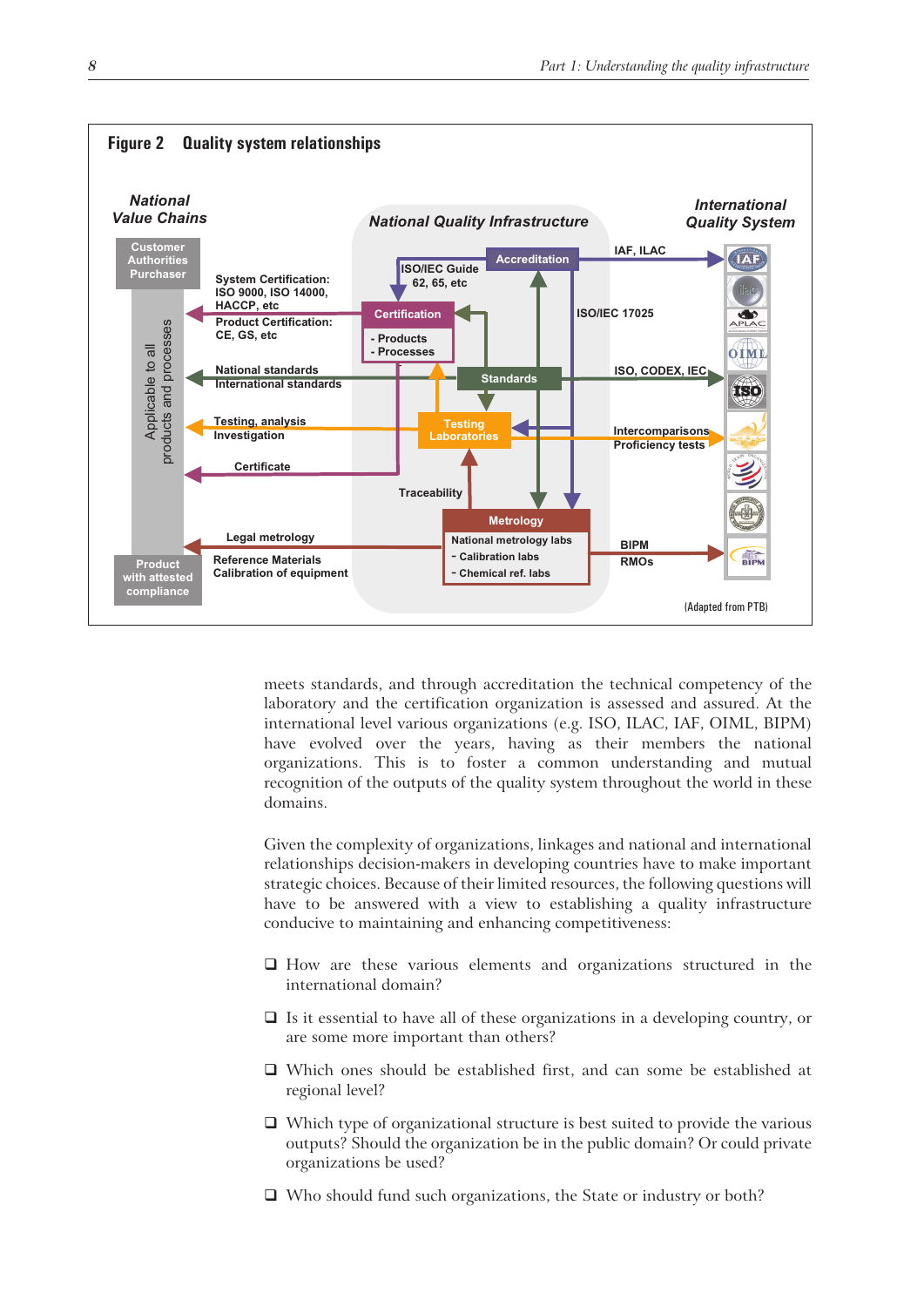- How can developing countries ensure that information on quality requirements is promptly and regularly received and disseminated?
- $\Box$  How can compliance be confirmed and enabled? What are the key issues to consider here and what approaches and programmes will be most useful in a developing country context?
- Which activities need to be undertaken to ensure that the output of the quality infrastructure at national level will be acceptable to trading partners abroad?

The remainder of part one, and the second and third parts of this conclusion paper seek to provide answers to these questions, drawing on the material provided during the consultation and other useful, practical examples from the developing world. The final part then presents a practical approach to embarking on a comprehensive review and reform of the quality infrastructure with a view to reinforcing and enhancing competitiveness.

# **Quality infrastructure organizations**

The organizations that make up a quality infrastructure can be public or private organizations deriving their income from services rendered to authorities or industry, or they can be funded by the State. Anecdotal evidence from many developed and developing countries, as well as surveys of international organizations, provides an idea as to the most effective and efficient types of organizational structures.

#### **Standards**

Standards are usually developed and published under the auspices of a *national standards body* (NSB) in accordance with requirements detailed in the WTO Agreement on Technical Barriers to Trade  $(TBT$  Agreement)<sup>3</sup> and in the Directives of ISO and IEC.<sup>4</sup> At the international level, a vast number of bodies (including ISO, IEC, CAC and ITU) deal with standards in a variety of sectors. Various types of memberships in these international standards bodies are available to NSBs. Usually only full membership entitles the NSB to participate fully in standards development activities.

A 2003 survey of  $ISO<sup>5</sup>$  indicated that more than 83% of its member bodies are government or semi-government organizations. The same survey also showed that just under 30% are 100% funded by government, whereas only 28% derive less than 20% of their funding from government. This indicates that:

- $\Box$  For an NSB to have the required authority and status in industry and society, it invariably has to be a government organization of some sort; and
- Funding for an effective NSB has to be a long-term commitment for the government, and hence is a strategic decision of note, even more so in

**<sup>3</sup> WTO TBT Agreement, Annex 3: Code of Good Practice for the Preparation, Adoption and Application of Standards.** World Trade Organization, Geneva.

**<sup>4</sup> ISO/IEC Directives – Parts 1, 2 and 3.** International Organization for Standardization, Geneva and International Electrotechnical Commission, Geneva.

**<sup>5</sup> ISO Members**, International Organization for Standardization, Geneva, 2003, ISBN 92-67-01384-X.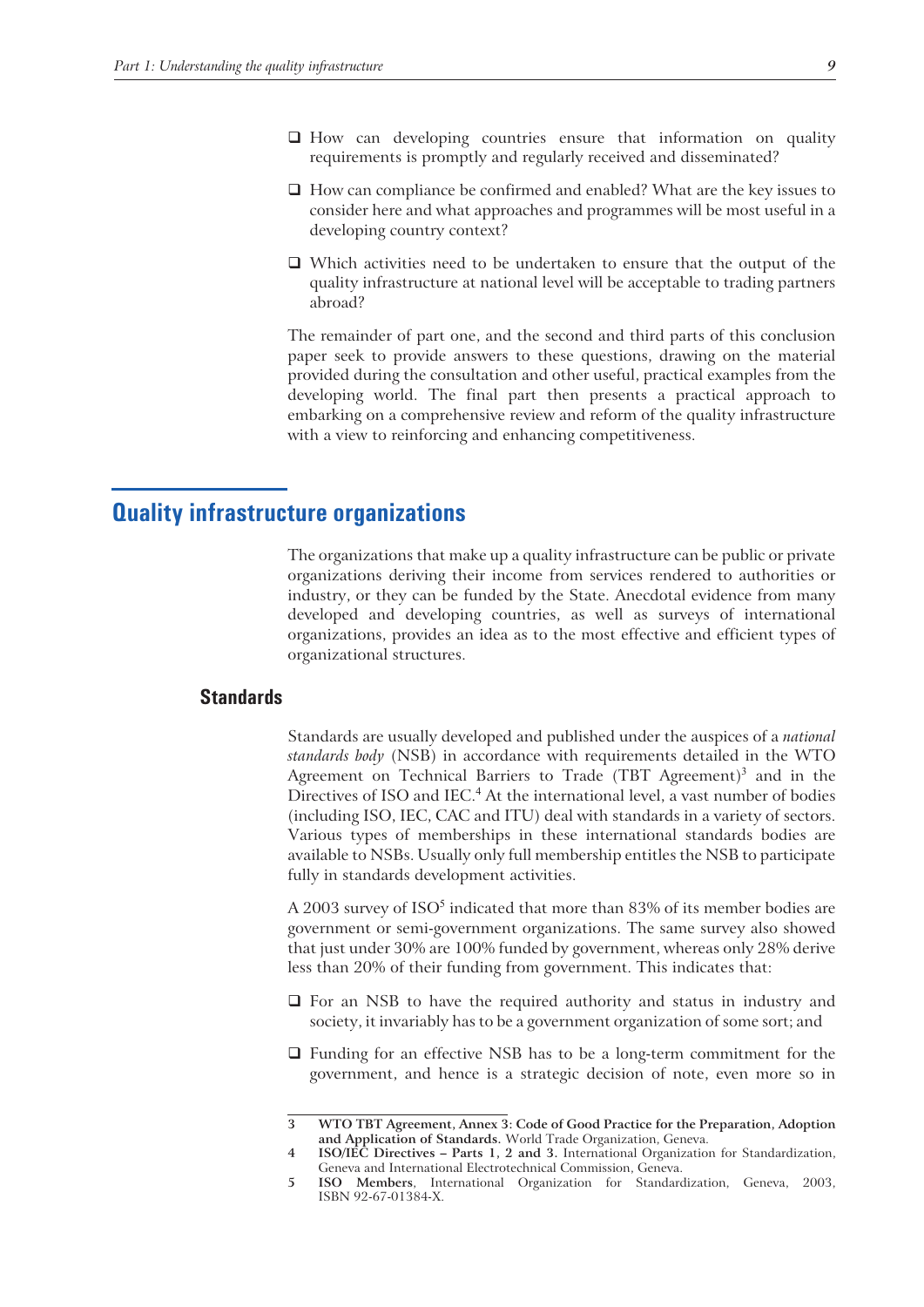developing countries. Over and above the operating costs, membership fees of the appropriate international and regional organizations and the cost of participation in their activities constitute a major portion of the costs for smaller NSBs.

#### **Metrology**

A *national metrology institute* (NMI) is responsible for ensuring that national measurement standards are maintained at certain accuracy levels, traceable to international standards, and address the needs of industry and the authorities of the country in question. The NMI is also responsible for ensuring that the national measurement standards are appropriately diffused into industry.

*'Setting up an adequate metrology infrastructure is very complicated, but it has to be in place. In Uganda, for example, if we send off 10 kilos of a product and the importer claims he only received 9 kilos, what are we to do?'*

Umran Kaggwa, Agribusiness Management Associates Ltd, Uganda

NMIs are usually government or semi-government organizations. Most NMIs therefore obtain the bulk of their funding from government sources. This would indicate that appropriate long-term funding arrangements have to be in place. As is the case for NSBs, membership fees and active participation in the activities of international and regional metrology organizations constitute a major part of an NMI's costs, especially for smaller NMIs, but are a necessary expense if their effectiveness is not to be seriously curtailed.

The major international metrology organizations are BIPM (scientific metrology) and OIML (legal metrology). BIPM is the permanent scientific institute of the Convention du mètre (Convention of the Metre). The highest decision-making body of the Convention of the Metre is CGPM, representing all the convention signatories (currently 48 countries). OIML is an intergovernmental treaty organization with 57 participating member countries and 48 corresponding members (observers).

CGPM and BIPM together ensure that an international, harmonized measurement system (the International System of Units – SI) is in place; without this system none of the other standardization or scientific activities and trade can take place. OIML develops international standards for measuring equipment used in trade and law enforcement, and manages an international certification system for such equipment. Both are therefore important for all countries, and hence have special programmes to support developing countries. Details can be found on their websites (*www.bipm.fr* and *www.oiml.org*) or by contacting them directly.

### **Testing**

In the past, government laboratories were responsible for providing testing services especially to the authorities. This is changing rapidly as governments are reducing their involvement in the provision of services that can be effectively and efficiently provided by the private industry. Establishing and maintaining laboratories is a very expensive business, especially where the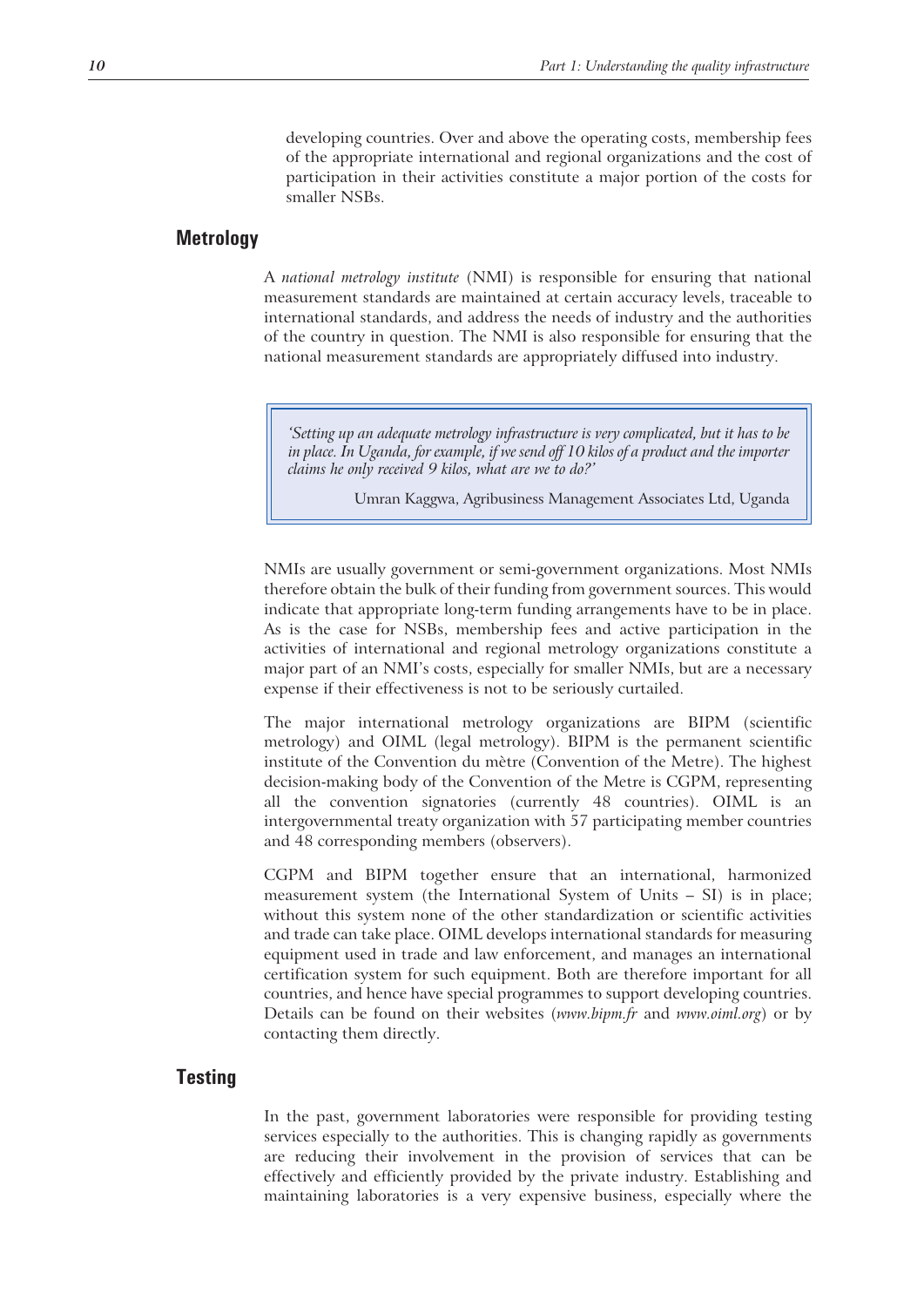technology is rapidly changing. Increasingly test laboratories need to provide independent evidence of their technical competence. This can be achieved initially through inter-laboratory comparisons but is better done by accreditation.

*'Testing can be very costly. In fact, it is sometimes less expensive to send products to foreign test labs than establishing your own national laboratories.'*

> Rajinder Raj Sud, Senior General Manager, Standards Management Department, SIRIM Berhad, Malaysia

#### **Certification**

Certification bodies provide an independent attestation that a product or a service complies with relevant standards. This has become mainly a commercial activity, even though both public and private organizations provide such services. In developing countries public organizations dominate initially, but they are soon eclipsed by private organizations (many of them with a multinational character) as the business becomes more lucrative. As is the case with test laboratories, certification bodies increasingly have to provide evidence of their competence, and hence also need to be accredited. There may still be a few isolated cases where governments maintain certification services in the national interest with no or little return on the investment.

#### **Accreditation**

Accreditation organizations are recent phenomena driven by the need to provide independent evidence that conformity assessment service providers are technically competent. It would appear that the most cost-effective way for the industry and conformity assessment service providers in a developing country would be to establish one national accreditation body. However, this is a costly exercise and although accreditation services have to be paid for there is not enough business in most developing countries to maintain a national accreditation organization as a business proposition.

Therefore accreditation bodies are invariably government organizations in order to ensure that they have the appropriate status to be used by both the public and the private domain. The government should ensure that only one such body operates within a country as accreditation is seen as a non-competitive activity. Governments also initially have to provide the bulk of the funds for such organizations, and in developing countries will probably have to do so for a very long time because of the limited number of organizations that can potentially be accredited. Otherwise governments will have to make use of accreditation organizations in neighbouring economies. This becomes a strategic issue especially in the technical regulation domain.

At the international level, two organizations, IAF and ILAC, provide mechanisms for the peer evaluation and international recognition of accreditation organizations. This international recognition provides the mechanism through which the output of accredited service providers in the national quality infrastructure can be recognized abroad, thereby also facilitating the conclusion of recognition agreements between trading partners.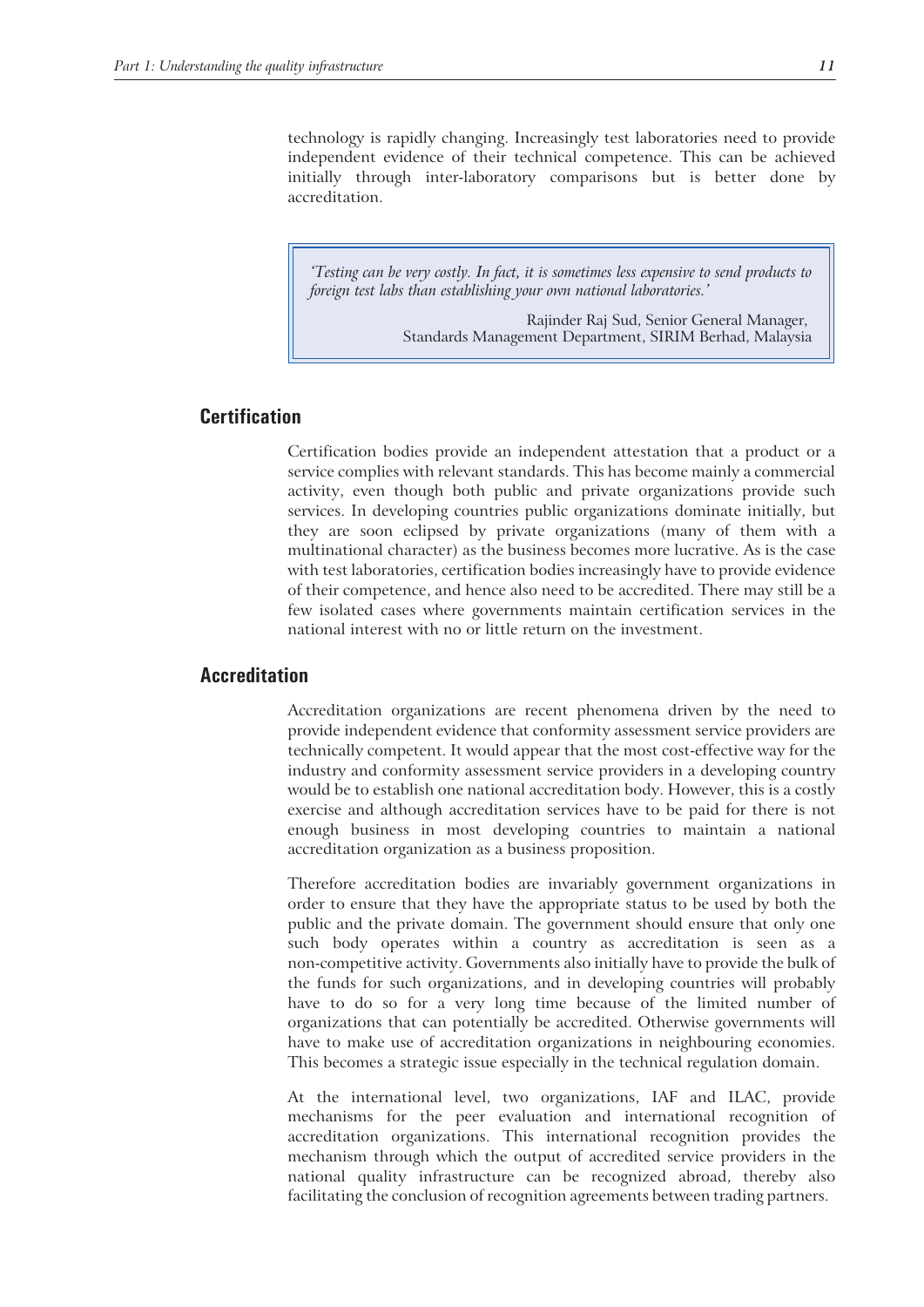### **Technical regulations**

Technical regulations are related to standards in the sense that they also determine the requirements that products and services have to comply with. The major difference, however, is that technical regulations are developed and implemented by authorities and enforced by law, whereas standards are voluntary in nature and generally enforceable only when called up in a contract between purchaser and supplier or referred in legislation. In addition, technical regulations also include the administrative procedures used by the authorities to enforce the requirements.

In an effective and efficient national set-up, the same quality infrastructure should be utilized to provide the required evidence that products and services meet the technical regulations as that used for requirements in the voluntary or commercial domain. It is a waste of scarce resources to try to separate voluntary/market conformity assessment services from those required for technical regulations. Regulatory authorities should not insist on testing and retesting products in their own laboratories, but should rather allow suppliers of products falling within the scope of technical regulations to choose between a number of laboratories and certification organizations in either the public or private domain. These laboratories and certification organizations should, however, be appropriately accredited to ensure their technical competency.

This sounds like a sensible approach, but recent reviews of technical regulation regimes in a number of economies reflect a different reality. Generally, due to a lack of a national policy framework for the development, implementation and maintenance of technical regulations, the systems are very fragmented. Each regulatory authority pursues policies and practices that it thinks best and, under the impression that it will lose control if other organizations get involved, endeavours to do everything itself. The result is a very fragmented approach at the national level that is not always effective, and mostly inefficient.

Technical regulations can very easily become major barriers to trade, and so the WTO TBT Agreement seeks to 'guide' the development and implementation of technical regulations in WTO Members by providing a universal set of rules. It is therefore important for developing country Members of WTO to make use of their right to attend the WTO TBT Committee meetings, which deal with the implementation of the TBT Agreement, and cover standards, technical regulations and conformity assessment issues. The TBT Committee is also facilitating programmes for developing countries to enhance their capabilities to meet their obligations under the TBT Agreement. Details can be found on the WTO website (*www.wto.org*); the reports of the Triennial TBT Agreement Reviews are useful sources of information in this regard.

### **SPS measures**

Just as some manufactured products can have a deleterious effect on the safety and health of society should they fail, so also can the introduction of pesticides, alien plant material, diseases, foreign bacteria and the like endanger indigenous plants and animals, and human health. Governments therefore implement measures to safeguard their plant and animal kingdom as well as human health against such calamities. These sorts of measures are generally known as sanitary and phytosanitary (SPS) measures.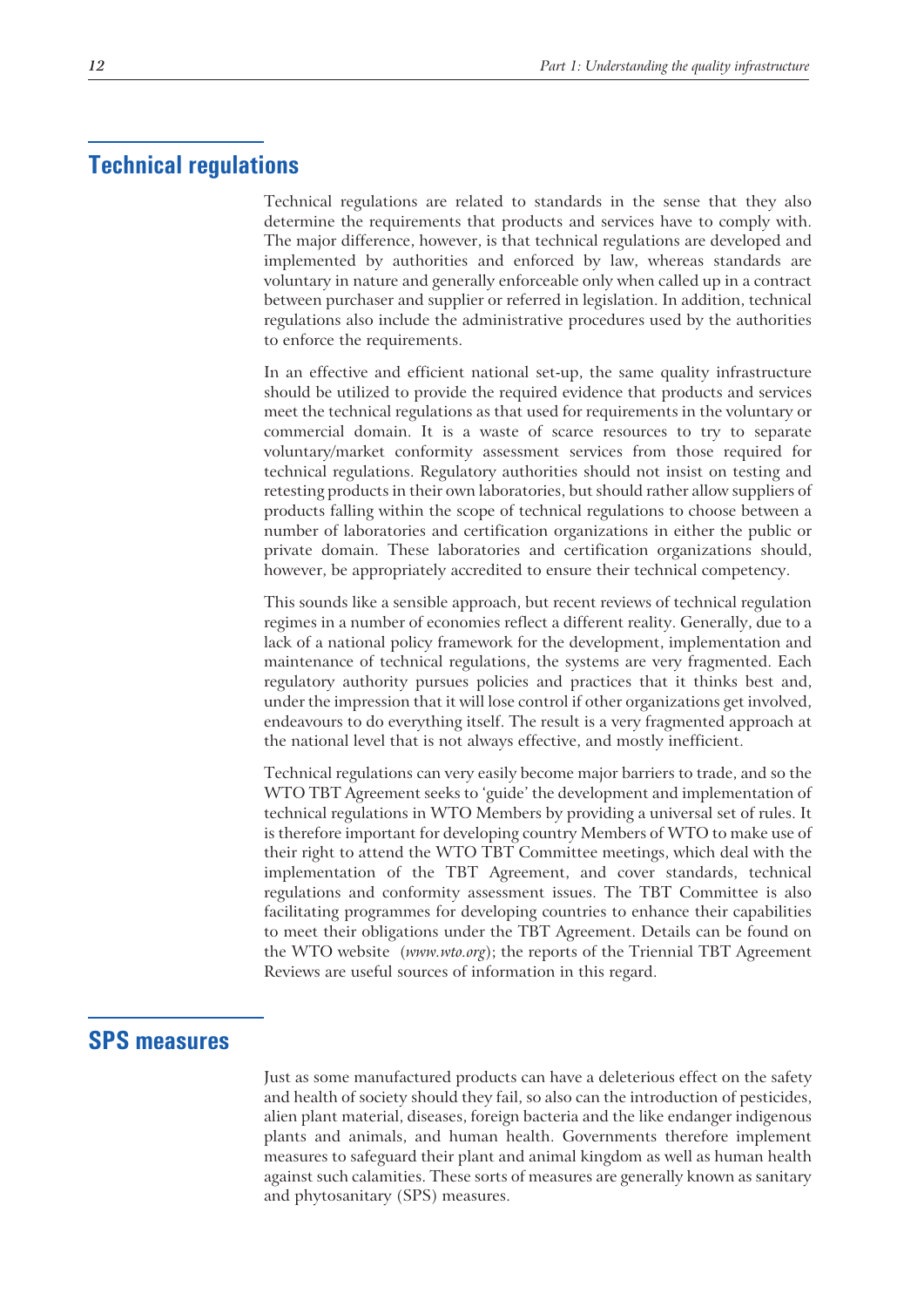In the case of SPS measures it is even more important that a proper import regime is in place. Unlike TBT, where the link between an import and export regime is slightly tenuous and the one can exist without the other, there is a definite link between import and export regimes in the SPS domain. Food and related exports can be very badly affected by the importation of products that have a harmful effect on indigenous plants and animals, the source of a country's food exports.

*'SPS measures can take many forms, such as imposing specific product or process criteria, requiring products to come from disease-free areas, setting of permissible maximum levels of pesticide residues, etc. All these measures must be based on international standards, guidelines and recommendations whenever possible.'*

K. Palasuberniam, Assistant Director, Export and Certification Section, Crop Protection and Plant Quarantine Division, Department of Agriculture, Malaysia

As is the case for technical regulations, it makes good economic sense to use the same quality infrastructure established for the voluntary domain (standards, metrology, accreditation, testing, etc.) for the SPS measures. This calls for a holistic approach that will be only followed if a policy and strategy have been agreed to at a high political level to be implemented by the relevant organizations. Developing countries with limited resources simply cannot afford to have separate systems for the voluntary domain and the technical regulation and SPS domains.

*'Although Malaysian products are currently exported to several countries, SPS measures still create difficulties when it comes to penetrating international markets.'*

K. Palasuberniam, Assistant Director, Export and Certification Section, Crop Protection and Plant Quarantine Division, Department of Agriculture, Malaysia

Establishing more than one accreditation body (e.g. one for technical regulation, one for SPS and one for the voluntary conformity assessment), is exactly the wrong thing to do. Once they have been established it is very difficult to merge them. Another mistake is for the national standards body to establish microbiology laboratories and the SPS authority to do the same. These approaches entail a significant waste of resources because of duplication and a lack of coordination. It would be much more effective to pool resources and, as noted in these examples, invest in *one* accreditation body or *one* set of laboratories.

A conceptual model of how an SPS system could be set up is shown in figure 3. An effective enforcement system is managed by a central SPS authority with overall responsibility for all the technical activities within the policy field. It coordinates the inputs from all the service providers (such as the NSB, the local laboratories and local inspectorates), which removes the need for them to establish new laboratories, inspectorates, and so on. At the same time, the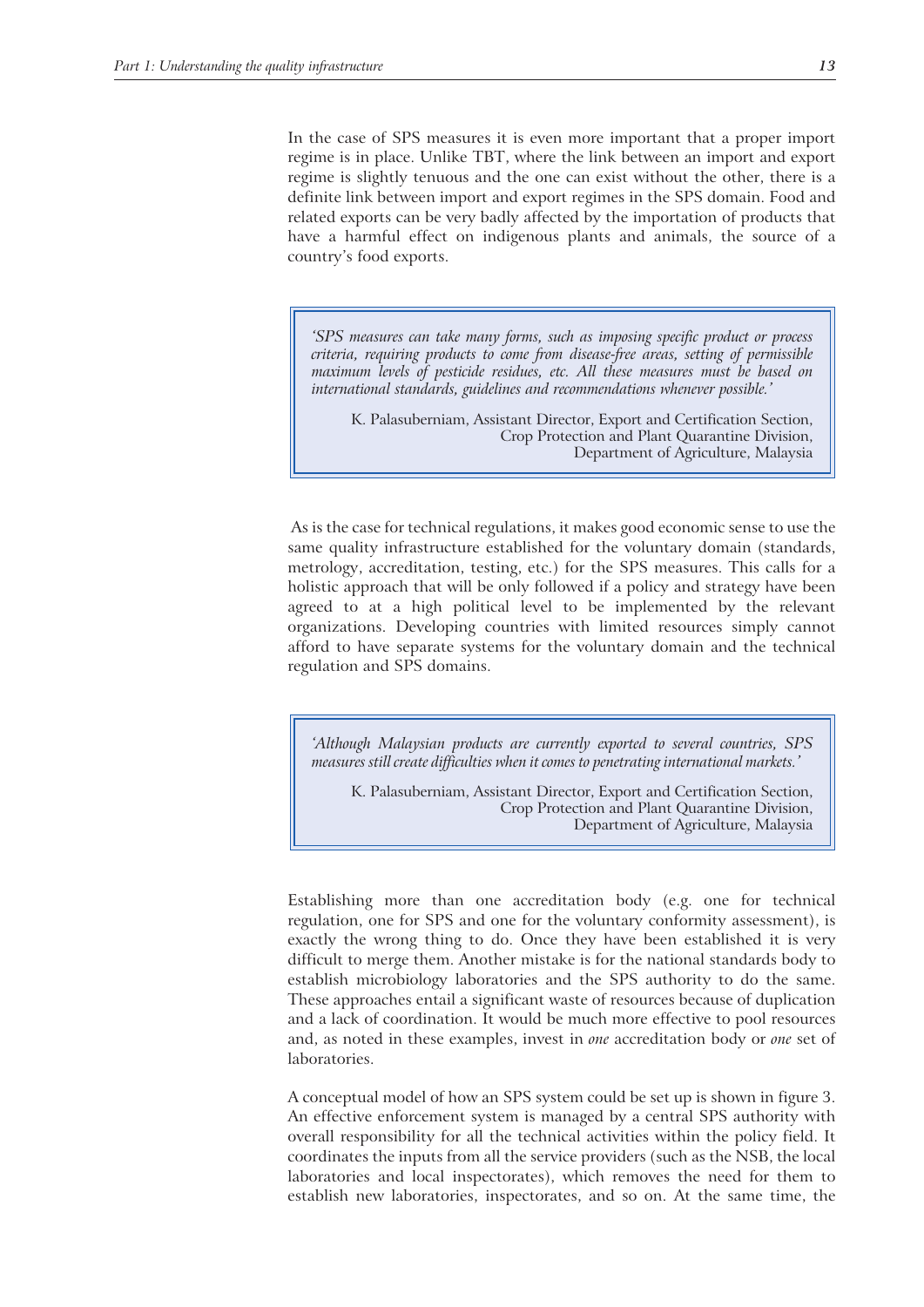

central SPS authority should be able to facilitate the coordination of the policies and strategies that emanate from the three main ministries responsible for elements of the SPS domain (e.g. the Ministries of Trade and Industry, Agriculture and Health). Quite often a national central laboratory already exists; this would then also become part of the network of SPS organizations, and could then fulfil its role as reference laboratory much more constructively. All the laboratories and the inspection agencies should be accredited to ensure their continued technical competency if such a system is to operate effectively and efficiently.

# **Organizational requirements of the quality infrastructure**

The quality infrastructure can take on many organizational forms.<sup>6</sup> The international community does not really mind what it looks like provided it delivers the relevant services effectively and efficiently without conflicts of interest. Many functional models exist throughout the world; two typical ones are shown in figures 4 and 5, but even these can be found in many subtle variations.

The first version, the traditional statutory approach, is encountered in many developing countries. This is the result of a belief that it is one of the most efficient approaches for developing countries to ensure optimal use of scarce resources. It is also an approach long favoured by the development agencies that helped developing countries establish a national quality infrastructure. It is based on the approach that emerged in the United Kingdom in the first half of the twentieth century.

**<sup>6</sup> Road Map for Quality: Guidelines for the Review of the Standardization, Quality Management, Accreditation and Metrology Infrastructure at National Level** (ITC, Geneva, Doc. No. BAS-04-19.E) provides background material and in-depth discussions on this topic.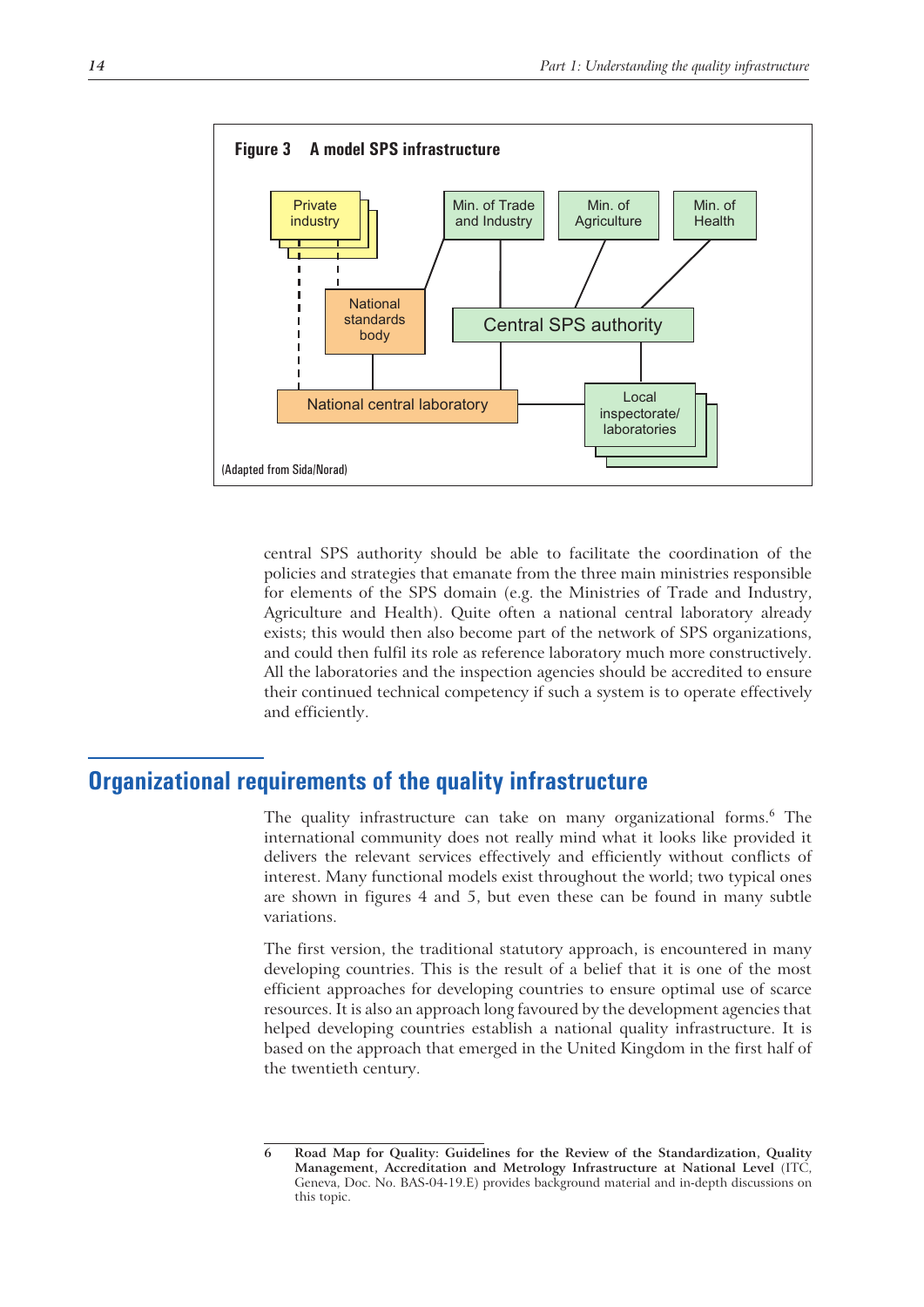The second version, the national quality mechanism, is a more modern approach that limits the operational involvement of government to the necessary, and facilitates public–private partnerships while at the same time providing a mechanism for government to guide policy and strategies to a large extent.

#### **Traditional statutory approach**

In this approach, the national metrology institute and the national standards body (NSB) report to the government, usually the Ministry of Trade and Industry or a similar ministry. The Ministry (or the Minister) appoints the boards or councils of these institutions, and a large portion of the funding comes from government. In many cases the NSB may also be responsible for metrology, so one organization does all. Private industry and other ministries manage their own laboratories, independently of those from the NSB.



In this set-up, the NSB is often also responsible for the administration or implementation of compulsory standards. Advantages and issues relating to this type of quality infrastructure include the following:

- Administrative and management overheads and facilities for the various activities can be shared;
- Long-term funding arrangements are influenced by the vagaries of state finances, and hence are not always secure enough to facilitate appropriate planning and development, or effective involvement in international and regional activities;
- Government can influence the strategy and business planning of the institutions quite effectively;
- $\Box$  Due to the multidisciplinary nature of the organization, one or more activities can dominate to the detriment of the others depending on the 'comfort zone' of top management;
- $\Box$  Industry does not always have an appropriate say in the strategies and business planning of the institutions;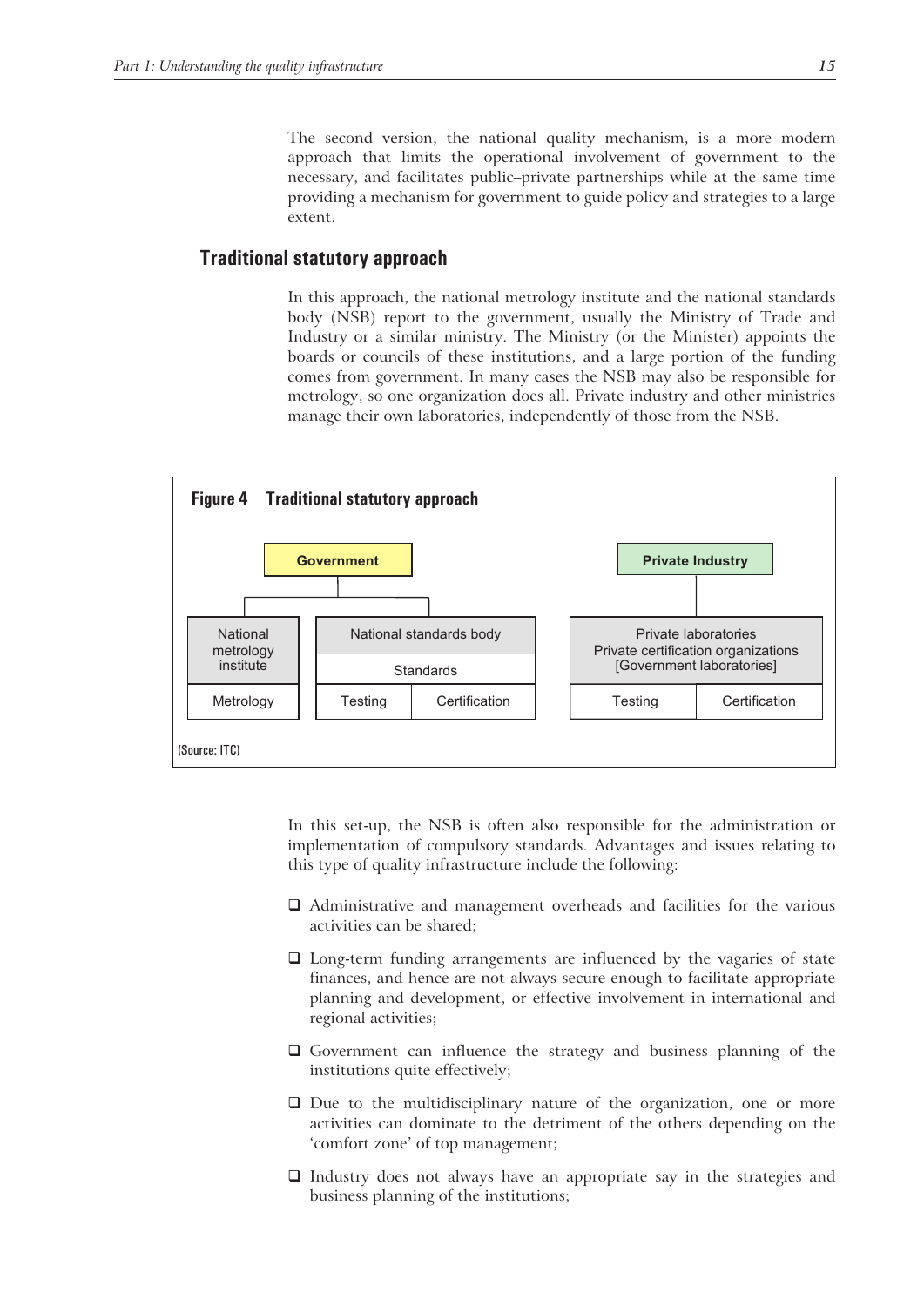- Due to the fact that the institutions are government organizations (especially when responsible for compulsory standards), customer focus and care and prompt service delivery suffers;
- $\Box$  The institutions are perceived as the 'unwelcome policemen' over industry rather than the support structure they should be; and
- $\Box$  The development of standards and especially compulsory standards takes the preferences of the organization into account rather than address national needs.

It is difficult to include accreditation in this type of structure, without creating massive conflicts of interest, especially if accreditation services are to be provided by the National Standards Body.

#### **National quality mechanism**

Because of the difficulties encountered with other models, and to provide for positive private/public partnerships, the national quality mechanism type of approach is slowly emerging as a viable alternative, for developed and developing countries alike.



In this model, the main ministry responsible for the quality infrastructure (usually Trade and Industry) sets up and funds the standards development, metrology and accreditation functions. These functions cannot be established by private industry in any effective way. On the other hand, the national quality council is representative of both the relevant public and private domain. In its purest form it would act as a forum where strategies and policies can be debated and consensus reached. It should not act as a board or council for the institutions. That should be left to a much smaller board or council with more business- or finance-oriented individuals as members.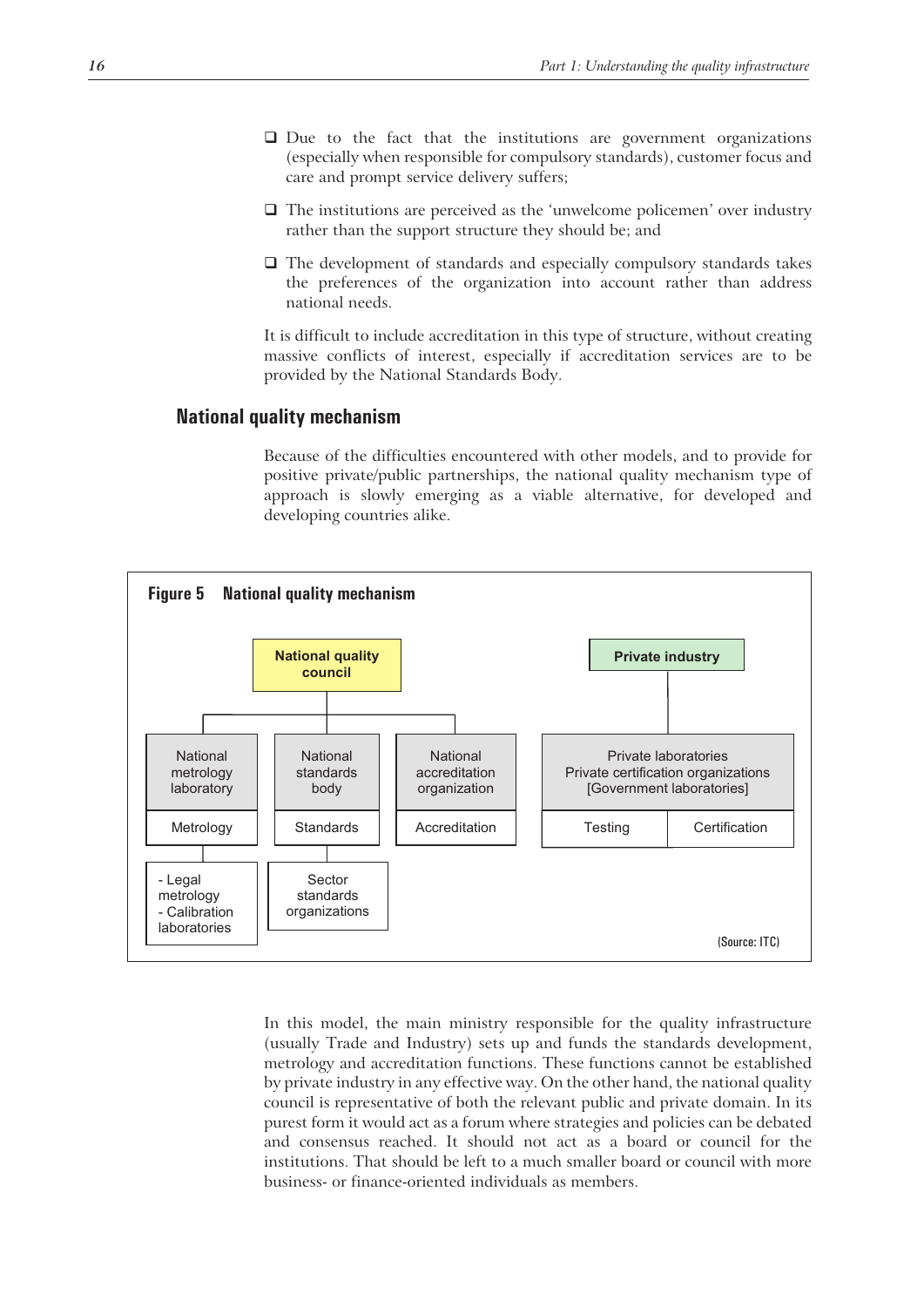The actual conformity assessment service delivery is left to private industry that is appropriately accredited to ensure continuing technical competency. In developing countries, government may have to set up the laboratories initially, with the ultimate objective that they should become commercial entities. Advantages and issues for this type of structure include the following:

- $\Box$  A clear distinction exists between the state-supported or state-empowered activities (standards, metrology and accreditation) and those that can be commercially provided (testing and certification);
- $\Box$  Suppliers have a choice of conformity service providers;
- $\Box$  The structure does not contain inherent conflicts of interest;
- $\Box$  Each organization can focus more effectively on its specific area of work;
- $\Box$  Operational and management overheads, as well as staffing and facilities, can be outside the reach of many developing countries;
- $\Box$  Private industry and society can have a meaningful involvement in the development of strategies and policies; and
- $\square$  The structure is generally representative of the established international organizations in this domain.

#### **Conclusion**

Both models include public and private organizations. Some of the services are the sole domain of statutory or government bodies, whereas some services are provided by both the statutory bodies and private industry in competition, and sometimes private industry has taken over the services provision. This is a very complex issue, and there is no single way that can be considered a definitive model.

Given this complexity and the absence of a single model structure, policy-makers and strategy-makers at government level need to carefully assess what quality infrastructure would be the most appropriate for their country. This will not necessarily be easy and a number of important challenges have to be overcome. Part two presents these challenges and part four provides practical examples of how selected developing countries have dealt with them. Upgrading the national quality infrastructure with a view to maintaining and enhancing competitiveness will also have to include a comprehensive assessment of the current organizational structure, the commercial priorities and the associated quality infrastructure needs, and the financial, institutional and human resources available – a practical, structured approach to which is provided in part four.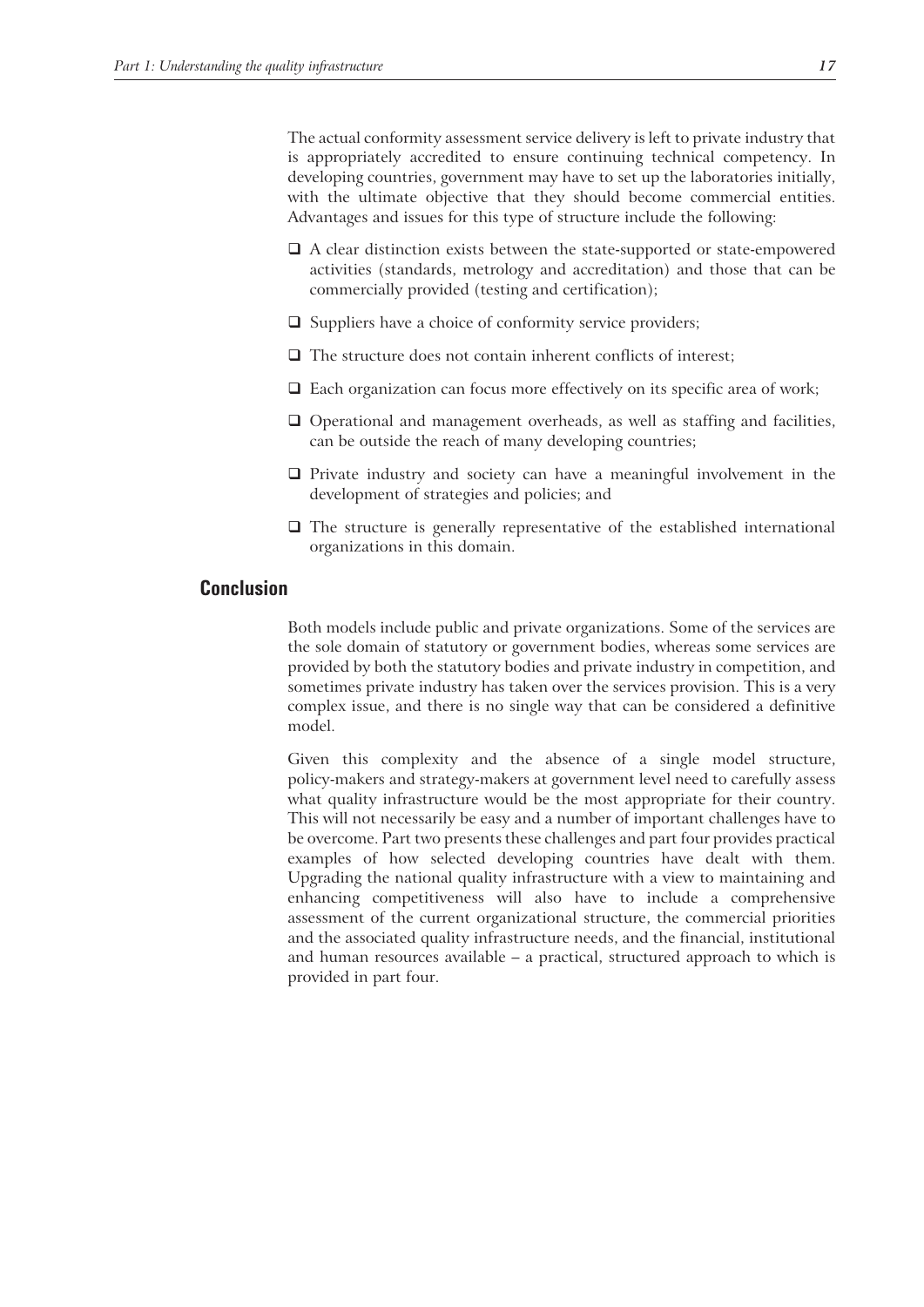### **Part 2**

# **Developing a quality infrastructure – key challenges for developing countries**

Quality requirements are increasingly shaping commercial prospects for developing countries and transition economies at the same time as they are becoming ever more complex. In line with rapid development of products and services technology, technical regulations (the TBT domain) have become moving goalposts. In the food area, new SPS requirements are virtually at the forefront of measurement technology.

*'I learned a lot about quality management during this consultation. Quality management clearly is a crucial determinant of competitiveness.'*

> Syviengxay Oraboune, Deputy Chief, Committee for Planning and Investment, National Economic Research Institute, Lao People's Democratic Republic

Over and above the regulatory requirements that legitimately deal with health and safety, additional quality requirements are imposed, driven by major purchasers,<sup>7</sup> selected conformity assessment service providers, and more and more sophisticated consumer preferences or pressure groups.<sup>8</sup> Developing country suppliers are compelled to comply with all these requirements, regulatory or market-related, in order to secure business. Yet often the national quality infrastructure can neither keep track of the information about constantly emerging new requirements nor adequately support suppliers. Expensive foreign third party testing and certification has to be engaged with the result that products and services are no longer competitive. It is a vicious circle, and it is therefore not surprising that developing countries feel overwhelmed by the demands and conditions imposed on them and feel that they are being discriminated against.

Yet these requirements are a reality that can be ignored only at the cost of not being able to compete and to meaningfully participate in international trade. A concerted effort by public and private sector decision-makers in developing countries will be required to make effective use of the scarce resources available

**<sup>7</sup>** The British Retail Council (BRC) Standards (based on HACCP concepts) and the integrated crop management certification based on the EurepGAP Standards in Europe are noteworthy examples.

**<sup>8</sup>** These include requirements such as ISO 9001, ISO 14001, ISO 22000, SA 8000, and OHSAS 18001, some of which are international standards, others not. Management system-related requirements are also increasingly mandated, such as HACCP, traceability, terrorism-related safety, etc. Part three provides more details.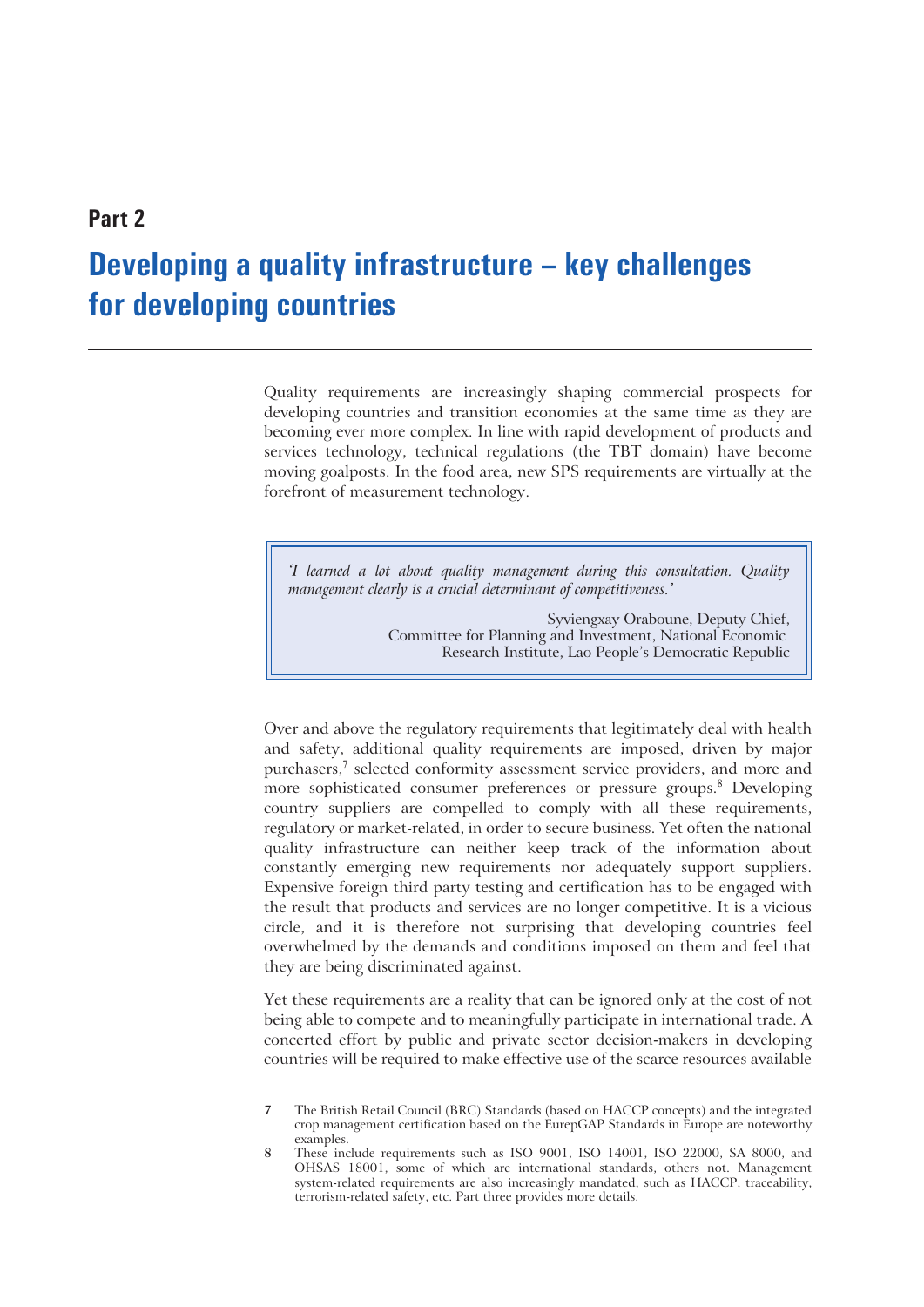and to channel these to adequately support their industries (including the SME sector) to meet globally demanded quality requirements.<sup>9</sup> If there is no strategic plan, a loss of competitiveness and a waste of resources are the likely results.

To successfully engage in such an effort, policy-makers and decision-makers from both the public and private sectors will have to address the fundamental questions of how their quality infrastructure should be designed. As already indicated in part one, however, there is no widely accepted model for setting up an efficient and effective national quality infrastructure. Developing an adequate national quality infrastructure therefore poses a number of important challenges.

*'The absence of a well-established quality infrastructure puts developing country exporters in a "no win" situation.'*

> Parama Iswara Subramaniam, Senior Manager, Quality Management Systems Certification, SIRIM QAS International Sdn Bhd, Malaysia

### **Quality infrastructure – set-up and organizational challenges**

The challenge faced in establishing an appropriate quality infrastructure depends, above all, on whether some elements of a quality infrastructure already exist, or whether it has to be established from scratch. The former situation is probably a bit more difficult, because the old system is usually well entrenched and has to be undone before a new one can be established. In either of the two scenarios, the following considerations will be important.

### **A holistic approach**

Anecdotal evidence from around the world indicates that some of the elements of a quality infrastructure are so fundamental that establishing them is the first priority. This would include establishing the national measurement standards and legal metrology based on the precise measurement needs of industry and the authorities. The next priority would be to establish an operational national standards body in line with the needs of industry and the authorities. Both of these will have to be funded, at least to a large extent, by government.

Laboratories and then the certification activities should be established next. Certification could also be established at the same time as the laboratories. Only then would accreditation at the national level be attended to. Whereas testing and certification can become a totally commercial activity, accreditation would have to be funded largely by government in developing countries. At the same time, the involvement of the quality infrastructure in technical regulation implementation should be facilitated.

**<sup>9</sup>** Developing an adequate quality infrastructure in developing countries will also allow them to deal more effectively with the dumping of sub-standard products, which often happens with less than effective technical regulation regimes in place. Resources invested in the quality infrastructure should therefore also deal with the quality of imported products, with the aim of creating a level playing field.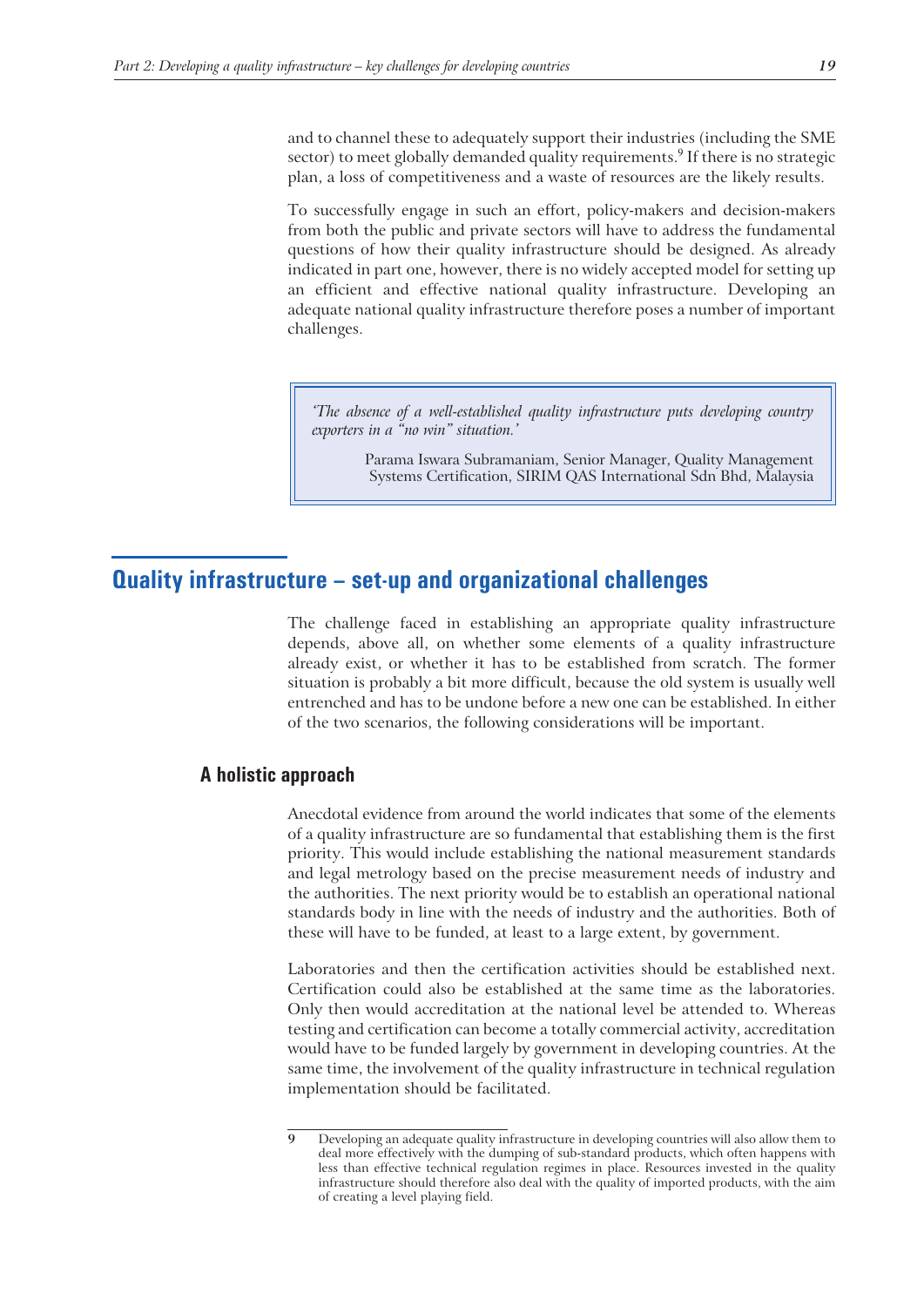This state of affairs does, however, provide manoeuvring space for developing countries or transition economies to establish a quality infrastructure that is appropriate for their needs, and one which they can afford. Each economy is unique in its own right, and *one size does not need to fit all.* The temptation is to emulate developed countries. They have had the privilege of a century of development which cannot be replicated in a short time, but also carry a tremendous amount of historical baggage that renders their systems often very clumsy and inefficient. Developing countries can approach the establishment or the review of their quality infrastructure from a much more pragmatic perspective.

#### *Challenge*

*For a national quality infrastructure to be effective, the involvement of the authorities is crucial, as is a holistic and strategic approach. The following challenges have to be dealt with to ensure the establishment of an adequate quality infrastructure:*

- *A holistic, strategic policy regarding the quality system has to be established at national level linking with other policies such as trade, environment and health;*
- *The articulated standards, inspection, testing and certification needs of industry and authorities have to be met;*
- *The development, implementation and maintenance of technical regulations should be based on standards, and appropriate use should be made by the regulatory authorities of the metrology, accreditation, testing and certification service providers;*
- *Funding by government has to be secured so that the long-term viability is assured;*
- *The system must be subject to a review mechanism (i.e. accreditation) that establishes the technical competency of all the institutions to the satisfaction of local authorities, and foreign authorities and the markets abroad; and*
- *Conformity assessment services for locally produced products and services for the local market and exports, as well as imported products, should be provided on a 'user pays' basis in an affordable and non-discriminatory manner.*

All of the above seems to be common sense, but the reality is that organizations within the quality infrastructure are often developed in splendid isolation, because they report to different Ministries, are the recipients of development aid with a specific objective, act independently or because there is no Ministry prepared to take the lead in developing a holistic national approach. The result is a fragmented and less than optimal national quality infrastructure.

#### **Governance**

Organizations require proper governance. Because the organizations in the national quality infrastructure are often government or statutory organizations, the way they are governed is prescribed by law. Notwithstanding such legal requirements, governance prerequisites are twofold:

 $\Box$  The need for strong accountability to a wide range of national stakeholders in both the public sector (ministries and regulatory authorities) and private sector (industry associations, individual industries, SMEs, etc.); and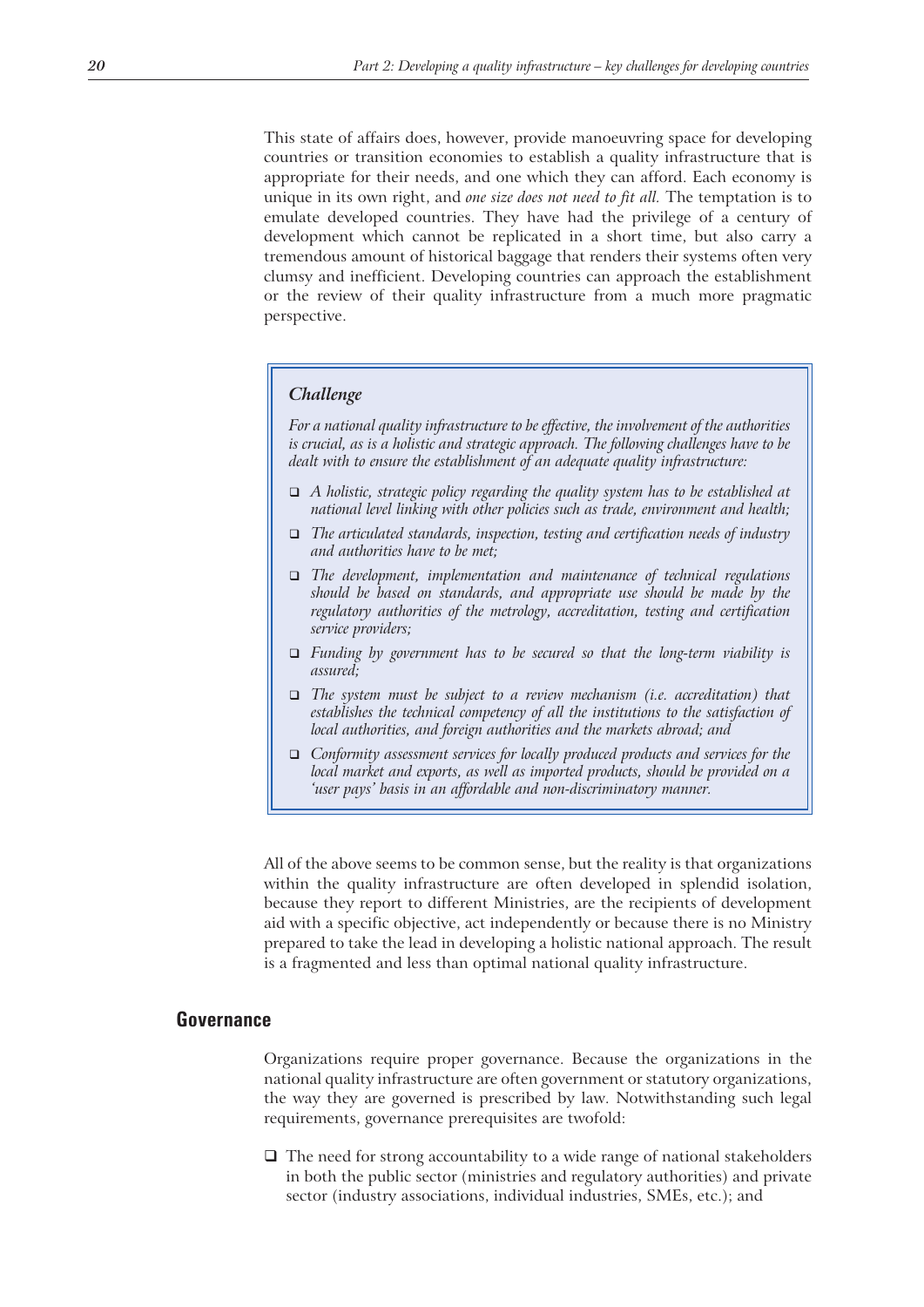The need for strong accountability to the major 'shareholder' of the organizations (the Ministry of Trade and Industry or similar) for the effective and efficient business management of the government-funded and 'commercial' activities of the organizations.

In practice it is extremely difficult to have a single governing body that fulfils both roles. Reviews in a number of countries of the role and composition of the current councils or boards as defined in the relevant legislation (e.g. standards acts) indicate that an attempt has been made to define the role of looking after the interest of various stakeholders from a 'representation' perspective. These acts however, are often less clear on the accountability of the council or board (and the CEO) as regards effective and efficient business management.

Good governance would be to have clear separation of accountability and responsibility from a 'representation' and 'business' perspective. This then allows for both 'representation' skills and 'business' skills to be embodied within the governing structures. It follows that two governance type bodies have to be established with different mandates and clearly articulated responsibilities.

#### *Governing council or board*

Fiduciary and other responsibility for the organization should be vested in a council or board as allowed for by the legal environment. While not being as aggressively commercial as the board of a private company, the council or board would still be expected to exercise sound strategic, financial and managerial responsibility within the framework of the national interest. The recommendations from the national quality forum (see below) would have to be given a high and demonstrable priority. Among other issues, the council should focus on:

- $\Box$  The national interest and social responsibilities (standards development, standards information, standards liaison, etc.);
- Facilitating and encouraging the development of commercial, value-added services;
- $\Box$  Receiving status reports and financial statements; and
- Monitoring and facilitating regional and international involvement.

Council or board members should be selected from stakeholder groups, with a strong emphasis on individuals with demonstrated business acumen. The number of members could be between seven and ten. The CEO of the organization should be a full member of the council or board.

#### *National quality forum*

A national quality forum or similar (depending on the custom and practice of the country) with wide representation of all stakeholders should be formed; this will foster public–private partnerships. Ideally this forum should not take over the governance of the various institutions of the quality infrastructure, but be a sounding board for the authorities to find out what stakeholders' needs are, and for industry to sensitize the authorities as to the real issues regarding quality that have to be addressed at national level. Typical examples can be found in both developed and developing countries, including Costa Rica and the United Kingdom.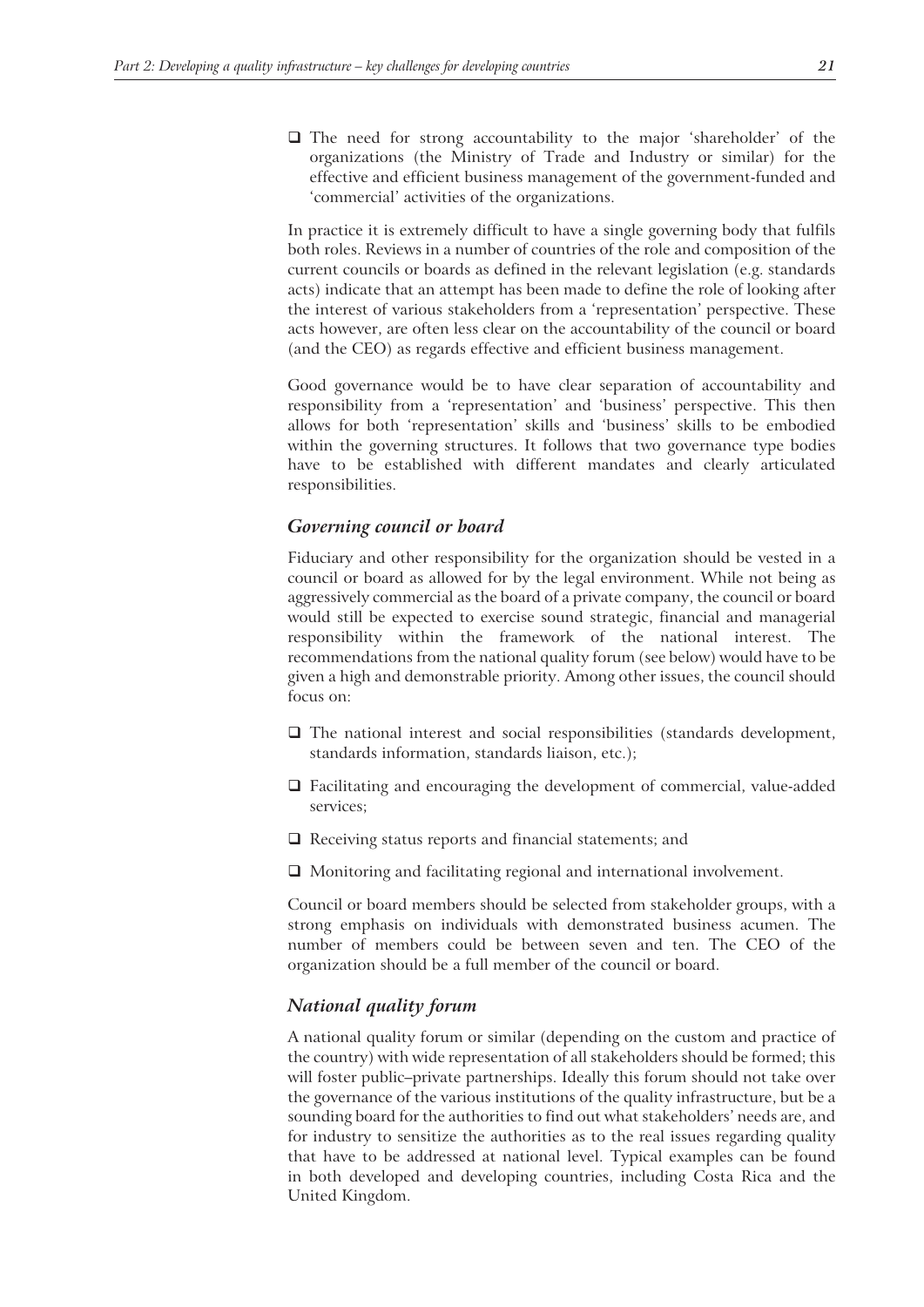#### *Challenge*

*Within the constraints of national custom, practice and legislation, the governance of the various organizations of the quality infrastructure (i.e. government or statutory bodies) has to be set up in such a way that it provides for:*

- *Strong accountability to a wide range of national stakeholders in both the public sector (ministries and regulatory authorities) and private sector (industry associations, individual industries, SMEs, etc.); and*
- *Strong accountability to the major 'shareholder' of the organizations (the Ministry of Trade and Industry or similar) for the effective and efficient business management of the government-funded and 'commercial' activities of the organizations.*

*Note: Private companies providing conformity assessment services will be governed by normal commercial laws and parameters.*

### **Conflicts of interest**

One of the major issues in establishing a quality infrastructure relates to conflicts of interest. Perceived or real, they can become a major stumbling block to the ultimate acceptance of the structure and the services it provides to industry or trading partners. They include:

- $\Box$  The regulatory authorities should not manage the laboratories for the testing of products falling within the scope of technical regulations for which they are responsible. Otherwise they can easily be accused of testing products only to secure an appropriate level of income for the organization, rather than testing when it is really necessary.
- $\Box$  The organization providing testing services (typically the national standards body) should not be involved in accrediting other laboratories, as this would obviously constitute a conflict of interest.
- $\Box$  Foreign products should be treated the same as local products, i.e. the amount of testing and the costs for testing and certification should be comparable.

#### *Challenge*

*Establishing one organization that provides all the services required of a quality infrastructure is an attractive way forward for developing countries faced with severe constraints. Such an approach, however, results in major conflicts of interest, which lead to non-acceptance of the system and its services. Hence the appropriate structures should be established to negate any real or perceived conflicts of interest:*

- *Regulatory authorities should not control the laboratories testing products falling within the scope of compulsory standards;*
- *Organizations that manage laboratories or provide certification services cannot be made responsible for accreditation services; and*
- *Suppliers should have a choice of conformity service providers, especially in the case of products or services falling within the scope of technical regulations.*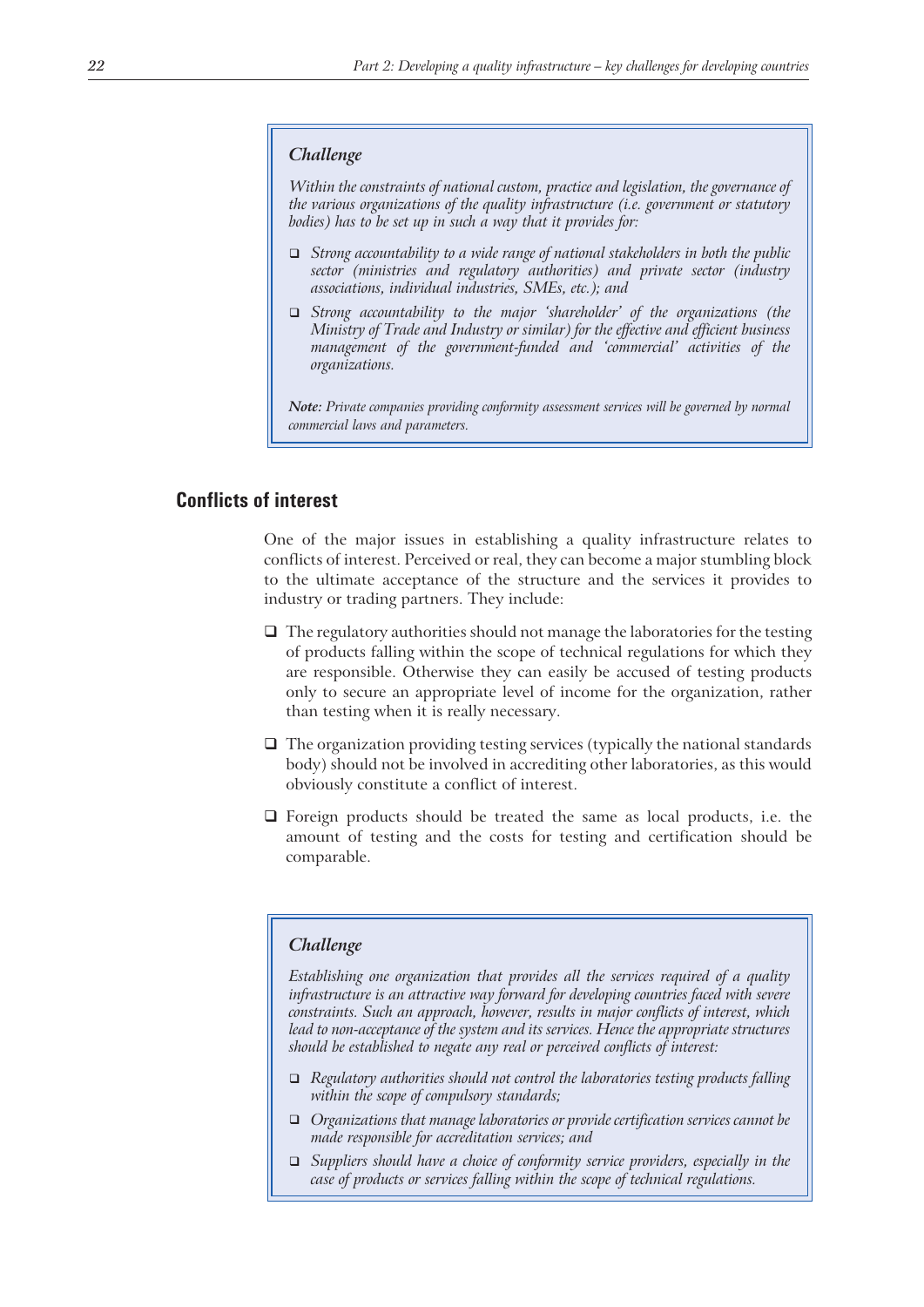$\Box$  Suppliers should have a choice of conformity assessment service providers. If only one testing laboratory or certification organization is acceptable to the authorities or the major purchasers, then market forces cannot be brought to bear to ensure reasonable pricing policies for the conformity assessment services.

#### **Funding**

The availability of appropriate and adequate funds to establish and maintain the organizations that constitute the basic elements of a quality infrastructure (metrology, standards, accreditation and possibly selected testing and certification) is quite a challenge for developing countries. Governments have to deal with such a multitude of social issues that technical activities such as a quality infrastructure often come a poor second. The downside of such an approach, however, is that the export industry will be negatively affected and the safety and health of the society and the environment likewise. Examples of the costs of developing and implementing a quality system in the fish sector and the returns on the investment can be seen in appendices I and II.

*'As regards metrology, we invested in instrumentation and have a very strong team. In the case of important exports, exporters have been ready to provide funds to set up the measurement infrastructure.'*

> Prudence Asamoah-Bonti, Head of Unit, Standards Development, Ghana Standards Board

There is little chance that the industry will be able to fund these basic activities, so government has little choice but to fund them. The challenge is to separate the services that are:

- $\Box$  'Good for the country' in which case government has to fund them; and
- $\Box$  'User pays' services in which case they can be kick-started by government, but ultimately (and the sooner the better) they have to be funded by the clients that make use of them.

This means that any funds provided from state coffers need to be clearly allocated to specified activities, and proper account has to given at the end of

#### *Challenge*

*Long-term funding for the essential services is required for the quality infrastructure to operate successfully, as the industry normally cannot or does not fund these activities. The challenge therefore is to:*

- *Secure long-term government funds for the establishment and maintenance of standards, metrology and accreditation;*
- *Provide funds against predetermined budgets and agreed outputs; and*
- *Provide government funds for the establishment of commercial activities such as testing, calibration and certification but migrate as quickly as possible to a situation where these are funded from service fees.*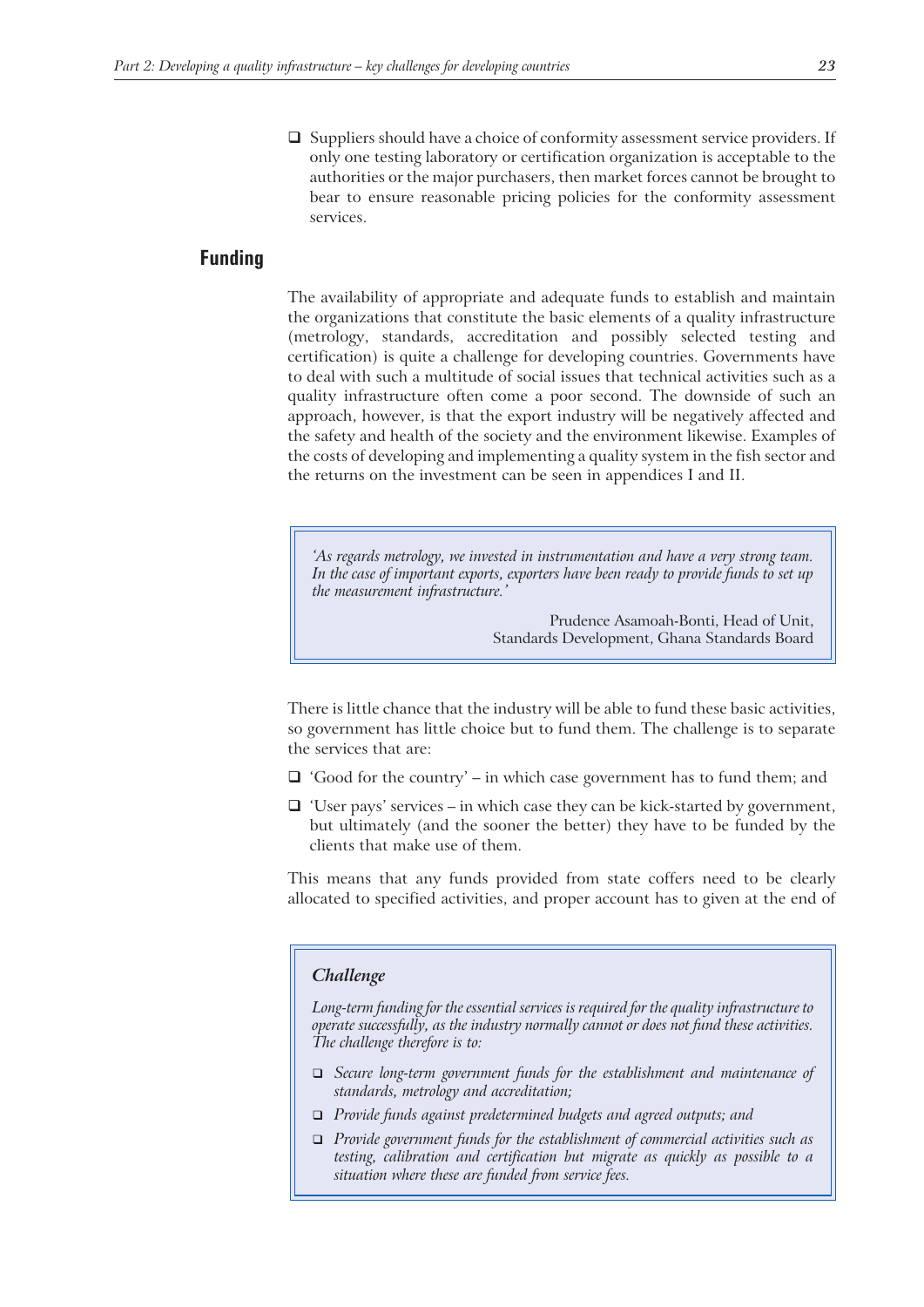every financial year against the original budget. Providing a lump sum to such institutions without proper budgets and financial accountability will be a disservice to all.

On the other hand, the price for services (such as testing, certification or calibration) that can be provided on commercial basis should be market related and not controlled by government. Government price control removes the incentive for the organization to become commercially viable, and in the end is tantamount to government subsidy, because such prices are invariably below market levels. It also opens up the organization (and government) to criticism that it competes unfairly with private industry and will inhibit the establishment of a viable private testing and certification industry. Financial support to SMEs that cannot afford such services should be provided in another way.

# **International linkages**

Because of the immense importance of quality infrastructure outputs in the context of international trade, national organizations and governments have established international organizations for the fundamental elements of a quality infrastructure. These include:

- $\Box$  International standards organizations, e.g. ISO, IEC, ITU, CAC;
- International metrology organizations, e.g. BIPM, OIML;
- $\Box$  International accreditation organizations, e.g. IAF, ILAC.

Quite a number of these are mirrored at the regional level, such as EU, SADC, ASEAN, MERCOSUR, EAC. Membership of these organizations is generally not free, and participation in the activities of such organizations (technical committees, general assembly, etc.) also requires appreciable funds. The question therefore is what does membership mean, and is it a requirement for the effective and efficient operation of the national quality infrastructure organizations in developing countries.

#### **Practical considerations**

Membership of the various international and regional organizations mentioned above is important for developed and developing countries. Key considerations include:

- $\Box$  International standards are often protected by copyright (ISO and IEC standards in particular) and cannot be adopted as national standards without the required transfer of copyright. Once a national standards body becomes a full member, copyright is transferred; other levels of membership may impose severe limitations in this regard. Therefore, the level of membership is not only a question of cost, but also a strategic decision regarding the adoption of international standards as national standards.<sup>10</sup>
- □ Most developing countries are standard-takers rather than standard-makers. It is only a small number of highly industrialized countries that are involved in the real development work. Hence it can be argued that developing

**<sup>10</sup>** Developing countries may adopt up to 200 IEC International Standards free of charge under IEC's Affiliate Country Programme. See *www.iec.ch*.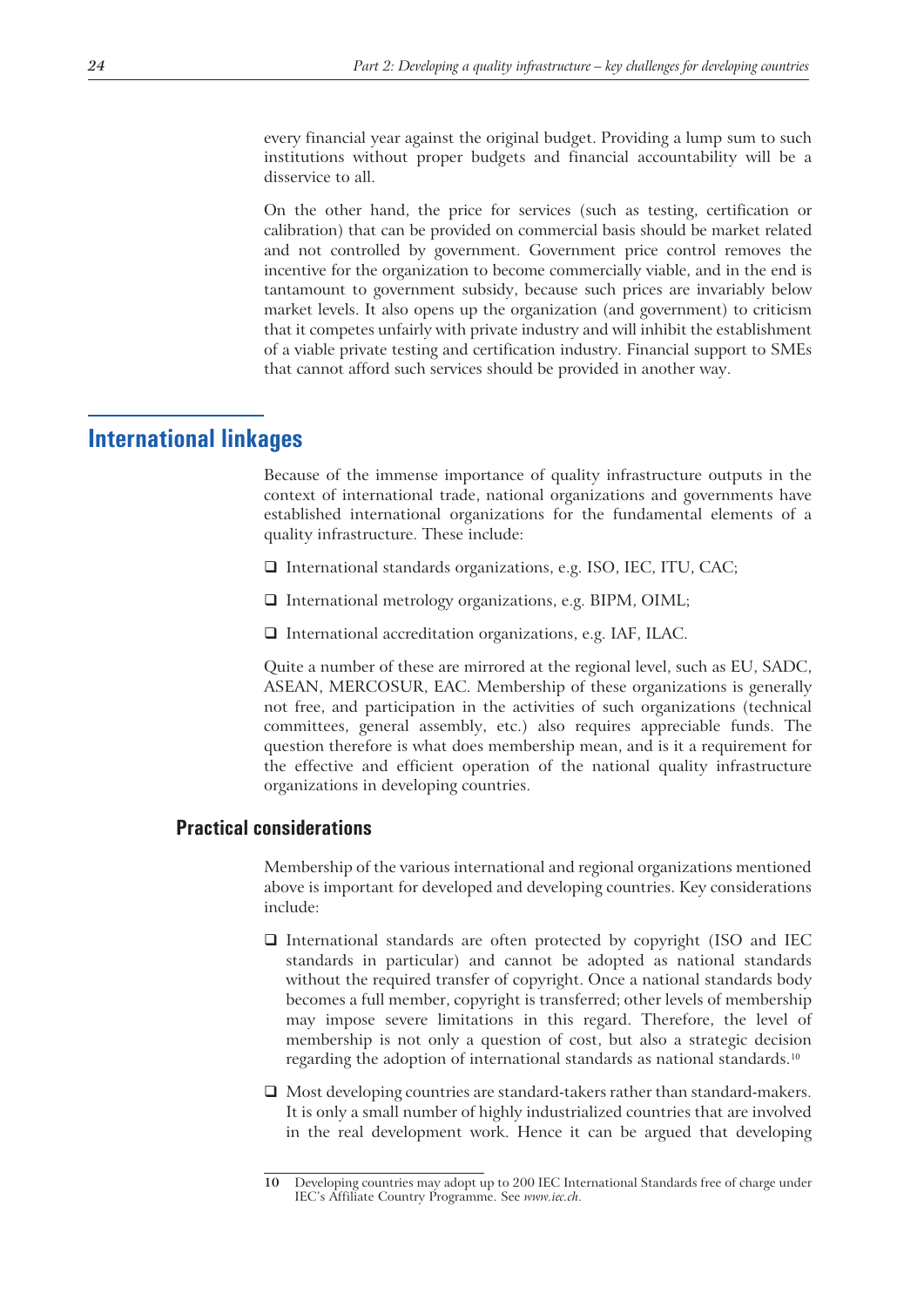countries need not be involved in the technical committees that develop the international standards. This is not necessarily true. In many cases the developing countries are the main suppliers of products for which the developed countries are developing the standards. If no input is received from developing countries then their industries may have to comply with standards that impose severe limitations or penalties. (See also 'Standards development' on pages 32–33.)

- Many of the international organizations have programmes for the development and support of organizations from developing countries, but these are obviously available only to member bodies. Examples include the Developing Country Programme of ISO, the Codex Alimentarius Trust Fund and the STDF programme.
- $\square$  Some of the international bodies (e.g. OIML, IEC) have established product certification schemes, especially in technical regulation domains such as trade metrology, explosion proof equipment for use in fiery mines, electrical safety of household appliances and many more. As a member of these organizations, developing countries could use these schemes to ensure that such equipment sold in their own countries meets international standards, which would otherwise be more difficult.
- $\Box$  Membership of organizations and especially membership of multilateral recognition arrangements (MLA) provides evidence to the international markets and to regulatory authorities in other countries that the standards and certification activities in a developing country are on a par with international standards.

*'With the requirements contained in the TBT and SPS agreements being the preferred choice for developing technical regulations, participation in international standards activities is no longer an option, but necessary to ensure long-term market success.'*

> Rajinder Raj Sud, Senior General Manager, Standards Management Department, SIRIM Berhad, Malaysia

## *Challenge*

*Full membership of international organizations such as ISO and IEC is costly, as is meaningful participation in general assemblies and technical committees. On the other hand, lack of membership imposes severe penalties on developing countries in that they are on the receiving end of international standardization activities without being able to influence them. In addition, copyright issues may prevent developing countries from adopting international standards. Therefore the challenge is to:*

- *Select the appropriate international organizations for membership consistent with the trade, safety, health and environmental strategies of the country;*
- *Select the appropriate level of membership in order to gain the maximum benefits (especially copyright of international standards) for the country; and*
- *Secure appropriate long-term funds to ensure continued membership and relevant involvement in the activities of these international organizations.*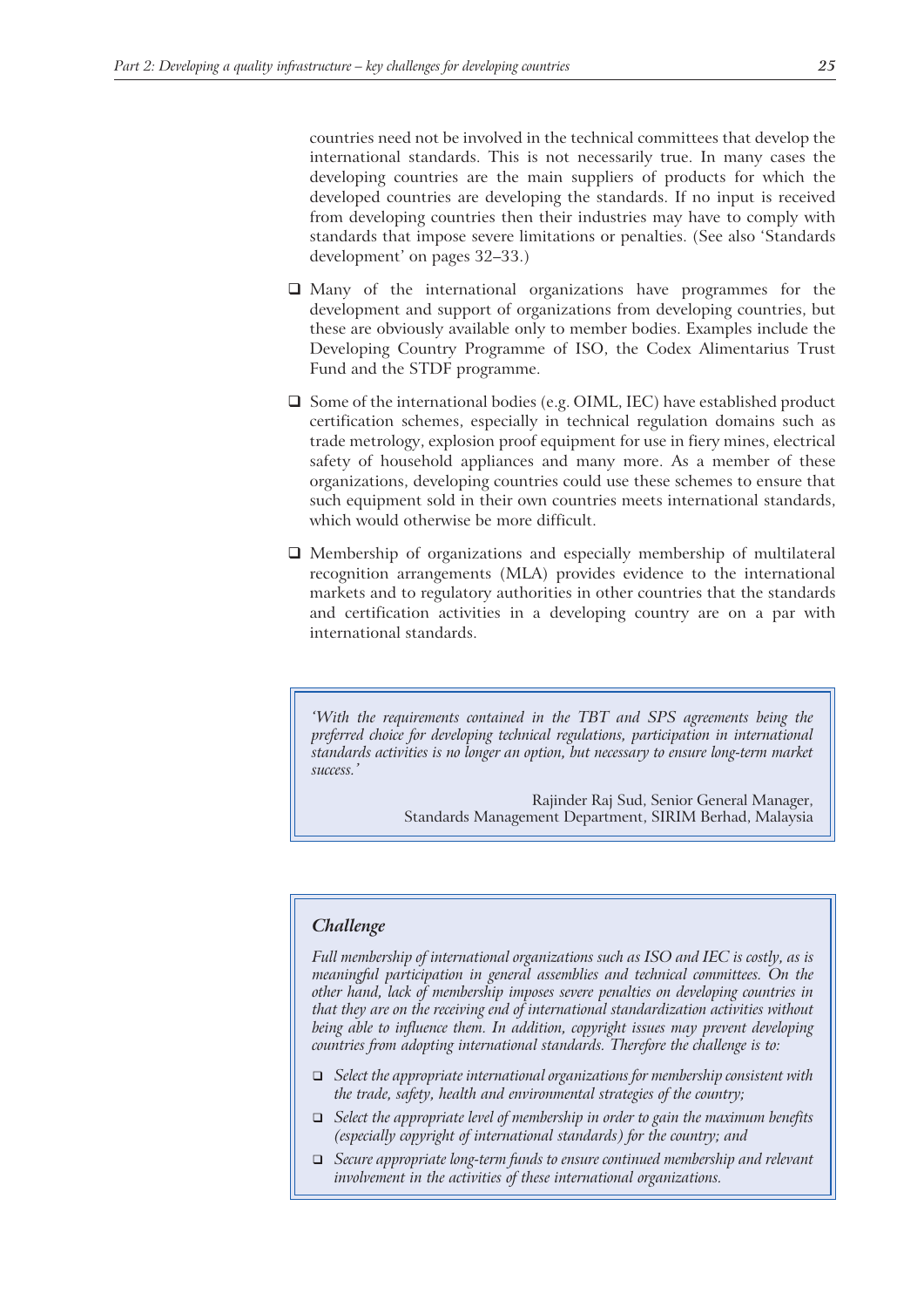# **Regionalization**

# **Practical considerations**

To establish and maintain a national quality infrastructure is an expensive business and requires a long-term financial commitment from authorities and industry. Developing countries are particularly challenged with regard to the establishment of metrology institutions and testing laboratories. In the case of metrology it has been shown worldwide that without secured long-term government funding, such institutions cannot function effectively. Also, many developing country authorities are still of the opinion that national laboratories are required to protect the health and safety of society, and that private laboratories cannot be trusted.

*'A metrology infrastructure is very expensive and a regional approach can reduce those costs. The problem is that most countries think that metrology is a matter of sovereignty.'*

Juan María González Vásquez, SEYMA, Costa Rica

A regional approach therefore provides an interesting alternative, allowing countries to share resources, trained personnel and equipment. More recently, various regions have had discussions on establishing a regional accreditation body, including SADC, EAC, CARICOM and West Africa. There have also been initiatives to establish a 'centre of excellence' for specific testing services in a region, e.g. a packaging testing laboratory in one of the SADC member States for all to use, the Caribbean Environmental Health Institute (CEHI) in Saint Lucia providing advice and testing services on solid and liquid waste management, water quality and resource management, etc. for the CARICOM region.

## **Political and other difficulties**

Unfortunately regional institutions have found it very difficult to establish themselves, and even where they do exist, national authorities are very reluctant to make use of them. The SADC packaging laboratory never got off the ground, and CEHI is under-utilized and struggling financially. After some initial enthusiasm, the idea of an EAC accreditation organization has been superseded by the establishment of national bodies in two of the three EAC member States. The SADC regional accreditation body is facing some major issues:

- □ Whom will it be accountable to?
- □ Where will it be incorporated?
- $\Box$  Who will fund it during the four to eight years it needs to establish its international recognition?

In the meantime South Africa is providing the bulk of the accreditation services in the region through the South African National Accreditation System (SANAS). Another example is ICAITI (a regional organization with the objective of, *inter alia*, developing regional standards and providing means to ensure compliance with them) in Central America that was set up in the 1950s and eventually failed in the 1990s because of the lack of political support.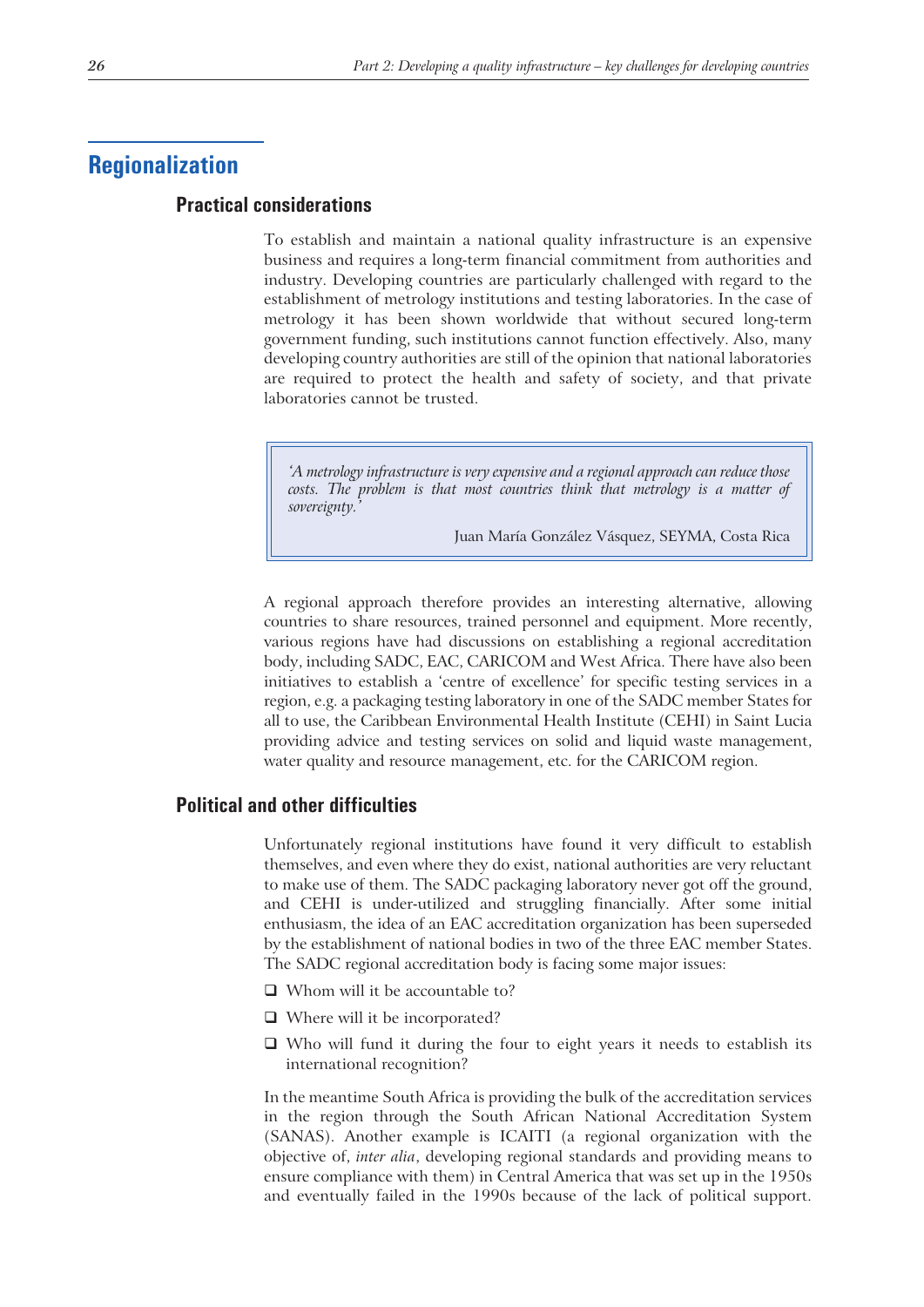Hence, the biggest stumbling block for regionalization has proved to be at the political level. The appropriate MoUs or protocols are, as a result, either not properly thought through or established, or if established are not effective.

One of the main reasons for the political difficulties has to do with a perceived loss of control. This is quite understandable: for example, in the case of regulatory authorities some means of 'control' over conformity assessment service providers for the inspection, testing and certification of products or services falling within the scope of technical regulations is critical. Should the conformity assessment service provider be shown to be at fault, then the authorities would like to have legal recourse over it. This is not easy if the service provider is located in another country, even if it is a regional institution.

#### *Regional cooperation*

#### *It works in both developed and developing countries*

*1. Various national metrology institutes in Europe have established their measurement capability at a level appropriate for their respective industry needs. Some (e.g. Germany, the United Kingdom) are of necessity much more advanced; their measurement capability may be an order of magnitude better than the next (e.g. Italy, Greece). These capabilities have, however, been demonstrated and are clearly defined in the CIPM Mutual Recognition Arrangement database administrated by BIPM. Yet these institutes are all part of the European regional network (EA),*<sup>11</sup> *where they can usefully share information and resources in spite of the large differences in technical capability. They will never be at the same level, yet can still work together at the regional level.*

*2. Another example from the metrology domain is South Africa, which has a sophisticated metrological infrastructure that is participating in international comparisons in order to ensure that its national measurement standards and technical capability can be recognized at the international level. The South African National Metrology Laboratory then arranges the regional comparisons within SADC where some national metrology institutions (NMIs) are at a very low technological level. In this way the SADC country NMIs gain insight as to their compatibility with the international metrology environment, and their measurement capability can eventually be recognized through the CIPM Mutual Recognition Arrangement.*

## **Practical regional structures**

It may therefore be more feasible and politically more acceptable to develop the national infrastructure first and get it to operate  $at^{12}$  a reasonable level, and then link the national institutions in a network that can share experiences and limited resources such as equipment and personnel. The elements of the national infrastructure need not be at equal levels of development or even technological competence for an effective regional network to be established. Developing countries can participate in the CIPM Mutual Recognition Arrangement and have their calibration and measurement capabilities

**<sup>11</sup>** European co-operation for Accreditation, Internet: *www.european-accreditation.org*.

**<sup>12</sup>** A useful reference is the step-by-step approach provided in 'Quality First', chapter 9 of *Is Your Trade Support Network Working?* (the publication following Executive Forum 2001), which can be downloaded from *www.intracen.org/execforum/ef2001/publication.htm*.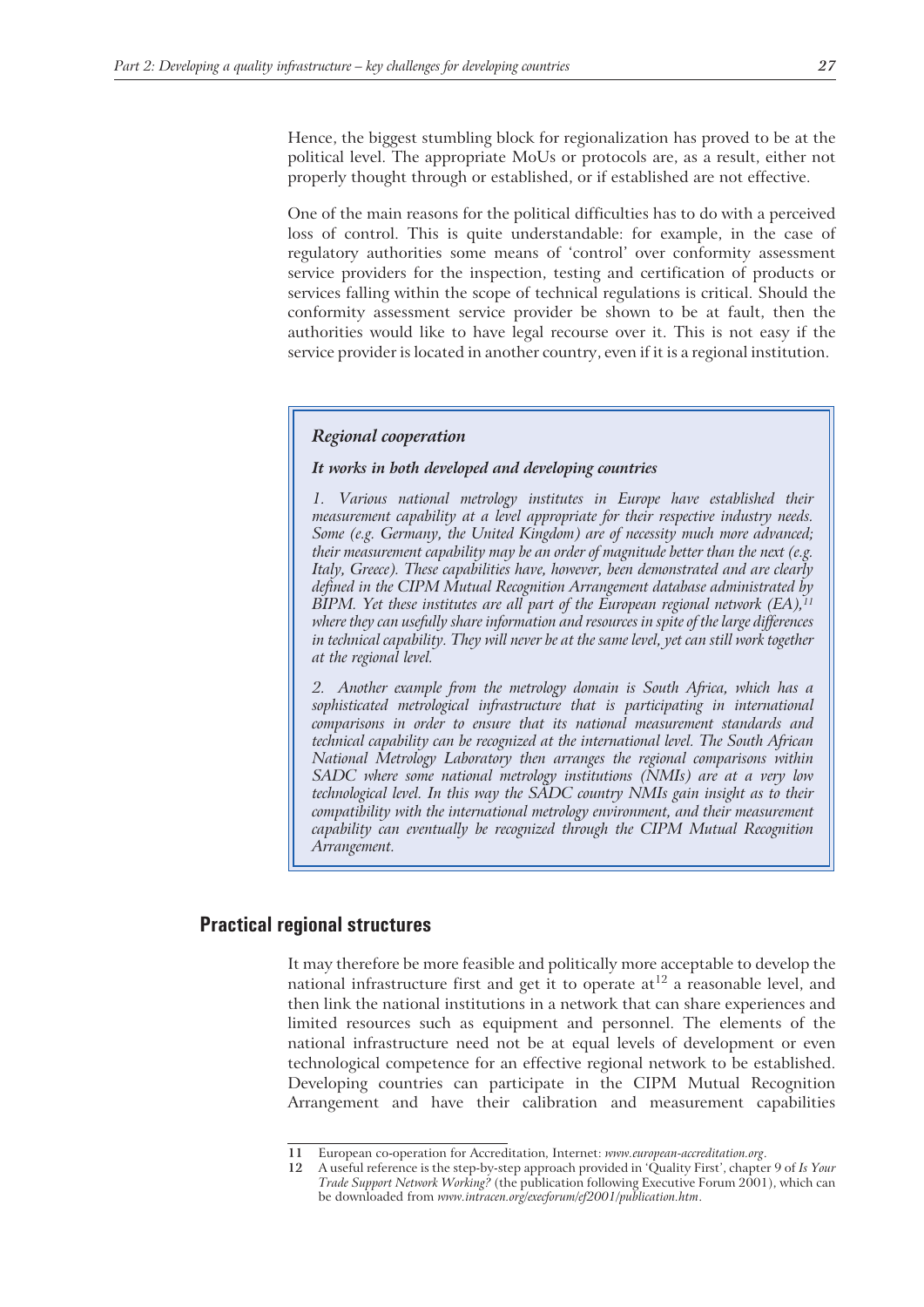published for parameters of importance to them, such as mass or volume. The technological level of the metrology infrastructure is not a barrier to participation. In fact, metrology is one area where no economy can afford not to participate in the international recognition systems, no matter how low level the technical capability might be. As recognition is driven by intergovernmental institutions, policy-makers have no choice but to provide the required means at national level to make it happen.

*'Once your quality infrastructure is in place, you can go for mutual recognition agreements. A certain level of confidence among all the parties is necessary for them to be accepted, but, once accepted, they serve to enhance trust and capability.'*

Khalida Mustafa, Principal Consultant, SIRIM Berhad, Malaysia

Regional approaches should be strengthened once a national quality infrastructure has been established and the national sensitivities appeased. For example, the national quality infrastructure should facilitate the use of laboratories in neighbouring countries that are suitably accredited, especially where it cannot provide such services from within its own ranks.

A national accreditation organization in a developing country is unlikely to cover costs through accreditation fees because there is just not enough work. Many governments therefore are very reluctant to establish such an organization, understanding that it will be a constant drain on the government purse. Yet, from an international trade perspective they need one. One strategic option is to officially recognize an internationally recognized national accreditation organization in a neighbouring country, but with the understanding that it would use local auditors (obviously suitably trained and registered) for assessments. In this way local capacity is enhanced, costs for the organizations to be accredited are minimized and national sensitivities are dealt with to some extent.

*'The priority should lie in establishing a basic level of a national quality infrastructure and to only then move to a network of regional contacts.'*

Juan María González Vásquez, SEYMA, Costa Rica

## *International recognition of measurements – the CIPM Mutual Recognition Arrangement*

#### *The case for participation*

*As a consequence of laboratory accreditation and international trade agreements, a transparent and reliable system had to be put in place with respect to the consistency of the national measurement standards of countries that serve as the basis for measurement traceability and calibrations. These considerations led to the creation of an international agreement under the umbrella of the Convention of the Metre. By 2005, this CIPM Mutual Recognition Arrangement (CIPM MRA) had been signed by 45 member States, 17 associates and 2 international organizations.*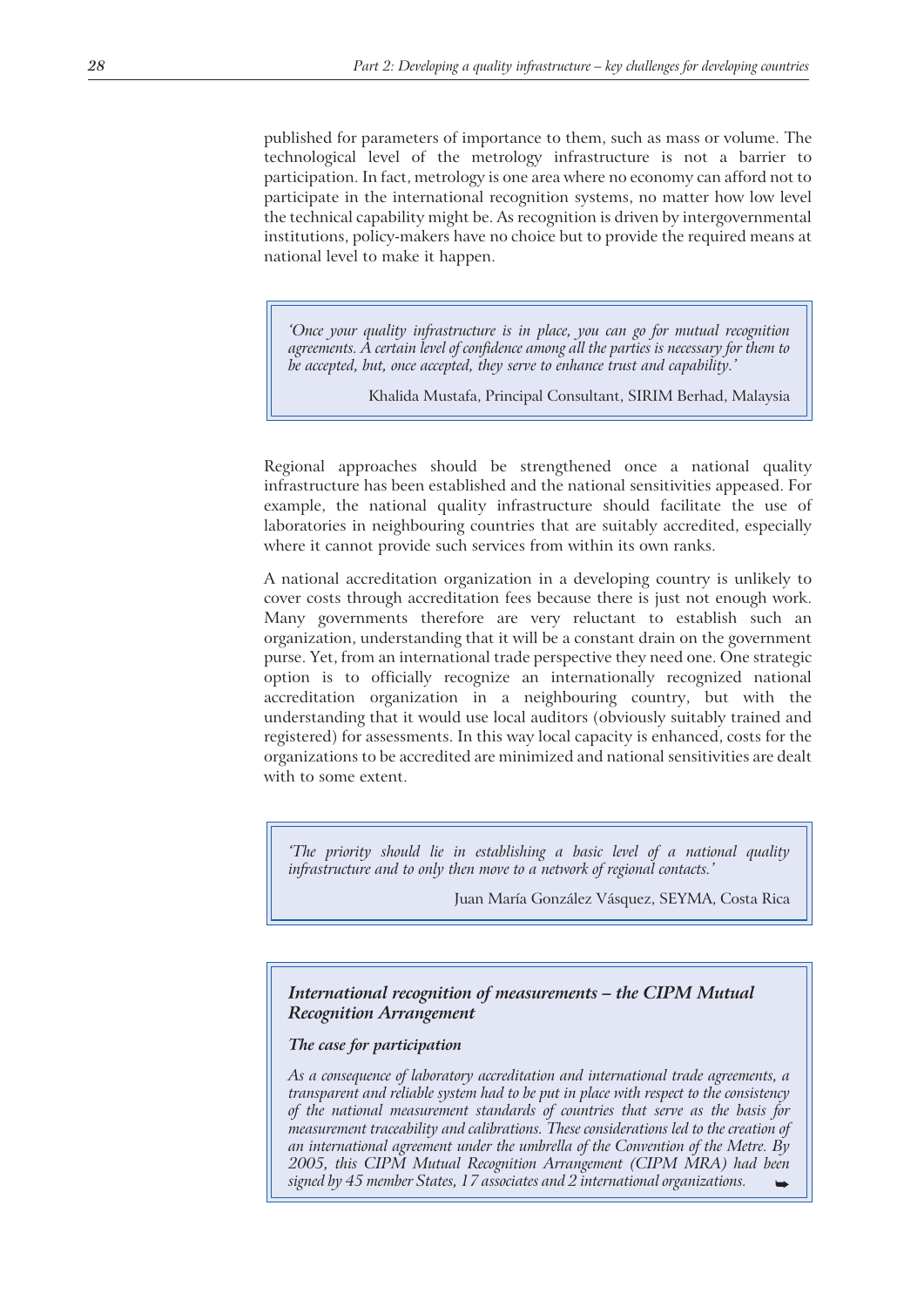# *-*

*The objectives of the CIPM MRA are:*

- *To establish the degree of equivalence of national measurement standards maintained by NMIs;*
- *To provide for the mutual recognition of calibration and measurement certificates issued by NMIs;*
- *Thereby to provide governments and other parties with a secure technical foundation for wider agreements related to international trade, commerce and regulatory affairs.*

*The outcome of the CIPM MRA is published in the form of statements of the measurement capabilities of each NMI in a database maintained by BIPM. International recognition of claimed calibration and measurement capabilities (CMCs) of NMIs is conferred through publication of the capability in the MRA database, and is publicly available on the Internet (*www.bipm.fr*). CMCs are only published after an extensive regional and international peer review process, which ensures:*

- *That the claims are consistent with the results of inter-laboratory comparisons between the NMIs; and*
- *That the NMI has an acceptable quality system (e.g. ISO/IEC 17025), or has been peer assessed to a standard at least equivalent to it, in place.*

#### *Challenge*

*Establishing a quality infrastructure is an expensive business, especially in areas of fast moving technology such as testing, or high precision such as metrology. On the other hand it is useful from a political perspective if a national capability is available, even if only rudimentary. Hence the challenge for developing countries is to:*

- *Establish the elements of a quality infrastructure at a technological level appropriate to the needs of the industry and authorities;*
- *Gain relevant international recognition through the appropriate structures set up by the international bodies responsible for metrology and accreditation; and*
- *Establish a regional network encompassing national organizations that does not usurp the authority of the national level, but augments its capacity with much needed higher technical capability and personnel with more advanced training.*

*'Regional networks for establishing a quality infrastructure might be a very good alternative for cost-intensive elements, such as metrology.'*

Ulrich Diekmann, Physikalisch-Technische Bundesanstalt (PTB), Q.52 Technical Cooperation in Africa, Near-East and South-East Asia, Germany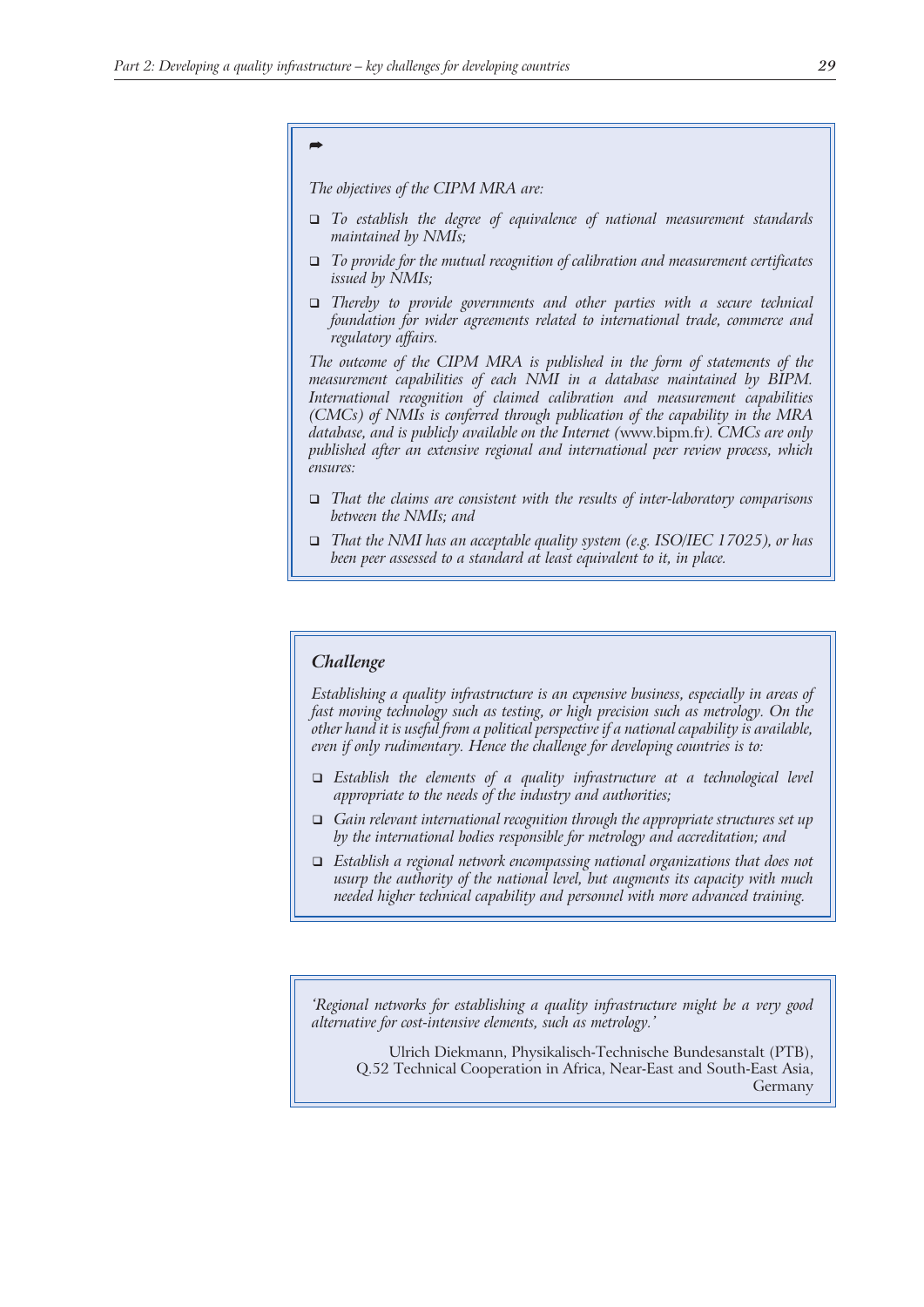# **The information gap**

In order to prepare for the export market, relevant and complete information is absolutely essential about both mandatory and voluntary requirements as well as consumer preferences. It is equally important to obtain advance information on a timely basis to improve products or services and to maintain market access or position, or even to protect a whole industry. The quality infrastructure should be enabled to make a useful contribution in this regard.

#### *Information is crucial*

*Medical rubber gloves – an example from Malaysia*

*The issue. Doctors in the United States of America and parts of Europe reported that some patients had died from allergic reactions to rubber gloves and at the same time complaints of allergy reactions from rubber gloves by medical staff were increasing. Malaysia is a major producer, with several factories and thousands of workers employed. Calls to restrict the use of rubber gloves or use alternative materials would have had a major influence on the local industry. The industry could basically collapse.*

*The strategy. Research quickly indicated that proteins in the latex rubber were producing these allergic reactions. Rubber gloves are made to Malaysian standards but the standards did not provide for these aspects. Malaysian industry was made aware of the problem and quickly initiated programmes to solve the problem of allergy in rubber gloves by reducing the proteins during processing. They were able to respond in a timely manner, thereby saving the industry on the basis of advance information.*

(Adapted from SIRIM Berhad, Malaysia)

# **Technical regulation and SPS information**

A major challenge is that business, industry and especially SMEs seldom have or take the time to keep track of developments. In addition only the major organizations can afford an infrastructure that would be able to do so. Therefore, both public and private sector organizations and associations have to play a meaningful role in tracking, acquiring, reviewing and disseminating information relevant to the economic sectors of the country. Another major issue is to sift the masses of information, and distil only that which is of use to the industry. Developing countries in particular suffer from this information overload.

*'In Malaysia, we subscribed to the Canadian 'Export Alert' system in order to alert exporters and to allow them to take the appropriate actions in response. They really need to be aware of the changes.'*

> Rajinder Raj Sud, Senior General Manager, Standards Management Department, SIRIM Berhad, Malaysia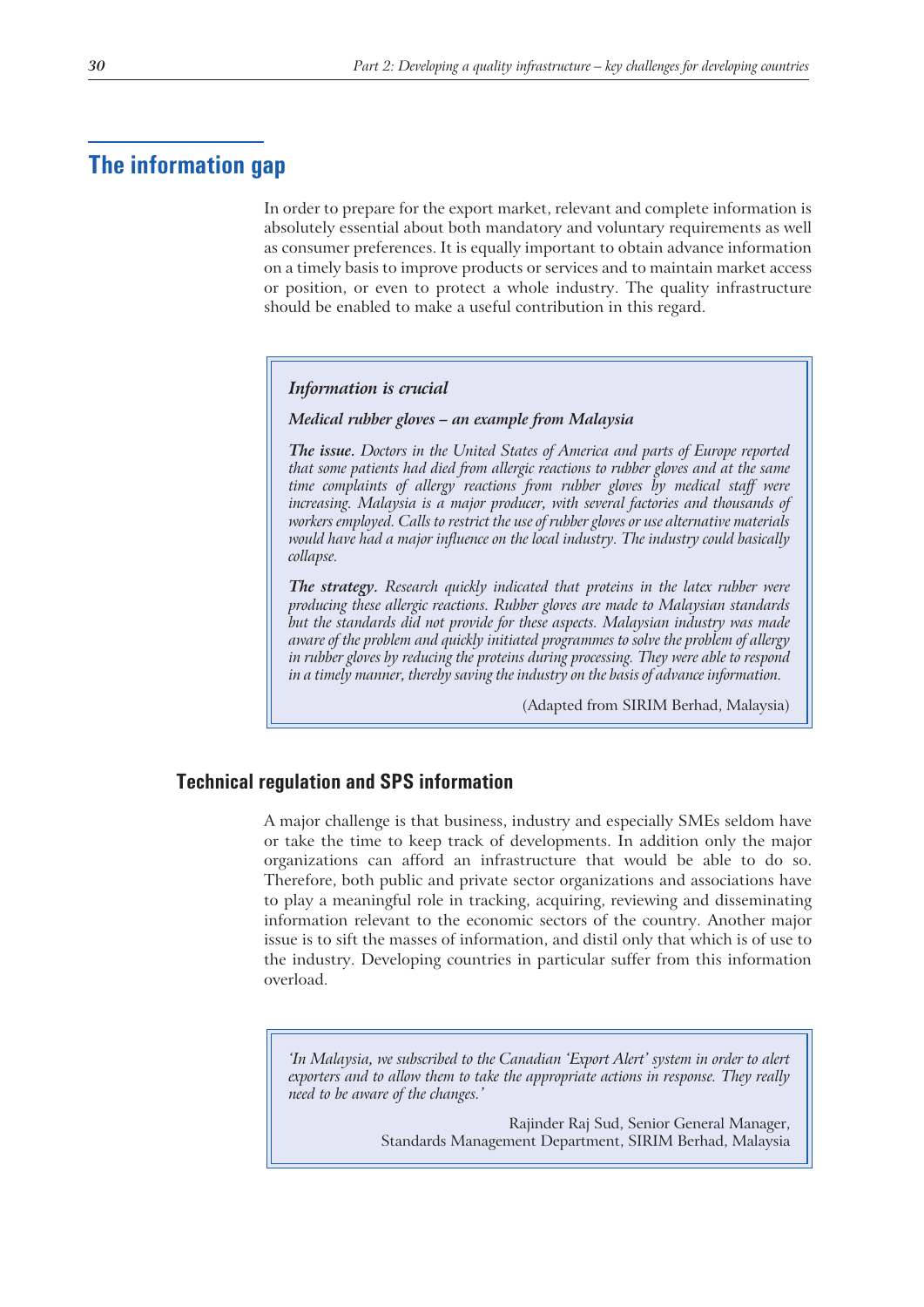In the public domain, national TBT and SPS enquiry points should track developments regarding technical regulations in target markets by systematically processing WTO notifications through an appropriate system such as the Canadian 'Export Alert', <sup>13</sup> Brazilian 'Alerta Exportador'<sup>14</sup> or similar, or by using facilities offered by WTO for screening notifications of interest to developing countries. These early alert systems review all the notifications emanating from WTO, sift them and classify them, and then provide only the relevant information to specified industry sectors or organizations.

Because TBT enquiry points are often attached to the national standards body, the knowledge of the standards body regarding the industrial environment in the country should be used to evaluate this WTO information, which is often expressed in wording that is not easily assimilated by industry and definitely not by SMEs. This could initially be handled by standards information personnel after suitable training. Eventually dedicated personnel might be required as the export business of the country diversifies and grows. The same could apply to SPS enquiry points.

Other sources of TBT and SPS information can be found on the websites of major industrialized countries, the EU (*http://europa.eu.int*) and international organizations, such as FAO *(www.fao.int*). One important source of SPS information is the International Portal on Food Safety, Animal and Plant Health (*www.ipfsaph.org*).

# **Market information**

Within the private sector, information can be obtained in various ways, e.g. through sector associations, associations of manufacturers, federation of chambers of commerce and industry at regional and international level. The Internet is also a useful source of information. Trade commissions overseas could alert exporters to relevant changes in export markets. Modern technology (e.g. the Internet, e-mail) allows associations to establish a whole network of information sharing quite easily, without having to set up a massive administration. This is crucial especially for those products and services that are important to the export performance of the economy. It is very important to also discern trends and not just identify sporadic bits and pieces of information.

*'A diagnostic study recently carried out in Kenya revealed that somehow the information was available, but not in a user-friendly format. Many people, for example, do not have access to the Internet and cannot receive information via e-mail.'*

> Cosmas Kyengo, Adviser, Fresh Produce Exporters Association of Kenya (FPEAK)

**<sup>13</sup>** The Canadian 'Export Alert' is available to other countries on a contractual basis. Information can be obtained from the Standards Council of Canada. See *www.scc.ca*.

**<sup>14</sup>** The Brazilian 'Alerta Exportador' is available to exporters without any associated costs, according to a pre-defined profile. The tool can be accessed through INMETRO's website at *www.inmetro.gov.br/barreirastecnicas*.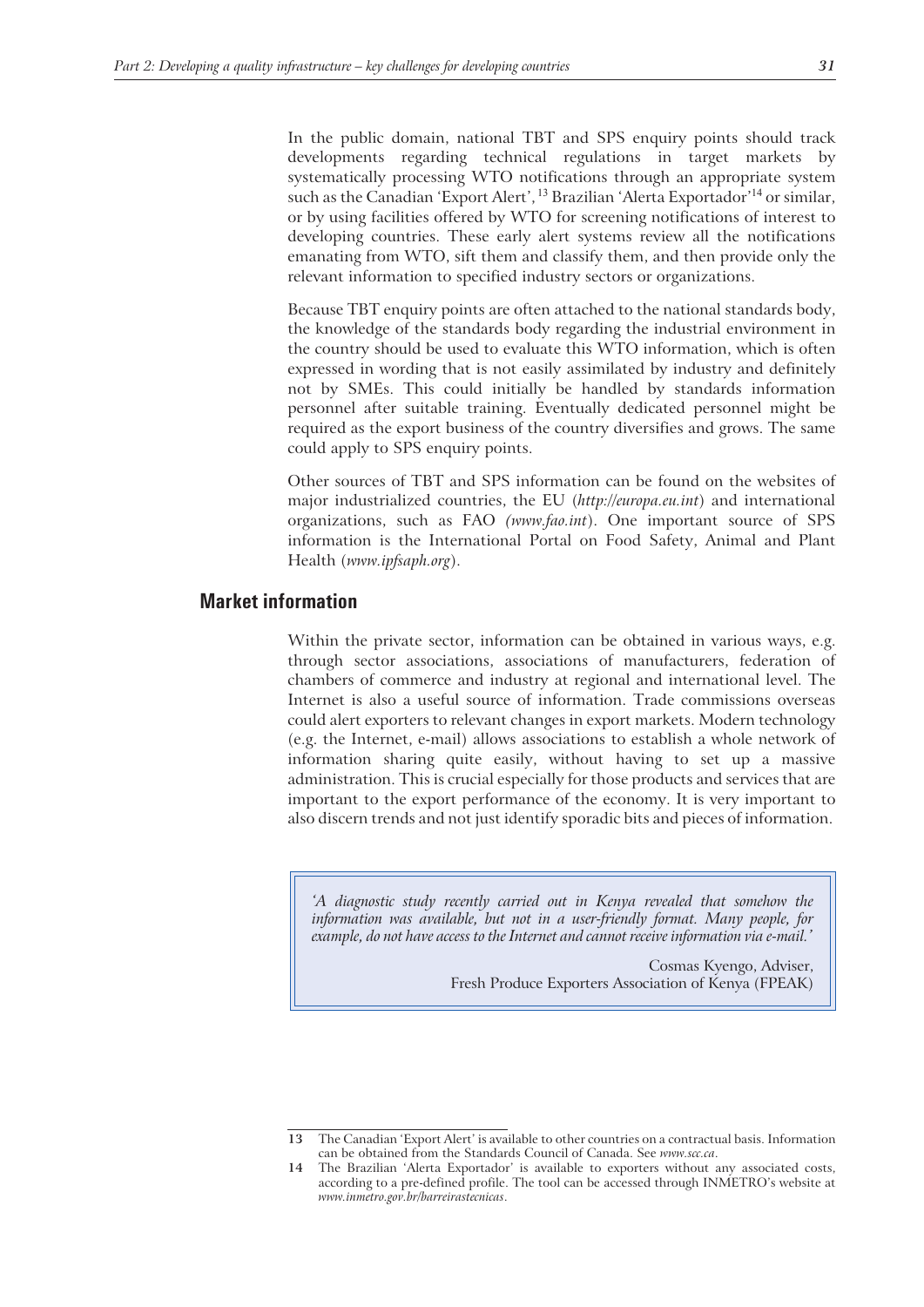#### **Standards development**

Developing countries should, to the extent that their resources allow them to, participate in the work of international standard-setting bodies and WTO committees to influence the impact of international decisions so that they are not detrimental to developing countries. Even though international standards are developed mostly by the major developed economies (e.g. Germany, France, the United Kingdom, the United States and Japan), and the rest of the world is largely a 'standard-taker', developing countries can still influence those standards that are of major importance to their own economies. This requires physical presence at the technical committee deliberations; corresponding members are never able to exert much influence.

*'Participation in ISO committee meetings helps developing countries to stay informed; it even allows them to obtain advance information about upcoming standards and technical regulations that could affect their exports.'*

> Rajinder Raj Sud, Senior General Manager, Standards Management Department, SIRIM Berhad, Malaysia

International standards take three to five years to be developed. During this time the international technical committee meets at least once per year. In between meetings much time needs to be spent on the development of the committee draft documents, which requires input from industry and the national standards body. IT resources, a dedicated person in the national standards body and a mirror national committee are necessary to make a meaningful contribution. From a strategic perspective it may be necessary for the authorities to fund these sorts of activities in carefully selected cases, i.e. current or future major export products of the country. Public–private partnerships can also be pursued with the industrial associations of such sectors. ISO provides selective support through the Developing Country Programme, while FAO and WHO provide such support through their Trust Fund for Participation in Codex.

ISO and IEC each produce 500 to 1,000 new international standards per year. The Codex Alimentarius Commission also produces many standards every year that may be of great importance for many developing countries as their exports are often agriculture based. ISO and IEC between them operate about 400 international technical committees that meet at least once a year, over and above the tremendous amount of work done through electronic correspondence. It is therefore impossible for developing countries to participate in all of these activities. The funds are not available and neither is the technical expertise. Developing countries have to evaluate and prioritize their involvement extremely carefully to ensure that maximum gain is achieved. Involvement in the one or two technical committees that are important for the economy are much more important than trying to spread the involvement over many committees where little impact will be achieved.

An indirect benefit of participation is the opportunity to obtain advance intelligence, for instance on future ISO/IEC 17024 or the Codex Standard on Sardines. These are standards under development or revision that could have an important impact on a major economic sector of some developing countries.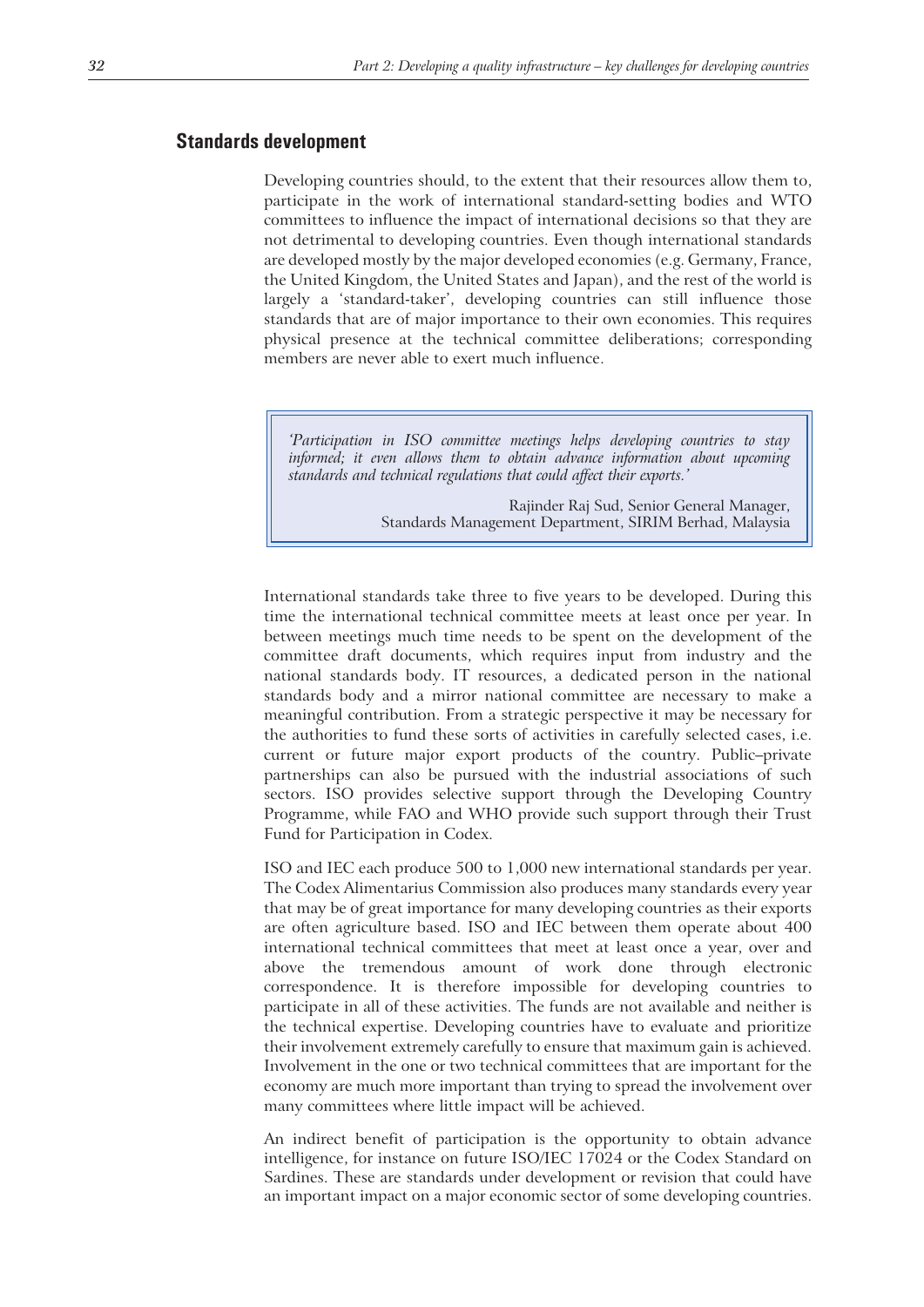#### *Participation in international standardization is essential*

#### *ISO and IEC – an example from Malaysia*

*The issue. Because of the requirement in the WTO TBT and SPS Agreements for international standards to be the preferred first choice as a basis for the development of technical regulations, participation in international standardization is no longer an option but essential for long term-success in the market.*

*The strategy. Malaysia became a member of ISO in 1969 and a member of IEC in 2000. Thereafter Malaysia took the strategic decision to actively participate in the standards development work. Examples of the initiatives taken by Malaysia to increase participation include:*

- *Hosting international standards meetings;*
- *Combining national and mirror committees;*
- *Supply of information on international standards to national committees and other stakeholders;*
- *Financial support for stakeholders' attendance at international meetings;*
- *Survey to identify current needs of industry;*
- *Regular promotional events; and*
- *Monitoring of new developments on international standards.*

|                      | 2004 | 2003           | 2002          | 2001           | 2000           | 1999          |
|----------------------|------|----------------|---------------|----------------|----------------|---------------|
| <b>ISO TCs</b>       |      |                |               |                |                |               |
| Participating member | 74   | 70             | 66            | 58             | 52             | 49            |
| Observer member      | 122  | 119            | 120           | 120            | 68             | 43            |
| Secretariats         | 4    | 3              | $\mathcal{P}$ | 2              | $\overline{2}$ | $\mathcal{P}$ |
|                      |      |                |               |                |                |               |
| <b>IEC TCs</b>       |      |                |               |                |                |               |
| Participating member | 4    | 4              | 4             | 3              | 0              | $\Omega$      |
| Observer member      | 78   | 78             | 79            | 78             | 78             | 78            |
|                      |      |                |               |                |                |               |
|                      | 5    | $\mathfrak{p}$ | 1             | $\mathfrak{p}$ | $\overline{2}$ |               |
| Meetings hosted      |      |                |               |                |                | 1             |

This advance information of the contents of the standards might be of great importance to the local industry in preparing for the implementation of such standards. If the information reaches industry in time, it could also influence the contents of these standards before it is too late.

A method that has not been used to any great extent yet, but which could theoretically benefit developing countries, would be to develop a regional approach that could be presented or defended by one of its members during the international technical committee meetings.<sup>15</sup> In this case the developing countries in a specific region with common interests in the subject matter would agree on a common approach and then provide one member to attend the technical committee meetings with the mandate to argue on their behalf. This does presuppose a great deal of trust among the regional members, and proper communication before and after the technical committee meetings. The cost savings are obvious.

**<sup>15</sup>** A similar approach is followed by developing economies in the WTO TBT Technical Committee, where the South American or Southern African region delegates might agree on a common approach to a specific TBT issue before the meeting and then support each other during the meeting, or present a point of view representing the region.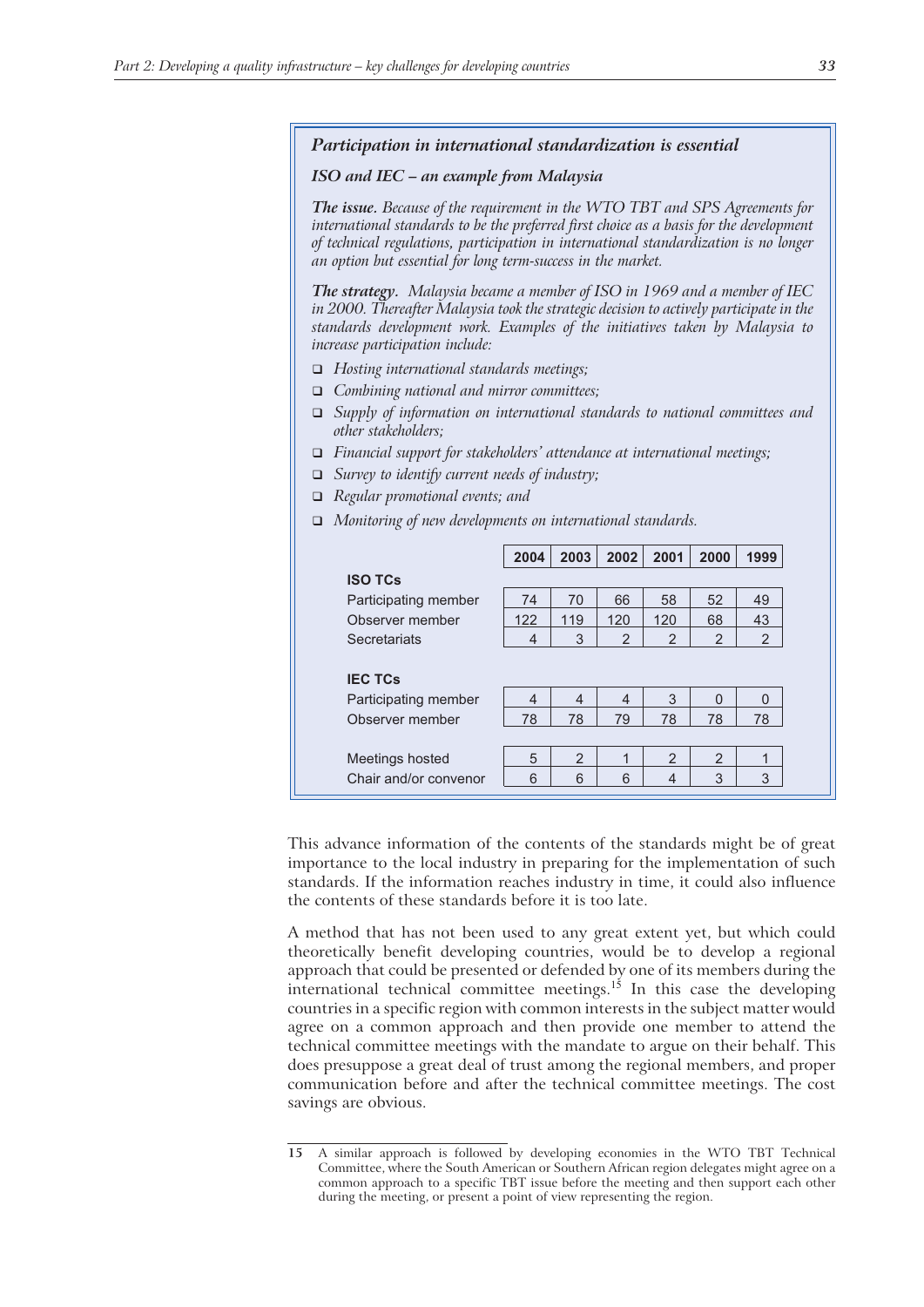# **Dissemination of information**

Identifying and tracking the information is not enough. This information needs to be suitably disseminated to the relevant authorities and industries. It has to be provided proactively to the industry, which is generally not in a position to track it. The dissemination of information can be performed by the TBT and SPS enquiry points as well as the national councils of exporting associations, chambers of commerce and industry. A public–private partnership is very effective in getting the information to the right people. Again, the Internet is a very useful tool, especially in developing countries that often do not have strong postal services. In this regard, farming cooperatives could play a useful role in getting the information to their many members without access to the Internet.

*'It is important to be proactive rather than reactive when it comes to collecting and disseminating information. Exporters always have to keep track of information.'*

> Shyam Kumar Gujadhur, Senior Adviser on Standards and Quality Management, ITC

#### *Challenge*

*Information is of vital importance. Industry and especially SMEs are not able to identify and review the vast amounts of information available. This would be a very useful service that the quality infrastructure can provide. Such a service can be established by:*

- *Focusing on capacity building of the National TBT and SPS enquiry points to gather, review and distil information from the WTO and international standards bodies for the business community and authorities;*
- *Developing or obtaining an efficient and effective information distribution software system that would reach relevant authorities and targeted business communities regarding information emanating from the WTO system and international standards bodies in the shortest time possible;*
- *Developing mechanisms to collate comments on WTO notifications from the authorities and the business community for transmission to the countries making the notification if the products are of interest for the country's exports;*
- *Establishing a public–private partnership between the enquiry points and organized business and industry bodies for disseminating and gathering information to and from the relevant industry and business sectors; and*
- *Strengthening trade and industry associations to gather and review relevant information from other than the official sources.*

*'Language is also a problem, especially in developing countries. Most of the information comes in English, which not everyone can understand.'*

> Bui Trung Nghia, Business Development Officer/ Deputy Manager, Membership and Training Department, Viet Nam Chamber of Commerce and Industry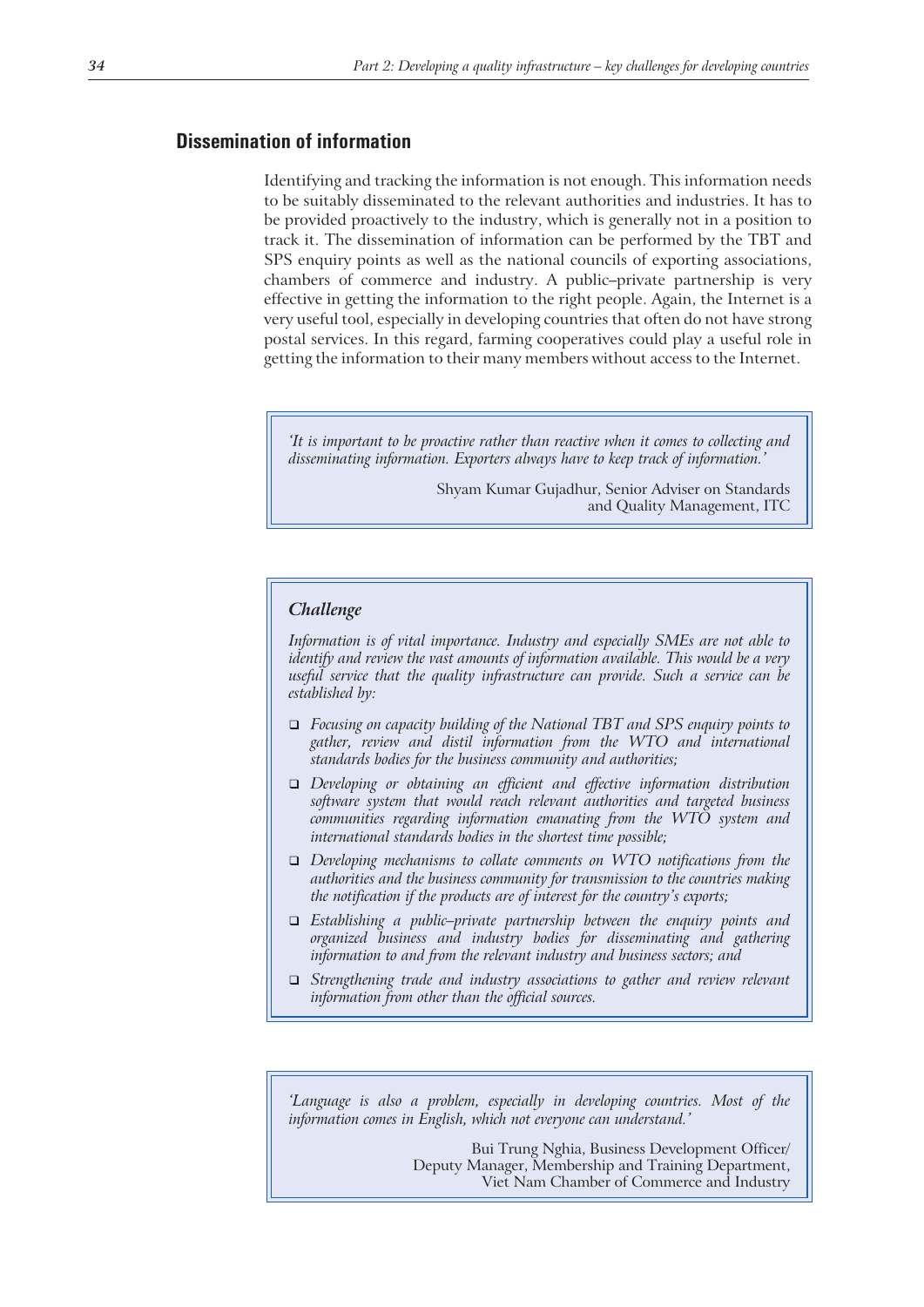# **Confirming and enabling compliance**

Once the standard or the technical regulation has been established, then the major issue becomes the provision of evidence that the product or the service actually meets the stated requirements. This evidence must be presented in a manner that is plausible and that can be believed, otherwise the product or service might have to be retested or recertified, leading to additional time delays and cost. The question now arises how one provides the necessary assurances that the evidence of conformity can be trusted. In many cases this would only be possible through appropriate accreditation.

*'When we talk about the cost of compliance, most of the cost is actually not compliance itself, but related to the demonstration of compliance.'*

Juan María González Vásquez, SEYMA, Costa Rica

*'It can only take one bad shipment to "destroy" an entire country's reputation.'*

Shyam Kumar Gujadhur, Senior Adviser on Standards and Quality Management, ITC

# **Accreditation organizations**

One of the major challenges facing industry is the acceptance of local conformity assessment results in the export markets. In recent years the slogan 'Tested once, certified once, and accepted everywhere!' has become the cry of industry, but has not yet achieved official status, nor does it command the respect of the major purchasing organizations. The level of trust that would facilitate such a state of affairs is still a mere dream. But quite a few initiatives have been mounted in recent years and some progress is visible.

At the international level, organizations such as IAF and ILAC have done much to have national accreditation bodies peer-reviewed and become members of their multilateral recognition arrangements (MLAs). Theoretically, national accreditation organizations may obtain such recognition within a four-year period. International experience, however, suggests that a time period of eight to ten years is more likely. This has to be taken into consideration by governments seeking to establish national accreditation bodies when assessing their resources and engaging in long-term budgetary planning.

*'There is a common misconception about having a national accreditation body. Once it is set up, it is good, but having such a body does not mean that your products will be accepted everywhere in the world. Obtaining international recognition may take up to 10 years.'*

Martin Kellermann, International Consultant, Standards, Technical Regulations and Conformity Assessment, South Africa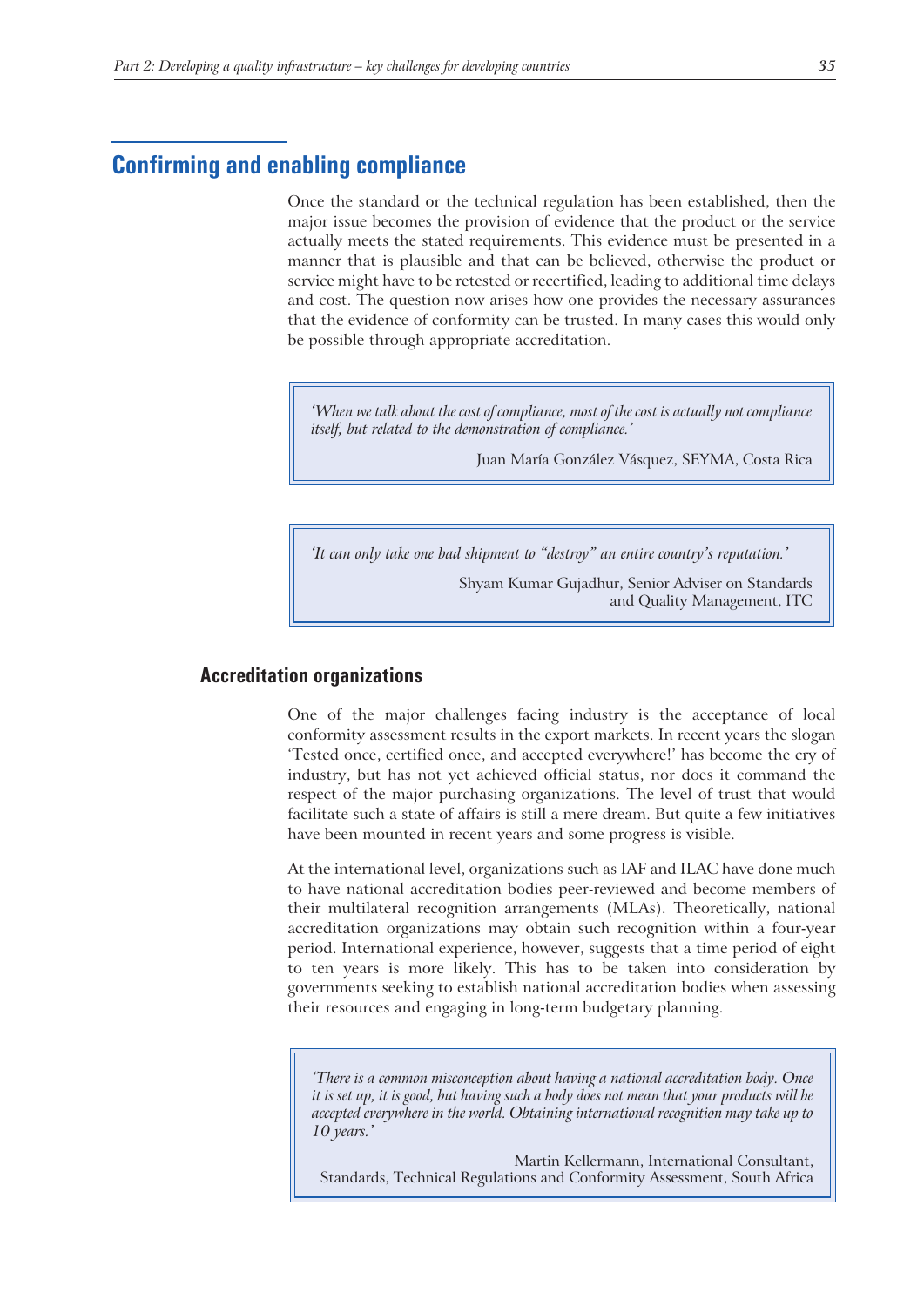There exist various cases where the market has recognized the competency of national accreditation bodies, and thus accepted the output from laboratories and certification bodies accredited by them. At the intergovernmental level, accreditation of conformity assessment bodies at national level together with MLAs between accreditation organizations is facilitating demonstration of compliance through mutual recognition agreements (MRAs) between governments.

There is currently a window of opportunity for developing countries to have their product certification schemes acknowledged by joining the recently established IAF MLA for product certification. Soon IAF will start the process of peer reviews of these schemes, which should eventually facilitate international recognition of the national product certification schemes.

# **Regulatory authorities**

#### *Technical regulations*

General acceptance of accreditation as a measure of the technical competency of inspection bodies, test laboratories and certification organizations is not yet established among the regulatory authorities. In addition, regulatory authorities still require a 'legal hold' over conformity assessment service providers before they will readily accept their output. A good example can be found in the EU, where Notified Bodies (conformity assessment service providers acceptable to the EC) need to be resident in the EU, as well as providing evidence of their technical competency. Hence conformity assessment results from one country are not necessarily automatically accepted by regulatory authorities elsewhere, even if the national accreditation body is accepted internationally.

Another issue that needs to be borne in mind in this context is that the signatories to MLAs are different from the regulatory authorities. Recognition is all about building trust and confidence, and this does not happen through

#### *Recognition through accreditation*

#### *The reality is still a long way off from the theory*

*In a recent survey conducted by ILAC, the following interesting results regarding the acceptance of accredited conformity assessment service providers by regulatory authorities in a number of economies were obtained.*

| <b>Economies</b> | <b>Regulator accepts</b><br>accreditation | <b>Regulator accepts</b><br>partner MLA<br>accreditation |  |
|------------------|-------------------------------------------|----------------------------------------------------------|--|
| 11 Economies     | Yes                                       | Yes / usually yes                                        |  |
| 11 Economies     | $Yes = 3$<br>Some $= 7$<br>$Few = 1$      | Not normally = $6$<br>Sometimes $= 4$                    |  |
| 5 Economies      | $Yes = 1$<br>Some $= 2$<br>$Rare N = 2$   | Never / almost never                                     |  |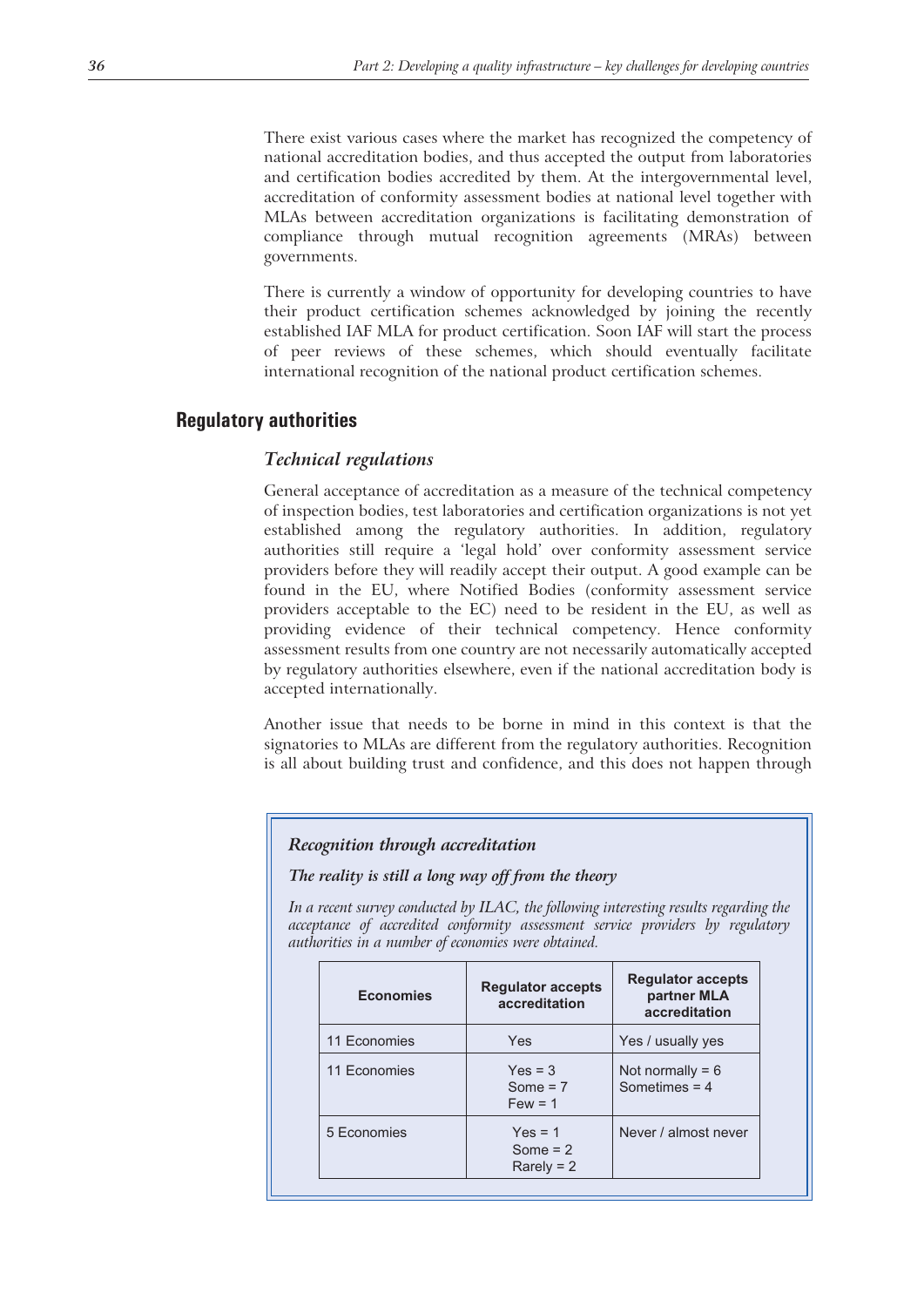signatures on a piece of paper. From the perspective of the regulatory authorities this is a real issue as the accreditation body, which is not accountable for safety and health issues, is the signatory. In addition, the maintenance of the signatory status as a long-term issue is often not adequately addressed. This means that the equivalence in technical capability, which is the basis for the MLA, may not be maintained in the long term, thereby placing a question mark on the continued capability of the accredited organizations. This is of course even more unacceptable to the regulatory authorities. We still have a long way to go.

#### *Sanitary and phytosanitary (SPS) domain*

In the case of traceability requirements for food products (in fact with regard to most of the SPS areas), the involvement of national regulatory authorities as the final arbiter of the integrity of exported products is absolutely necessary. This is because SPS and Codex Alimentarius requirements predate much of the more recent thinking regarding national quality infrastructures.

*'In the area of traceability, we need to be proactive. We have to go back and see what is happening in the main markets (United States, EU) and, if necessary, ask for assistance before it is too late.'*

Umran Kaggwa, Agribusiness Management Associates Ltd, Uganda

A concerted public–private sector partnership can go a long way in establishing and providing the required infrastructure. In South Africa, for example, the wine growers' associations worked with the Department of Agriculture (DoA) to set up a system and obtain funds to maintain exports to the EU over a two-year period. The DoA as the Competent Authority has to certify the wine for export (as required by the EU Directives) but it does so on the basis of conformity assessment results from both public and private laboratories and certification bodies suitably accredited – it does not test itself.

## **Foreign certification services**

In some instances, foreign certification services are needed for market access. In this case there is not much the authorities or the industry can do other than lobby the target market authorities to accept certification from local service providers that are appropriately accredited. Often this situation arises out of the exclusive agreements that developing country governments have entered into with multinational inspection and certification bodies.

In some cases the national certification organization can enter into a subcontracting arrangement with the foreign certification organization. One typical example is SIRIM conducting tests on behalf of the Canadian Standards Association (CSA) on Malaysian products destined for the Canadian market where CSA certification is a requirement. Another example is SABS in South Africa conducting surveillance testing and inspections on behalf of Underwriters Laboratories in the United States (UL) for South African products destined for the United States market where UL certification is needed.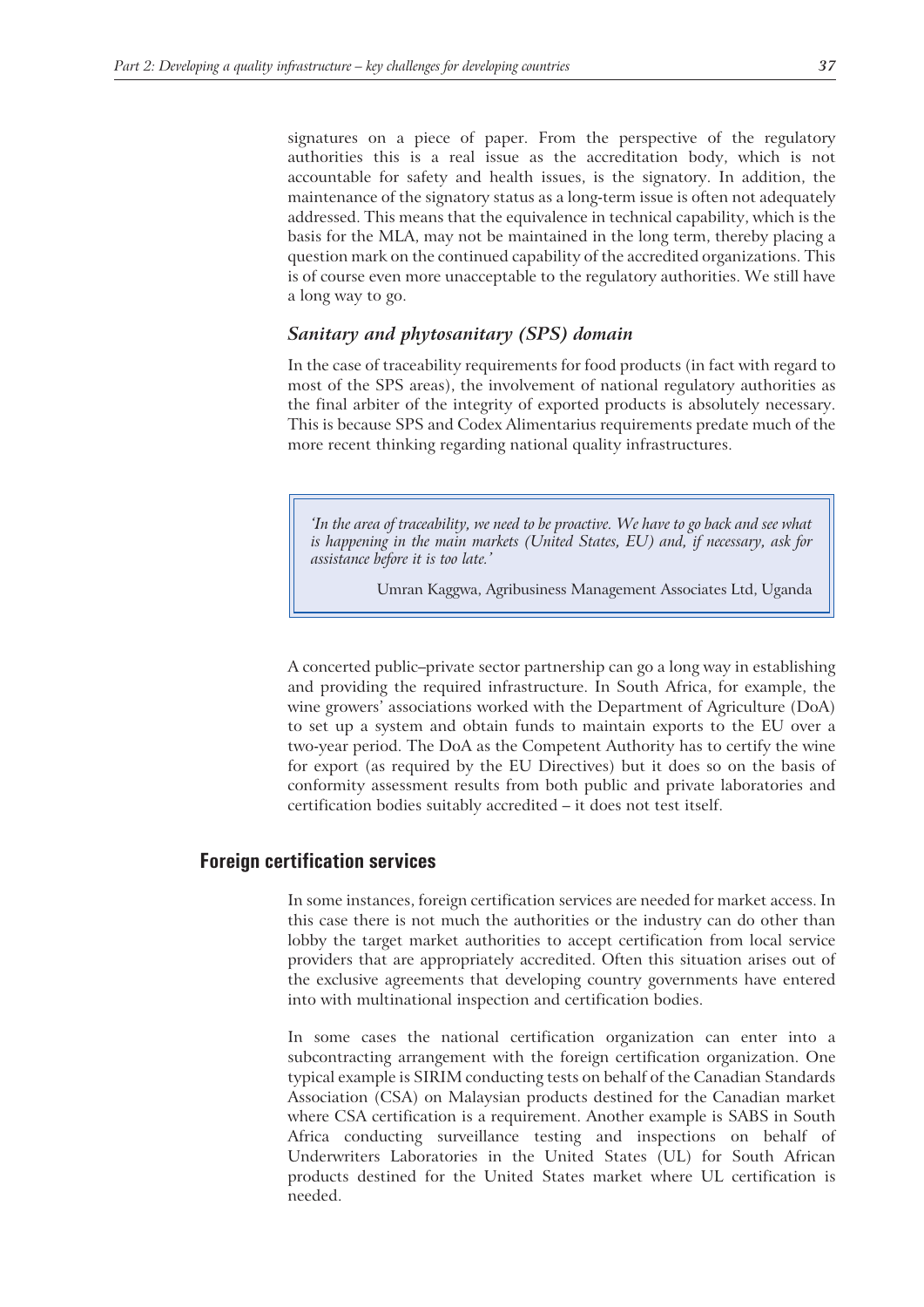#### *Challenge*

*It is vitally important that the testing and certification of national service providers is accepted in the target markets by both the marketplace and the regulatory authorities. The challenge therefore is for authorities to pursue the appropriate mix of:*

- *Establishing a national accreditation organization and facilitating its peer recognition through IAF, ILAC and others;*
- *Negotiating recognition agreements based on proper accreditation and similarity of outcomes of technical regulations;*
- *Setting up private–public partnerships between regulatory authorities and conformity assessment service providers; and*
- *Facilitating subcontracting arrangements between the national organizations of the quality infrastructure and organizations in the target markets recognized by the authorities.*

#### **Enabling compliance for the SME sector**

In many developing countries, the SME sector is the major part of industry. Larger industries can help themselves, once the required quality infrastructure is available. It is the SME sector that is particularly challenged. It requires support, first of all, to meet the quality requirements of the technical regulations and the marketplace, and then to demonstrate this compliance. As the SME sector is not financially strong, the cost of compliance should be kept as low as possible; otherwise SMEs will never connect to the mainstream economy. SME development programmes are in place in many countries, usually through the Ministry of Trade and Industry or similar, or through development banks at the national level.

The knowledge to provide assistance to SMEs is often available within the quality infrastructure, especially NSBs. Innovative solutions should be pursued by NSBs to assist SMEs in enabling compliance, without falling foul of international requirements regarding conflicts of interest especially where the NSB is the testing authority or certification body. To ensure that the services rendered are fully appreciated, it is also very important that SMEs pay, even if it is only a small percentage of the actual costs. In addition, the NSB also has to balance its books, and funds for SME development should not come out of its budgets.

*'A national programme should be put in place by the standards institution to virtually take the SMEs by hand and take them through the entire process of compliance: inspection, testing, and certification. To ensure ownership and sustainability of the programme, cost sharing between SMEs and the government will be essential.'*

Group work of participants from Africa

Many programmes to develop the capacity of the quality infrastructure are available through the EU, USAID, UNIDO, ITC, Japan, and others. All these programmes do, however, require a proper structure in place as well as the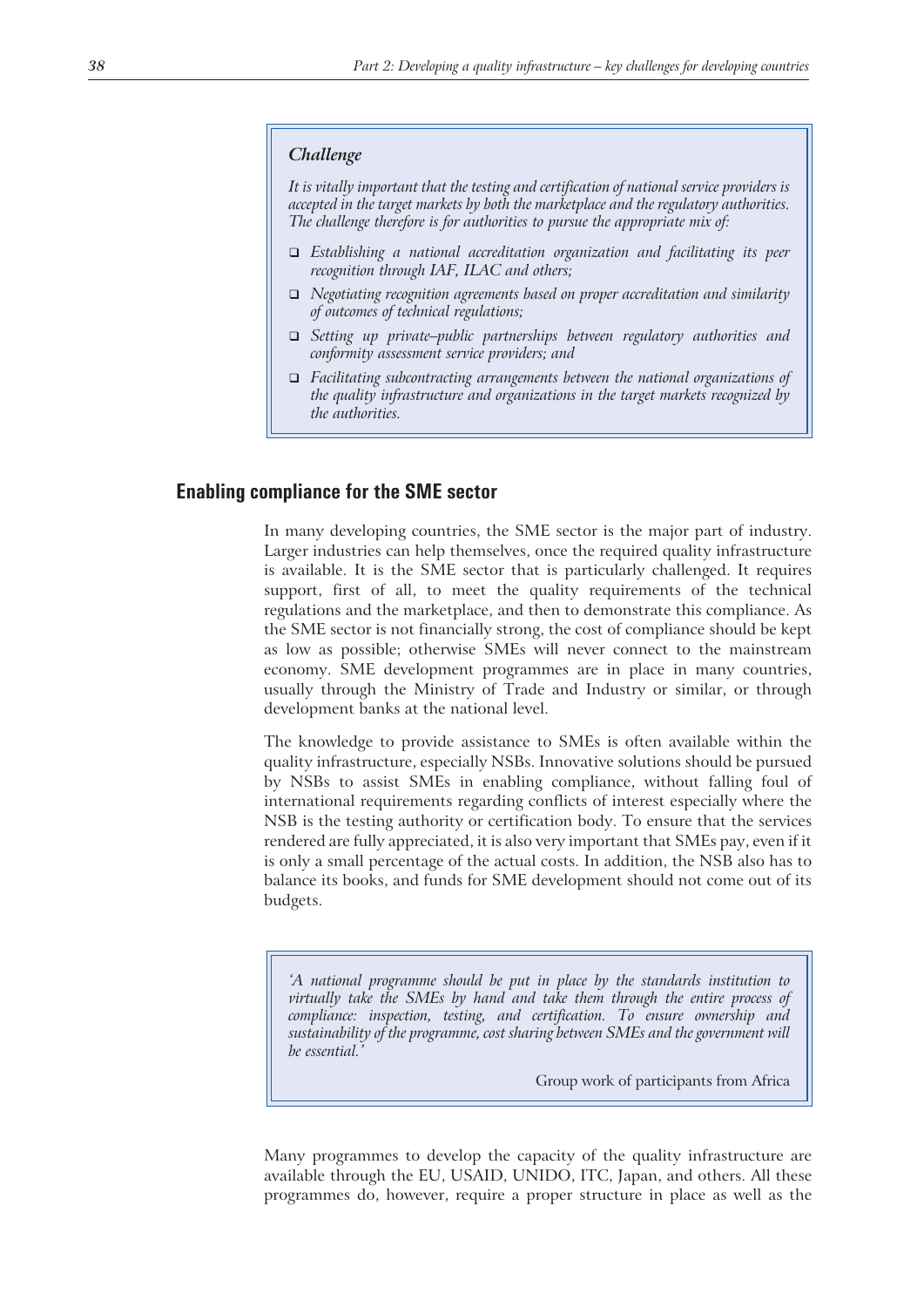planning and commitment of the authorities, statutory bodies and organized industry. They have the greatest chance of being funded if they are focused on a specific problem area of importance also to the trading partner. A haphazard or general approach will not be funded.

#### *Supporting SME development*

*SABS did it with the blessing of the accreditation bodies – South Africa's example*

*In South Africa, SABS provides testing and certification services over and above its role as the national standards body (i.e. development and publication of national standards). Its role is further complicated by the fact that it acts as the regulatory authority on behalf of the Department of Trade and Industry. Yet SABS was able to establish an SME department within its structure whose sole remit was to support the SME sector in meeting and demonstrating compliance for products and systems standards, without compromising its accreditation of laboratories and certification services. This was achieved in open discussion with the accreditation bodies (RvA and SANAS) and the governance of the department was structured in such a way that SABS could demonstrate that it could not influence testing and certification decisions. SMEs had to pay SABS the full amount for the testing and certification services rendered, but were able to claim 50% of these costs from government institutions established to support SME development. Consultancy by the SABS SME department was paid in full from government funds.*

#### *Challenge*

*SMEs are a vital part of many developing countries as they may be responsible for the bulk of the employment. It is therefore of vital importance to develop SMEs to the point where they can meaningfully participate in the global economy. The challenge is to:*

- *Put support programmes in place that target the SME sector specifically in order to develop them to the point where their products demonstrably meet technical regulations and market requirements in the export markets;*
- *Engage the national standards body, which often has the technical know-how, in such a way that it does not jeopardize its own accreditation; and*
- *Channel funds in such a way that the SMEs have to pay a specific amount, and that the national standards body is appropriately compensated for its development role.*

## **Self-declaration of conformity**

Much has been said in international and regional forums regarding the idea of 'self-declaration of conformity' as the most cost-effective way of demonstrating compliance in both the voluntary and the regulatory domain. According to this approach, the supplier tests and confirms that the product meets requirements, and then states this as fact in transactions. No independent testing and certification bodies are directly involved. This is a nice idea, but one that will take a very long time to find any favour. It is especially in the regulatory domain that this idea will not be acceptable to the majority of the authorities for a very long time.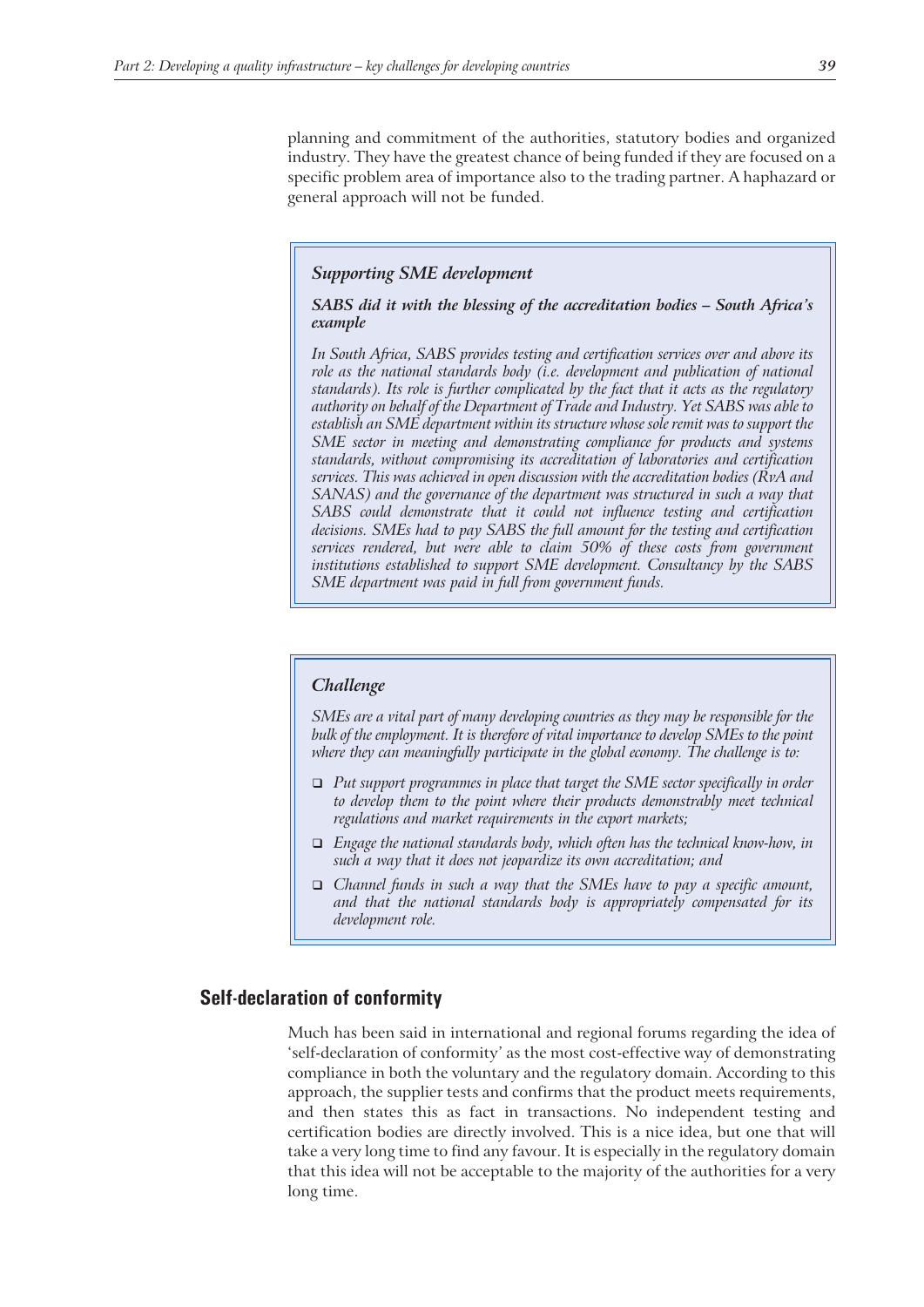*'Declaration of conformity is a good way to reduce the costs of compliance. In fact, this kind of demonstration could be an excellent way to compete in developed markets.'*

Juan María González Vásquez, SEYMA, Costa Rica

It is generally accepted that such a system will work well only if product liability legislation is in place and effective, and if the supplier can be held accountable by aggrieved parties or the authorities. While product liability legislation may be in place in developed countries, it will be very difficult to apply if the supplier is resident in a small country on the other side of the planet, and as long as the perception persists that SMEs in such faraway places are technically not competent. It may be a different story if the supplier is a well-known organization resident in the country where the problem arises. It is therefore advisable that developing countries do not place their hopes on such developments.

#### *Challenge*

*The cost of compliance, encompassing the cost of meeting requirements as well as the cost of demonstrating compliance, can be up to 30% of total production costs. The challenge therefore is to provide support mechanisms that target major or specific industries where the investment will make a difference in the export performance of the country. Success must be guaranteed, as it will breed further successes. A three-pronged approach is vital.*

- *Quality infrastructure. The quality infrastructure should be established in such a way that other sectors will also benefit, i.e. a holistic perspective should be kept in mind. Instead of replicating what is already established, enhance it.*
- *Industry. The capacity development of industry is as important as the establishment of the quality infrastructure – before you can demonstrate compliance you first have to establish compliance.*
- *Authorities. The regulatory environment requires appropriate attention. Failure to meet compliance requirements in the markets abroad is more often than not initiated by an inadequate regulatory framework or practices in the exporting country.*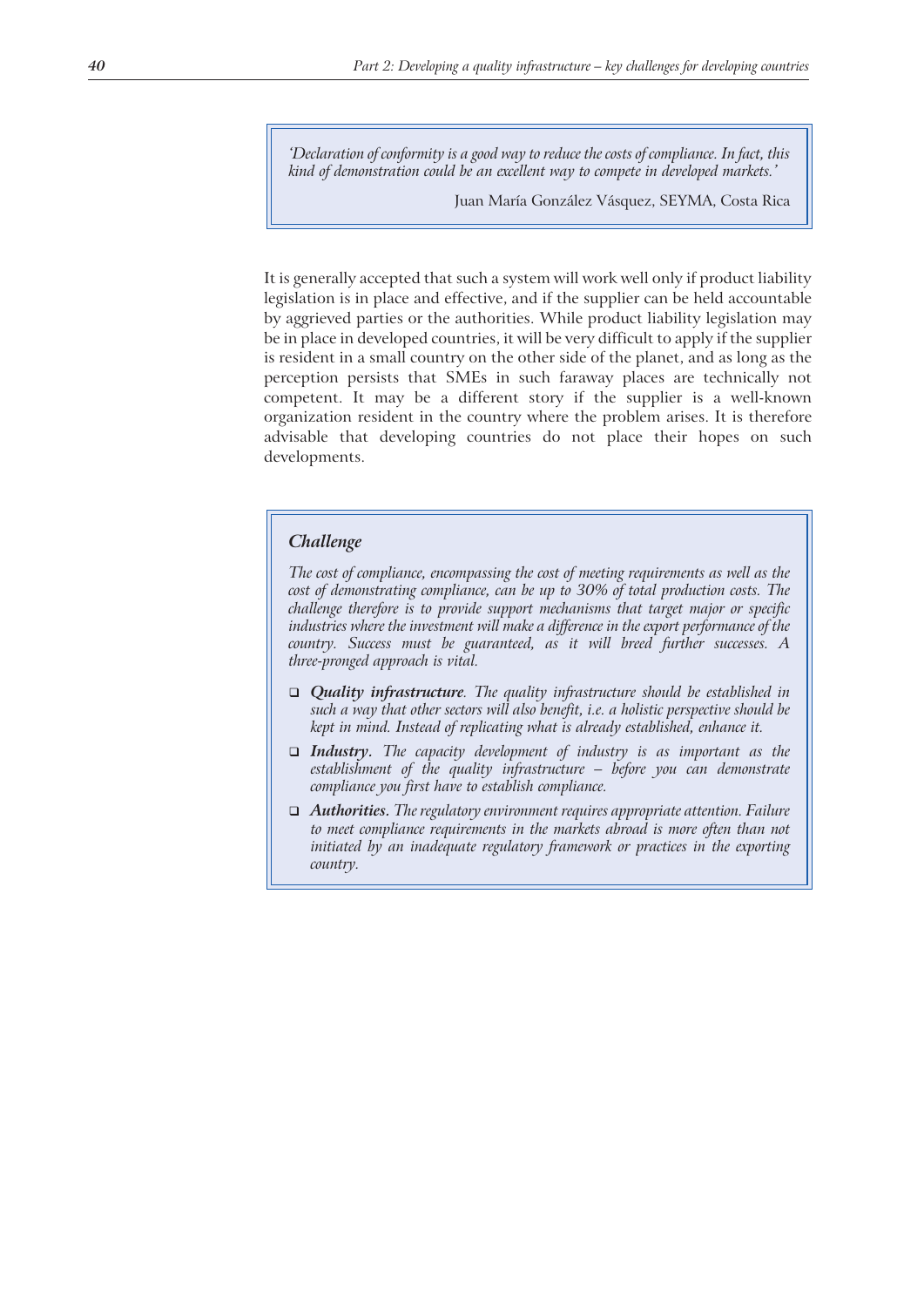# **Emerging issues in the quality realm**

Over and above the issues regarding the establishment and maintenance of a proper functioning quality infrastructure providing the fundamental services such as metrology, standards, accreditation, and even traditional testing and certification services, new issues are continually emerging that challenge even developed countries.

The proliferation of quality management system requirements that increasingly affects developing country exporters has already been mentioned. But it is not only suppliers of products that face such challenges. Services are increasingly the target of similar quality management requirements, and with the proliferation of electronically based information services and the ease with which they can be accessed by unauthorized individuals, demands for security requirements for such systems are also on the increase.

This section subjects these emerging issues to greater scrutiny and makes the case that for developing countries to maintain and enhance their competitiveness, a strategic response from policy-makers and business leaders will be essential.

# **Conformity assessment**

Conformity assessment requirements are continually increasing in complexity and scope. The original dream of the ISO TC 176 (the ISO Technical Committee for the ISO 9000 family of standards) leadership was that the publication of the ISO 9000 series of standards would put a halt to the proliferation of quality management system standards from a wide variety of sectoral interest groups, major purchasers, pressure groups, consultancy groups, etc. This has proved to be wishful thinking. ISO TC 176 had some initial successes within the ISO committee structures, where it could stop further development of such sector standards. Soon, however, the sluice gates were opened as interest groups endeavoured to shake the control of ISO TC 176, seen as a body of quality experts, which they believed could not deal with sector specific issues. Today we have an absolute plethora of such standards, each purporting to be a unique and absolutely necessary 'interpretation' of the ISO 9001 documents, and with no signs of abatement in sight. Some of the typical issues and challenges that manifest themselves, in particular within national certification bodies in the developing countries, are considered below.

# **Proliferation of management systems**

It is already difficult and expensive to develop capability and to obtain international recognition through relevant accreditation regimes for ISO 9001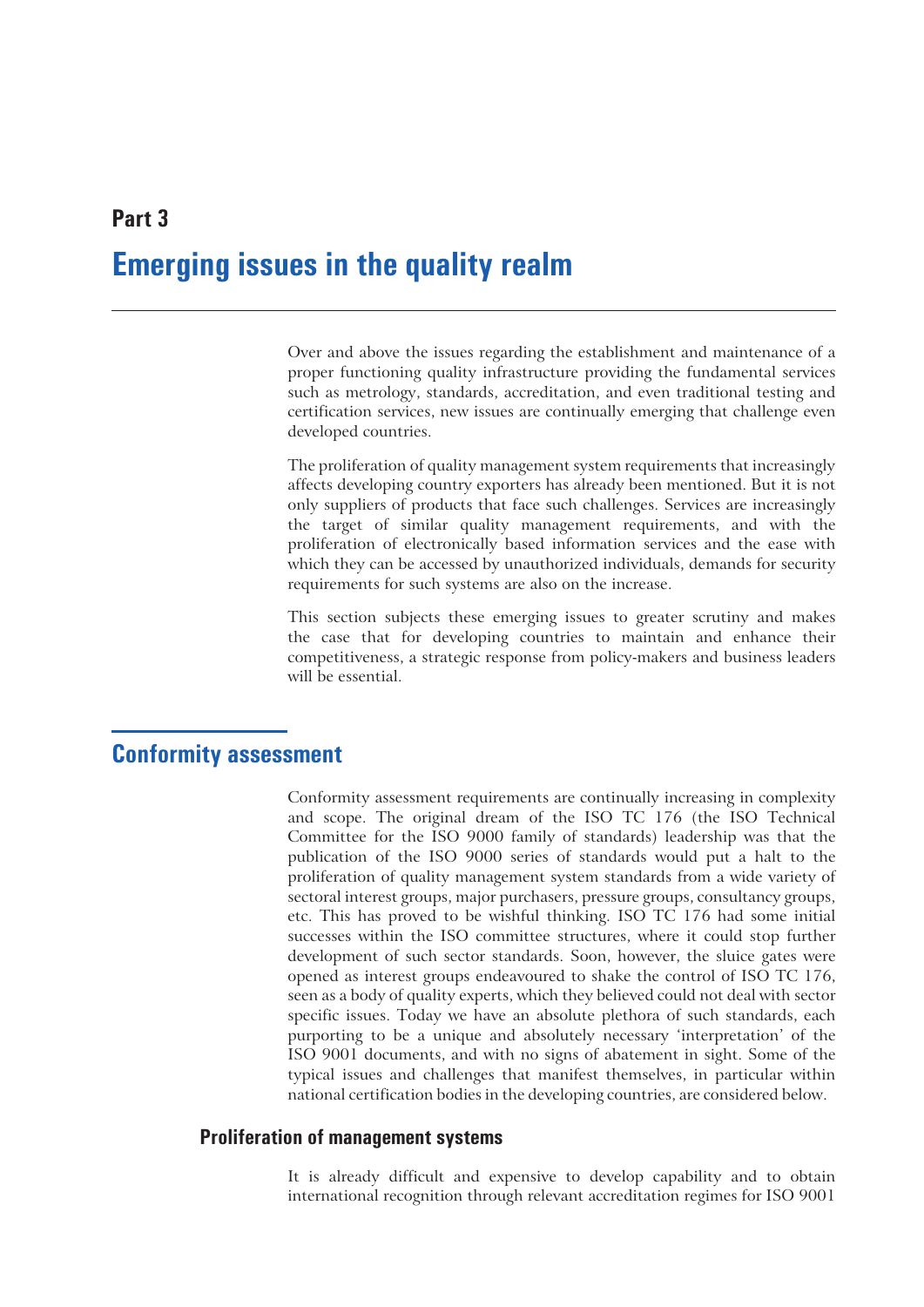and ISO 14001 certification. Yet additional sector-specific certification schemes such as QS-9000 or ISO/TS 16949 (automotive), FSC (Forest Stewardship Council for wooden products), BRC (British Retail Council for food products, etc.) are more and more often required to gain access to foreign markets in the developed world. The national certification body then has to acquire additional capability, and has to be accredited by the specific accreditation body for the specific sector (e.g. European or United States based body for TS 16949<sup>16</sup>). The national accreditation body, even if a member of the IAF or ILAC multilateral arrangements, is no longer good enough. All of this pushes the overhead costs of the national certification body sky-high, if not often out of reach. At the same time, if the national certification body does not offer a full range of certification services to the local industry that wishes to export, it may lose clients to foreign, multinational certification bodies that do so.

#### **Certification body problems**

Certification bodies need to be accredited if they wish to enjoy market acceptance. Quite a number of the certification bodies operate in many countries. In this case it is usually only the head office that is accredited. Subsidiaries and especially franchises in smaller economies are then supposed to be internally audited by the head office regularly. The accreditation body will audit these subsidiaries or franchises on a sampling basis. The interval between such visits of the accreditation body can be as far apart as seven years depending on the amount of business the subsidiary generates, whereas the head office will be audited every year. All of this is in keeping with agreed international practices.

*'Certification is a very lucrative business, which is why many entities try to get into this area. It is, however, important to realize that their activities as a whole critically affect the credibility of the quality system in place.'*

> Parama Iswara Subramaniam, Senior Manager, Quality Management Systems Certification, SIRIM QAS International Sdn Bhd, Malaysia

This situation does lead to the perception, and sometimes it is even true, that national certification bodies are subject to more stringent requirements than those applied to the subsidiaries and franchises of foreign certification bodies (which are not accredited by the national accreditation body). A subsidiary in a developing country, however, is often perceived by the local certification body (which is assessed annually) not to be subject to stringent assessments, and to be flouting the accreditation requirements (e.g. simultaneously providing consultancy and accreditation services), but as being able to obtain business on the strength of the accreditation of the internationally known parent certification body. The situation regarding franchises is even worse, because the head office has even less control over their practices. Most of the efforts of IAF and ILAC to deal with these perceptions and to stamp out these practices have not yet met with much success.

**<sup>16</sup>** ISO/TS 16949 is an ISO technical specification, which aligns existing American (QS-9000), German (VDA 6.1), French (EAQF) and Italian (AVQS) automotive quality system standards within the global automotive industry.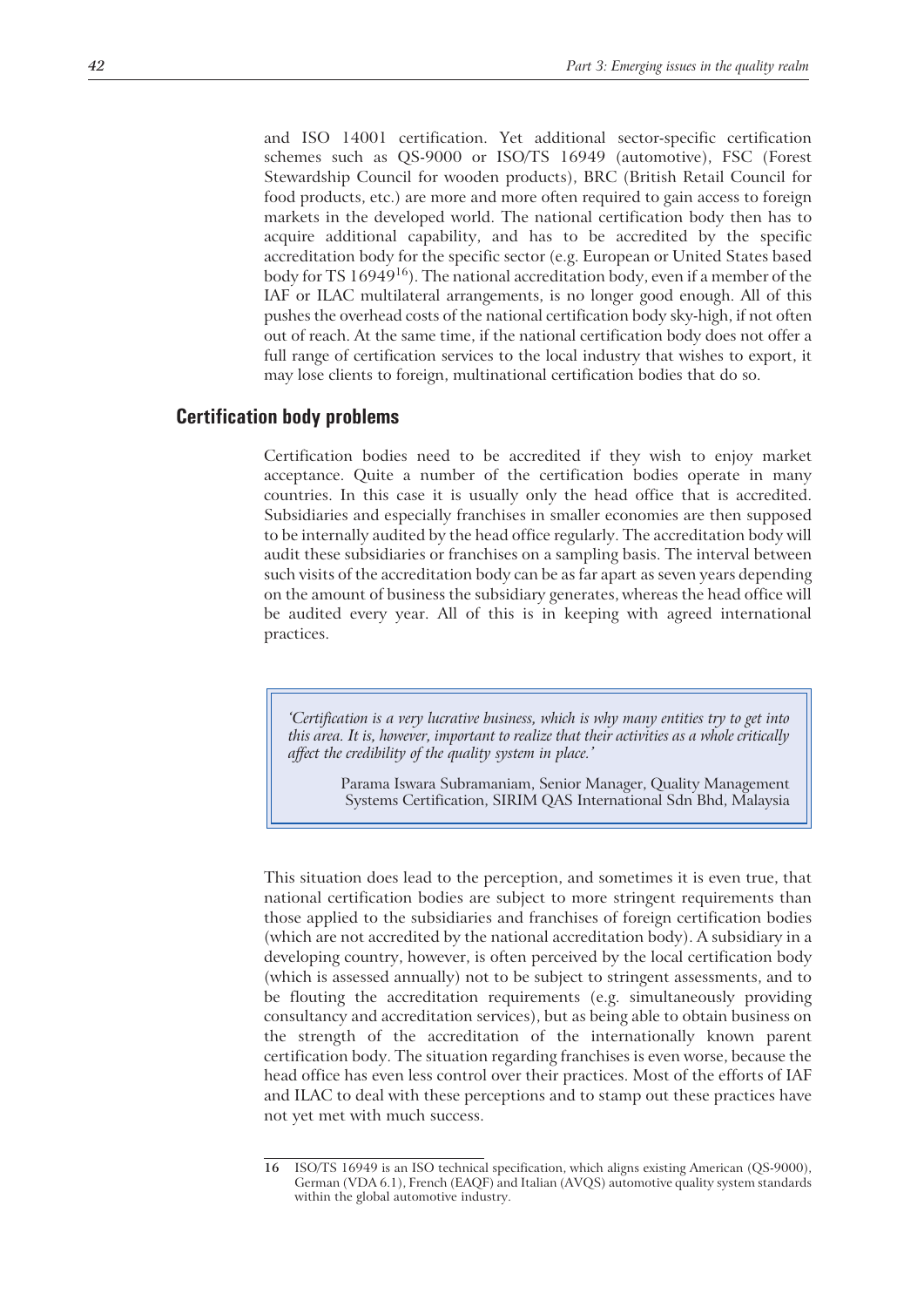# **Auditor training**

It is costly to train specialized auditors for ISO 9001 and, especially, for ISO 14000 certification (because knowledge regarding the legal environment of the country and its impact on environmental systems within the enterprises is required) and there is the danger of losing them to private industry organizations that pay higher salaries.

# **Consultants**

In a developing country, and especially in the SME sector, consultants are desperately needed to guide enterprises through the vagaries of implementing management systems and obtaining certification for them. Hence, many consultants operate in these economies; some are good, some are not. There is therefore an understandable desire on the part of the authorities and/or industry to register consultants in the area of management systems in order to protect the local industry. Questions and associated challenges nevertheless arise as to the competency of consultants, and the measures that can be taken should a consultant not provide an adequate level of service to industry.

## **Occupational health and safety**

In most countries, occupational health and safety (OHS) is a regulated domain, usually within the ambit of the Department or Ministry of Labour. At the international level, ISO tried in the mid-1990s to develop an international standard for OHS management systems. This notion was defeated mainly by some major industrial countries, as they did not wish to be subjected to another certification regime, supported by the claim that OHS fell under ILO responsibilities and not ISO. ILO then published a Recommendation based on the principles of ISO 9000, but OHSAS 18001 (a standard developed by a consortium of standards bodies and certification organizations) is much better known, especially in the certification industry.

*'The beauty of OHSAS 18001 really lies in its intention, namely to ensure occupational health and safety and to reduce mortality and accidents.'*

Norafiza Saim, Senior Manager, Occupational Health and Safety Systems Certification, SIRIM QAS International Sdn Bhd, Malaysia

Everyone agrees that the implementation of an OHS management system can reduce accidents in the workplace, leading to savings through reduced insurance premiums and compensation due to injuries, and may even improve productivity. Some major purchasing organizations (sensitive to pressure groups) in developed economies are already beginning to require such certification, especially from developing country companies, yet the authorities in developing countries are of the opinion that their own legislation in this regard needs to be adhered to and not OHSAS 18001. This puts enterprises in a difficult position as their export products may not be accepted everywhere, and creates difficulties for the national certification body, which is seen to be treading on the toes of a ministry.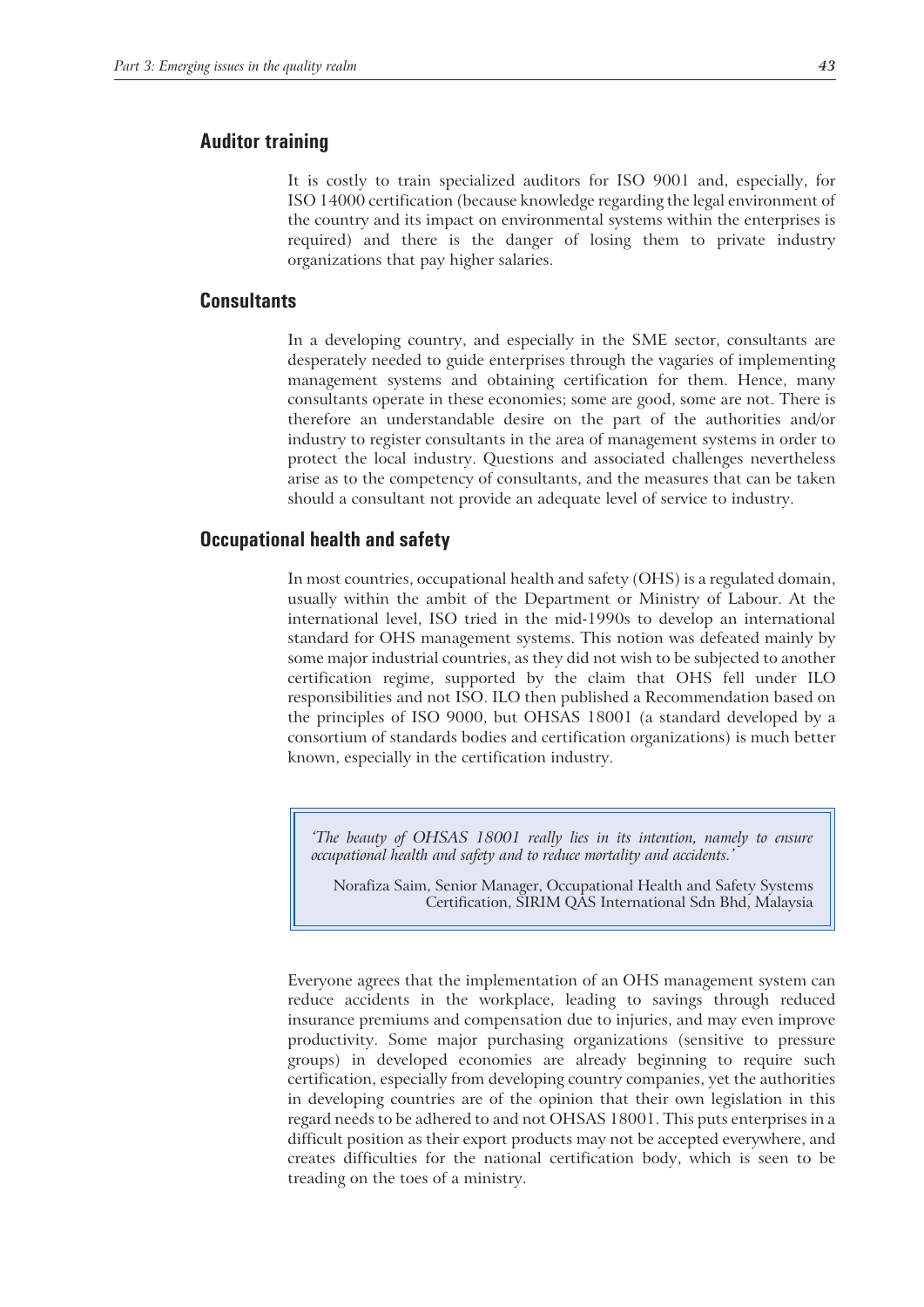#### **Review of ISO 9001**

The ISO 9000 series of international standards, like all standards, is continuously reviewed and updated. The next cycle is scheduled to end with the publication of the second revision of ISO 9001 in 2008. Within the major economies various groupings are currently working on these revisions. Another enterprising proposal in this regard is exemplified by an initiative by Japan. The current ISO 9001 series of standards is based on eight quality management principles; Japan's proposal is to enlarge this to 12 quality management principles. Japan believes this will enhance the current version by broadening the total quality management (TQM) principles it contains. As the additional principles have mainly to do with the quest to continuously improve productivity and products in small steps, Japan believes such an approach would support the development of the SME sector in particular to improve competitiveness.

# **Quality management in the services sector**

The services sector is the largest and fastest growing part of the international economy, currently responsible for more than 60% of global output. In many countries, services provide more than 60% of all employment. In the ACP countries, the average share of services in GDP is 50% (varying from under 5% to as high as 75%). Trade in services is, however, experiencing major barriers to trade because of differences in regulatory requirements, as was the case for standards and technical regulations in the past.

During the Uruguay Round of talks, which led to the establishment of WTO, services featured quite prominently. Negotiations to establish a General Agreement on Trade in Services (GATS) were therefore initiated. After complex, protracted and very difficult negotiations in which many countries were involved, the talks were concluded in 1995.

*'I have been involved in the GATS Schedule for Belize. The problem here is that the private sector is not sufficiently involved, which is crucial to move forward.'*

> Michael Deshield, Director for Food Safety, Belize Agricultural Health Authority

GATS is to a large extent still 'work in progress'. This has come about because GATS requires a tremendous amount of interpretation (which has not happened), and consequently it is not well understood at all. In addition, for GATS to be implemented fully, every WTO Member has to prepare and lodge a schedule of specific commitments.

Some of the strategic issues that are emerging and will soon require some far-reaching decisions from developing countries are described below.

 $\Box$  In the GATS, four modes of trade are defined. Of these, developed countries favour mode 3, 'commercial presence' (where the supplier establishes a commercial presence abroad), whereas developing countries favour mode 4,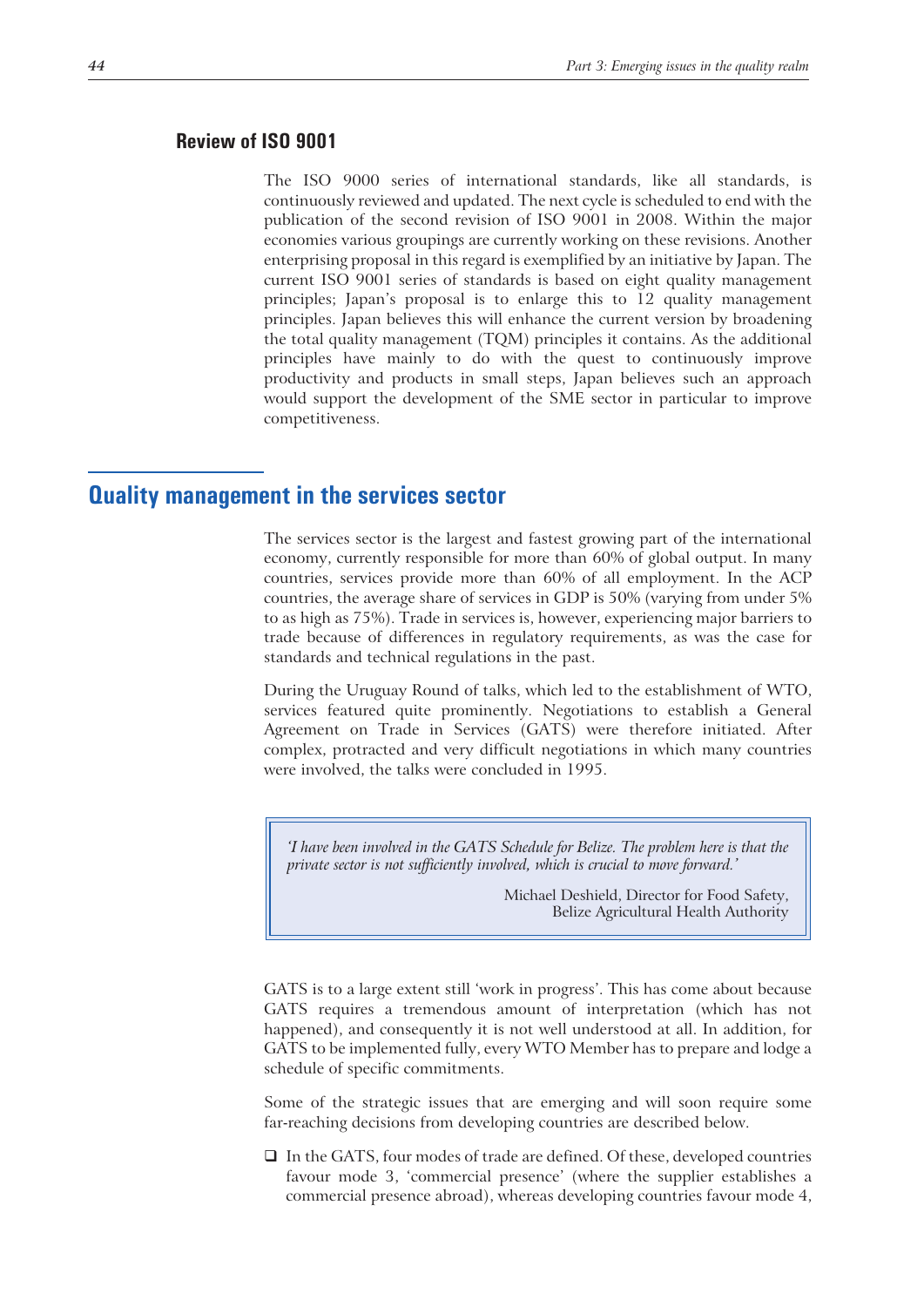the 'movement of natural persons' (where the provider of the service crosses the border). During trade negotiations these differences will come to the fore, and developing countries may find themselves at a disadvantage.

- Three service sectors telecommunications, business services, and education and training – have been shown to have a marked result on the effectiveness and efficiency of services in all economies, and determine to a large extent the growth potential and patterns. Developing countries face a challenge in providing services in these three service sectors, where they are generally weak.
- Every country has to lodge a GATS Schedule with the WTO. This Schedule has to provide details regarding the access foreign service providers will be given in specified service sectors and subsectors including the conditions under which this access will be granted. GATS lists 12 sectors with a total of 155 subsectors that have to be addressed. The establishment of the GATS Schedule is not an easy task. The consequences are wide ranging. If it becomes a free-for-all immediately, local service providers may suffer unnecessarily. On the other hand, if restrictions are too onerous, the country will be locked out of the world trade in services and suffer as well. The need for a proper public-private partnership to develop an appropriate GATS Schedule is therefore very strong.

*'Talking about quality in the services sector, you should focus first on identifying and fulfilling the needs of different customers, not on developing and complying with technical or more quantitative requirements.'*

Mohd Razali Hussain, Director of National Productivity Center, Malaysia

- $\Box$  In many developing countries, tourism and travel are a major contributor to the national economy. Over and above the few large tourism companies, many SME sector enterprises provide services in this sector, including bed and breakfast establishments, taxis and tour guides. Many authorities, wishing to protect the name of their country as a viable tourist destination, seriously consider regulating this industry. Care should, however, be taken not to over-regulate services following isolated incidences of non-compliance, as this might unnecessarily stifle entrepreneurship.
- $\Box$  Consistency and quality of service are paramount for all suppliers, otherwise they might soon find that their customers have moved on. This means that the personnel and the machinery involved in providing the service need to function optimally at all times. Issues such as on-time delivery, courtesy in business dealings and the appropriateness of the service in the context of the cultural background of the customer are extremely important over and above the technical suitability of the service.
- There was an international standard that provided guidelines for the implementation of ISO 9001 in the services industry (ISO 9004-2) but unfortunately it has been withdrawn to be reviewed. Service companies are therefore certified to whatever the interpretation of the certification organization considers appropriate in terms of ISO 9001. The content of such interpretations is therefore important when deciding on the value of such certification.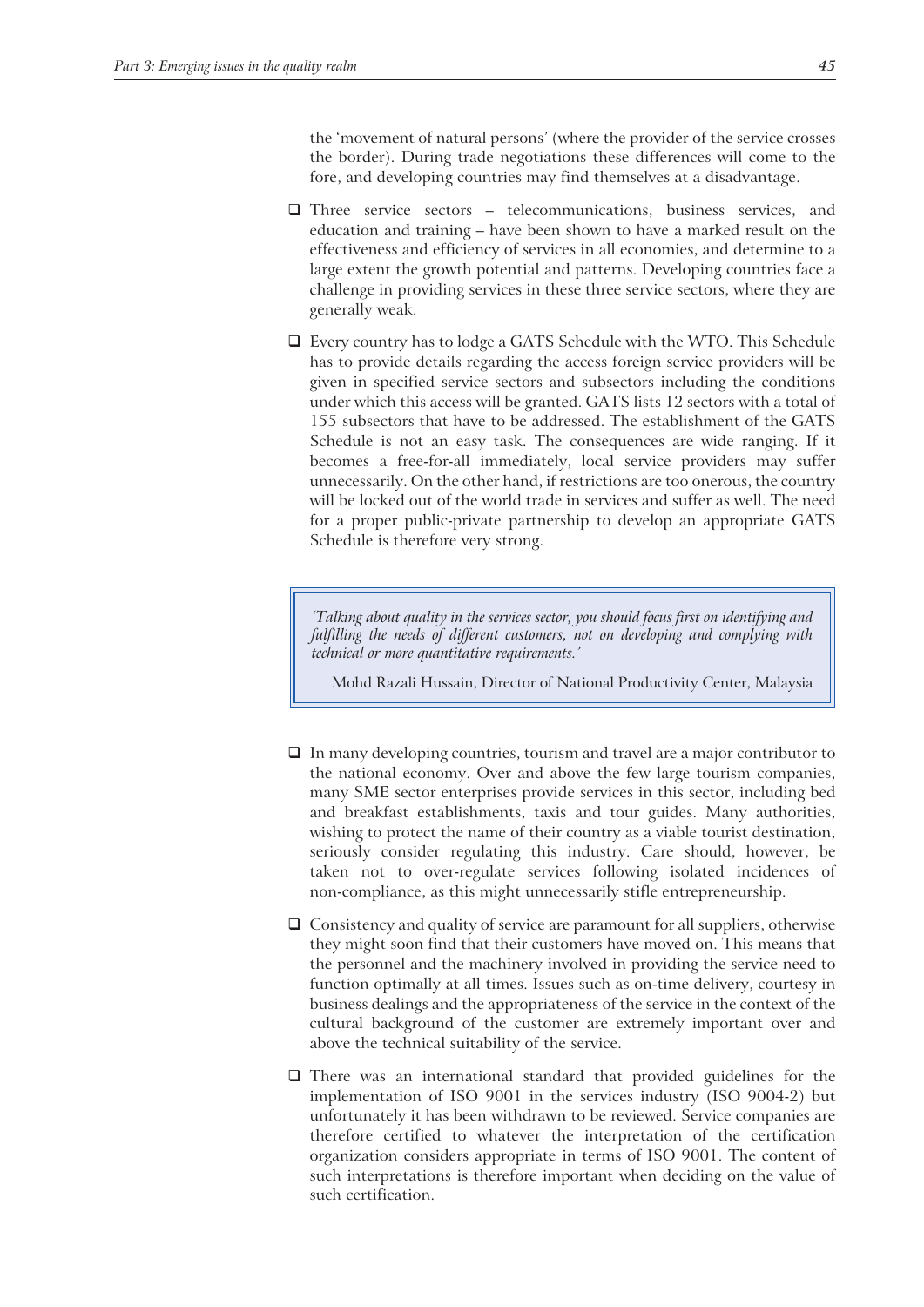$\Box$  In many countries public (e.g. mandatory grading system for hotels) or private organizations (e.g. AA or Michelin Guides for tourist establishments) provide a measure of the quality of service delivery. Often this type of grading is based on the list of available services without making any judgement on the quality of such services. In addition, many such rating systems are based on a self-assessment. Management systems (including certification), however, should take into account the quality of the service, and not only the availability of services – is the bed comfortable, rather than is a bed available; or is the food palatable, not just is the kitchen available 24 hours per day. Grading systems that do not take the quality experience of the customer into consideration will soon lose all credibility if the customer continues to experience bad service even though the enterprise providing the service is graded or certified.

# **Quality and security**

The current industrial and business environment is typified by the explosion of information technology (IT). The extensive use of computer systems in all walks of life, in business, by the authorities and even at home is unprecedented. The ease of access brought about by the Internet has, however, also created many security problems, especially regarding the integrity of computer systems and personal data. Organizations therefore have to establish systems that ensure integrity. Even a home computer is not immune to major security threats. Therefore, major purchasers in developed countries require business partners (especially in developing countries) to have IT security systems in place at the same level of sophistication as they do. If this is not the case or cannot be demonstrated, they will be reluctant to do business for fear that their own systems will be compromised, as much of business communication now relies on IT systems.

*'We live in a global village. Thus, if you want to trade globally, you have to deal with security-related issues.'*

Ariffuddin Aizuddin, Manager, Security Management & Implementation, National Information Security and Emergency Response Centre, Malaysia

Associated strategic considerations include the following:

- $\Box$  Security of information and IT systems add to the cost of doing business. It is, however, important to tackle them because trading partners will audit potential partners to check their security level before sharing information. Independent certification systems are also starting to be employed in this regard (e.g. ISO/IEC 17799, 'Code of Practice for Information Security Management').
- Developing countries face many constraints on building capacity related to 'security' issues. However, these issues must be addressed and resolved if a company is to do business where 'security' requirements are fundamental.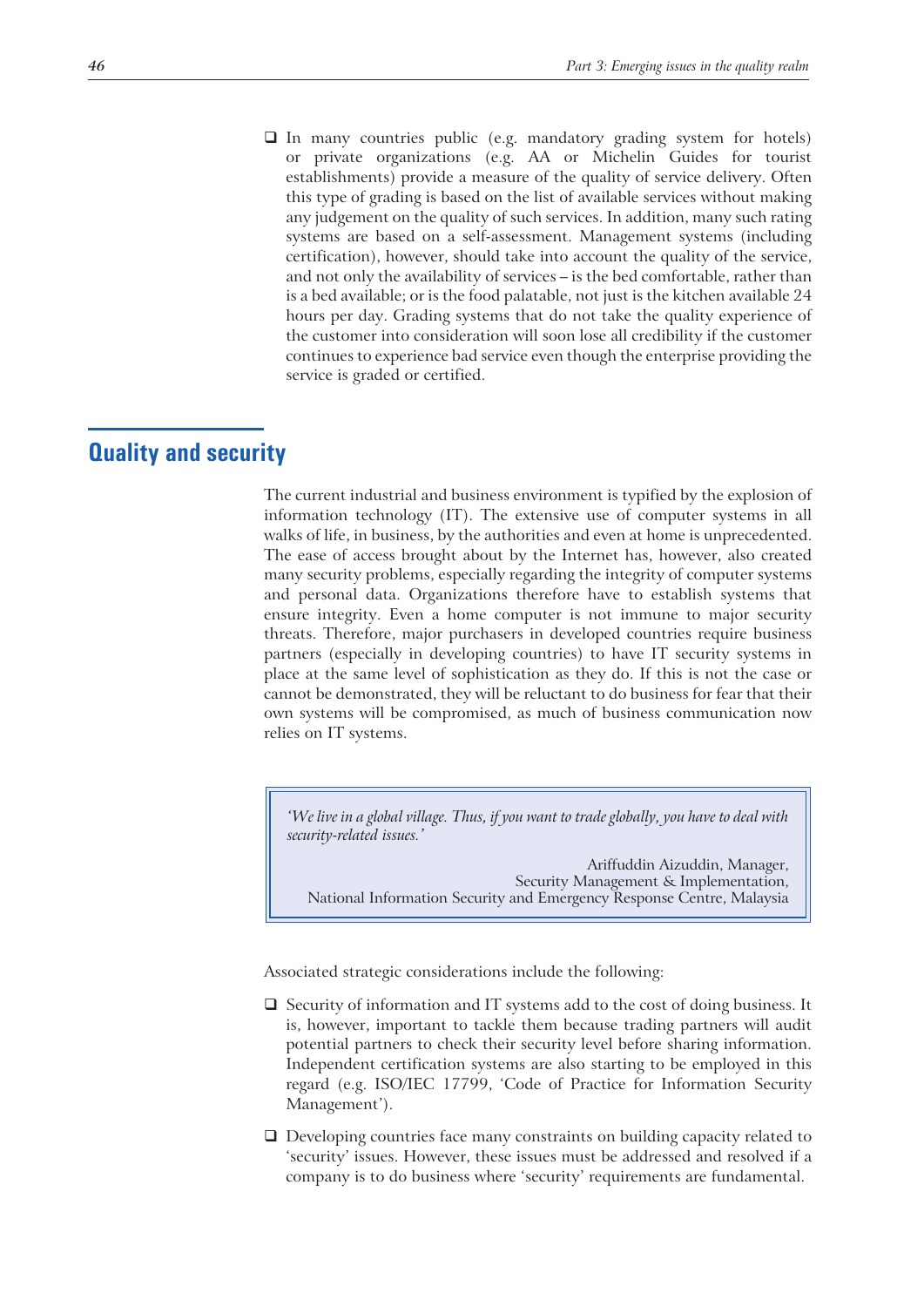$\Box$  Information security management systems require a proper risk assessment and risk management strategy, whereas this is not the case for ISO 9001. The former is organization based, whereas the latter is consumer based. You need a quality infrastructure to have a secure environment but not vice versa. This entails a different approach to the management system than what the enterprise may be used to in the normal 'quality' environment. Whereas quality systems are generally defined by satisfied customers, security systems are based on the specific requirements of the business, and these have to be determined quite carefully. Security systems therefore require much deeper involvement by the company.

*'Security requirements actually affect trading a lot. Small producers in African countries are, for example, not able to export to the United States. Why can they not provide assistance to put adequate security systems in place to enable us to meet these requirements?'*

Umran Kaggwa, Agribusiness Management Associates Ltd, Uganda

#### *Challenge*

*Developing countries have a hard time already in establishing the basics of a quality infrastructure. To make matters worse, the goal posts are continuously moving. Contrary to what developing countries might like, namely a stable environment, the real environment is everything but stable. Strategy-makers and policy-makers are therefore challenged to*

- *Take into consideration the ever-increasing complexity of the international requirements regarding certification;*
- *Ensure the establishment of proper information systems that can keep track of all the changes;*
- *Ensure the establishment of a sound methodology (i.e. an advisory body representative of both public and private industry) to review the information and extract that which is relevant to the local industry and authorities;*
- *Provide for development mechanisms in order for the continuous development of the quality infrastructure as well as suppliers to meet the new realities; and*
- *Ensure that management of the quality infrastructure organizations does not get complacent once a specific goal has been reached.*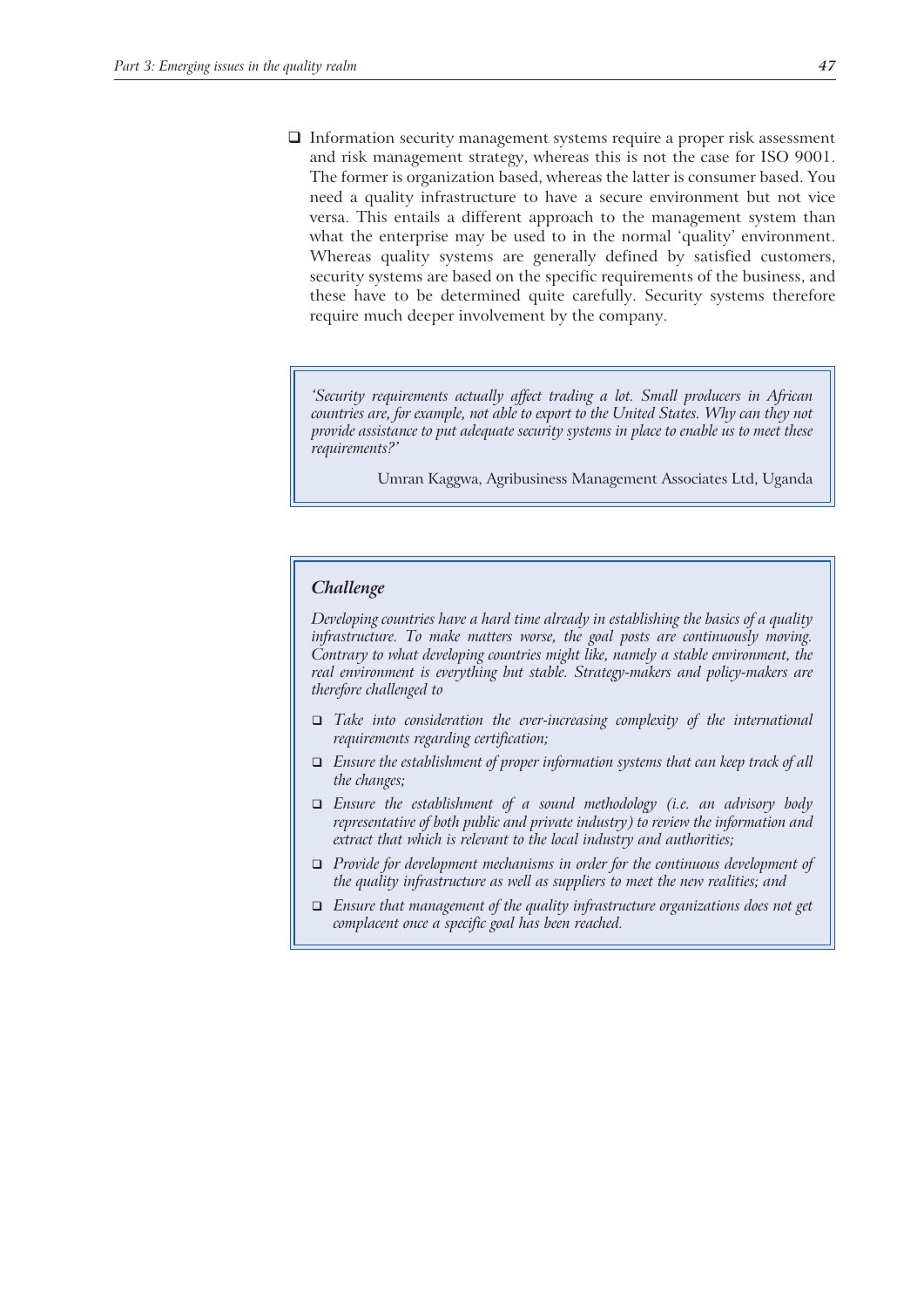# **Part 4**

# **Building an export-oriented quality infrastructure – a practical approach**

Meeting technical and quality requirements in the international marketplace is a tall order. But as competitive pressures are mounting, it is a challenge that a national export strategy must address.

Understanding the elements of a national quality infrastructure, the organizational set-up and the specific infrastructure needs for meeting regulatory requirements is not easy. Setting up an enabling quality infrastructure is complex, time-consuming and expensive.

It requires overcoming a number of set-up and organizational challenges. It requires preparing and supporting existing, potential and aspiring exporters for the international market by providing them with relevant and complete information to meet both mandatory and voluntary requirements as well as consumer preferences in target markets. It requires establishing the right institutions and support programmes to confirm and enable compliance of existing, potential and aspiring exporters. And it requires the ability of a national quality infrastructure to live up to continually changing, increasingly complex and ever more stringent quality requirements.

The existence of such a quality infrastructure in the country is a fundamental aspect of ensuring the competitiveness of the export sector. Nevertheless, it is an aspect that has not been given sufficient attention by export strategy-makers in many developing countries and transition economies.

If reforms are being tackled, they often concentrate on a few isolated issues, not on a revision of the entire system. The lack of communication and coordination between the regulatory authorities responsible for the implementation and maintenance of technical regulations and the creation of an enabling quality infrastructure, as well as between the public and private sectors, is particularly disconcerting in this context.

The need to do something about the effectiveness and efficiency of their national quality infrastructures is thus felt with increasing urgency in the developing world. The questions that arise relate to what needs to be done and how they should embark on such a process of review and reform.

Given the complexity and the required investment involved, best practice suggests taking a step-by-step approach to building a national, export-oriented quality infrastructure. While the process should be tailored to the particular national or regional situation and take into account specific development and commercial priorities, the experiences of a number of countries that have got it right (such as South Africa and Malaysia; see 'Innovative strategies in selected country approaches' on pages 59–64) as well as the consultation discussions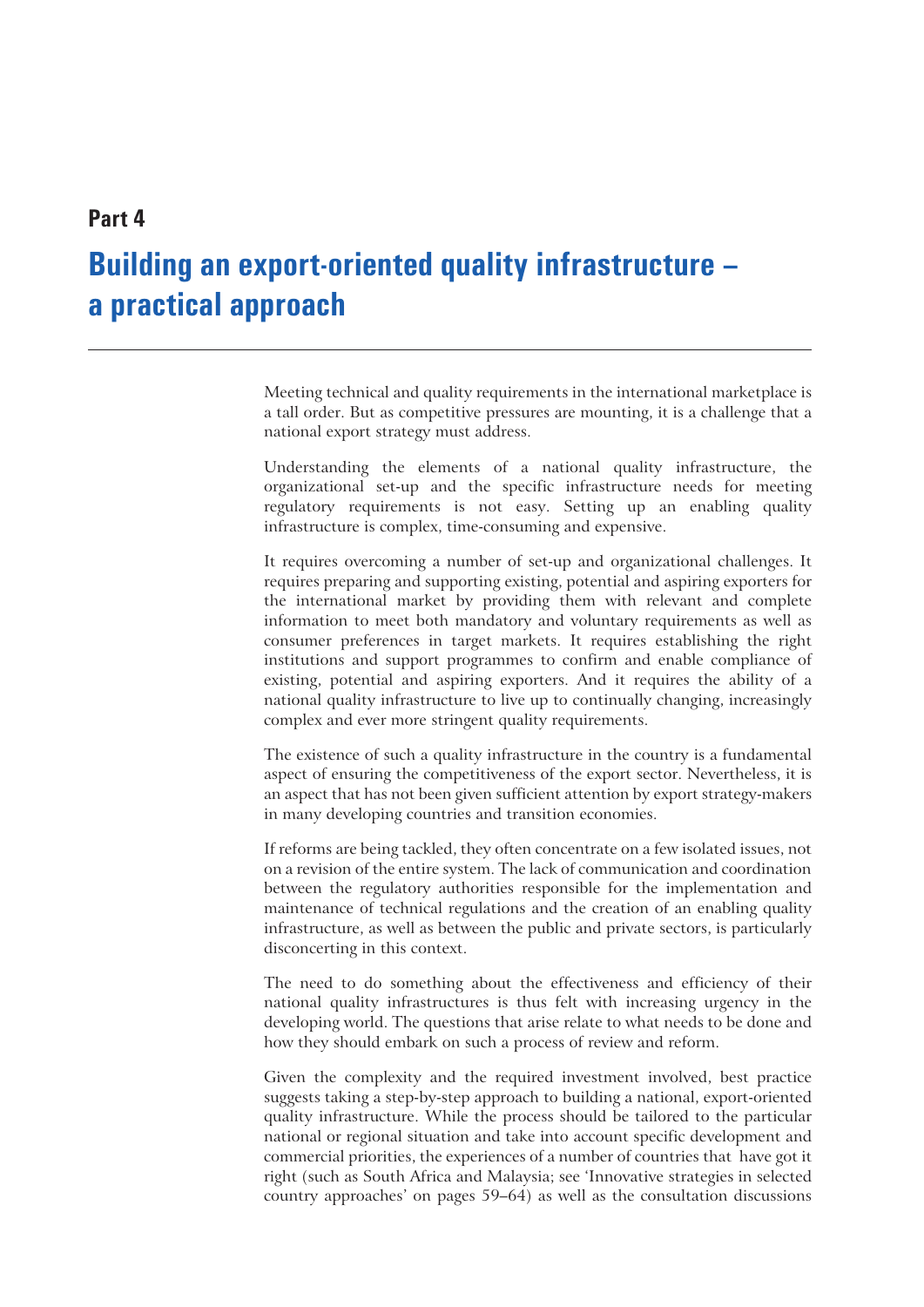point to several common steps or issues that could provide a useful reference point for countries planning to embark on a review of their national quality systems. It is important to note that in the examples of South Africa and Malaysia, a holistic review of the system was instrumental in arriving at a positive outcome, even though the solutions were not the same.

# **Review process considerations**

Even though a review of individual organizations in the quality infrastructure can bring about gains, experience in many countries has shown that such a review has to take place at national level and has to involve the whole of the quality infrastructure in order to maximize the gains. A national review might find that the organizational infrastructure has to be totally re-engineered, something which will not happen if organizations are reviewed in isolation.

In most countries, a specific government department or ministry has been given the responsibility of dealing with the WTO TBT Agreement, e.g. the Department of Trade and Industry. This department or ministry should accept responsibility for the quality infrastructure if it has not done so already. In countries that have been successful in reviewing and re-engineering their quality infrastructures, this department has taken the lead in this process, because without official sanction and support, the quality infrastructure will not be able to get off the ground or function optimally. Another reason for a government department to take the lead is that the quality infrastructure needs to integrate with the technical regulation system. Regulatory agencies need the assurance of 'officialdom' before they will participate.

*'The government has to work together with the private sector to encourage the enterprises to meet quality requirements and thus to increase their exports. The government clearly has to play its positive role.'*

> A. Aziz Mat, General Manager, SIRIM Berhad, Malaysia

A 'best practice' approach is depicted in figure 6. Important attributes that define a best practice approach include the following:

- $\Box$  The process has to be consultative both the public and private sectors should be meaningfully involved as equal partners in the outcome of the process;
- $\Box$  The process has to be transparent information regarding the evaluation and the decision-making process should not be hidden from the public eye; and
- $\Box$  The process should ensure that some early and significant gains are made in order to persuade the generally conservative quality people that it is a worthwhile exercise.

Such a review process should be embedded in national strategies, such as a national export strategy, an industrial development strategy or similar. In this way the appropriate strategic priorities and cross-sectoral elements that require attention would find their way into the implementation plans.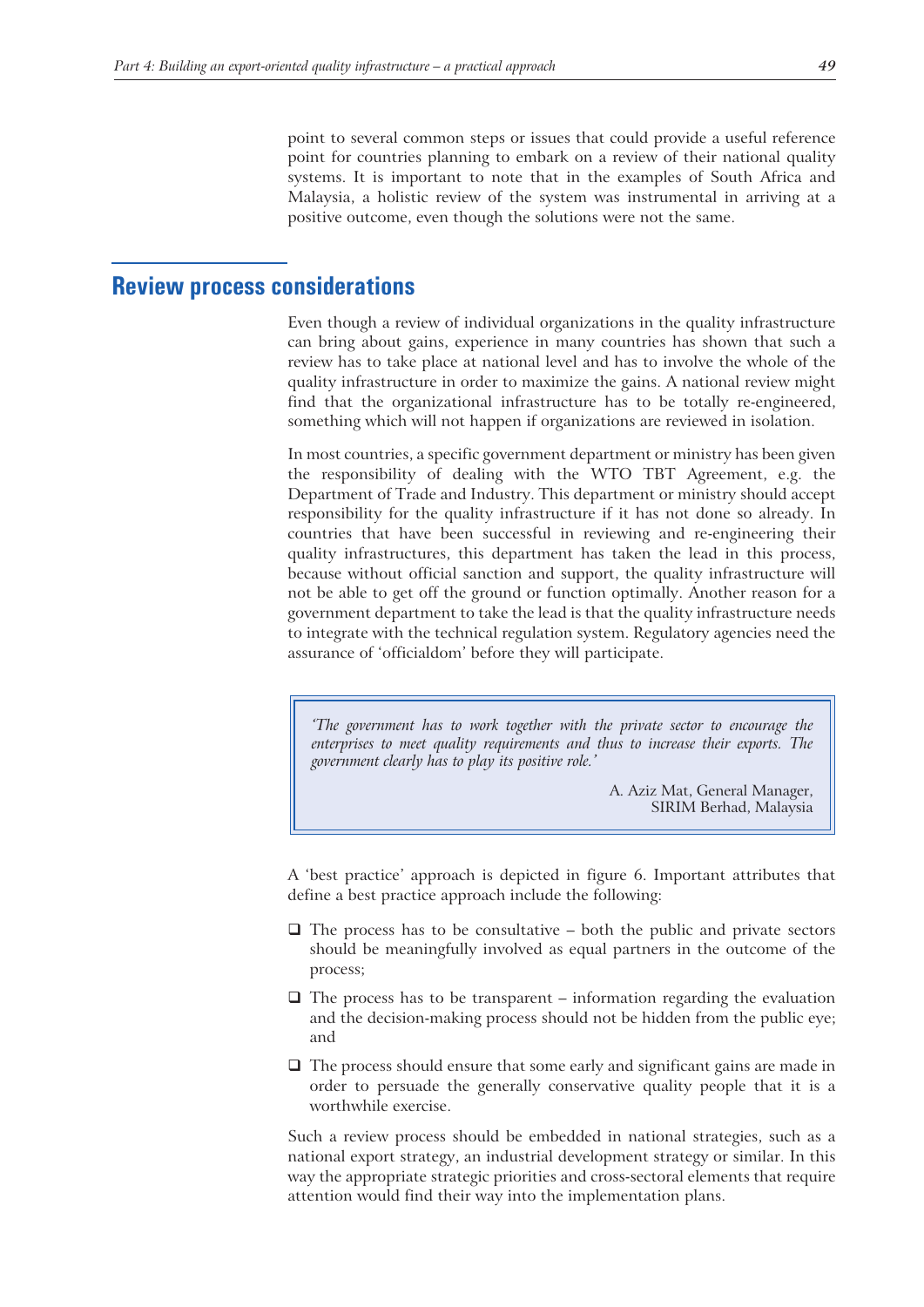Another review process consideration would be that such an effort may, most usefully, be embedded in a national export strategy design effort, that determines the strategic priorities and identifies those cross-sectoral elements that require review or upgrading. Such a commitment would be another important process consideration.



# **Determining the optimum national quality infrastructure**

As shown in the previous parts of this document, developing countries face the all-encompassing need to develop, implement and maintain a quality infrastructure that will serve the needs of their industry and authorities, on the one hand to enhance their competitiveness in world markets, and on the other hand to ensure the safety and health of society at home. But achieving a fully fledged model quality infrastructure comes with a hefty price tag, one that many developing countries will be severely challenged to finance. Hence it is of even greater importance that developing countries make the correct choices and first implement that which is absolutely necessary and within their means, and then progress later to the 'nice to have' elements of a fully developed quality infrastructure.

The following could be used as a high level checklist to institute a review of the national quality system and to develop a best practice model including steps for its implementation. Obviously, a tremendous amount of detail is required to bring it to fruition, but that sort of detail would need to be informed also by national practices.

# **Identify the needs of the country**

The needs of industry in general, specific sectors, individual businesses and the business/trade support network regarding quality infrastructure-related services should be carefully determined through dialogue. This requires the responsible authorities, organized industry and business and support organizations to meet as equal partners in some sort of formal forum or series of meetings.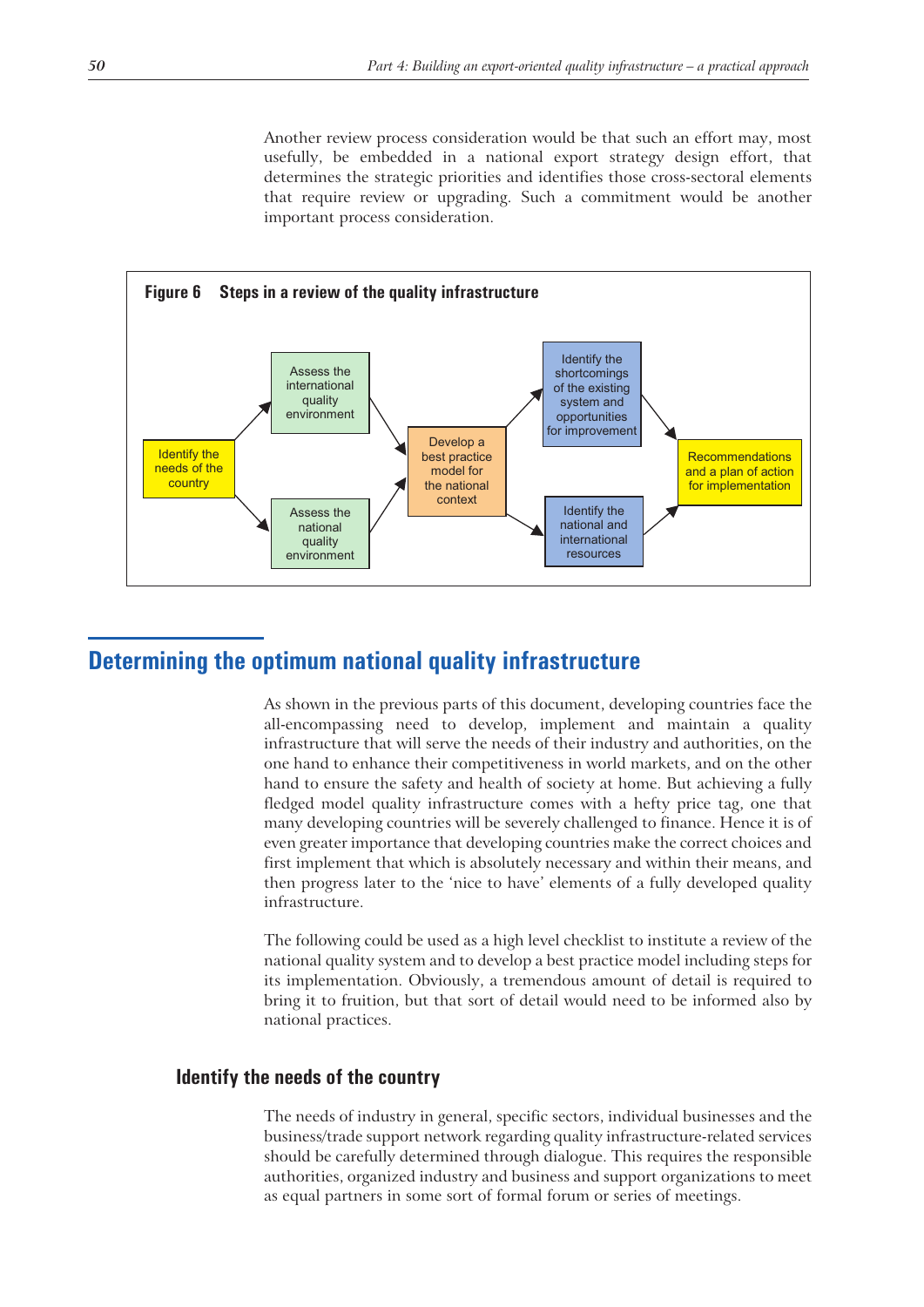The needs of the various authorities (e.g. ministries and regulatory authorities) require a similar approach. The two domains can be handled separately or combined. For reasons of transparency and efficiency it would, nevertheless, be prudent to combine them.

*'A national forum with wide presentation of all the stakeholders is a precondition for a successful quality infrastructure to be put in place. Such a forum could allow for discussion and consensus-forming between public and private sectors.'*

Group work of participants from Latin America and the Caribbean

#### **Assess the national quality environment**

In most economies, even in the least developed countries, there exist some organizations that are involved in elements of the quality system such as standards, inspection, testing, metrology and certification. Many of them will be government or semi-government organizations. These should be identified and their current range of activities quantified.

Many government departments are involved in the development, implementation and maintenance of technical regulations. They should likewise be identified and their potential needs as regards the quality infrastructure determined. This will not be an easy task and will require a lot of explanation because of the wide gap between regulatory authorities and the standardization environment.

#### **Assess the international quality environment**

It is very useful to identify economies that are at a similar level of development as oneself and try to obtain information regarding their strategies for the development, implementation and maintenance of a quality infrastructure. Quite a few developing countries have successfully completed an in-depth review of their national quality infrastructure, even though they may still be in the process of implementation. A good point to start such a search would be the national standards bodies because they are invariably at the heart of such a review, and as the national WTO TBT enquiry point they would know about changes regarding the quality infrastructure.

A second avenue of knowledge is the efforts of various OECD countries to affect regulatory reform programmes. These often include a review of the role and functions that the quality infrastructure plays in the regulatory area. Care should be taken that the programmes of developed countries are not slavishly copied; developing countries should instead learn from their fundamental thinking and apply it to their own situation keeping in mind the prevailing realities. The developments in trading regions such as SADC, EAC, South America, Europe, West Africa, ASEAN and APEC countries also contain key lessons.

## **Develop a best practice model for the national context**

Once all the information is available an organizational construct of the optimum quality infrastructure should be developed through a proper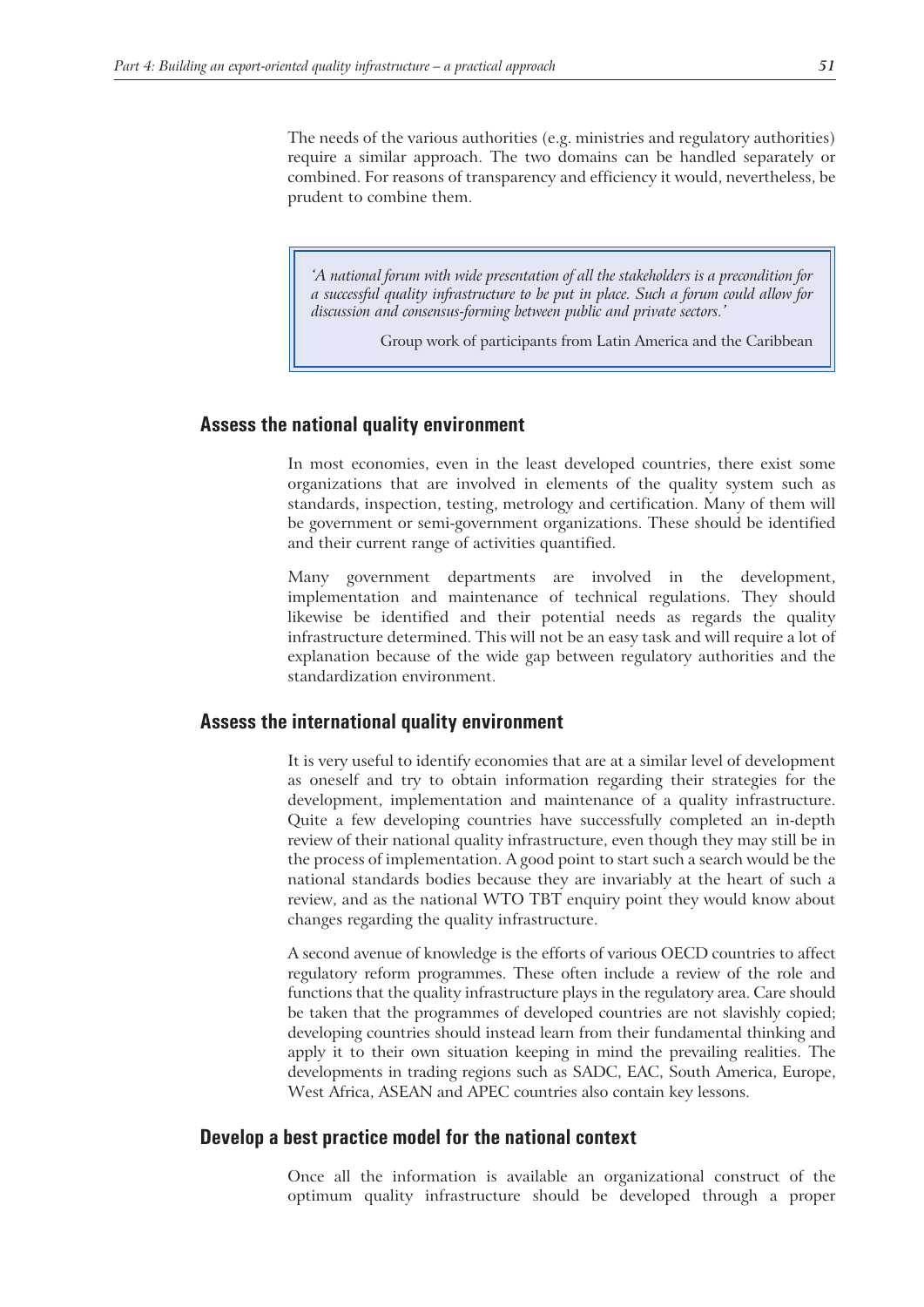consultative process between all the players, including organized industry and business. International consultants can provide meaningful input. The international quality system, funding realities, local custom and practice, international accreditation requirements, the legislative environment and trading partner preferences will all play a role in reaching a workable solution.

As to the process of arriving at an appropriate quality infrastructure, it is very important that the preservation of the current system should not overshadow these deliberations. It would be far better to use a 'greenfield' approach, i.e. develop a best practice as if no quality infrastructure exists at all.

Substantive decisions will have to be reached regarding the following questions:

- □ Will one or more organizations be required?
- $\Box$  Which of the standards, metrology, testing, certification and accreditation activities can be provided by one organization? (This saves on overheads, but spreads the focus of management.)
- □ Which of these will be funded through government grants and which by clients (private and public sector) paying for services rendered? Avoiding conflicts of interest is an important challenge as is ensuring good governance.
- $\Box$  How can the effective business management of such an organization or organizations be provided for while at the same time ensuring that all stakeholders have an influence on the policies and offerings of the quality infrastructure entities?
- Should partnership arrangements with regional infrastructure bodies be entered into?

The answers to these questions will depend on each country's context and specific priorities, commercial as well as political, and available resources. While standard answers are not available, as indicated in part two, a focus on the key challenges to overcome and other countries' experiences go a long way to providing answers that are appropriate to each country.

*'Every country is different and starts from a different level of quality infrastructure. Strategies thus have to be developed in line with the specific needs of each country. For example, while Malaysia has a very advanced infrastructure in place, in the Lao People's Democratic Republic and Cambodia no proper conformity assessment bodies have been established yet.'*

Group Work of Participants from Asia

# **Identify the shortcomings of the existing system and opportunities for improvement**

Once the best practice quality infrastructure has been arrived at, the gap between it and the current set-up has to be clearly identified, and opportunities for improvements carefully enumerated. This gap analysis would lead to recommendations and a roadmap for implementation. At this stage, the following issues (but not limited to this list) need to be identified: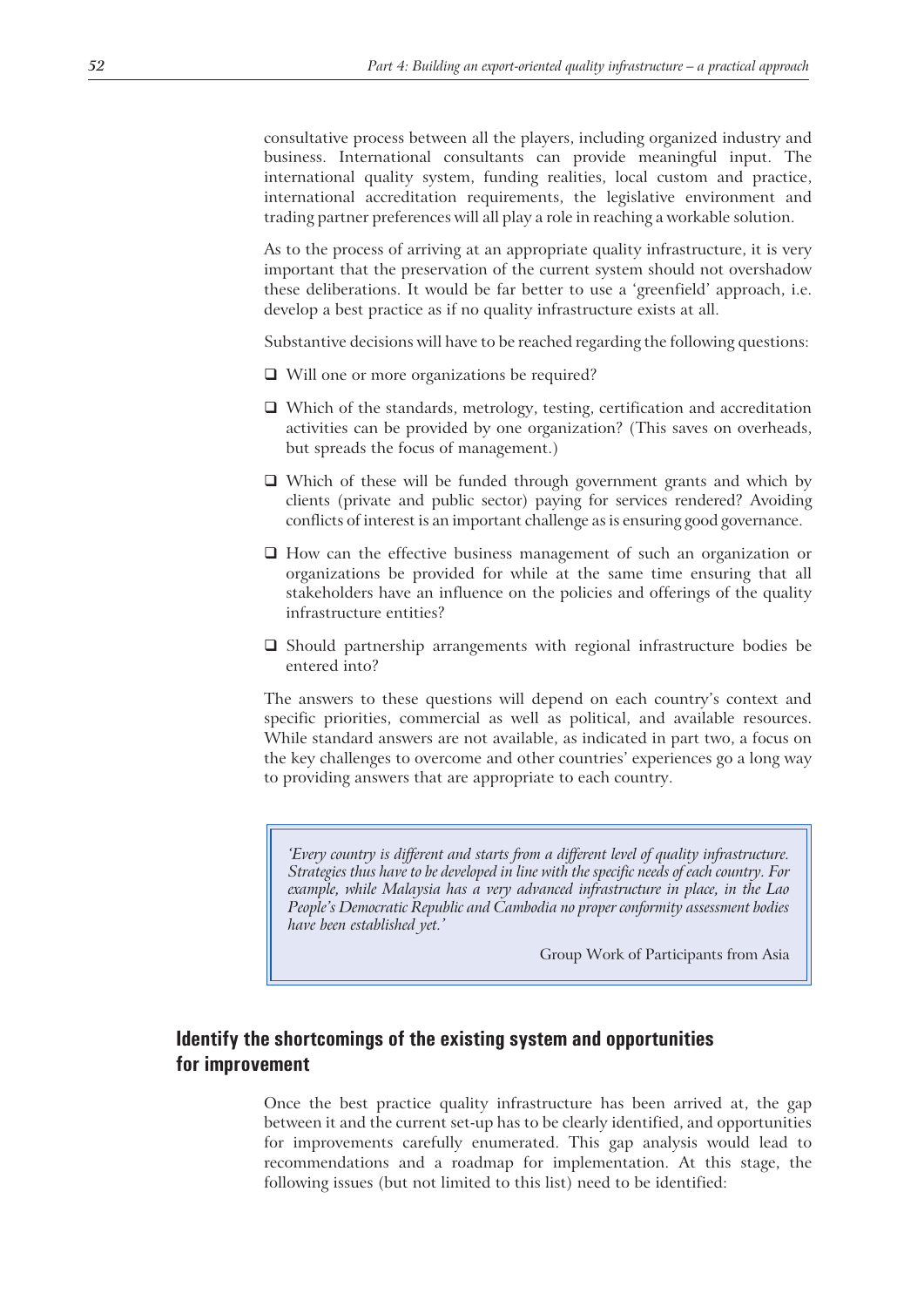- $\Box$  Changes to legislation (this could take a number of years to establish);
- $\Box$  New organizational structures or corporate identities, or changes to existing ones;
- □ Development of personnel;
- Establishment or upgrading of laboratories; and
- $\Box$  Increased involvement in international and/or regional quality-related organizations.

## **Identify resources**

In every country resources do exist, even though they may be inadequate for the job at hand. It is important that these be identified, including financial resources (from both the public and private sector), human resources and the institutional resources that are already in place.

*'For a quality infrastructure to work effectively, technical competence and adequate resources and facilities are essential.'*

Khalida Mustafa, Principal Consultant, SIRIM Berhad, Malaysia

A second avenue would be to approach the various aid agencies that are currently active in this specific field. These include agencies of the European Union, the United States, the United Kingdom, Germany, the Nordic countries, Japan, UNIDO and ITC. Very often the main trading partners of developing countries would be the first port of call, as it is in their interests as well that the developing country has an efficient and effective quality infrastructure to support and enhance trade.

*'Developing nations need the support of the international community and developed nations to build up the necessary capacity and capability in the quality realm.'*

Khalida Mustafa, Principal Consultant, SIRIM Berhad, Malaysia

# **Implementing the plan of action – the great re-engineering**

# **Prioritization**

The activities listed above need commitment first and foremost from the authorities. Secondly, resources (funds and expertise) are required to establish the laboratories and other organizations of the quality infrastructure. These resources are often in short supply in developing countries. It is therefore very important to prioritize carefully what needs to be done. Although the standards, metrology and accreditation infrastructure has to be provided by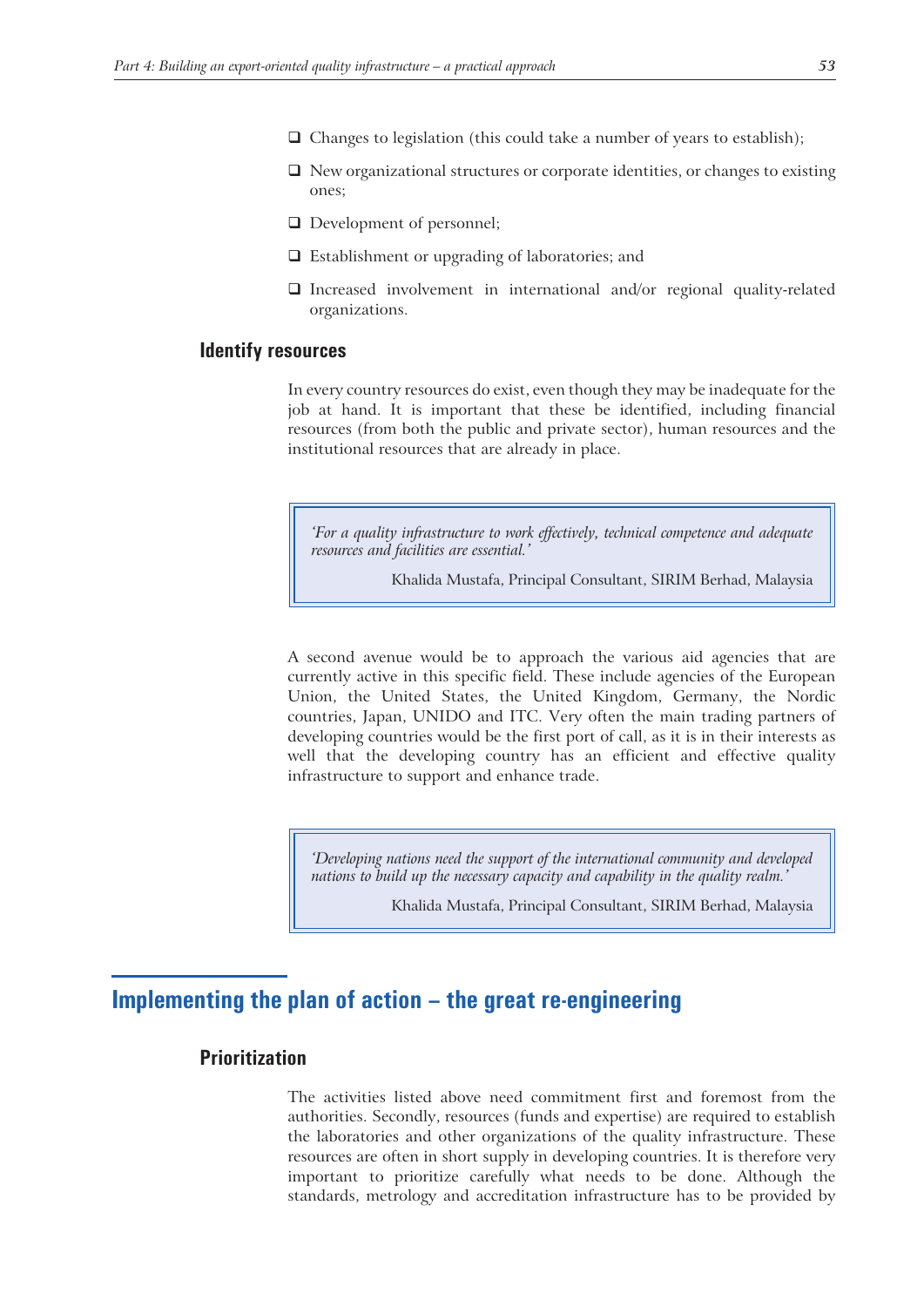government, industry still needs to be consulted to identify the 'needs' rather than the 'nice to have' elements. On the other hand, industry can and should be involved in the provision of testing and certification services.

Clear rules as to how this should be done are nevertheless difficult to provide here, because economic systems, legal systems, custom and practice and available infrastructure vary a lot from country to country. Information that could help to establish priorities includes trade data, in particular export data, and existing health and safety concerns within the country (e.g. compulsory standards or technical regulations for products that may constitute health and safety hazards should they fail). Also important are policy and future strategic priorities regarding trade, safety, health and the environment (e.g. are new environmental standards to be implemented; is a specific sector being targeted for special development support in order to foster exports).

In the context of the development of a national export strategy, the determination of priority sectors will likely be a useful indicator of the precise quality infrastructure needs and the sector-specific support a country requires with a view to maintaining and enhancing competitiveness. To formulate a plan of action, intense dialogue and consultation between the authorities and the private industry is as vital here as during the initial identification of the needs.

The focus should, however, not exclusively be placed on the priority sectors. A quality infrastructure that is as effective and relevant as possible will provide support to enterprises and exporters across the board. This begins with the timely provision of information about new quality requirements, which can open up new export opportunities within an instant, both in and outside of priority sectors.

Help may also be available from organizations such as UNIDO and ITC, from donor organizations such as USAID, DfID, GTZ, Sida, and from others, including, international consultants. It is also in the interest of the major markets such as the EU, United States, Canada, Japan and others to have proper functioning technical regulation systems and quality infrastructures established in developing countries with which they trade. Hence they are quite willing to provide assistance in the framework of current trade agreements. The major requirement is that the developing country has a clear concept of where it wants to go. A strategic approach based on a realistic assessment of the current quality situation and existing resources together with clearly formulated objectives will not only assure domestic buy-in, but is also likely to facilitate international support.

## **Sectoral initiatives**

As already indicated, a specific sector or industry may require special and dedicated efforts within the quality infrastructure to secure and maintain markets, both local and export. As part of a national export strategy effort, these would have already been selected.

Typical examples for developing countries include food exports or the local tourism and travel industry. In these cases, specific programmes to establish dedicated laboratories, inspection and/or certification regimes may have to be pursued. This may well entail training of the quality infrastructure staff as well as those in industry, and provision of equipment, laboratory buildings, air conditioning, and much more. Such programmes should, however, be established within the overall quality infrastructure design to avoid costly and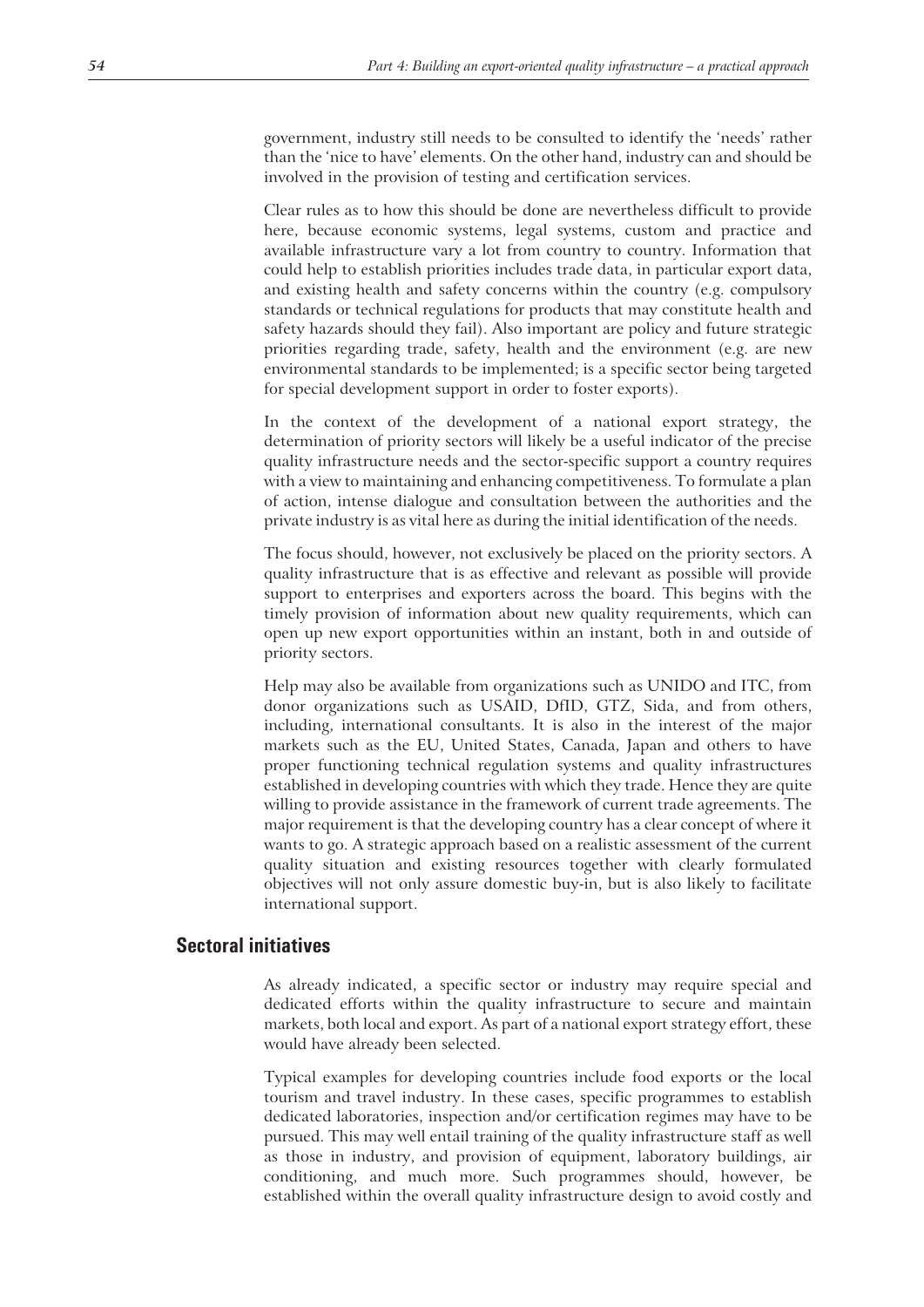unnecessary duplication. Once such duplication has been established it will be very difficult to get rid of it. Capacity building within the agreed structure is therefore of paramount importance.

## **Implementation of the changes**

Once the optimum quality infrastructure has been arrived at through consultations, the current structures may well require massive changes. This will not come about without outside intervention, and it will be very painful. The choice has to be made whether a gradual changeover to the new structures will be more appropriate, or whether an immediate massive change has a better chance of success. In most cases a massive change will be more traumatic for the people and will require a 'change agent', whereas a more gradual change may prolong the agony, and may also foster silent sabotage from within the current system.

It is to take all the stakeholders along, especially the private sector; otherwise their trust in the system might be seriously compromised. 'Change agents' that leave after the changeover may be appointed, providing space for the more permanent staff to settle the organizations once the changes have been effected. Standards people are by nature conservative and will resist change quite effectively, so often need to be 'shoved' along quite forcibly. (This was nicely illustrated in the case of South Africa and Costa Rica, where the standards bodies were not particularly happy with the changes that had to be brought about, and external 'change agents' had to initiate them.)

Once the changes have been effected, appropriate steps need to be taken quickly to obtain national, regional or international recognition through accreditation, legislation or whichever way needed.

# **The regulatory domain**

## **Technical regulations**

Just as technical regulations have been around for decades, the same can often be said about the government departments that are supposed to develop and implement such compulsory standards. Most countries have a number of them, each working in splendid isolation. The country does not have a common policy for the development, implementation and maintenance of technical regulations. This is detrimental to trade and may well compromise the safety and health of society. Moreover, ongoing trade negotiations consider technical regulations in great detail, and if the country cannot present a holistic picture, successful negotiation will be difficult to achieve.

Therefore, once the decision has been made to re-engineer the quality infrastructure, it is of great importance that the technical regulation environment be subjected to a similar fundamental re-engineering process, often known as a regulatory reform process. The main government departments or ministries responsible for technical regulations should form an interdepartmental liaison committee, whose objective would be to:

□ Determine current custom and practices, and the legal environment;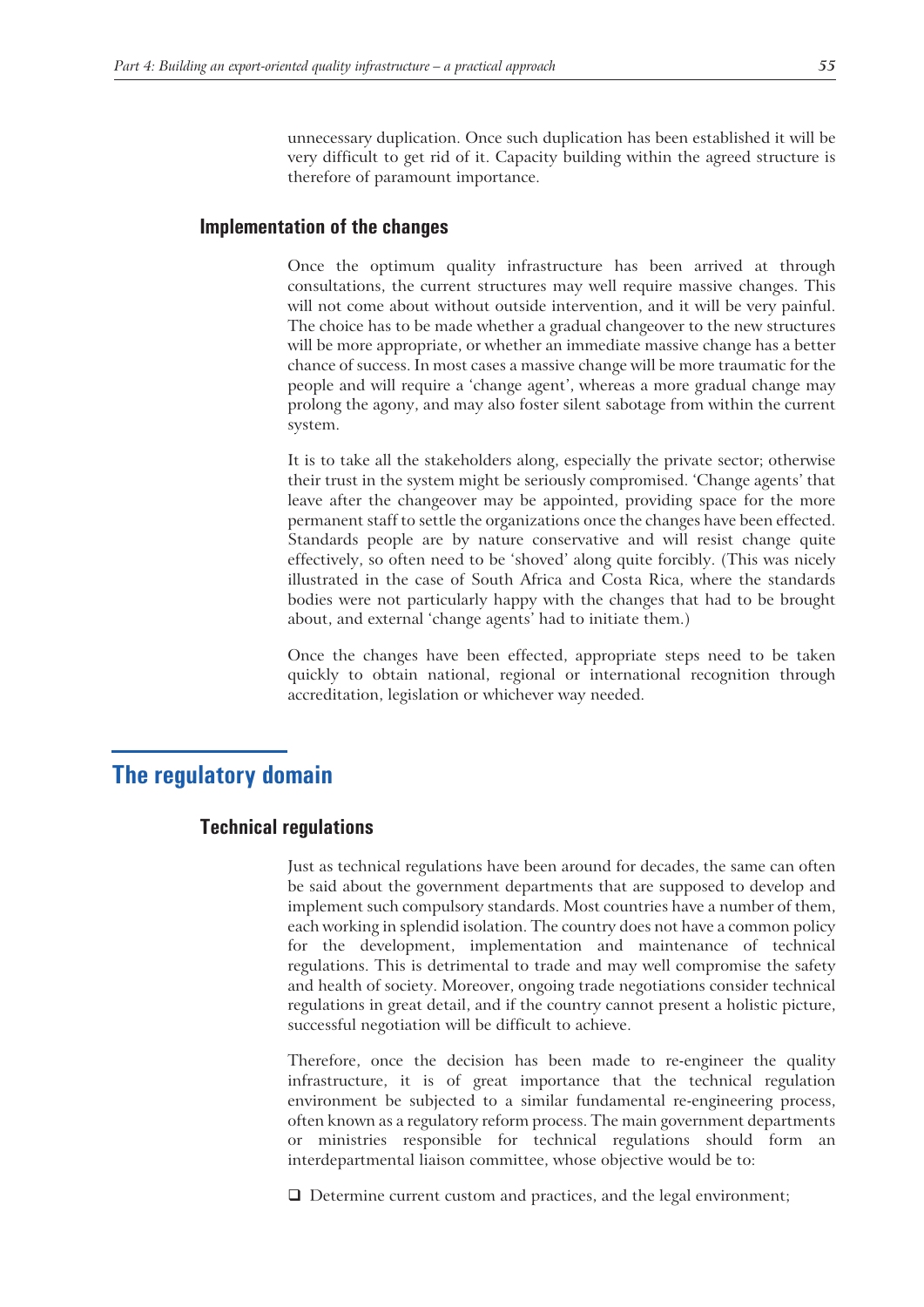- Develop a common policy for the development and implementation of technical regulations recognizing emerging international best practices;
- $\Box$  Establish appropriate links to the quality infrastructure, especially the use of standards as the basis for technical regulations, and the appropriate recognition of the role of metrology and accreditation in determining the technical capabilities of conformity assessment service providers;
- $\Box$  Establish a programme to review all technical regulations on the statute books, and set up a system to ensure that future technical regulations meet policy requirements and objectives.

It is useful if the members of such a committee do not initially include the regulatory agencies responsible for the administration. A fundamental policy rethink is needed, not a tinkering with the administrative system. Issues that need to figure in the debate are foreign trade policies, safety and health policies at home, environmental policies, labour practices, how open should the economy be, and many more. Regulatory agencies often wish to preserve, even enlarge their domain, hence they may hamper a sound rethink.

### **SPS measures**

During recent years there has been a considerable international effort to strengthen the infrastructure required for modern and integrated or holistic control along the whole food chain ('farm to table approach'). This means that the whole food chain – producers, traders, importers and retailers – should accept the main responsibility for checking that SPS regulations are complied with, leaving the food control authorities mainly with auditing and training functions. This would be supported by mandatory inspection by national authorities to ensure that all activities during production, handling, storage, processing and distribution are safe and conform to the sanitary and phytosanitary requirements for exported and imported products.

*'The lack of a harmonized quality assurance or food safety law makes production in Malaysia more expensive and tricky because we have to install or establish different sets of procedures to comply with the food safety or quality requirements of different countries.'*

K. Palasuberniam, Assistant Director, Export and Certification Section, Crop Protection and Plant Quarantine Division, Department of Agriculture, Malaysia

Worldwide trade in food and food-related products depends on the use of safety assurance, and sanitary and phytosanitary inspection and certification systems. These systems should reflect the relevant principles contained in, for example, the Food Import and Export Inspection and Certification System (Codex Alimentarius), the Export Certification System (IPPC) and the Animal Health Code (OIE).

If the developing country's SPS system has not been updated and streamlined in recent times, then a programme similar as for technical regulations will be indicated.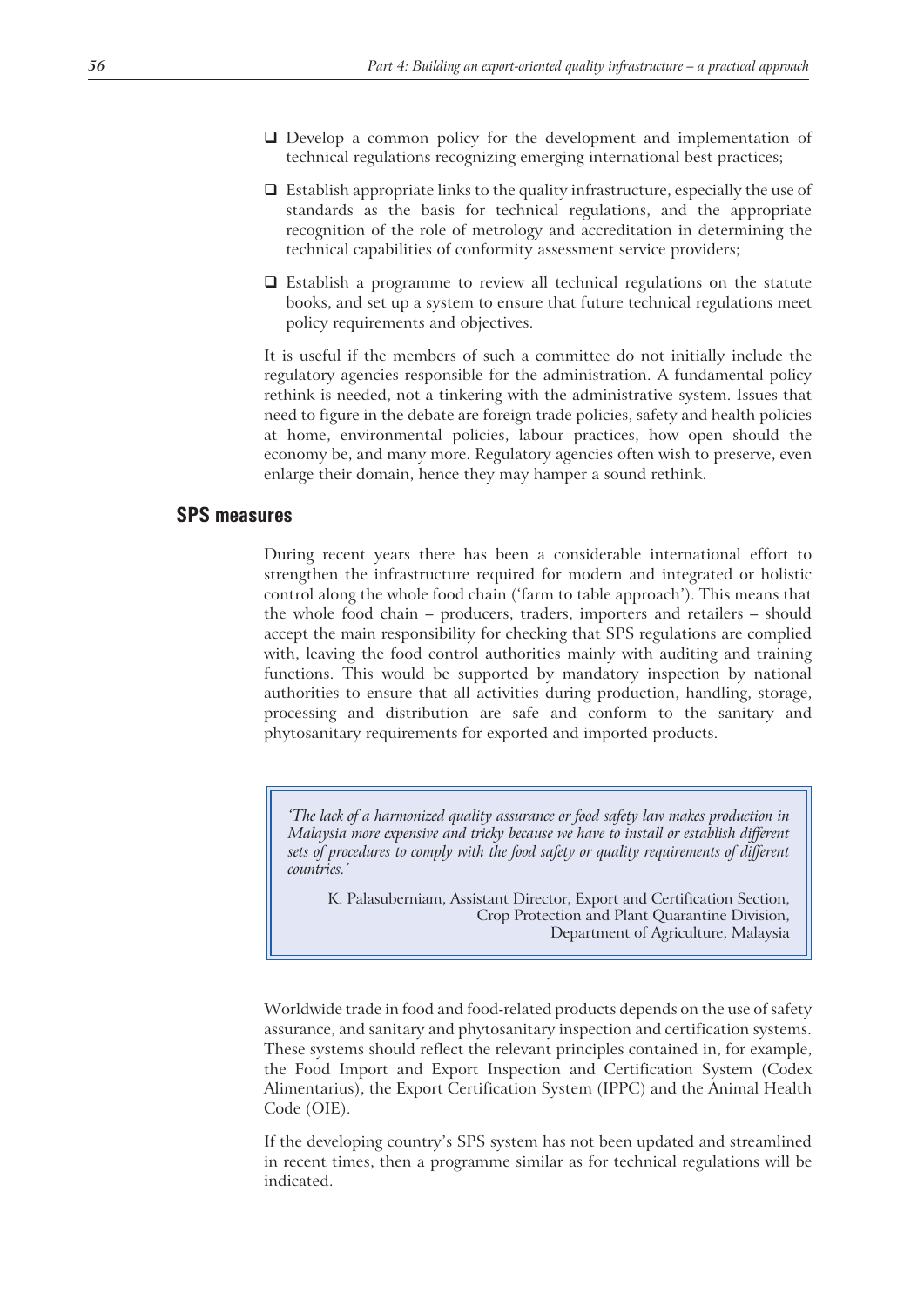#### *The technical regulation domain is in dire need of reform – South Africa's experience*

#### *Current situation*

*A number of government departments are responsible for the development and implementation of technical regulations in South Africa, either by themselves or through dedicated regulatory authorities. All of these government departments pursue the development and implementation of technical regulations quite independently from each other, each within their own area of responsibility. As a result:*

- *The regulatory system of South Africa is fragmented;*
- *The transparency of the system leaves much to be desired;*
- *Impact assessments are currently only conducted in about a fifth of the cases; and*
- *The technical requirements are a mixture of performance-based standards and prescriptive product standards.*

*In consequence:*

- *Implementation varies from very good to virtually ineffective;*
- *The safety and health of society is compromised; and*
- *The consumer often pays the penalty for the less than optimum technical regulation regime.*

*This has serious implications for South Africa in its international and regional trade relations:*

- *Its compliance with the WTO TBT Agreement could be challenged; and*
- *Concluding new trade agreements is proving to be difficult.*

#### *The review process and future developments*

*The Department of Trade and Industry (DTI) obtained Cabinet endorsement in October 2002 to establish an Interdepartmental Liaison Committee to initiate a Technical Regulation Reform Process. This process has as its stated goal the development of a uniform approach to the preparation, adoption and monitoring and review of technical regulations – a South African Technical Regulation Regulatory Framework.*

*The Liaison Committee, made up of senior officials responsible for policy and strategy, initiated a review of the current practices followed by the various government departments and their regulatory agencies. On the basis of this knowledge DTI developed a policy paper (finally published in March 2005) in which the principles of the uniform technical regulation approach were enumerated, including:*

- *Transparency. Stakeholders have the right to be informed and involved in the development of technical regulations.*
- *Proportionality. Government intervenes only when it is absolutely necessary.*
- *Necessity. Government has to be able to justify its interventions.*
- *Targeted. Technical regulations should focus on the core problem and minimize unintended effects.*
- *Non-discriminatory. No difference in dealing with domestic and foreign products.*
- *Harmonized measures. Use the essential parts of international standards in performance-based technical regulations.*

 $\blacksquare$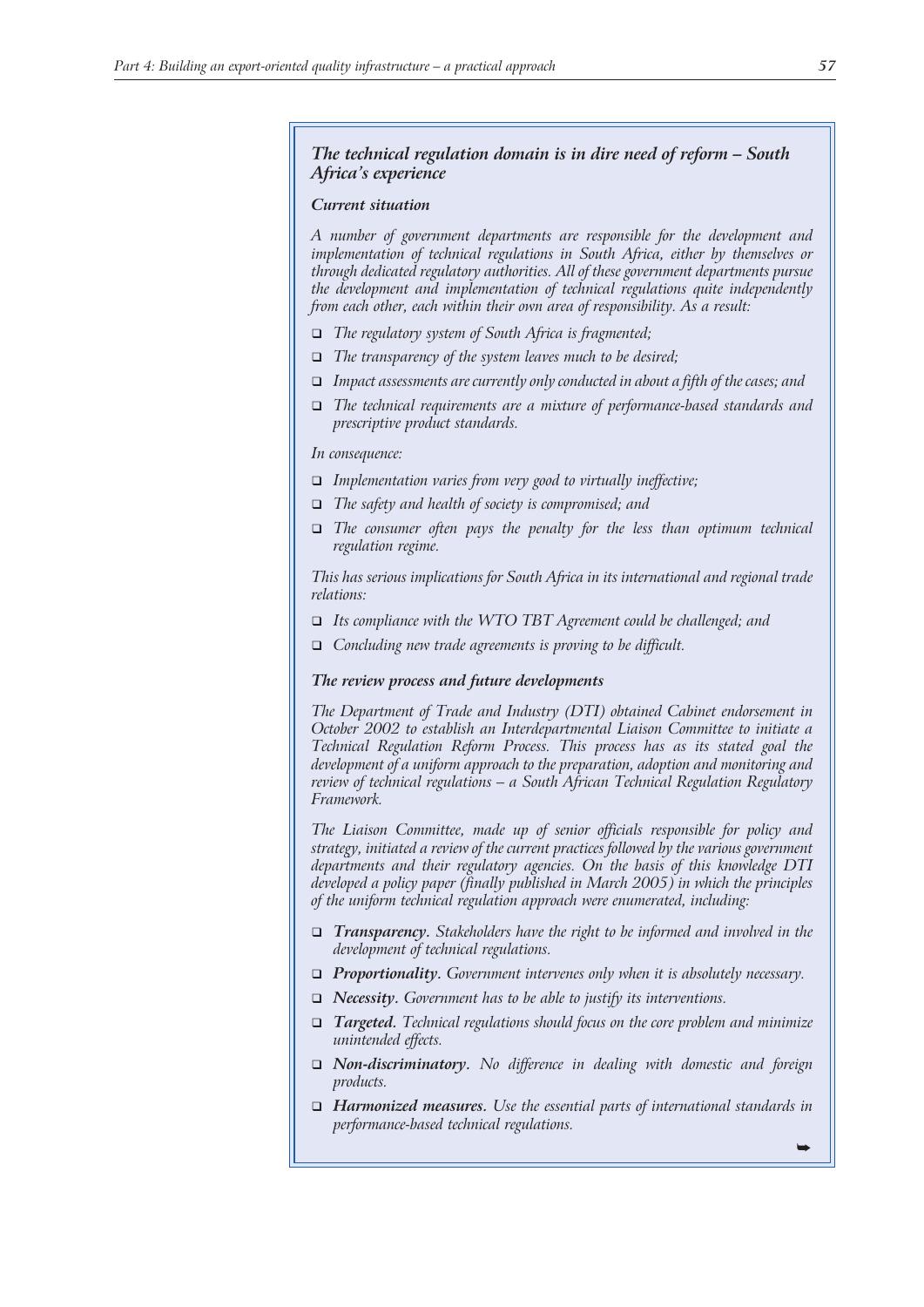# *-*

*Five building blocks will make up the South African Technical Regulatory Framework, these being the legislator, the regulator, technical requirements, conformity assessment requirements and sanctions for non-conformance. For each of these building blocks, general and specific processes and requirements will be developed once the policy has been accepted and promulgated. Impact assessments before any new technical regulation can be promulgated will be compulsory.*

*These principles will be enforced through a new Technical Regulation Reform Act which will also see the establishment of a Technical Regulatory Reform Office, give the Interdepartmental Technical Regulatory Committee legal standing, and establish a Technical Regulatory Advisory Forum where society and industry can have their say.*

*The Technical Regulation Reform Office will:*

- *Monitor the technical regulation activities of all the relevant government departments and their regulatory authorities;*
- *Ensure that the principles of the regulatory framework are meticulously followed;*
- *Involve the quality system support infrastructure in the appropriate manner; and*
- *Have technical regulations already on the statute books reviewed for compliance with the regulatory framework.*

# **Generate action, but focus and align this action across all the players**

Carefully thought through initiatives should be chosen to re-engineer the quality infrastructure. It is easy to make mistakes; it is not so easy to fix them. These should be designed to generate progress and momentum. The initial steps don't need to be overly ambitious, since their primary role is to achieve 'early wins' and build trust among the stakeholders. Such 'early wins' should include things that can be experienced by the personnel or the clients, including:

- A clear identification and separation of the various responsibilities for standards development, accreditation, metrology and testing;
- $\Box$  A clear separation of activities that are funded by government from those that should be based on the 'user pays' principle.

After these first successful initiatives, more ambitious actions can be planned. This is where a formal structure and programme will be useful to focus and align the activities across the growing number of players involved. The consultative process should be utilized to its fullest extent, even at this stage.

# **Extend and sustain**

Building a national export-oriented quality infrastructure success that is conducive to building a strong and sustainable global competitive position is a challenge that never ends. To maintain momentum, all members of the quality infrastructure must recognize its ongoing relevance to the country's ability to compete internationally, and the importance of being a part of it. This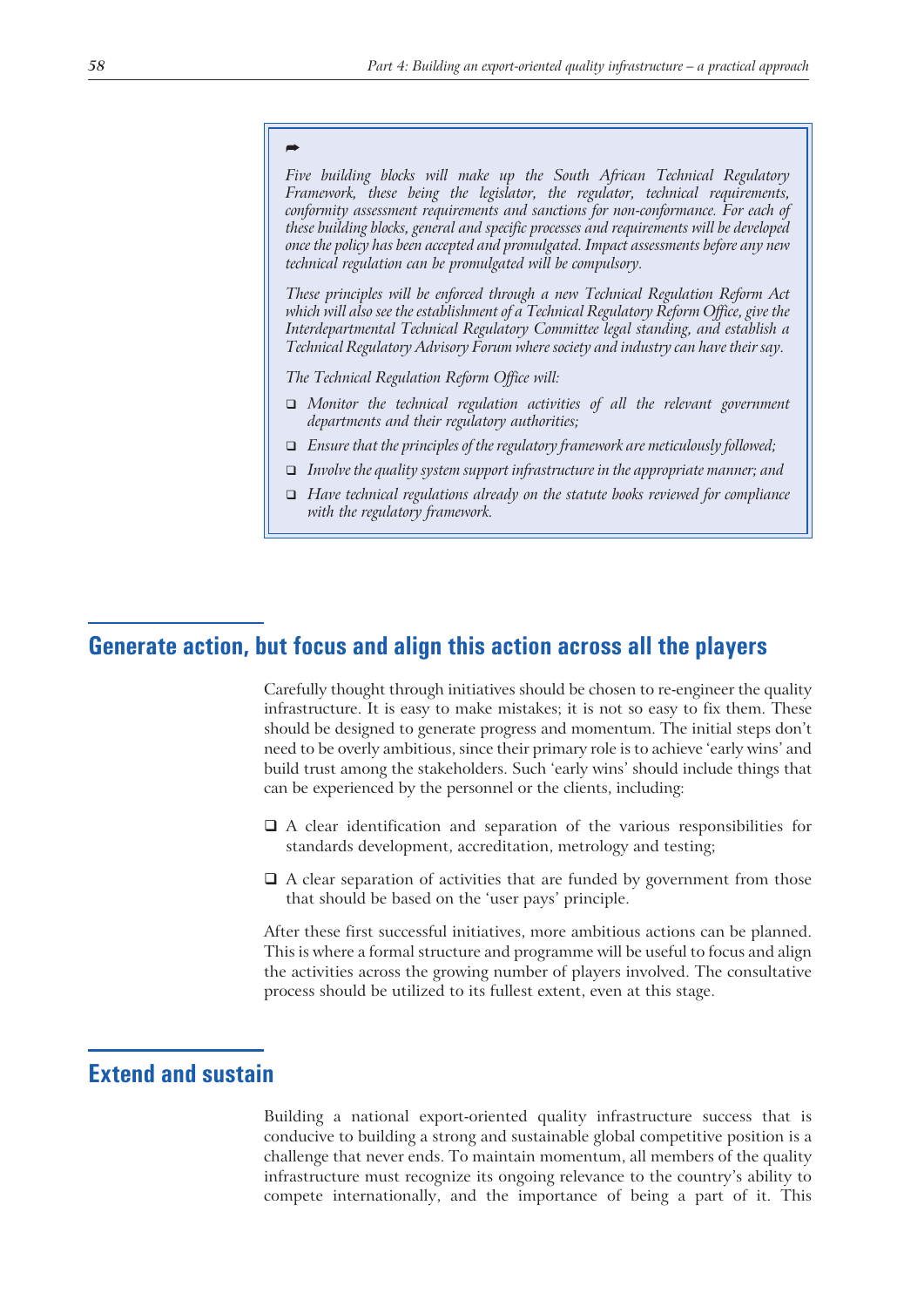momentum has to be maintained even as available resources, financial and human, are often in short supply. With these objectives in mind, a successful quality infrastructure requires:

- A constant focus on upgrading the capabilities of the entities within the quality infrastructure;
- Coordinating an ever-growing number of complex quality infrastructure projects;
- $\Box$  Building more and stronger linkages and interactions within the global value chain;
- $\Box$  Continually focusing on upgrading the basis of competition; and
- $\Box$  Flexible approaches to grow in line with strategic priorities.

# **Innovative strategies in selected country approaches**

Because of the pressures facing their quality infrastructures, quite a number of countries have in recent times embarked on major reviews of their systems. These have resulted in some major and painful overhauls of sometimes well-established but no longer effective or efficient systems. The specific experiences of South Africa, Malaysia, Costa Rica and Benin show how varied and complex the whole issue of a quality infrastructure is and can be. At the same time, their experiences contain some important lessons that may help other countries busy with or planning similar reviews and trying to devise their quality infrastructure in a more strategic manner.

# **South Africa**

Following the change in the political environment after 1992, the role of the various institutions in the government and semi-government sector within the quality infrastructure were reviewed. As a result of these reviews, which took a holistic view of the quality infrastructure as serving both industry and the authorities, a major re-organization of SABS was initiated, as well as of the other institutions, such as the National Metrology Laboratory (NML) and the South African National Accreditation System (SANAS). At the same time, the technical regulation framework was extensively overhauled, as it was no longer effective or efficient and its lack of cohesion was beginning to have a negative effect on trade negotiations with major trading partners.

The major changes affecting the organizational structure of the SABS are as follows:

- SABS was an integrated institution providing standards, testing and certification on a technology basis, including the administration of technical regulations on behalf of DTI.
- SABS was separated into two operating entities, Standards South Africa (StanSA) and SABS Holdings (Pty) Ltd. The former is deemed to be the non-commercial arm, and the latter encompasses all the commercial activities such as testing and certification. StanSA receives government funding, whereas SABS Holdings receives none.
- The regulatory activities, including legal metrology, of SABS will soon be transferred to an independent regulatory authority.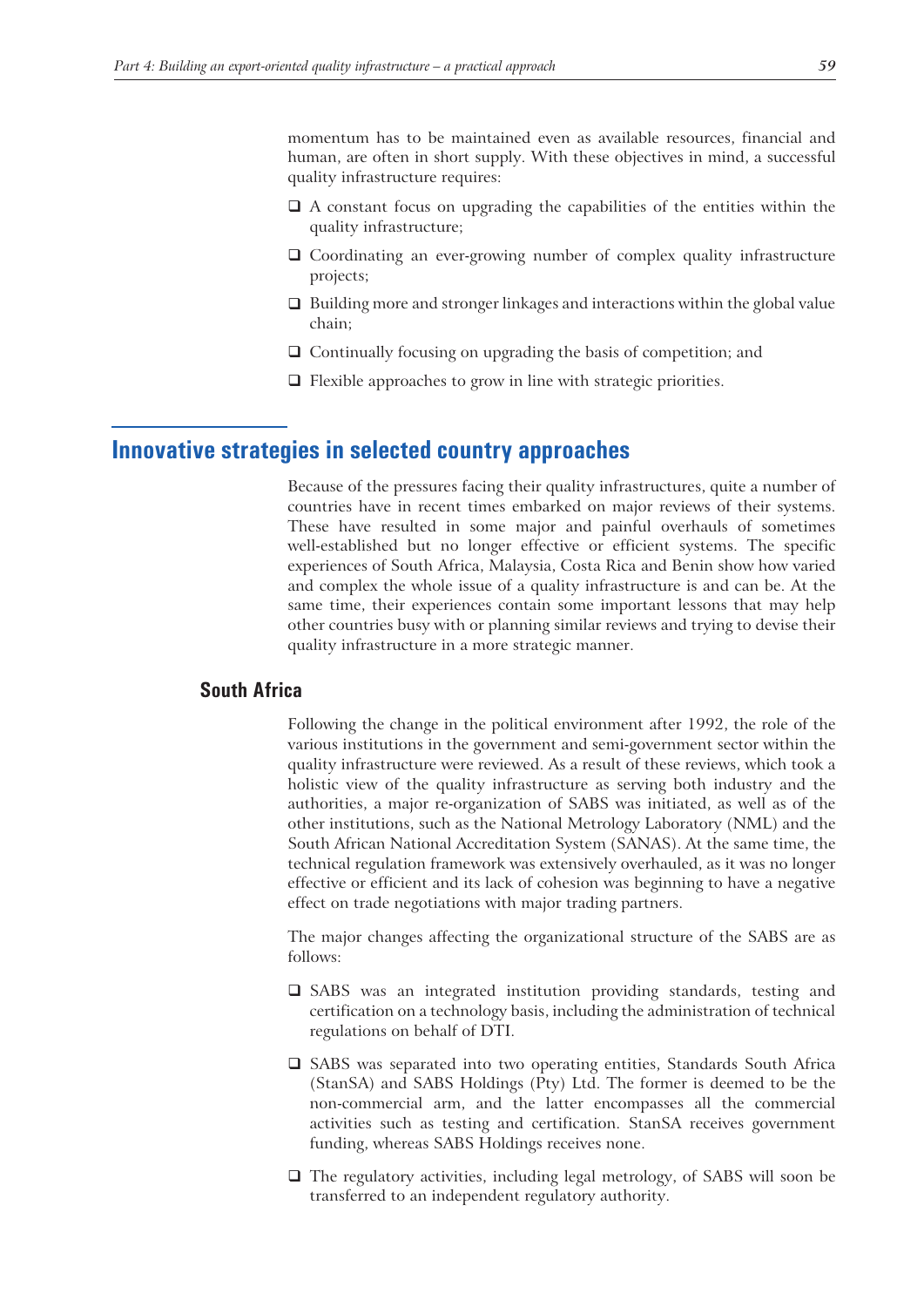At the operational level many changes were effected, some of them quite innovative in their approach.

- $\Box$  In order to persuade all of the regulatory authorities to use standards as the basis for technical regulations, StanSA is pursuing MoUs with them which would give the regulatory authority the chair of the technical committee and a final veto right on standards destined to be used in technical regulations.
- SABS Holdings, with all its laboratories and certification services accredited, is in a good position to be the conformity assessment service provider of choice to the authorities and regulatory agencies.

Some of the main lessons learned during the re-engineering of SABS were:

- $\Box$  It is very important to engage the industry and other stakeholders from the very beginning, otherwise trust in the integrity of the organization may be seriously compromised.
- $\Box$  By totally separating the standards development from the laboratories and the certification activities, the focus of standards development shifted from meeting the needs of the organization to meeting those of the country.
- $\Box$  It is very difficult to change the habits of a lifetime, especially of standards people who are by nature very conservative. External support during the re-engineering is essential.
- $\Box$  It is easy to make mistakes; it is not so easy to rectify them once they have been made. Therefore every change needs to be carefully evaluated before it is implemented. If it isn't broken, don't fix it.

As regards the technical regulation domain, South Africa has embarked on a total overhaul of its systems. The various government departments will remain responsible for the development and implementation of technical regulations, but will have to follow prescribed patterns aligned with emerging international best practices. Legislation to establish a regulatory reform office is in the process of being developed. Technical regulations will be based on performance standards; regulatory authorities will not have laboratories; and the national quality infrastructure will be fully integrated into the technical regulation activities. Before developing any new technical regulations, the regulatory authorities will have to conduct an impact assessment to ensure that technical regulations are implemented only when they are really necessary.

#### **Malaysia**

The Standards Institute of Malaysia (SIM) and the National Institute of Scientific and Industrial Research (NISIR) were merged in 1975 to form the Standards and Industrial Research Institute of Malaysia (SIRIM). In 1996 the Standards of Malaysia Act was promulgated and the organization was incorporated as SIRIM Berhad. A subsidiary, SIRIM QAS Berhad, was formed to provide certification services on a commercial basis, and to deal with conflicts of interest. The Department of Standards Malaysia (DSM) was established at the same time to publish the national standards and to act as the national accreditation body for Malaysia (taking over from the Malaysia Accreditation Council). SIRIM was contracted to develop national standards and to provide conformity assessment services to regulatory authorities with regard to technical regulations. In this way the government kept control over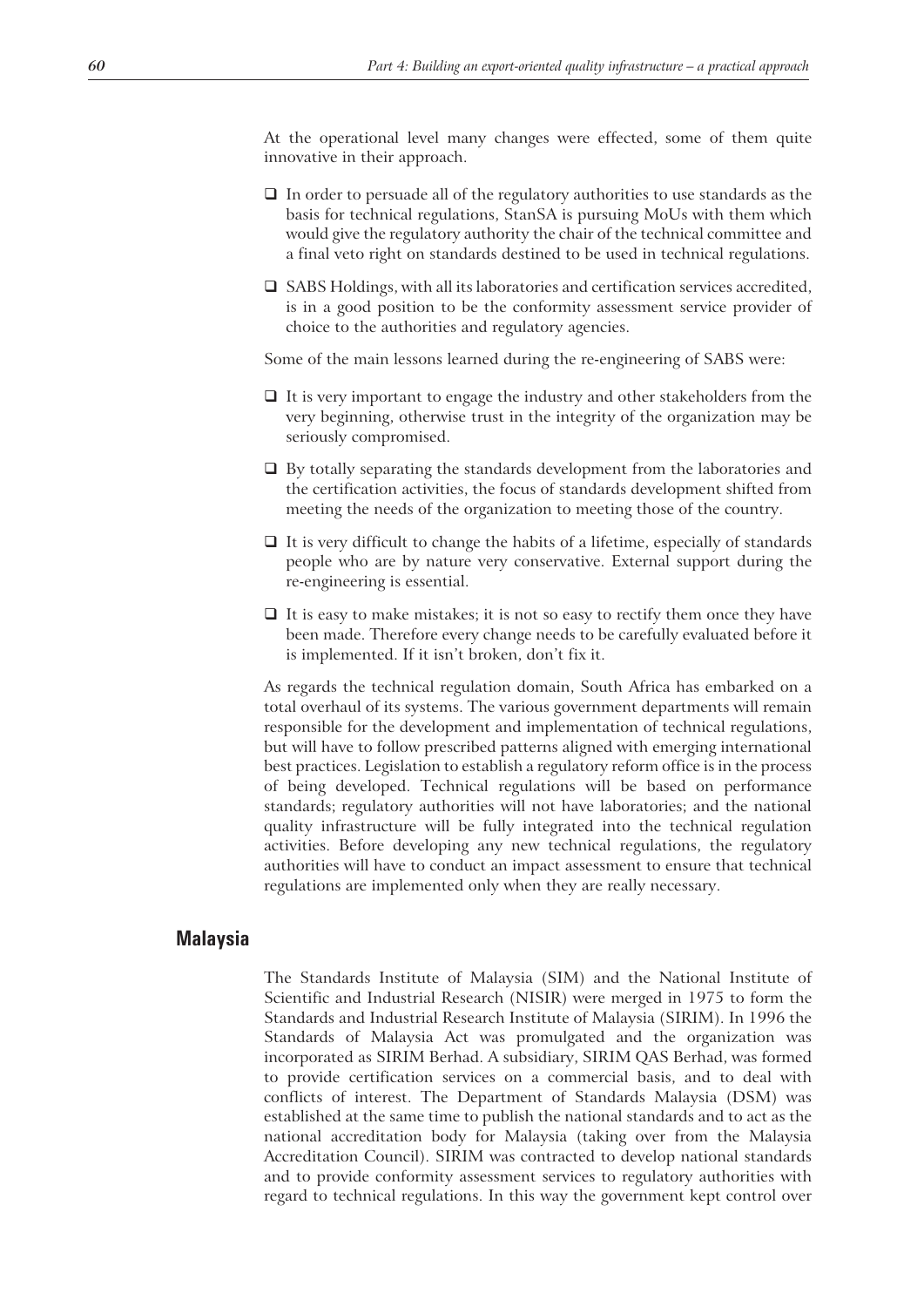the policy directions of standards but did not get involved in the development of them. The potential conflict of interest between the accreditation organization and SIRIM was also elegantly solved.

*'To avoid conflicts of interest, certification and accreditation have to be separated. This is why in Malaysia, these activities were taken away from SIRIM in 1996.'*

Mariani Mohammad, Director General, Department of Standards, Malaysia

In order to increase the participation of industry in international standardization activities, which is seen as of vital importance for Malaysian industry, Malaysia engaged in:

- $\Box$  Hosting international standards meetings;
- $\Box$  Combining national and mirror committees;
- $\Box$  Supplying information (including the monitoring of new developments) on international standards to national committees and other stakeholders;
- $\Box$  Providing financial support for stakeholders' attendance at international meetings (tax incentives are given for participation in international standardization);
- □ Conducting surveys to identify current needs of industry; and
- □ Carrying out regular promotional events.

The government commitment at the strategic level can be seen in many of the milestones in the development of the quality infrastructure. Future developments are contained within the National Standards Strategy and Action Plan (NSSAP), which was endorsed by Government in October 2004. NSSAP provides for:

- $\square$  Strategic involvement in regional and international standardization activities; and
- Enhancing stakeholder participation and support for standardization at regional and international levels.

The reasons for the positive evolution of the Malaysia quality infrastructure can be ascribed, among others, to:

- The tangible government commitment to enhancing the quality infrastructure in support of the Malaysia Vision to be recognized as a developed nation by 2020, including the enhancement of its position as a global player in the international markets.
- The rising awareness of all stakeholders on the importance of SCAM (standards, certification, accreditation and metrology) in Malaysia.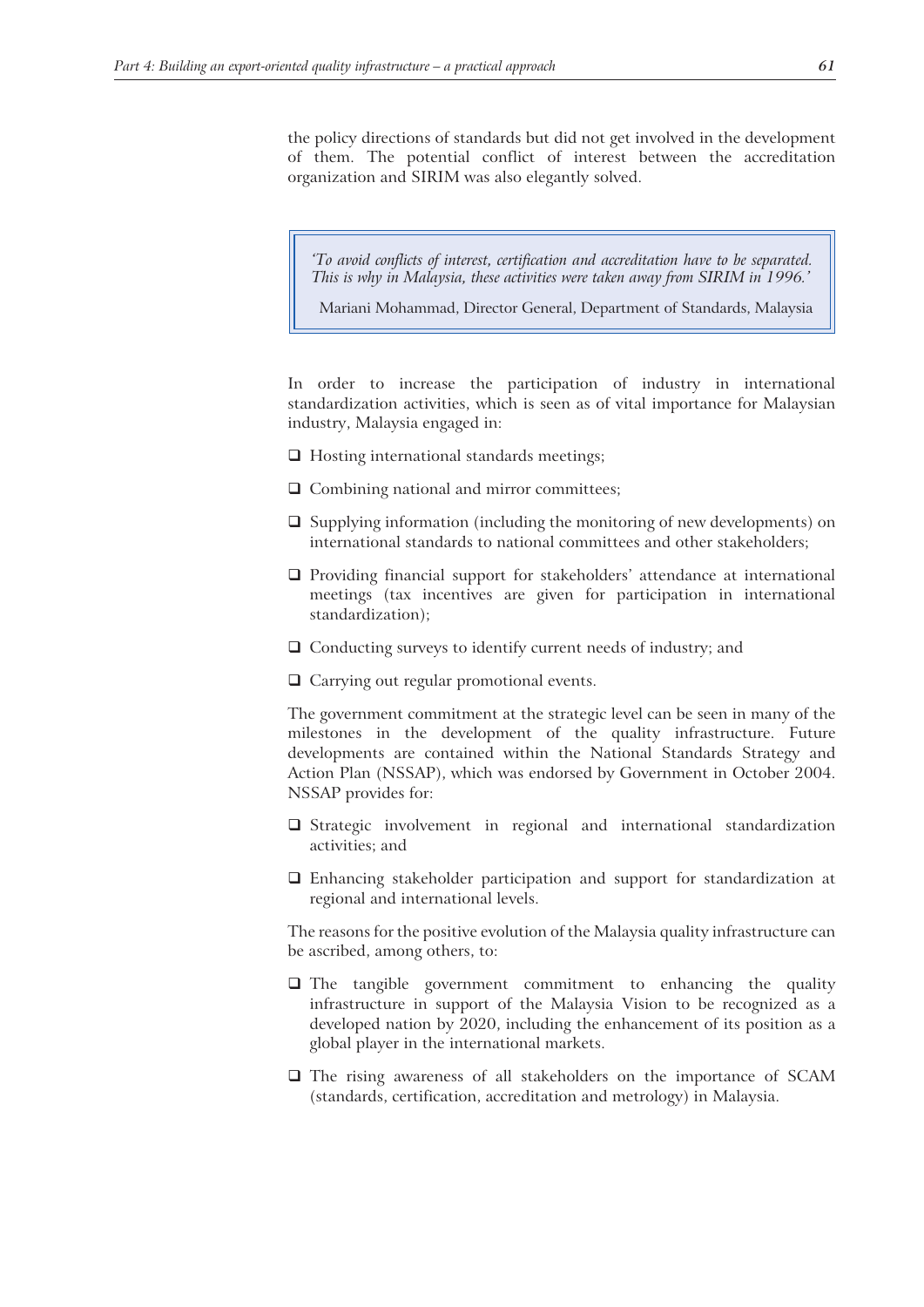#### **Costa Rica**

The quality infrastructure in Costa Rica has had to be re-engineered quite appreciably in recent years because it could not provide authorities and especially industry with the support required in export markets. The re-engineering was marked by five specific phases: confusion, ivory tower, breakdown, redesign and then recognition.

*'If technical regulations are not well prepared or are badly established, it is very difficult to comply or to demonstrate compliance. Technical regulations must be defined properly. This is the weakest point in Costa Rica's national quality system.'*

Juan María González Vásquez, SEYMA, Costa Rica

**Confusion.** The lack of knowledge, and low level of information and understanding about new practices and rules developed by others resulted in a low level of confidence. The existing infrastructure did not have the capacity to respond, leading to fear and frustration.

**Ivory tower.** With a view to strengthening the infrastructure, a high level of public intervention was deemed to be necessary. A new technically integrated and centralized institution with a special budget responsible to the ministry was established. Unfortunately only a few people had sufficient knowledge to make it work and a deep separation between the public and the private domain ensued. The control mechanisms were likewise steeped in bureaucracy, ultimately proving to be insufficient.

**Breakdown.** It was inevitable that this centralized approach would eventually break down as the budget increased, the number of public officials involved increased, and cases of failure came to light. This led to some serious introspection during which the help of international experts was sought. It was clear that the whole infrastructure had to be re-engineered from basic principles in spite of the resistance to change from the officials.

**Redesign.** During the redesign of the quality infrastructure, a new vision was proposed as well as a new institutional framework. The private sector was included in this exercise right from the start in order to deal with its needs. International best practices were used to benchmark the process. This resulted in the sharing of common experiences among the public and private sectors, enhanced cooperation and facilitated the evolution of a shared strategy.

**Recognition.** The redesign provided a basis for future development and growth and facilitated international participation. By adopting proper and efficient schemes, the growth in capacity of the infrastructure was considerably enhanced.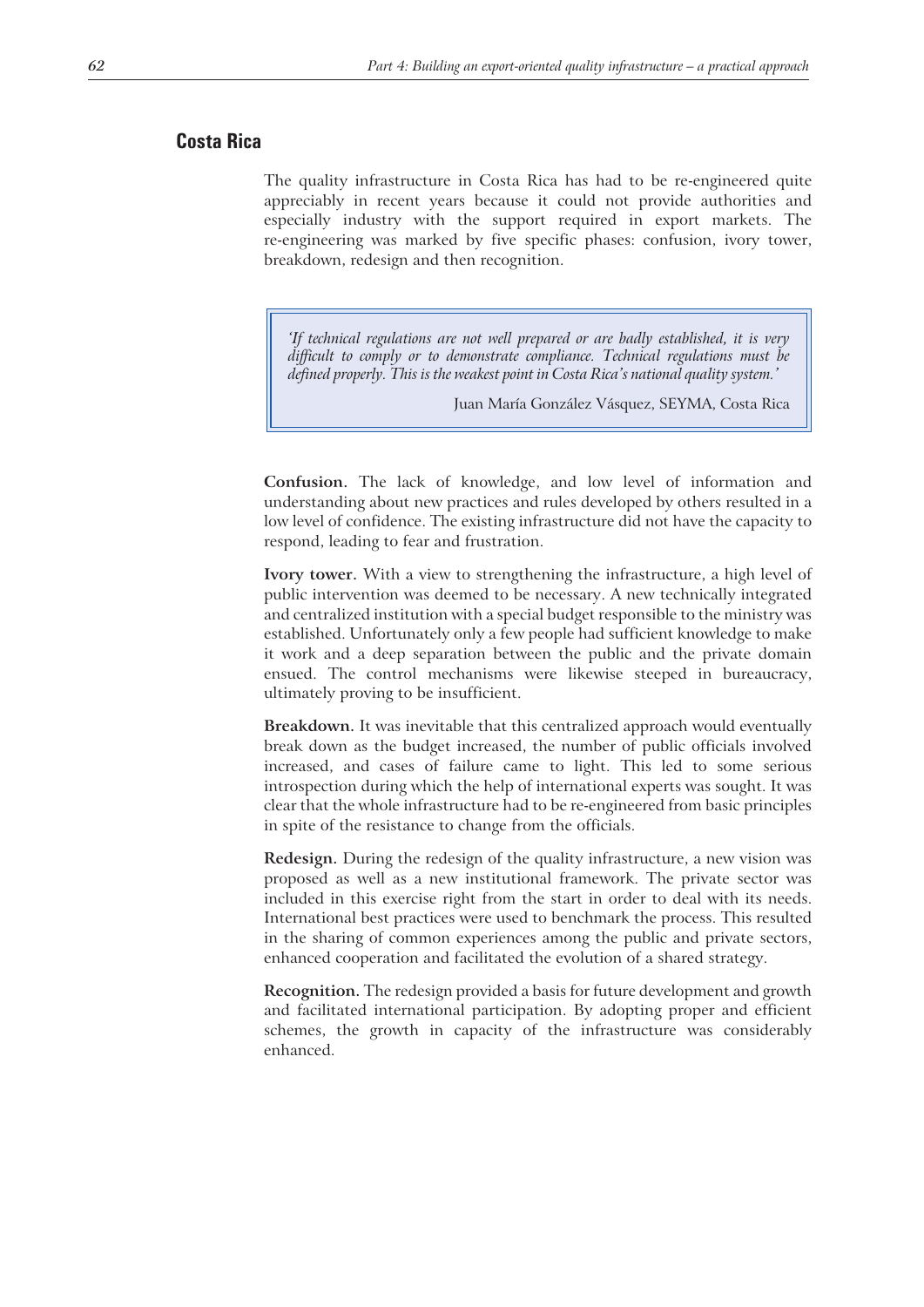The quality infrastructure was established at three levels as indicated in the table below.

| 1st level                                                                    | 2nd level                                                                                         | 3rd level                                                                                                                                                     |  |
|------------------------------------------------------------------------------|---------------------------------------------------------------------------------------------------|---------------------------------------------------------------------------------------------------------------------------------------------------------------|--|
| <b>CONAC</b> (National<br>Board of Quality)                                  | Standardization -<br><b>INTECO</b>                                                                | Standard technical committees                                                                                                                                 |  |
|                                                                              | Accreditation - ECA                                                                               | Accreditation technical committees<br>Testing and certification bodies<br>Calibration laboratories                                                            |  |
|                                                                              | Metrology - LACOMET                                                                               |                                                                                                                                                               |  |
|                                                                              | Technical regulations -<br>ORT                                                                    | Market surveillance                                                                                                                                           |  |
| The Council<br>provides overall<br>policy direction for<br>the whole system. | Bodies having<br>responsibility for the basic<br>building blocks of the<br>quality infrastructure | Many organizations providing con-<br>formity assessment and standards<br>related services, some on a com-<br>mercial basis to industry and the<br>authorities |  |

The responsibilities of the various players were clearly identified, and there is an overall strategy-making or policy-making body comprising representatives of the public and private sectors.

The main lessons learned during the re-engineering exercise in Costa Rica were that the system will not be functional when the public sector does not have a dialogue with the private sector. In addition, it is far better to redesign the whole system from basic principles and implement a radical change, than to 'tinker' with an established infrastructure and organizations that will resist changing anyway.

#### **Benin**

One of the major export commodities of Benin is shrimps, with exports of about 1000 tonnes a year to the European Union. The turnover of the enterprises involved in these exports amounts to about 5.5 million euros per year. Benin made the agonizing decision to voluntarily suspend exports to the European market in July 2003, because the government of Benin could not guarantee the conformity of seafood products in accordance with the latest European Directives. This suspension was effective for 18 months during which Benin sought help from international agencies in solving the problem. This situation put four processing factories dealing with fishery products on a tightrope and caused inconvenience to 30,000 fishers.

Funded by the EU and Germany, a programme to develop the quality infrastructure and capacity in the fishing industry to ensure that any future exports would meet the EU Directives was implemented. The programme was managed by UNIDO in cooperation with PTB (Germany). The outcome of the programme was

- $\Box$  Two laboratories were provided with the appropriate testing equipment;
- $\Box$  Training of the inspection staff of the Department of Fisheries;
- $\Box$  Building of capacity in the enterprises; and
- $\Box$  Strengthening of the standardization body.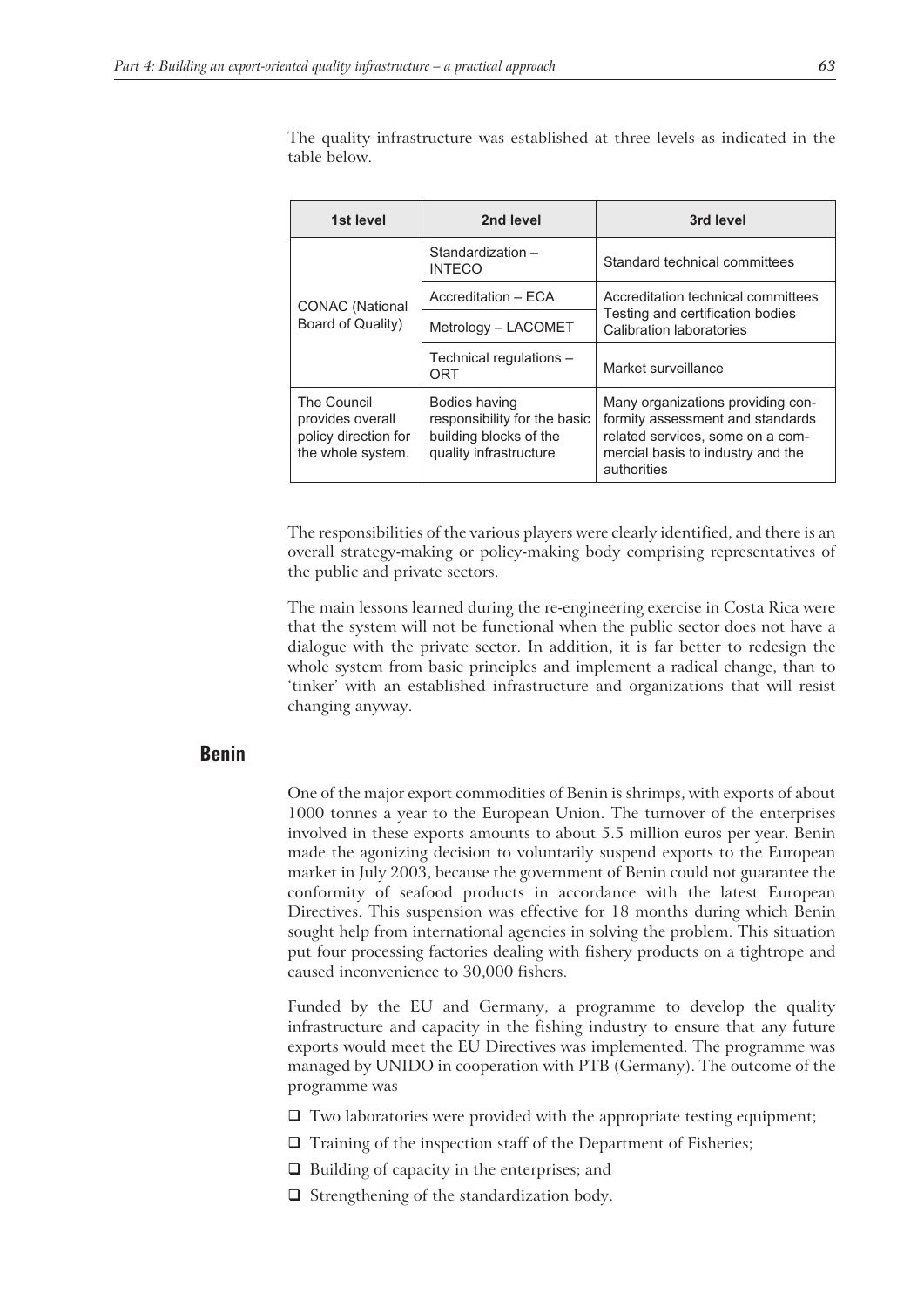All in all about 30,000 people were trained, including the fishers. The project cost 4.0 million euros, of which the EU and Germany provided 80% and the government and the private industry of Benin shouldered the remaining 20%. The self-imposed suspension was lifted in February 2005.

Even though the decision was a tough one to make, by taking the decision Benin opened the way for the international community to provide the required support. At the same time Benin protected its image as a serious supplier within its major market, the European Union. This stands in stark contrast to the experience of the Lake Victoria industry, as shown in appendix I.

### **Conclusion**

An appropriate national quality infrastructure is crucial to successfully compete at the global level. It is necessary to provide confidence in the integrity or quality of products and services that are being exported to especially developed economies but also to developing countries. There is no magic formula. The way it is set up, the linkages within the national entities making up the quality infrastructure, their way of doing business, may differ from country to country. Yet the indicators of successful quality infrastructures have started to become clearer and clearer over time. Strategy-makers and decision-makers from developing countries and transition economies thus have ample opportunities to set up a quality infrastructure or to upgrade the existing one in accordance with their strategic priorities and existing resources. But they will have to give some time and thought to selecting the infrastructure elements and the precise organizational structure most conducive to their specific circumstances and commercial prospects.

*'The challenge ahead is not to resist globalization and liberalization but to face them. We as developing countries have to prepare ourselves from now on to face the changing trading environment by working together to strengthen our quality infrastructures, our human resources base and R&D capacity to ensure competitiveness and access to international markets.'*

K. Palasuberniam, Assistant Director Export and Certification Section, Crop Protection and Plant Quarantine Division, Department of Agriculture, Malaysia

This paper has endeavoured to provide insight into the emerging international best practices, augmented by positive experiences of developing countries in this regard. The information is certainly not exhaustive and the future will still hold a number of surprises as developing countries and transition economies establish systems that are outside the current paradigm established mainly by developed countries. Developing countries should not be afraid to challenge current thinking.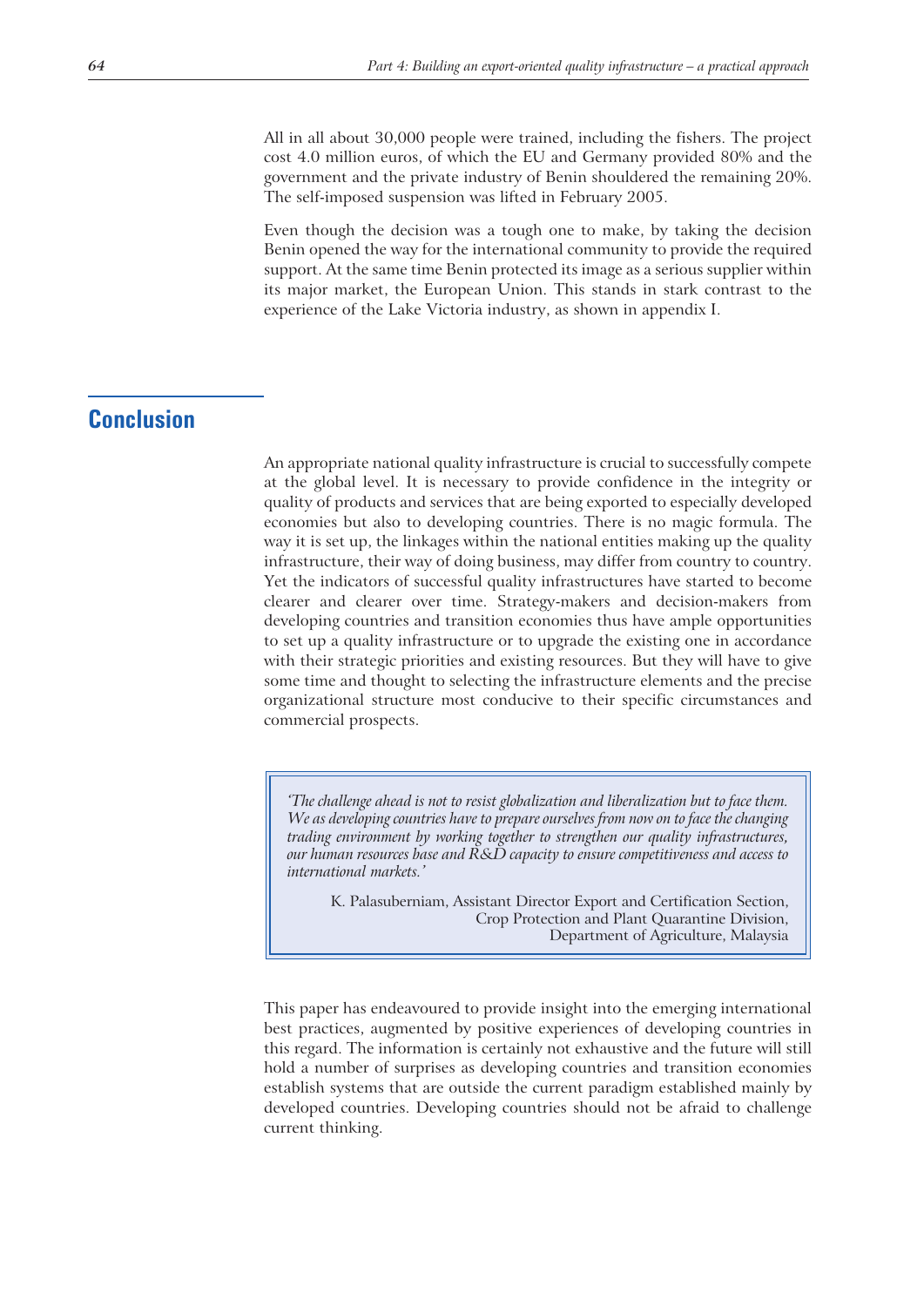Future guidance should be continually sought in the results of developing countries that have successfully implemented viable structures. There are no standard formulas; it is not a strict science. What works once may work again, but it may also have to be 'tuned' to another set of realities in another country.

We encourage decision-makers and strategists to continue to inform us and other network participants of their experiences. In this way we may be able to continually refine our guidelines and generate more concrete ideas on what represents 'best practice'. And in this way, ITC's Executive Forum should be able to facilitate and expedite effective decision-making on national quality infrastructure design and management.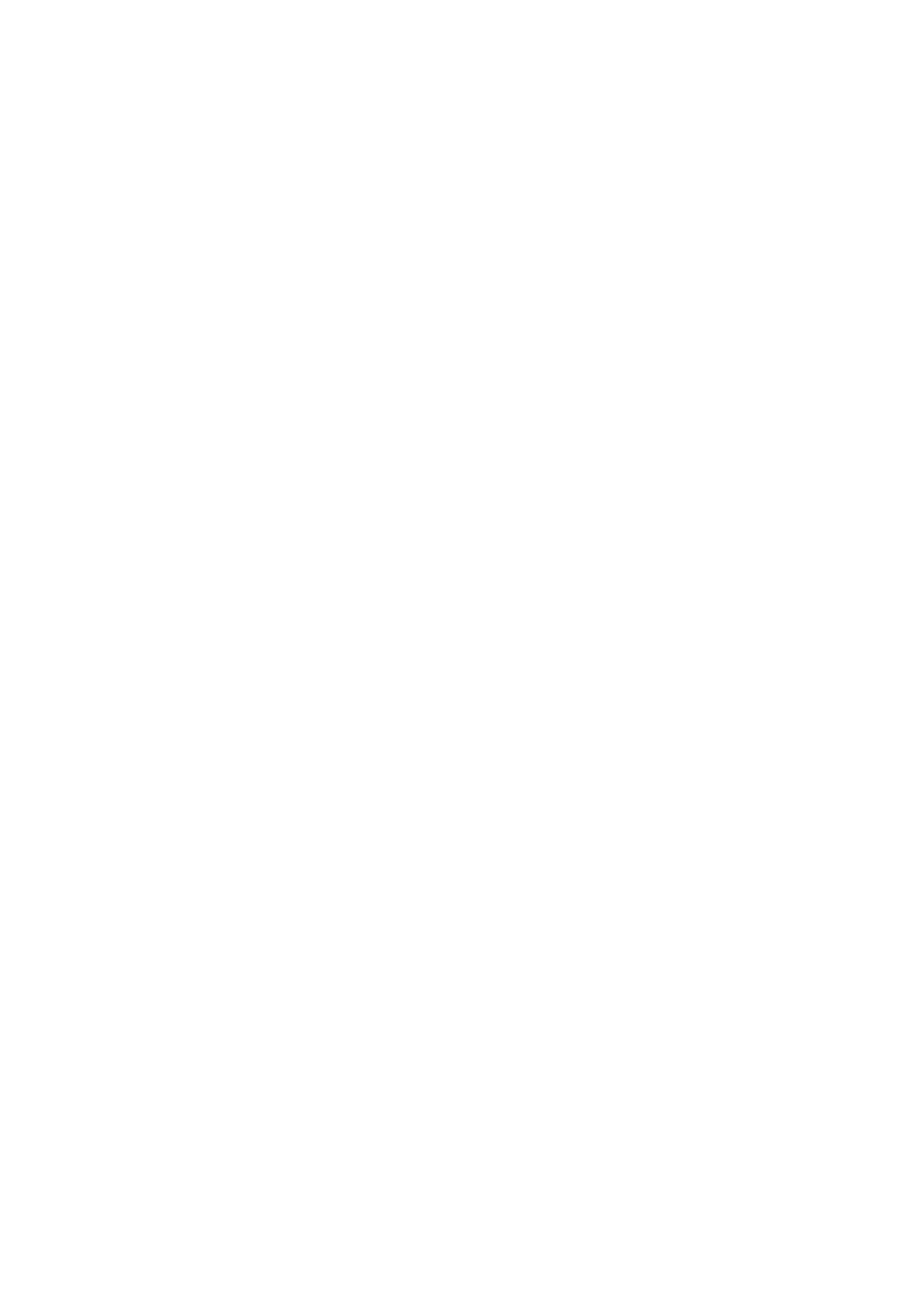## **Appendix I The Lake Victoria fish exports**

## **Situation before**

A major fish industry had developed around Lake Victoria, shared by the United Republic of Tanzania (51%), Uganda (43%) and Kenya (6%), with revenues from fish exports amounting to over \$200 million per year. Over half a million people were earning their living from the fishing and processing of Nile perch from the lake and local supplier companies were also deriving considerable benefits from the fish industry. In 1999, after suspected fish poisoning, an EU export ban was imposed on Lake Victoria fish.

The three countries – in particular the United Republic of Tanzania and Uganda – suffered a tremendous loss. Fish exports from Uganda alone dropped dramatically by 50% in value between 1996 and 2000 and exports from the United Republic of Tanzania fell by almost the same level in 1999. In addition to the lost export earnings, one-third of some 200,000 people employed in the fishing industry lost their jobs. Fish factories either closed or were operating at as little as 20% capacity.

### **Situation after**

The EU ban on Lake Victoria fish was lifted on Kenya, the United Republic of Tanzania and Uganda by the end of 2000. Fish exports from these countries not only regained its EU market share, but also gained access to the United States market after the establishment of a more reliable fish safety assurance system and the introduction of HACCP in particular.

### **The programme**

Improvement of the Lake Victoria fish production chain was achieved through an integrated corrective action approach as well as through synergy between three UNIDO programmes and combination of efforts with partners such as:

- □ Uganda National Bureau of Standards;
- □ Tanzania Bureau of Standards;
- $\Box$  Federation of Kenya Employers;
- Lake Victoria Fishers Cooperative; and
- UNDP, WHO, FAO and DfID.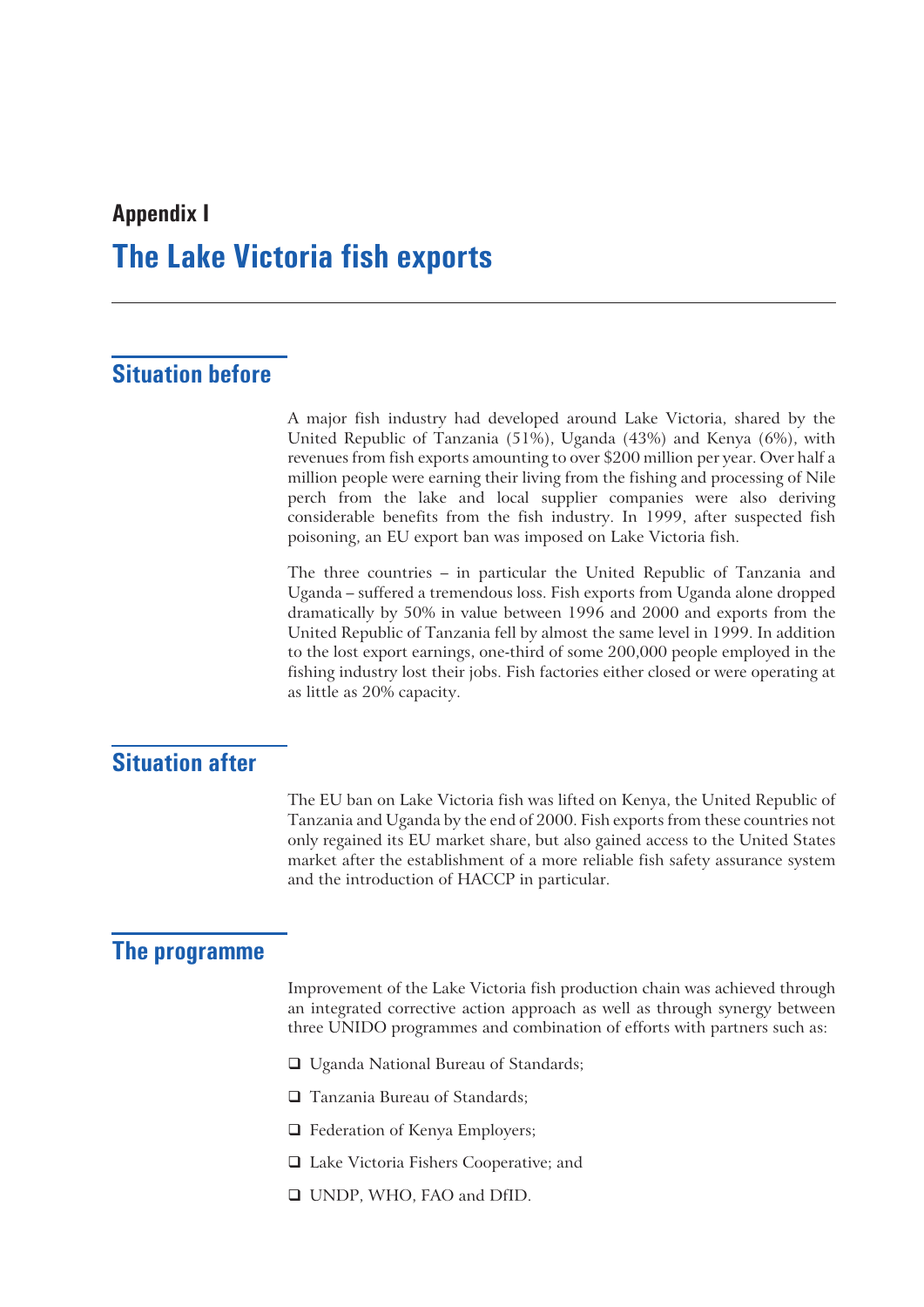The programme lasted three years and cost \$4.6 million. Support was provided by Austria, Denmark, Germany, Italy, Japan, the United Kingdom, UNDP and UNIDO. In parallel, steps were taken to:

- $\Box$  Improve the organizational and regulatory framework for the industry;
- $\Box$  Strengthen the capacities of fish inspection services, technical support institutions; and
- $\square$  Strengthen the capacities in the private sector at all stages of industry from fishing to factory.

This was achieved through training of a critical mass of 50 GHP (good hygiene practices), HACCP (hazard analysis critical control points) and ISO 9000 specialists and inspectors from all stakeholders, in-plant training of 950 staff from 17 factories, and open training in fishing, fish transportation, handling and packing practices.

Particular emphasis was placed on the establishment of and training in working tools, guidelines and methodologies (fish inspection manual, code of practice, inspection guides and record keeping, traceability, etc.)

The result of the holistic approach was that:

- $\Box$  Fish safety and quality assurance systems were dramatically upgraded at all levels of the production chain;
- □ The role of central regulatory authorities was strengthened and their activities streamlined;
- $\Box$  A fish inspection system was implemented in accordance with international requirements;
- Technical support institutions were enhanced with newly formulated working guidelines and tools;
- □ National experts were properly trained in GHP and HACCP;
- □ HACCP systems were implemented on boats, landing sites and in processing plants to ensure safety of exported fish products; and
- $\Box$  Testing laboratories were internationally recognized.

## **The lessons learned**

The major lessons learned during the development and implementation of the project were that:

- The establishment of QMS and HACCP systems was essential for restarting fish export;
- $\square$  Strengthening of local support institutions such as standardization bodies and testing houses, inspection and certification bodies was decisive to regain the EU market and get access to new markets; and
- $\Box$  GHP was indispensable to upgrade technical skills of the fish processing plants and support institutions.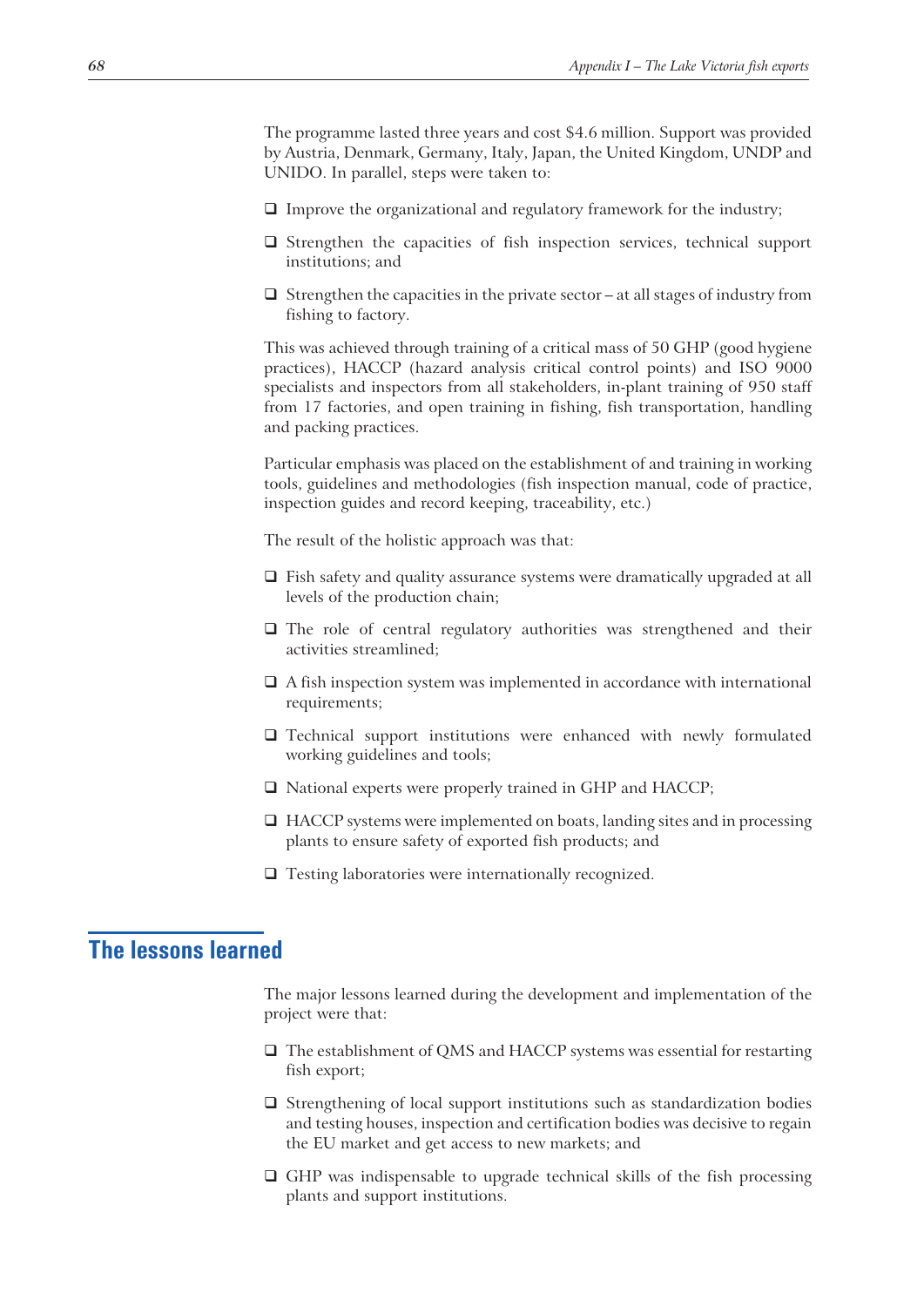## **The finances**

The financial figures provide ample evidence of the success of the project.

| Losses                                                                                            | <b>Figures</b> |
|---------------------------------------------------------------------------------------------------|----------------|
| Export earnings                                                                                   | \$36 900 000   |
| Income of fishing community (\$850 000 per month) due<br>to reduced prices and fishing activities | \$4250000      |
| Factories that closed down                                                                        | 3 out of 11    |
| Factories that reduced their labour force by 2/3                                                  | 8 out of 11    |
| Jobs lost in fish factories (1/3)                                                                 | 2 0 0 0        |
| Jobs lost in fishing activities (1/3)                                                             | 32 000         |
| People who lost 2/3 of their income                                                               | 68 000         |
| Affected family members and relatives living on the same income                                   | 300 000        |

| Year                        | Income in \$ |  |
|-----------------------------|--------------|--|
| 1992                        | 12 000 000   |  |
| 1996                        | 60 000 000   |  |
| January to March 1999       | 17 000 000   |  |
| After the EU ban            |              |  |
| April to July 1999          | 2 500 000    |  |
| <b>Project costs</b>        |              |  |
| Three year total            | 4 600 000    |  |
| After the EU ban was lifted |              |  |
| September to December 2000  | 7995000      |  |

(Compiled from UNIDO sources)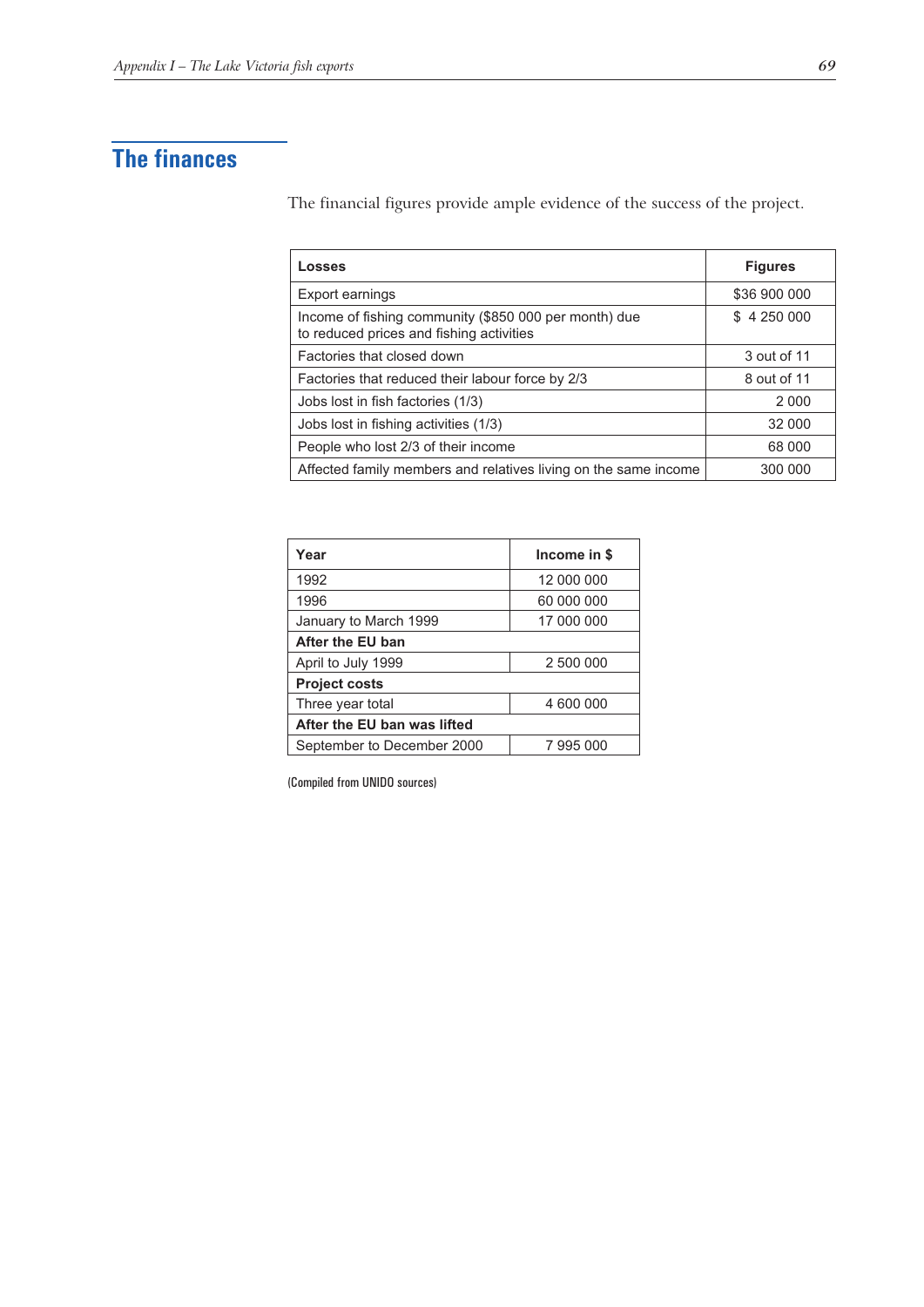## **Appendix II The cost and return of compliance**

## **Cost of compliance**

Studies that could provide a general picture of the cost of compliance that industry in developing countries face when exporting products to more developed economies are generally scarce. Useful models have nevertheless been employed by UNIDO and others that provide insight into some of the actual costs. A EUROMET publication<sup>1</sup> indicates that the associated costs of a decent measurement regime during production can constitute up to 10%-15% of the production costs. This money should be well spent and not wasted on technically unacceptable practices.

It is also complicated to obtain realistic estimates of the cost of compliance because it consists of costs of demonstrating compliance with requirements and costs of meeting requirements. The former can be readily calculated, whereas the latter is much more difficult, depending on the state of the industry.

As shown in the example in the box below, for 50 companies to export shrimp to the Netherlands, the total cost of demonstrating compliance would be \$9.25 million per year (or 2.3% of the total market value of the products) if all of it were outsourced. By developing a national capability (which would cost \$5.4 million) these costs could be reduced by about 30% or \$2.8 million per annum. By investing the \$5.4 million once, the country could save \$2.8 million every year on the cost of demonstrating compliance of the shrimps, thereby becoming more competitive. This does, however, usually mean that the authorities will have to take the lead in investing the resources, even if they negotiate and obtain support from the many donor agencies involved in this field. This calls for political will and a strategic decision!

The cost of meeting requirements could require an investment as large as \$120 million to \$150 million, or about 30%–35% of the value of the shrimp shipments! Once the systems have been established, the maintenance costs come down appreciably. As these amounts are significant, this is where industry often falters and thus some sort of government support will usually be required. The strategic decisions the developing country authorities would have to make would therefore have to be informed by this type of financial information. In addition, measures would have to be implemented to establish an infrastructure that is viable over the long term. Once again, *one size does not fit all!*

**<sup>1</sup>** *Metrology – in Short*, EUROMET project 595, ISBN 87-988154-0-7.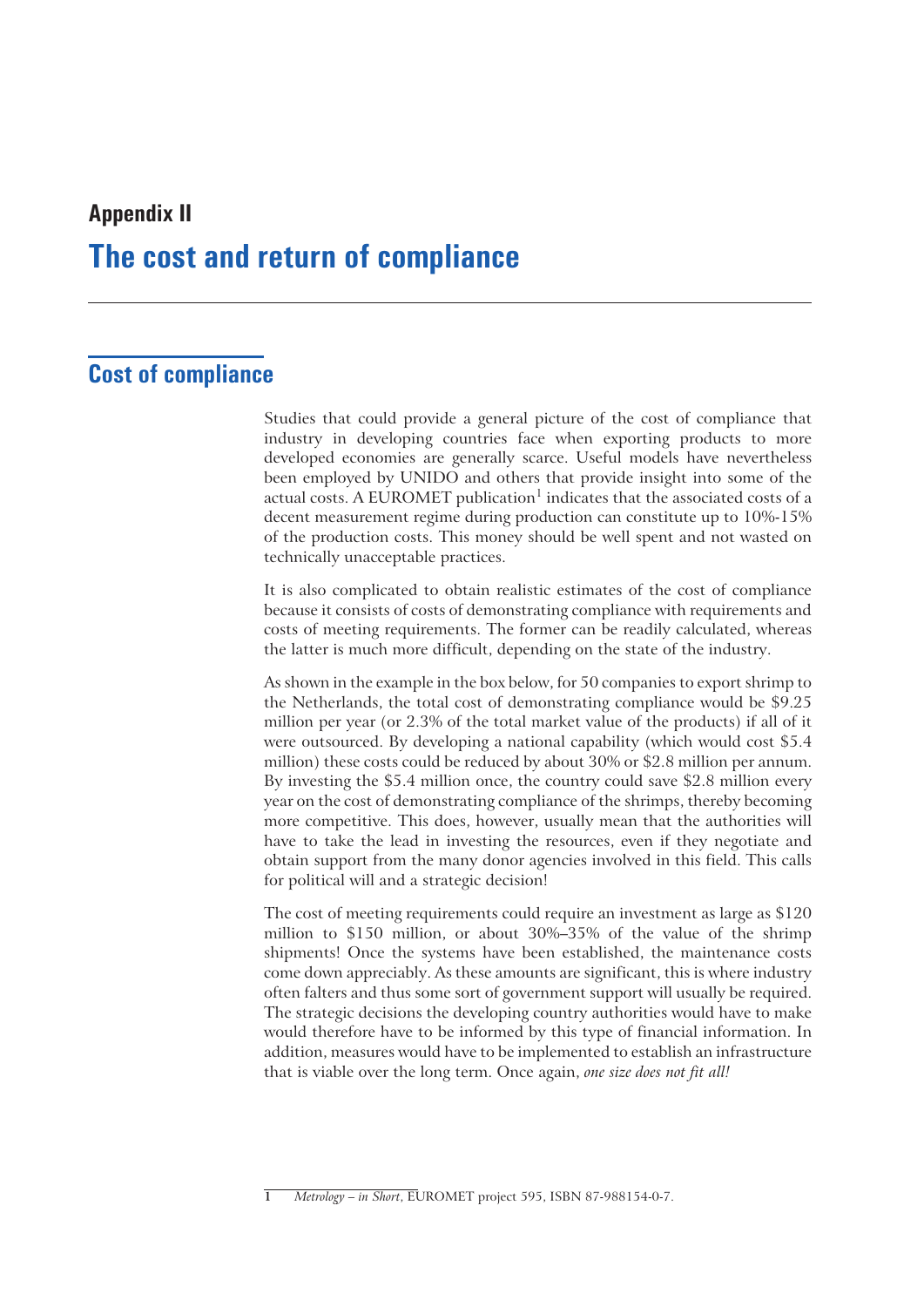#### *Cost of compliance*

#### *The case of shrimp exports to the Netherlands*

*The export of 100,000 tonnes of shrimps to the Netherlands would be subject to regulatory safety and health requirements (e.g. maximum pesticide residue levels, heavy metals, pathogenic micro-organisms) irradiation and packaging requirements. In addition, the market sets additional requirements, such as HACCP, ISO 14000, ISO 9000, SA 8000, International label for fish from the Marine Stewardship Council, and Environmentally Sound Production (ESP). The cost of compliance for the export of shrimp to the Netherlands by 50 companies would attract the following typical costs.*

| <b>REQUIREMENTS</b><br><b>TBT/SPS</b>                                  | <b>Type</b><br>of tests | No.<br>of tests                    | Cost<br>of tests             | Cost<br>per test           | <b>Total cost</b><br>of testing   |
|------------------------------------------------------------------------|-------------------------|------------------------------------|------------------------------|----------------------------|-----------------------------------|
|                                                                        | <b>Certificate</b>      | <b>Certifications</b><br><b>Xn</b> | <b>Outsourced</b><br>\$C out | <b>Domestic</b><br>\$C dom | Out. and Dom.<br>$(SC.Xn)$ ('000) |
| Additives and flavouring                                               | Chemical                | 20 000                             | 25                           | 16                         | 500 and 320                       |
| Cadmium, lead, mercury                                                 | Chemical                | 20 000                             | 90                           | 35                         | 1800 and 700                      |
| PCBs and PCTs                                                          | Chemical                | 20 000                             | 120                          | 96                         | 2400 and 1920                     |
| Contaminants in food                                                   | Chemical                | 20 000                             | 60                           | 45                         | 1 200 and 900                     |
| Maximum residue levels                                                 | Chemical                | 20 000                             | 120                          | 87                         | 2400 and 1740                     |
| Packaging: GMP, Pack.                                                  | <b>ISO 14001</b>        | 50                                 | 8 0 0 0                      | 6 200                      | 400 and 310                       |
| Social market req.                                                     | SA 8000                 | 50                                 | 3 0 0 0                      | 2 3 0 0                    | 150 and 115                       |
| Quality related mkt req.                                               | <b>ISO 9001</b>         | 50                                 | 4 0 0 0                      | 3 0 0 0                    | 200 and 150                       |
| Environ. sound prod.                                                   | <b>HACCP</b>            | 50                                 | 4 0 0 0                      | 3 0 0 0                    | 200 and 150                       |
|                                                                        |                         |                                    |                              | <b>Outsourced</b>          | 9 250 000                         |
| Total annual cost for 50 companies to export 100 000 tonnes of shrimps |                         |                                    |                              | <b>Domestic</b>            | 6 305 000                         |

*To establish a national quality infrastructure capable of providing the required services would be \$5.4 million. Additional issues would be the effort required to have the national infrastructure recognized in the Netherlands. The cost of implementation of all the management and quality related systems in the 50 companies is even more difficult to quantify. It can, however, be accepted that these costs would be a multiple of the certification costs of \$950 000 (or \$725 000 domestic). Some would suggest as high as 30 times!*

*(Adapted from UNIDO)*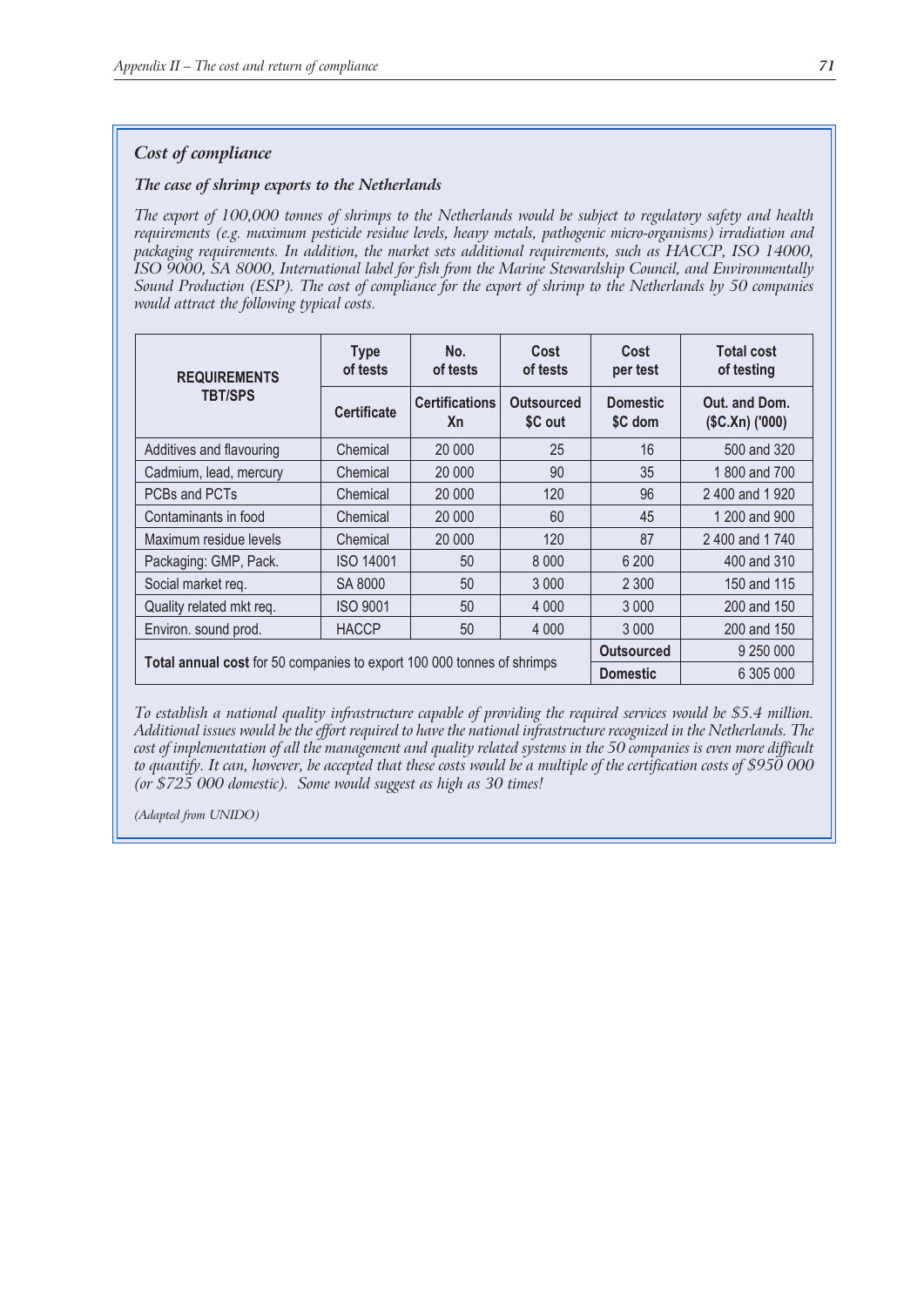### **Appendix III**

## **The Executive Forum's Consultative Cycle 2005**

#### **A STRATEGIC APPROACH TO THE QUALITY ASSURANCE CHALLENGE**

**Shah Alam, Malaysia 27 – 30 June 2005**

#### The Programme

#### DAY 1 Monday, 27 June 2005

#### **Session 1**

| $09.00 - 09.30$ | Welcome and introductions |
|-----------------|---------------------------|
|                 |                           |

**Co-hosts:** Mr. Shyam Gujadhur, Senior Adviser, Standards and Quality Management, International Trade Centre

Dato' Dr. Mohd. Ariffin Hj. Aton, President and Chief Executive Officer, SIRIM Berhad

#### **Session 2**

09.30 – 11.00 Export competitiveness and quality infrastructure: The need for a strategic response

#### **Focus:**

i) To what extent are quality requirements increasingly shaping international commercial prospects for developing/transition economies?

- ii) What is the ideal quality infrastructure at the national level?
- iii) What are the cost implications?
- iv) What should be the key concerns of the national export strategy-maker?

**Session moderation:** Mr. Martin Kellermann, International Consultant (Standards, Technical Regulations and Conformity Assessment), South Africa

**Presentations:** Mr. Lalith Goonatilake, Senior Industrial Development Officer, Industrial Promotion and Technology Branch, UNIDO

Mr. K. Palasuberniam, Assistant Director, Export and Certification Section, Crop Protection and Plant Quarantine, Department of Agriculture, Malaysia

**Questions, answers and moderated debate**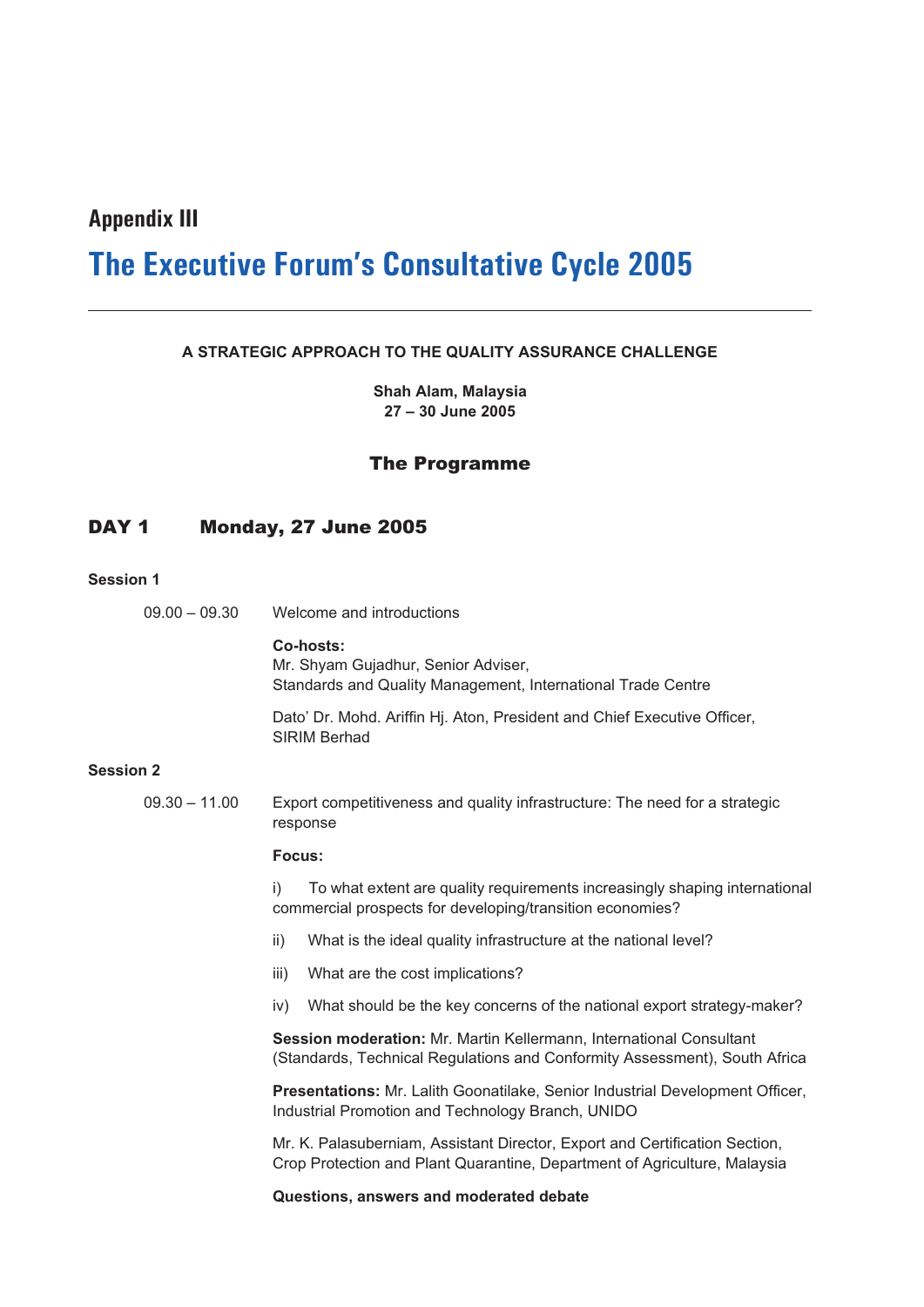| <b>Session 3</b> |                                                                                                                                                              |  |  |
|------------------|--------------------------------------------------------------------------------------------------------------------------------------------------------------|--|--|
| $11.30 - 13.00$  | <b>Quality infrastructure: From optimal to possible</b>                                                                                                      |  |  |
|                  | Focus:                                                                                                                                                       |  |  |
|                  | i)<br>Given limited resources, what options are available to developing<br>countries/transition economies to building an appropriate quality infrastructure? |  |  |
|                  | What elements of the quality infrastructure could be handled at the regional<br>ii)<br>level?                                                                |  |  |
|                  | Session moderation: Mr. Shyam Gujadhur, Senior Adviser,<br>Standards and Quality Management, International Trade Centre                                      |  |  |
|                  | <b>Panel discussion:</b><br>Mr. Parama Iswara Subramaniam, Senior Manager,<br>Quality Management System Certification, SIRIM QAS International               |  |  |
|                  | Mr. Ulrich Diekmann, Technical Cooperation Africa,<br>Near-East and South-East Asia, Physikalisch-Technische Bundesanstalt<br>(PTB), Germany                 |  |  |
|                  | Mr. Martin Kellermann, International Consultant<br>(Standards, Technical Regulations and Conformity Assessment), South Africa                                |  |  |
|                  | Questions, answers and moderated debate                                                                                                                      |  |  |
| $14:30 - 17:00$  | Visit to SIRIM Berhad                                                                                                                                        |  |  |
|                  | Overview of SIRIM. Visit of the Gallery, Testing Labs and the SIRIM<br>i)<br><b>Information Service</b>                                                      |  |  |
| 20:00            | <b>ITC-SIRIM Reception Dinner and Cocktails</b><br>Saloma Bistro, Kuala Lumpur                                                                               |  |  |
|                  | Departure by bus at 17:30                                                                                                                                    |  |  |
|                  |                                                                                                                                                              |  |  |

#### DAY 2 Tuesday, 28 June 2005

#### **Session 1**

09.00 – 10.30 The information gap

#### **Focus:**

i) What information is essential (technical regulations, SPS measures, and standards and conformity assessment procedures)?

ii) How best to obtain this information and keep track of developments in target markets at the level of the commercial buyer?

iii) What are the respective roles of the public and private sector in information tracking, acquisition and dissemination?

iv) Should developing and transition economies participate in the development of international standards? If they do, how? If they don't, what are the consequences?

v) What are the implications for the national approach to building a quality infrastructure?

**Session moderation:** YBhg. Datuk Merlyn Kasimir, Chief Operating Officer, Malaysia External Trade Development Corporation (MATRADE), Malaysia

**Presentation:** Mr. Rajinder Raj, Senior General Manager, Standards Management Department, SIRIM Berhad

**Questions, answers and moderated debate**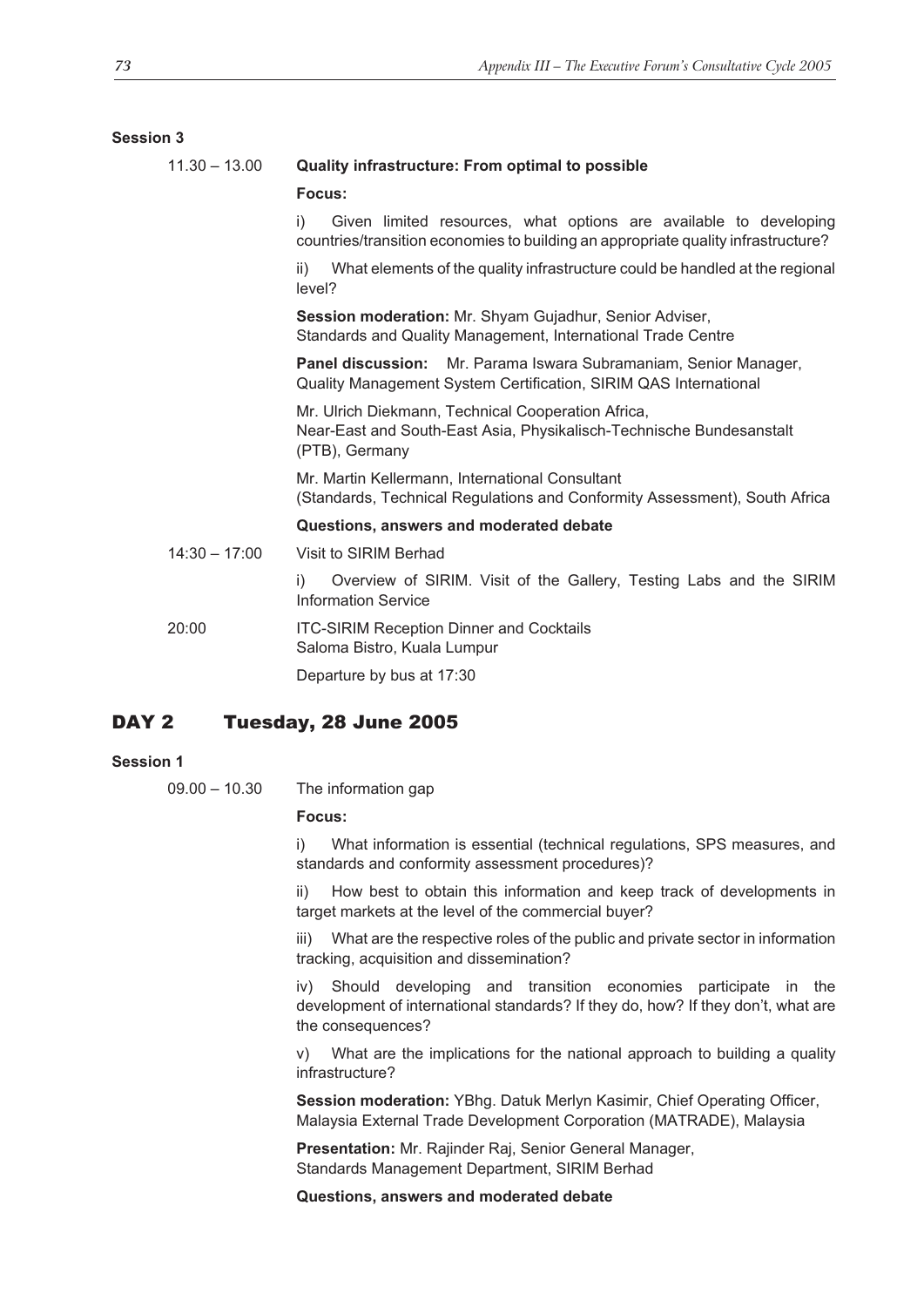#### **Session 2**

### 11.00 – 13.00 **The key issue: Confirming compliance Focus:**

- i) How to facilitate companies demonstrating compliance?
- ii) How to ensure acceptance in the target market?

iii) How do developing countries best respond to the increasing demands for traceability of measurements?

iv) What are the strategic implications of a new emphasis on traceability requirements relating to food products?

v) What are the implications for the national approach to building a quality infrastructure?

**Session moderation:** YBhg. Dato' A. Aziz Mat, General Manager, SIRIM Berhad, Malaysia

**Presentations:** Mr. Shyam Gujadhur, Senior Adviser, Standards and Quality Management, International Trade Centre

Mr. Wolfgang Schmid, Presidential Staff Office, PTB, Germany

#### **Questions, answers and moderated debate**

14:00 – 17:00 Visit to a company using SIRIM services

i) Visit to Khind-Mistral Industries Sdn Bhd, Sekinchan, Selangor, Malaysia

#### DAY 3 Wednesday, 29 June 2005

#### **Session 1**

| $9.00 - 10.00$   | <b>Enabling compliance</b>                                                                                                                                                                                                      |  |  |  |
|------------------|---------------------------------------------------------------------------------------------------------------------------------------------------------------------------------------------------------------------------------|--|--|--|
|                  | Focus:                                                                                                                                                                                                                          |  |  |  |
|                  | What programmes should be put in place to enable compliance?<br>i)                                                                                                                                                              |  |  |  |
|                  | ii)<br>What are the keys to success of these programmes?                                                                                                                                                                        |  |  |  |
|                  | What are the implications for the national approach to building a quality<br>iii)<br>infrastructure?                                                                                                                            |  |  |  |
|                  | Session moderation: Dr. Mohd Azman Idris, General Manager,<br>Standards and Quality Industry Services Department, SIRIM Berhad, Malaysia                                                                                        |  |  |  |
|                  | Presentation: Mdm Khalidah Mustafa, Principal Consultant,<br>Standards and Quality Industry Services Department, SIRIM Berhad, Malaysia                                                                                         |  |  |  |
|                  | Questions, answers and moderated debate                                                                                                                                                                                         |  |  |  |
| <b>Session 2</b> |                                                                                                                                                                                                                                 |  |  |  |
| $10.30 - 12:30$  | Innovative strategies and country approaches                                                                                                                                                                                    |  |  |  |
|                  | Focus:                                                                                                                                                                                                                          |  |  |  |
|                  | What are the specific roles and responsibilities of the public and private<br>i)<br>sectors, as well as of the national trade support network, in setting-up and<br>maintaining a relevant, functioning quality infrastructure? |  |  |  |
|                  | What should be the key concerns of the national export strategy-maker?<br>ii)                                                                                                                                                   |  |  |  |
|                  | Session moderation: YBhg. Dato' A. Aziz Mat, General Manager,                                                                                                                                                                   |  |  |  |

SIRIM Berhad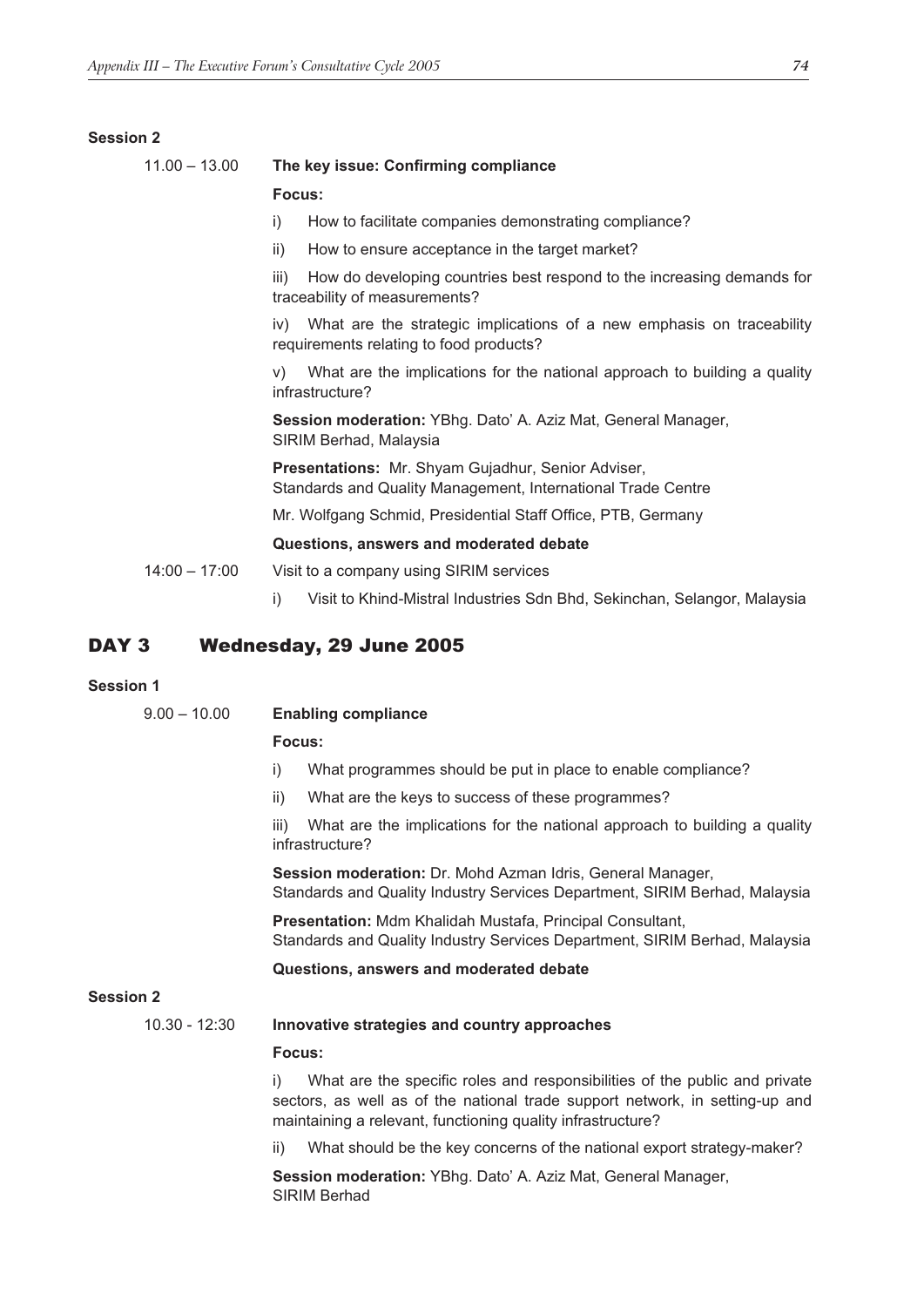**Presentation:** The South African approach: Responding to competition – Restructuring quality infrastructure.

Mr. Martin Kellermann, International Consultant (Standards, Technical Regulations and Conformity Assessment), South Africa

**Presentation:** The Malaysian approach: Evolution towards international recognition

Mdm Mariani Mohammad, Director General, Department of Standards, Malaysia

**Presentation:** The Costa Rican national quality system: Responding to WTO requirements

Mr. Juan María González Vásquez, SEYMA, Costa Rica

**Presentation:** The experience of Benin: Responding to the quality assurance challenge

Mr. Henri Jean-Claude Gouthon, Entrepreneur, Benin

#### **Questions, answers and moderated debate**

13:30 – 17:00 Visits to companies and quality infrastructure organizations

iI) Visit to the Malaysian Palm Oil Board, Bangi, Malaysia

ii) Visit to the Malaysian Government Administrative Centre, Putrajaya, Malaysia

#### DAY 4 Thursday, 30 June 2005

#### **Session 1**

09.00 – 10.15 **Quality infrastructure - Emerging issues I**

Management system standards (ISO 9001 and 14001, OHSAS 18001, SA 8000 and HACCP) for exporting enterprises: the moving goal posts

**Session moderation:** Mr. Shyam Gujadhur, Senior Adviser, Standards and Quality Management, International Trade Centre

**Panel discussion:** Mr. Parama Iswara Subramaniam, Senior Manager, Quality Management System Certification, SIRIM QAS International

Mr. Abdul Aziz Long, Senior Manager, Environmental Management Systems Certification, SIRIM QAS International

Mdm Norafiza Saim, Senior Manager, Occupational Health and Safety Systems Certification, SIRIM QAS International

Mr. Teruo Kawamura, Senior Expert on Business Excellence, Japanese Standards Association (JSA)

#### **Questions, answers and moderated debate**

#### **Session 2**

#### 10.45 – 12.00 **Quality infrastructure – Emerging issues II**

Quality management in the services sector

**Session moderation:** Mdm Catherine Lee Fay Foon, Director of Quality Policy and Management Division, Malaysian Administrative, Modernisation and Management Planning Unit, Prime Minister's Department, Malaysia

**Presentation:** Mr. Martin Kellermann, International Consultant (Standards, Technical Regulations and Conformity Assessment), South Africa

**Questions, answers and moderated debate**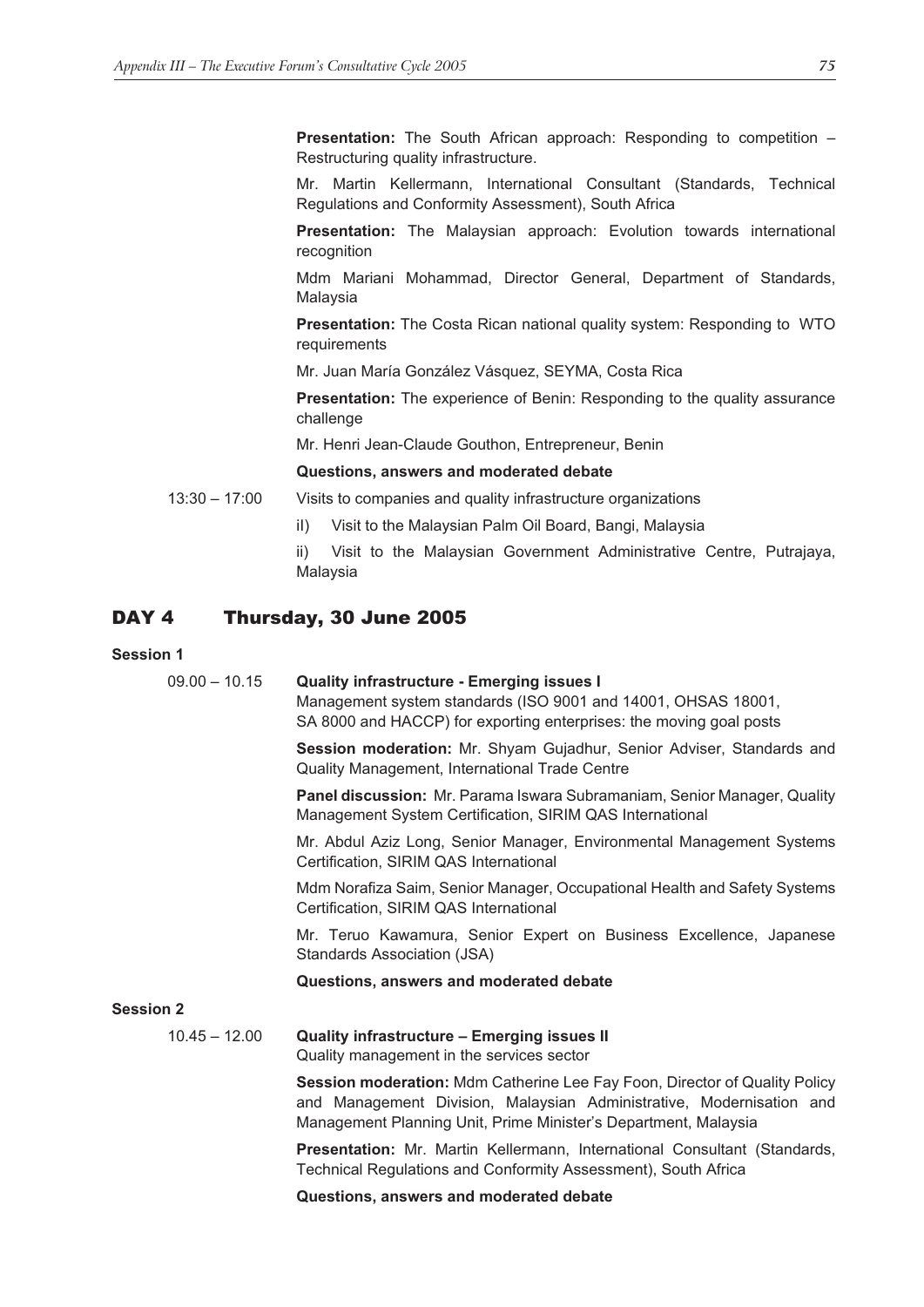#### **Session 3**

| $12.00 - 13.30$  | <b>Quality and security</b><br>Emerging issues concerning security-related quality requirements:<br>Scope and response requirements                                                   |  |
|------------------|---------------------------------------------------------------------------------------------------------------------------------------------------------------------------------------|--|
|                  | Session moderation: Mdm Azizah Hamzah, Director of ICT Policy Division,<br>Ministry of Science, Technology and Innovation, Malaysia                                                   |  |
|                  | <b>Panel discussion:</b> Mr. Ariffuddin Aizuddin, Manager, Security Management &<br>Implementation Division, National Information Security and Emergency<br>Response Centre, Malaysia |  |
|                  | Dr. Nah Soo Hoe, Malaysia National Computer Confederation                                                                                                                             |  |
|                  | Questions, answers and moderated debate                                                                                                                                               |  |
| <b>Session 4</b> |                                                                                                                                                                                       |  |
| $14:30 - 16:00$  | Conclusions, lessons learned and follow-up                                                                                                                                            |  |
|                  | Session moderation: Mr. Shyam Gujadhur, Senior Adviser, Standards and<br>Quality Management, International Trade Centre                                                               |  |
| $16:00 - 16:30$  | <b>Closing</b>                                                                                                                                                                        |  |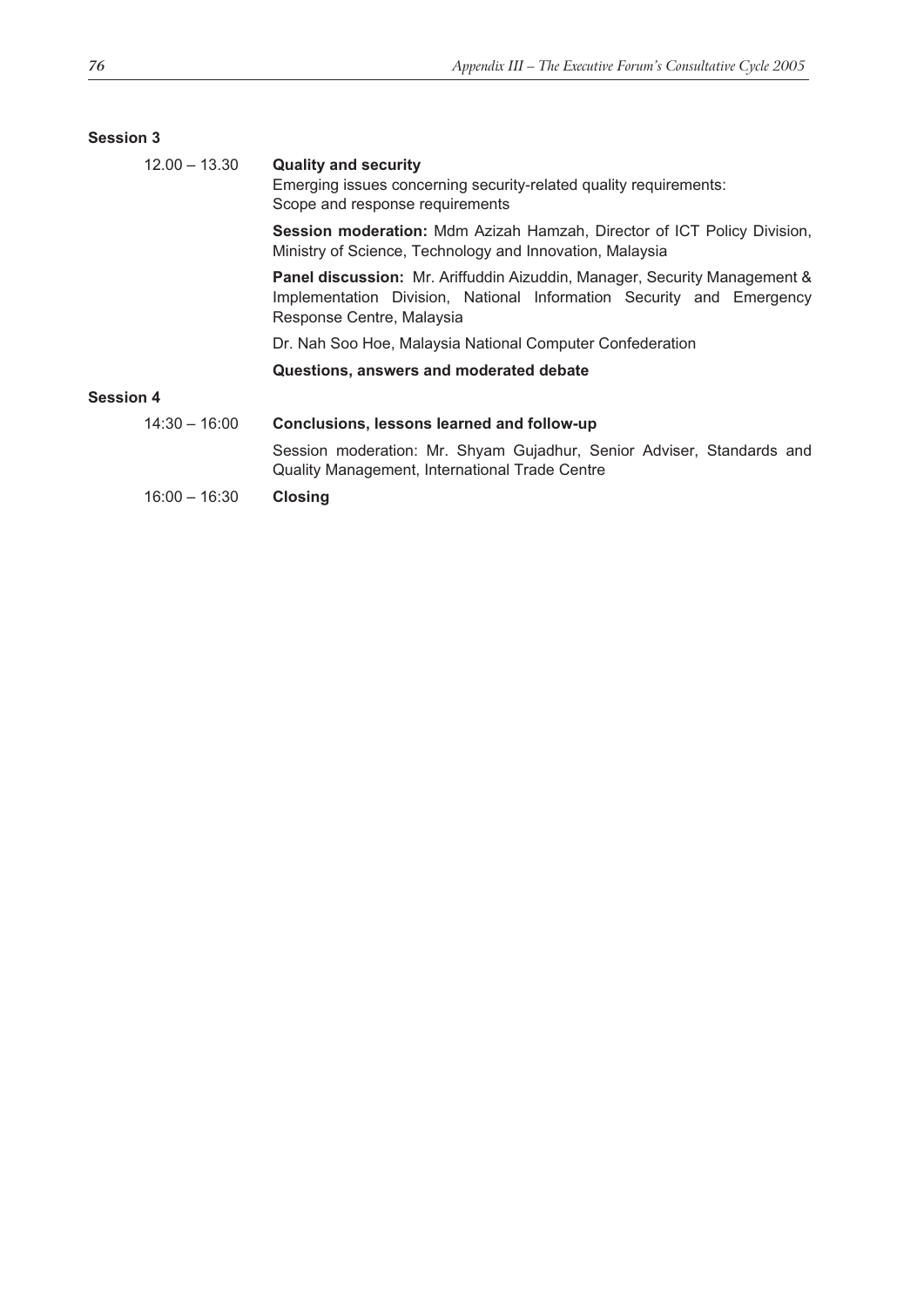# **Appendix IV List of participants**

| <b>COUNTRY TEAMS</b> |                                                                                                                                                                                                                                        |  |
|----------------------|----------------------------------------------------------------------------------------------------------------------------------------------------------------------------------------------------------------------------------------|--|
| <b>Belize</b>        | Dr. Michael Deshield<br>Director for Food Safety<br><b>Belize Agricultural Health Authority</b><br>St. Joseph Street<br>P.O. Box<br>Belize City, Belize<br>Tel:<br>+501-2244794<br>Fax:<br>+501-2245230<br>E-mail: deshield@btl.net    |  |
| <b>Benin</b>         | Mr. Henri Jean-Claude Gouthon<br>Entrepreneur<br>Patte d'Oie - Face Château d'eau<br>Route Collège Aupiais<br>04 B.P. 0110 Cotonou, Benin<br>+229 -300702 / 30 00 56<br>Tel:<br>Fax: F<br>+229-300047<br>E-mail: ghbenin@bow.intnet.bj |  |
| Cambodia             | Mr. Sam Holl<br>P.O. Box 1527<br>Phnom Penh, Cambodia<br>Tel:<br>+855-16-838348<br>Fax:<br>+855-23-426024<br>E-mail: SAMHOLL@hotmail.com                                                                                               |  |
| Costa Rica           | Mr. Juan María González Vásquez, Ing.<br><b>SEYMA</b><br>Costa Rica<br>Tel:<br>+506-2312135<br>Fax :<br>+506-232 59 37<br>Email:<br>arrayan@racsa.co.cr                                                                                |  |
| Ghana                | Ms. Prudence Asamoah-Bonti<br>Head of Unit, Standards Development<br>Ghana Standards Board<br>P. O. Box 245<br>Accra, Ghana<br>Tel:<br>+233-24-4361848<br>Fax:<br>+233-21-500092<br>E-mail:<br>dencycal@yahoo.com                      |  |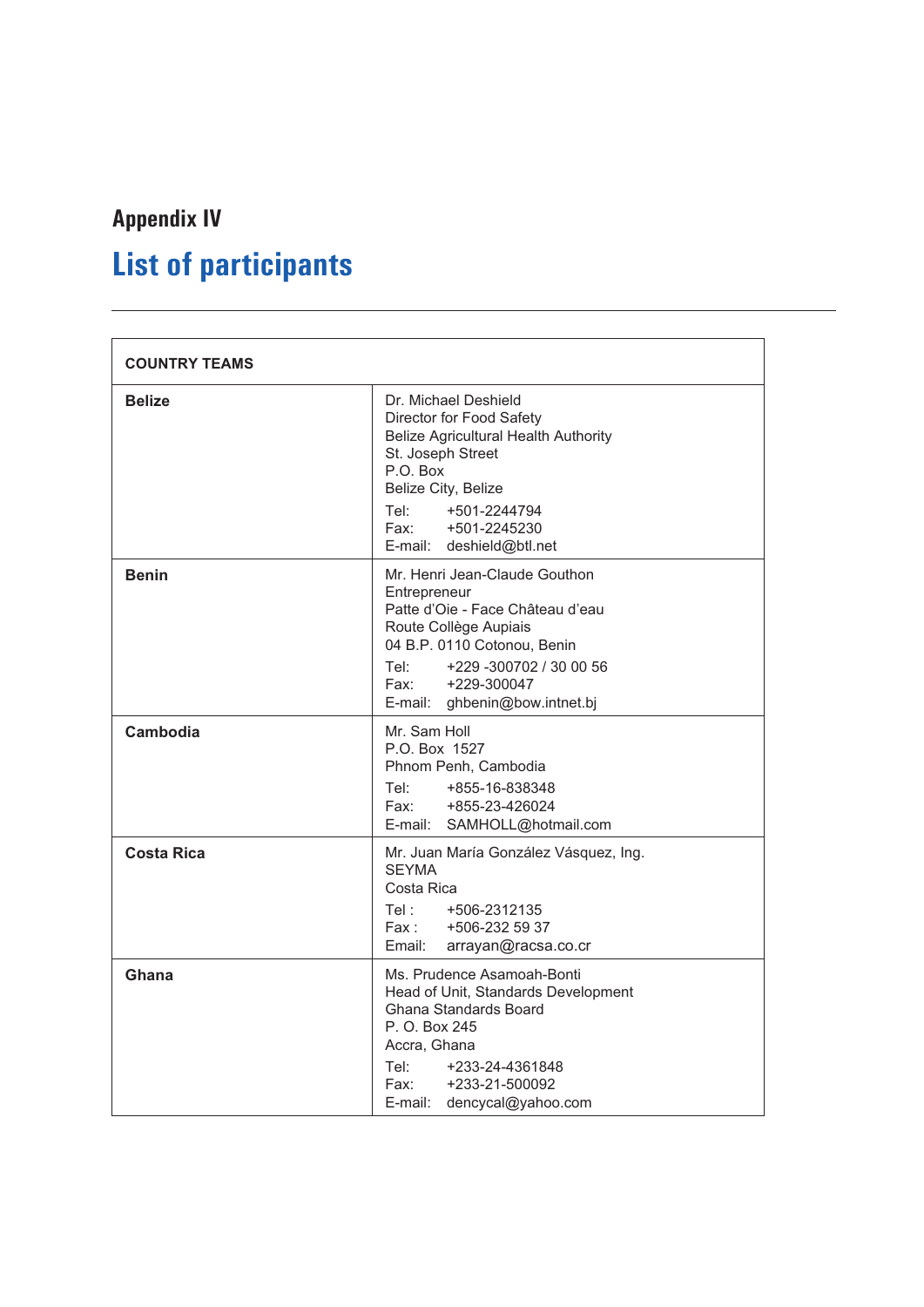| Japan                                      | Mr. Teruo Kawamura<br>Senior Expert on Business Excellence<br>Japanese Standards Association (JSA)<br>Toraya Bldg. 7F<br>4-9-22, Akasaka, Minato-ku<br>Tokyo 107-0052, Japan<br>Tel:<br>+81-3-57701596<br>Fax:<br>+81-3-57701592<br>E-mail: kawamura@jsa.or.jp                                                                                                                |
|--------------------------------------------|-------------------------------------------------------------------------------------------------------------------------------------------------------------------------------------------------------------------------------------------------------------------------------------------------------------------------------------------------------------------------------|
| Kenya                                      | Mr. Cosmas Kyengo<br>P.O. Box 40312<br>00100 Nairobi, Kenya<br>Tel: + 254-20-4451488<br>Fax: +254-20-4451489<br>Cell:<br>+ 254-720 723551<br>Email:<br>cosmas.kyengo@fpeak.org, info@fpeak.org                                                                                                                                                                                |
|                                            | Mr. Dickson A. Poloji<br><b>Policy Analyst</b><br>The Kenya Association of Manufacturers (KAM)<br>Westlands, Mwanzi Rd.<br>P.O. Box 30225<br>00100 Nairobi, GPO, Kenya<br>Tel:<br>+254-20-3746005/7/21/22<br>Fax:<br>+254-20-3746028<br>E-mail: dickson.poloji@kam.co.ke                                                                                                      |
| Lao People's Democratic<br><b>Republic</b> | Mr. Syviengxay Oraboune<br>Deputy Chief, Committe for Planning and Investment<br>National Economic Research Institute<br>Luangprabang Rd.<br>Vientiane, Lao People's Democratic Republic<br>Tel: Tel<br>+856-21-711181<br>+856-21-216660<br>Fax: F<br>E-mail:<br>xay3000@yahoo.com, xaysan@hotmail.com                                                                        |
| <b>Philippines</b>                         | Ms. Maria Cecilia G. Benavidez<br><b>Special Project Officer</b><br>Internationale Weiterbildung und Entwicklung gGmbH<br>(InWEnt)<br>10-D, PDCP Bank Center<br>L.P. Leviste cor. V.A. Rufino Streets<br>Salcedo Village, Makati City, Philippines<br>+63-2-8126780/50 loc. 107<br>Tel:<br>Fax:<br>+63-2-8126780/50 / 8936173 loc. 112, 113<br>E-mail:<br>asean@inwent.org.ph |
| <b>Saint Vincent and</b><br>the Grenadines | Mr. Ezra D. Ledger<br>Executive Director<br>St. Vincent and the Grenadines Bureau of Standards<br>P.O. Box 1506<br>Kingstown, Saint Vincent and the Grenadines<br>Tel:<br>+1784-457 8092<br>Fax: F<br>+1784-457 8175<br>E-mail:<br>svgbs@caribsurf.com                                                                                                                        |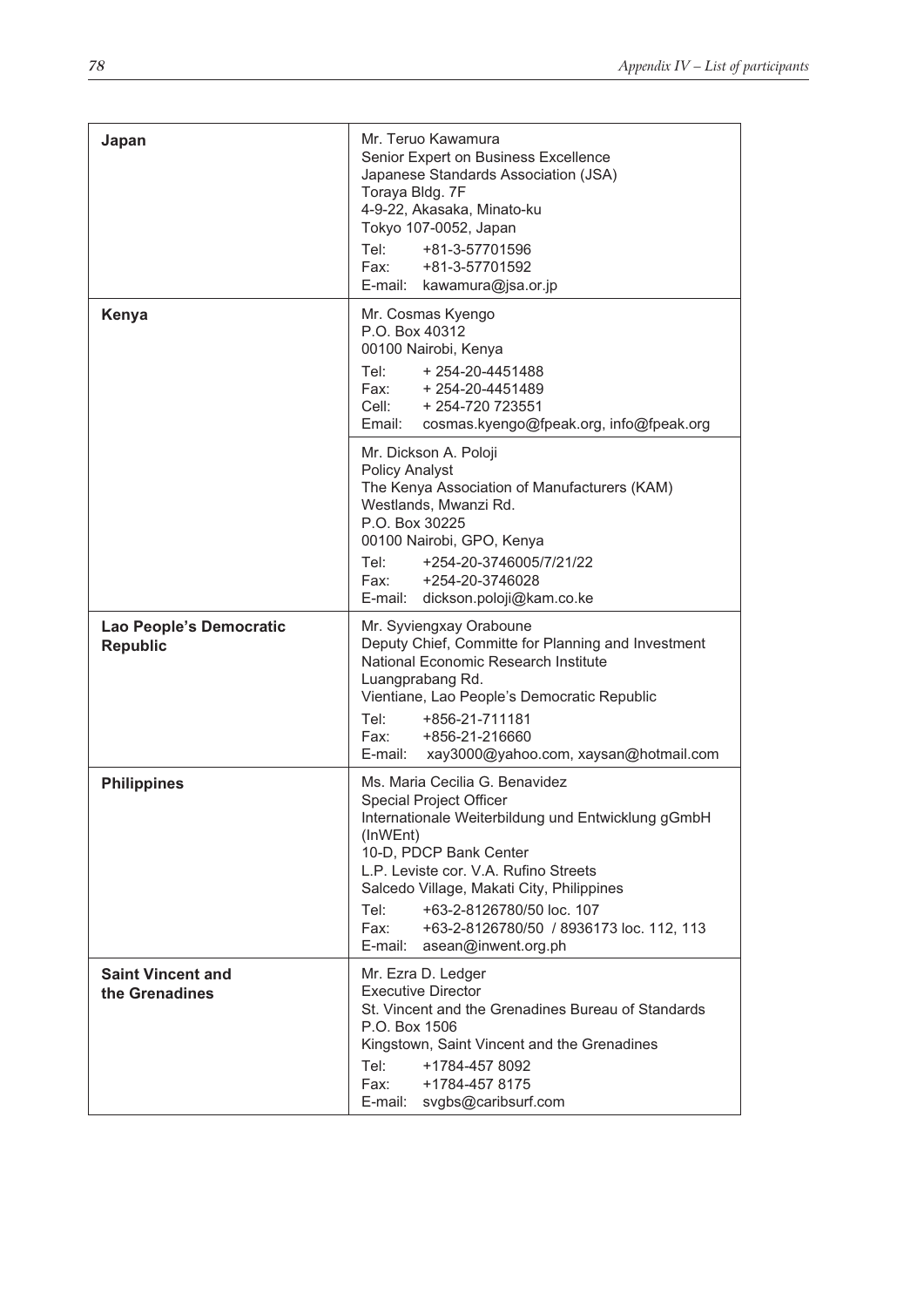| <b>Trinidad and Tobago</b>                                   | Mr. Prem Nandlal<br>Trinidad & Tobago Bureau of Standards<br>Port of Spain, Trinidad and Tobago<br>Tel:<br>+1-868-662-8827 (ext 107)<br>E-mail:<br>prem.nandlal@ttbs.org.tt                                                                                                                   |
|--------------------------------------------------------------|-----------------------------------------------------------------------------------------------------------------------------------------------------------------------------------------------------------------------------------------------------------------------------------------------|
| <b>Uganda</b>                                                | Mr. Umran Kaggwa<br>Agribusiness Management Associates (U) LTD<br>P.O Box 21348<br>Kisozi Complex, Kyaggwe Road<br>Kampala, Uganda<br>Tel:<br>+256-41-231312<br>Mob:<br>+256 77 402 901<br>E-mail: uks@infocom.co.ug                                                                          |
| <b>United Republic of Tanzania</b>                           | Ms. Hawa Msongo Kimolo<br><b>Managing Director</b><br>Resipe Natural Foods Mkuza<br>P.O. Box 30362<br>Kibaha, United Republic of Tanzania<br>Tel: Tel<br>+255-23-240 2716<br>Fax:<br>+255-23-240 2482<br>resnafom@yahoo.co.uk<br>E-mail:                                                      |
| <b>Viet Nam</b>                                              | Mr. Bui Trung Nghia<br><b>Business Development Officer/Deputy Manager</b><br>Membership and Training Department<br>Vietnam Chamber of Commerce and Industry<br>+84-4-5770234<br>Tel: Tel<br>Fax:<br>+84-4-5742020/30<br>nghiabt@vcci.com.vn<br>E-mail:                                        |
| <b>INTERNATIONAL ORGANIZATIONS</b>                           |                                                                                                                                                                                                                                                                                               |
| <b>Physikalisch-Technische</b><br><b>Bundesanstalt (PTB)</b> | Dr. Ulrich Diekmann<br>Physikalisch-Technische Bundesanstalt (PTB)<br><b>Technical Cooperation</b><br>Q.52 Africa, Near-East and South-East Asia<br>Bundesallee 100<br>38116 Braunschweig, Germany<br>+49-531-5928224<br>Tel:<br>Fax:<br>+49-531-5928225<br>E-mail:<br>ulrich.diekmann@ptb.de |
|                                                              | Dr. Wolfgang Schmid<br>Präsidiale Stabsstelle/Presidential Staff Office<br>Physikalisch-Technische Bundesanstalt (PTB)<br>Bundesallee 100<br>38116 Braunschweig, Germany<br>+49-531-5922008<br>Tel:<br>Fax:<br>+49-531-5923003<br>E-mail:<br>Wolfgang.Schmid@ptb.de                           |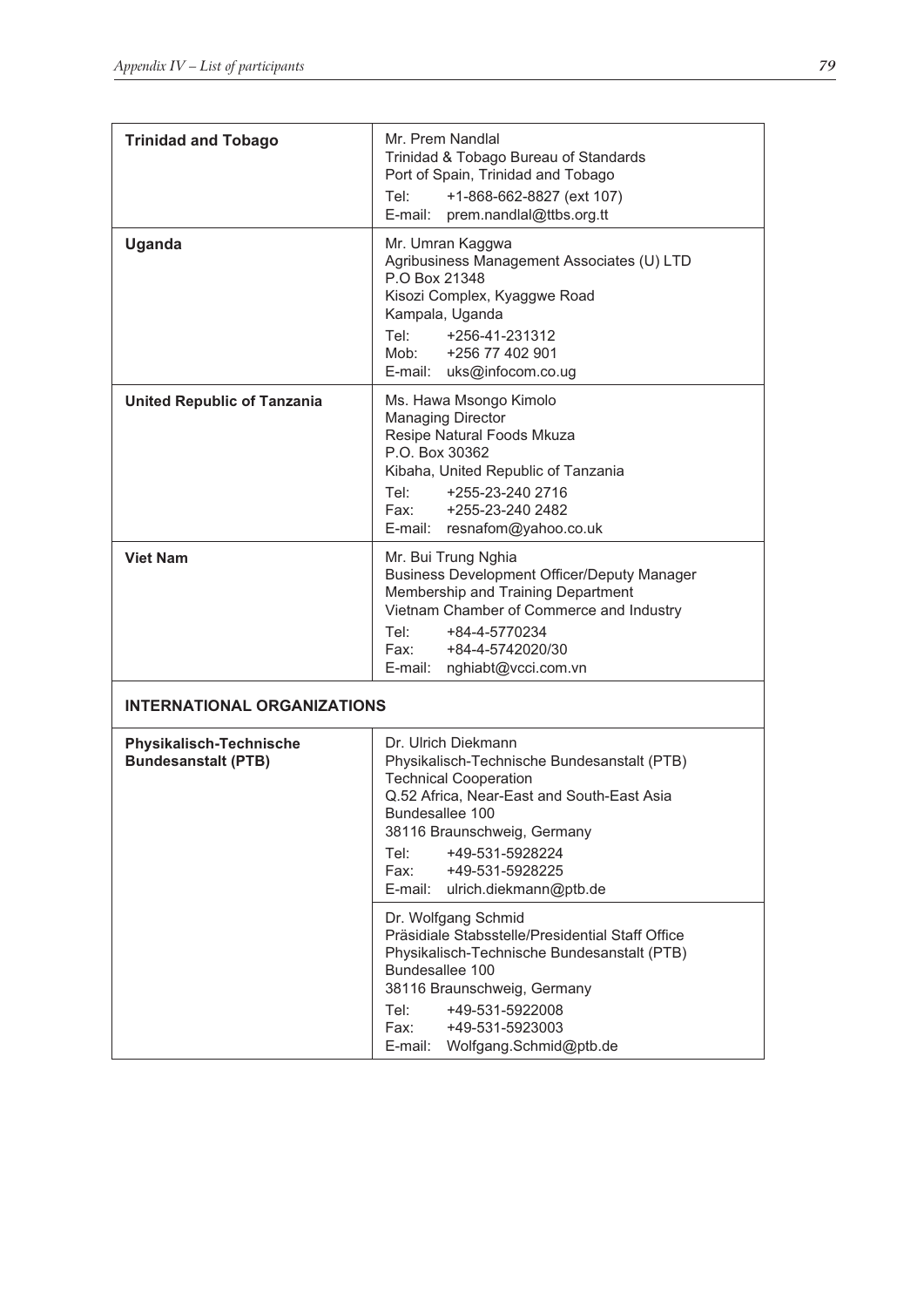| <b>United Nations Industrial</b><br><b>Development Organization</b><br>(UNIDO) | Mr. Lalith Goonatilake<br>Senior Industrial Development Officer<br>Industrial Promotion and Technology Branch<br>United Nations Industrial Development Organization<br>P.O. Box 300<br>A-1400 Vienna, Austria<br>+43-1-260263859<br>Tel: Tel<br>Fax:<br>+43-1-213463859<br>E-mail:<br>lgoonatilake@unido.org |
|--------------------------------------------------------------------------------|--------------------------------------------------------------------------------------------------------------------------------------------------------------------------------------------------------------------------------------------------------------------------------------------------------------|
| <b>International Trade Center (ITC)</b>                                        | Mr. Shyam Kumar Gujadhur<br>Senior Adviser on Standards and Quality Management<br>54-56 rue de Montbrillant<br>1202 Geneva, Switzerland<br>Tel: Tel<br>+41-22-7300396<br>Fax:<br>+41-22-7300576<br>gujadhur@intracen.org<br>E-mail:                                                                          |
|                                                                                | Ms. Ludovica Ghizzoni<br>Associate Expert on Standards and Quality Management<br>54-56 rue de Montbrilliant<br>1202 Geneva, Switzerland<br>+41-22-7300638<br>Tel: T<br>Fax: F<br>+41-22-7300576<br>E-mail: ghizzoni@intracen.org                                                                             |
|                                                                                | Ms. Natascha Weisert<br>Associate Expert, National Competitiveness and Strategy<br><b>Executive Forum</b><br>Office of the Executive Director<br>54-56 rue de Montbrilliant<br>1202 Geneva, Switzerland<br>Tel: Tel<br>+41-22-7300223<br>Fax:<br>+41-22-730 05 75<br>E-mail:                                 |
|                                                                                | weisert@intracen.org<br>Mr. Martin Kellermann<br><b>International Consultant</b><br>Standards, Technical Regulations and Conformity<br>Assessment<br>233 Oom Jochems Place, Erasmusrand<br>Pretoria 0181, South Africa<br>Tel:<br>+27-12-3476961<br>E-mail:<br>kellermg@mweb.co.za                           |
| <b>Malaysia - SIRIM and SIRIM</b><br><b>QAS Representatives</b>                | Mr. Rajinder Raj<br>Senior General Manager<br><b>Standards Management Department</b><br><b>SIRIM Berhad</b><br>1, Persiaran Dato' Menteri<br>Section 2, P.O. Box 7035<br>40911 Shah Alam<br>Tel:<br>+603 55446301<br>+603 55446333<br>Fax :<br>rajinder_raj@sirim.my<br>E-mail:                              |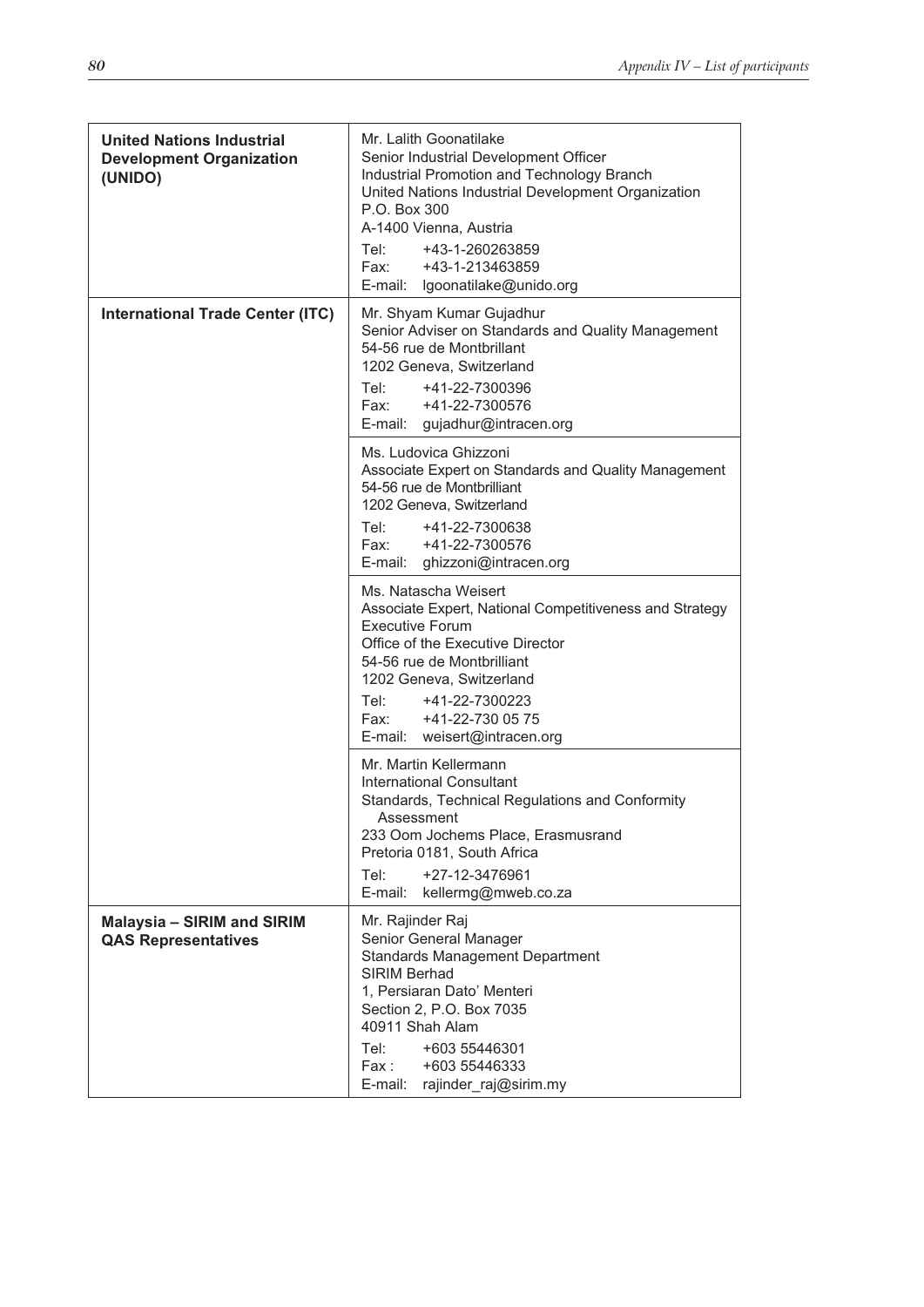| Dato' Abdul Aziz Mat<br>General Manager<br>SIRIM Berhad<br>1, Persiaran Dato' Menteri<br>Section 2, P.O. Box 7035<br>40911 Shah Alam<br>Tel: +603 55446030<br>Fax: +603 55446761<br>E-mail: a.aziz_mat@sirim.my                                                                                                                        |
|----------------------------------------------------------------------------------------------------------------------------------------------------------------------------------------------------------------------------------------------------------------------------------------------------------------------------------------|
| Dr. Mohd Azman Idris<br>General Manager<br>Standards and Quality Industry Services Department<br>SIRIM Berhad<br>1, Persiaran Dato' Menteri<br>Section 2, P.O. Box 7035<br>40911 Shah Alam<br>Tel:<br>+603 55446201<br>Fax: +603 55446233<br>E-mail:<br>mohd.azman_idris@sirim.my                                                      |
| Mdm Khalidah Mustafa<br><b>Standards &amp; Quality Industry Services Department</b><br>SIRIM Berhad<br>1, Persiaran Dato' Menteri<br>Section 2, P.O. Box 7035<br>40911 Shah Alam<br>Tel: +603 55446210<br>Fax: +603 55446233<br>E-mail: khalidah_mustafa@sirim.my                                                                      |
| Mr. Parama Iswara Subramaniam<br>Senior Manager<br>Quality Management Systems Certification<br>SIRIM QAS International Sdn Bhd<br>Building 4, SIRIM Berhad<br>1, Persiaran Dato' Menteri<br>Section 2, P.O. Box 7035<br>40911 Shah Alam<br>Tel:<br>+603 55446439<br>Fax :<br>+603 55446487<br>E-mail:<br>parama.i subramaniam@sirim.my |
| Mdm Norafiza Saim<br>Senior Manager<br>Occupational Health and Safety Systems Certification<br>SIRIM QAS International Sdn Bhd<br>Building 3, SIRIM Berhad<br>1, Persiaran Dato' Menteri<br>Section 2, P.O. Box 7035<br>40911 Shah Alam<br>+603 55446347<br>Tel:<br>Fax:<br>+603 5544787<br>E-mail:<br>norafiza_saim@sirim.my          |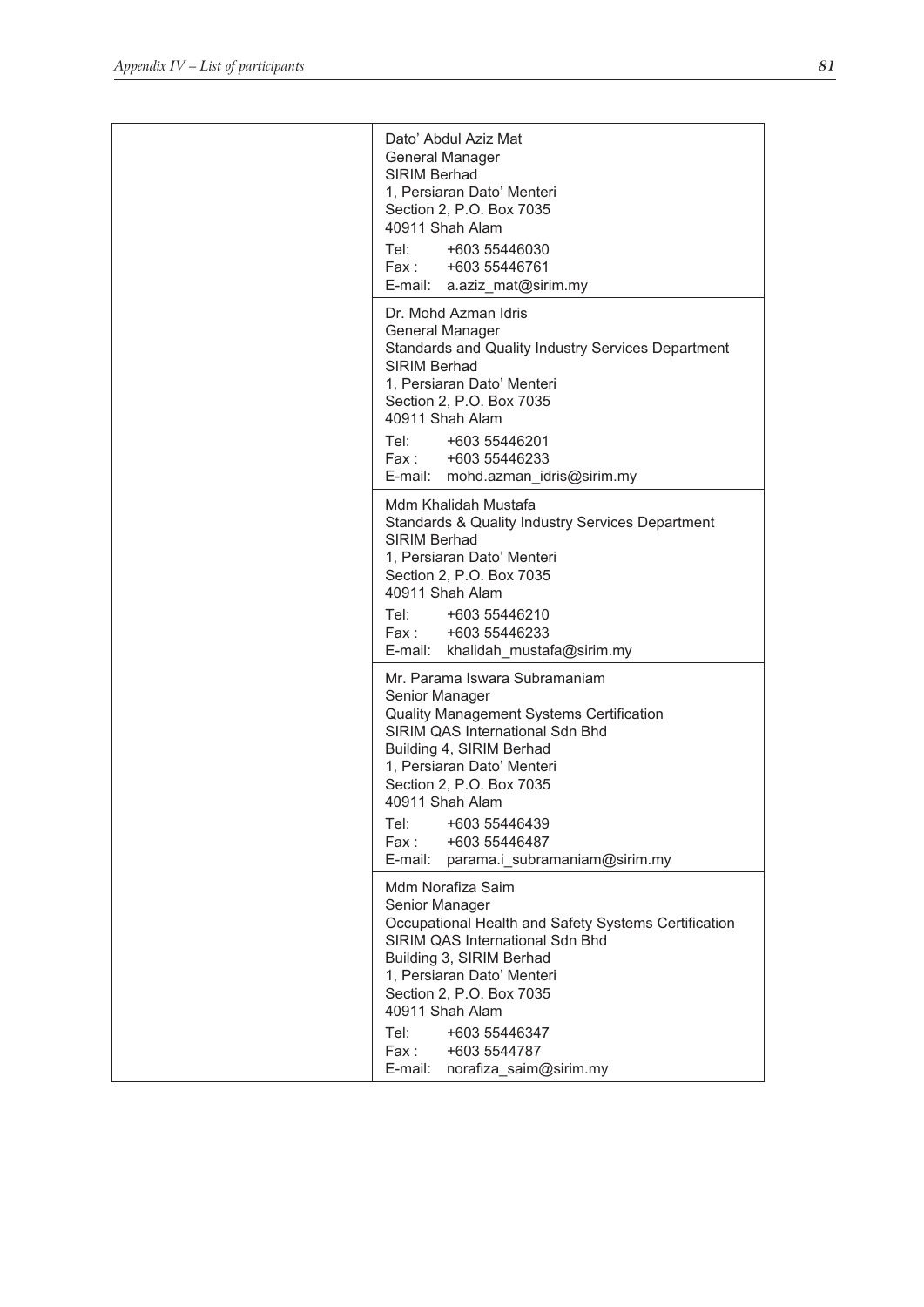|                               | Mr. Abdul Aziz Long<br>Senior Manager<br>Environmental Management Systems Certification<br>SIRIM QAS International Sdn Bhd<br>Building 3, SIRIM Berhad<br>1, Persiaran Dato' Menteri<br>Section 2, P.O. Box 7035<br>40911 Shah Alam<br>+603 55446346<br>Tel: Tel<br>Fax:<br>+603 55446763<br>E-mail: abd.aziz_long@sirim.my |
|-------------------------------|-----------------------------------------------------------------------------------------------------------------------------------------------------------------------------------------------------------------------------------------------------------------------------------------------------------------------------|
| Malaysia - Other participants | Datuk Merlyn Kasimir<br><b>Chief Operating Officer</b><br>Malaysia External Trade Development Corporation<br>(MATRADE)<br>7th Floor, Wisma Sime Darby<br>Jalan Raja Laut<br>60350 Kuala Lumpur<br>Tel: Tel<br>+603 26163201<br>Fax:<br>+603 26946924                                                                        |
|                               | Mdm Mariani Mohammad<br><b>Director General</b><br>Department of Standards Malaysia<br>Level 2, Block C4, Parcel C<br>Pusat Pentadbiran Kerajaan Persekutuan<br>62662 Putrajaya<br>Tel: Tel<br>+603 88858000<br>Fax:<br>+603 88884090<br>Email:<br>mariani@dsm.gov.my                                                       |
|                               | Mr. K. Palasuberniam<br>Assistant Director, Export and Certification Section<br>Crop Protection and Plant Quarantine Division<br>Department of Agriculture<br>Jalan Gallegher<br>50480 Kuala Lumpur<br>+603 26977176<br>Tel:<br>+603 26977164<br>Fax:<br>pkaliannan@hotmail.com<br>Email:                                   |
|                               | Mdm Catherine Lee Fay Foon<br>Director of Quality Policy and Management<br>Malaysian Administrative, Modernisation and<br>Management Planning Unit<br><b>Prime Minister Department</b><br>Level 4, Block B2<br>Pusat Pentadbiran Kerajaan Persekutuan<br>62502 Putrajaya<br>Tel:<br>+603 88882451                           |
|                               | Fax:<br>+603 88883565<br>Email:<br>cathy@mampu.gov.my                                                                                                                                                                                                                                                                       |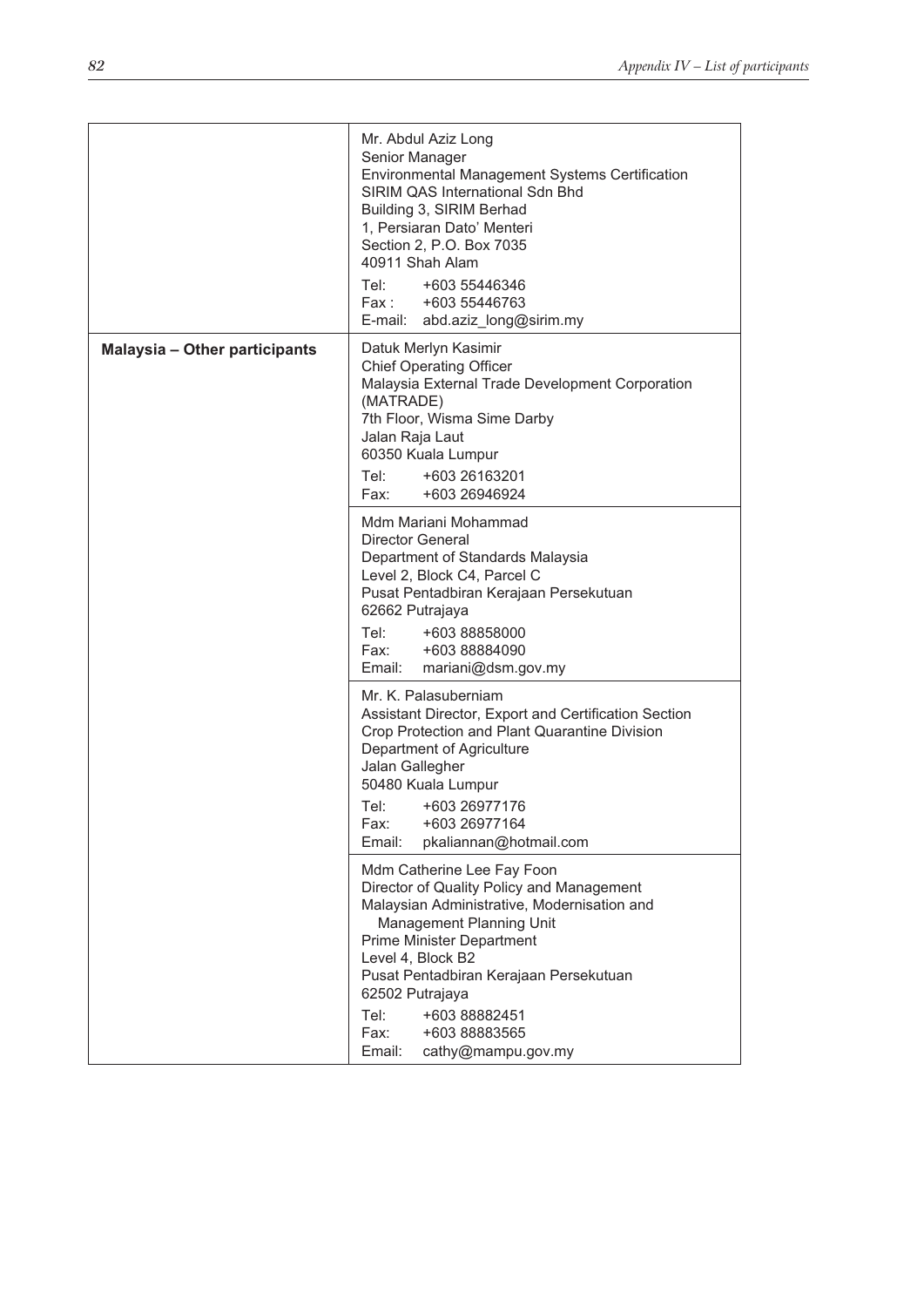| Mdm Azizah Hamzah<br>Director, ICT Policy<br>Ministry of Science, Technology and Innovation<br>Level 5, Block C5, Parcel C<br>Pusat Pentadbiran Kerajaan Persekutuan<br>62662 Putrajaya<br>Tel: Tel<br>+603 88858025<br>Fax: +603 88892973<br>Email: azizah@mosti.gov.my                   |
|--------------------------------------------------------------------------------------------------------------------------------------------------------------------------------------------------------------------------------------------------------------------------------------------|
| Mr. Ariffuddin Aizuddin<br>Manager, Security Management & Implementation<br>National Information Security and Emergency Response<br>Centre (NISER)<br>C/O MIMOS<br>Technology Park Malaysia<br>57000 Kuala Lumpur<br>Tel: +603 89965000<br>Fax: +603 89960827<br>Email: ariff@niser.org.my |
| Dr. Jegatheswaran Ratnasingam<br>Researcher, Faculty of Forestry<br>Universiti Putra Malaysia<br>43400 UPM, Serdang<br>Tel: Tel<br>+603-89467175<br>Fax: +603-89432514<br>E-mail: jswaran@forr.upm.edu.my                                                                                  |
| Dr. Nah Soo Hoe<br>Malaysia National Computer Confederation<br>Email:<br>nsh@pop.jaring.my                                                                                                                                                                                                 |